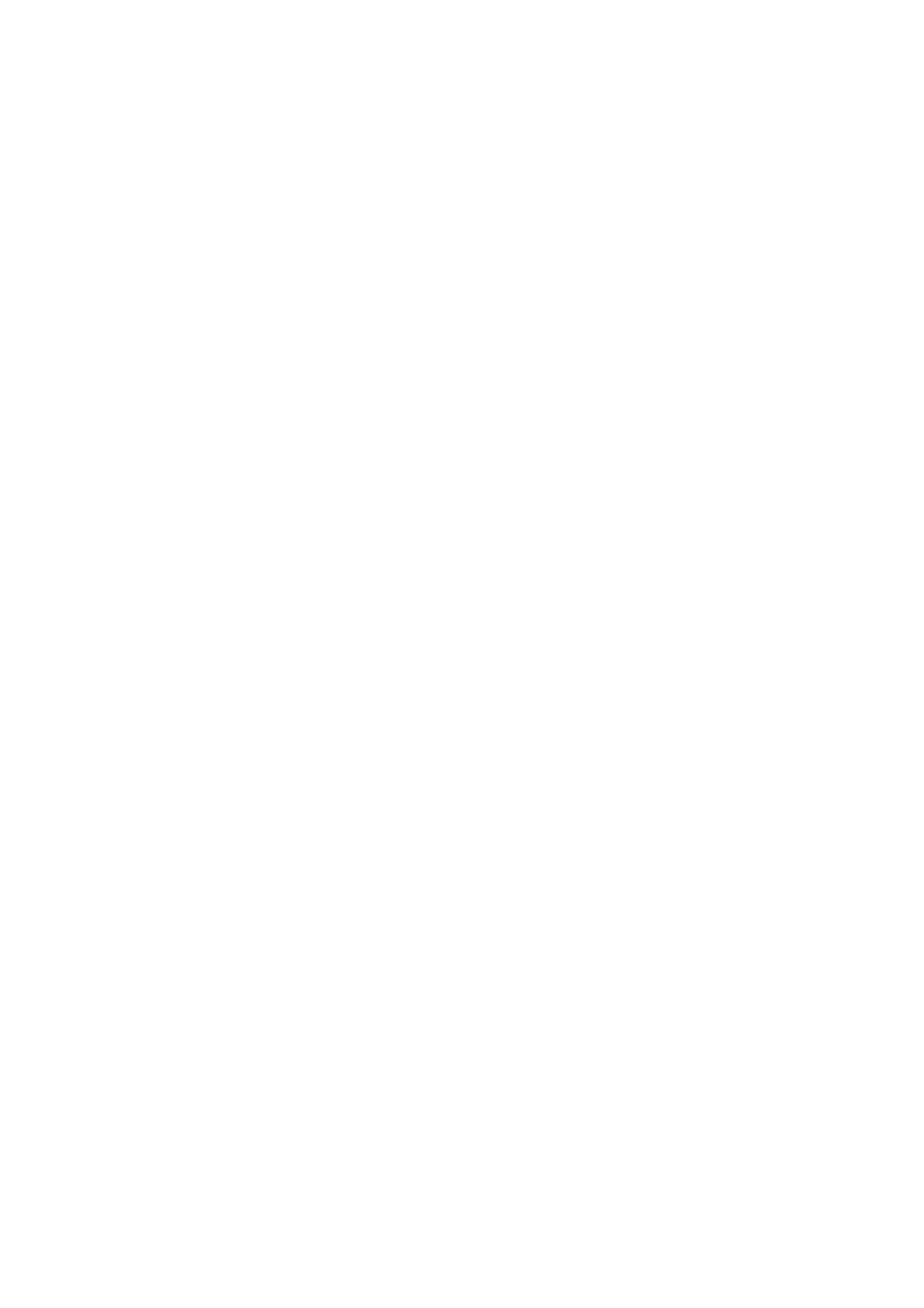# *FIRST QUARTER ECONOMIC REPORT 2006*

ECONOMIC ANALYSIS DIVISION ECONOMIC ANALYSIS AND BUSINESS FACILITATION UNIT FINANCIAL SECRETARY'S OFFICE GOVERNMENT OF THE HONG KONG SPECIAL ADMINISTRATIVE REGION

*MAY 2006*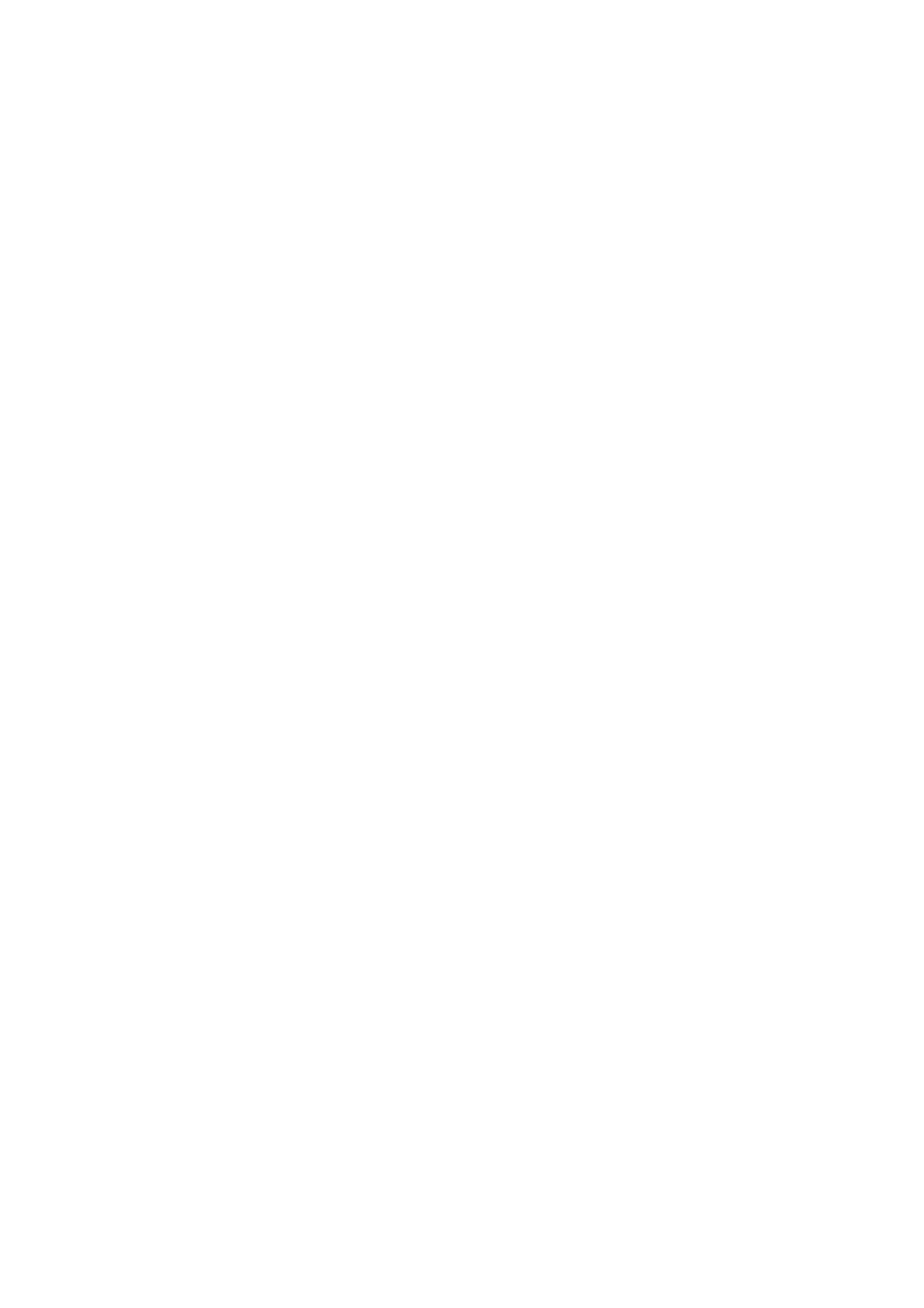## **CONTENTS**

# *Paragraphs*

#### CHAPTER 1: OVERVIEW OF ECONOMIC PERFORMANCE

| Overall situation                                                                             | 1.1<br>$\overline{\phantom{a}}$  | 1.5  |
|-----------------------------------------------------------------------------------------------|----------------------------------|------|
| Net output or value added by major economic sector                                            | 1.6                              |      |
| Some highlights of economic policy                                                            | 1.7<br>$\sim$                    | 1.9  |
| Box 1.1 Have the demographic and education factors affected the<br>unemployment rate?         |                                  |      |
| <b>CHAPTER 2:</b><br>THE EXTERNAL SECTOR                                                      |                                  |      |
| Visible trade                                                                                 |                                  |      |
| Total exports of goods                                                                        | 2.1                              | 2.4  |
| Imports of goods                                                                              | 2.5                              |      |
| Invisible trade                                                                               |                                  |      |
| Exports of services                                                                           | 2.6                              |      |
| Imports of services                                                                           | 2.7                              |      |
| Visible and invisible trade balance                                                           | 2.8                              |      |
| Trade policy and other developments                                                           | 2.9                              | 2.11 |
| Co-operation with the Mainland under CEPA<br>Pan-PRD co-operation                             | 2.10<br>$\sim$<br>2.12           |      |
|                                                                                               |                                  |      |
| <b>CHAPTER 3:</b><br>DEVELOPMENTS IN SELECTED SECTORS                                         |                                  |      |
| Property                                                                                      | 3.1<br>$\overline{\phantom{a}}$  | 3.4  |
| Land                                                                                          | 3.5                              | 3.6  |
| Public transport                                                                              | 3.7<br>$\sim 100$                | 3.8  |
| Tourism                                                                                       | 3.9                              | 3.11 |
| Logistics                                                                                     | 3.12                             | 3.13 |
| Creativity and innovation                                                                     | 3.14                             | 3.16 |
| Box 3.1 Spending pattern of the Mainland visitors under the Individual<br><b>Visit Scheme</b> |                                  |      |
| <b>CHAPTER 4:</b><br>THE FINANCIAL SECTOR                                                     |                                  |      |
| Overall situation                                                                             | 4.1                              | 4.2  |
| Interest rates, aggregate balance and exchange rates                                          | 4.3                              | 4.6  |
| Money supply and deposits                                                                     | 4.7<br>$\overline{\phantom{a}}$  | 4.8  |
| Loans and advances                                                                            | 4.9                              |      |
| <b>Banking</b>                                                                                | 4.10                             | 4.13 |
| The debt market                                                                               | 4.14<br>$\blacksquare$           | 4.15 |
| The stock and futures markets                                                                 | 4.16<br>$\overline{\phantom{a}}$ | 4.19 |
| Fund management and investment funds                                                          | 4.20<br>$\mathbf{r}$             | 4.21 |
| Insurance                                                                                     | 4.22                             |      |
| Box 4.1 Key features of Basel II and its benefits to the economy                              |                                  |      |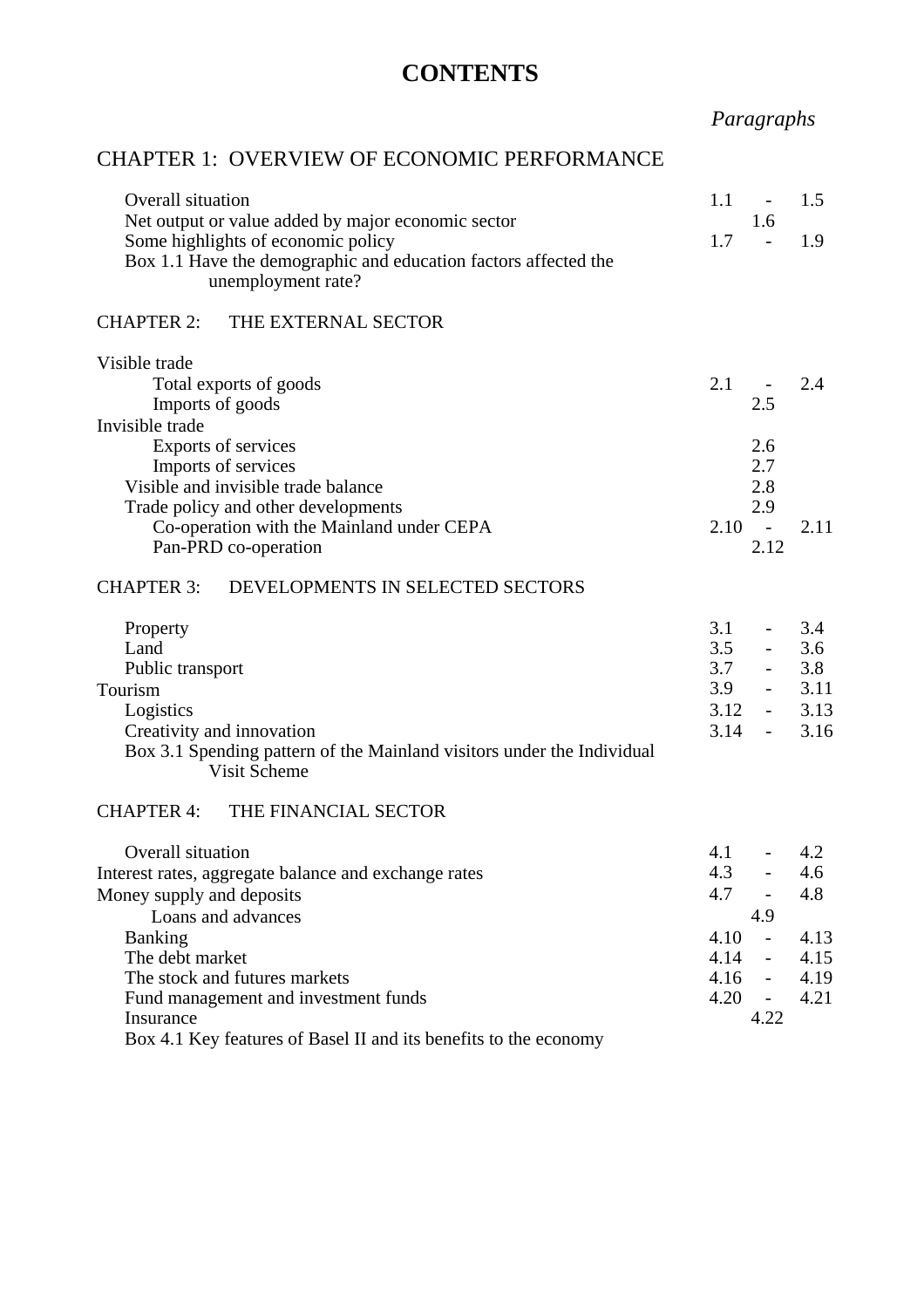#### CHAPTER 5: THE LABOUR SECTOR

| Overall labour market situation                                |      | 5.1                      |         |
|----------------------------------------------------------------|------|--------------------------|---------|
| Total employment and labour supply                             | 5.2  |                          | 5.3     |
| Profile of unemployment                                        |      | 5.4                      |         |
| Profile of underemployment                                     |      | 5.5                      |         |
| Profile of employment in establishments                        | 5.6  | $\overline{\phantom{a}}$ | 5.7     |
| Vacancies                                                      | 5.8  | $\overline{\phantom{a}}$ | 5.10    |
| Earnings and wages                                             | 5.11 |                          | $-5.14$ |
| Box 5.1 Recent movement in the labour force participation rate |      |                          |         |
|                                                                |      |                          |         |

#### CHAPTER 6: PRICES

| Consumer prices                              | 6.1 | $\sim 100$ km s $^{-1}$ | 62 |
|----------------------------------------------|-----|-------------------------|----|
| Costs of factor inputs                       | 6.3 | $\sim$                  | 64 |
| Output prices                                |     | 6.5                     |    |
| <b>GDP</b> deflator                          |     | 6.6                     |    |
| Box 6.1 Rebasing of the Consumer Price Index |     |                         |    |

#### STATISTICAL APPENDIX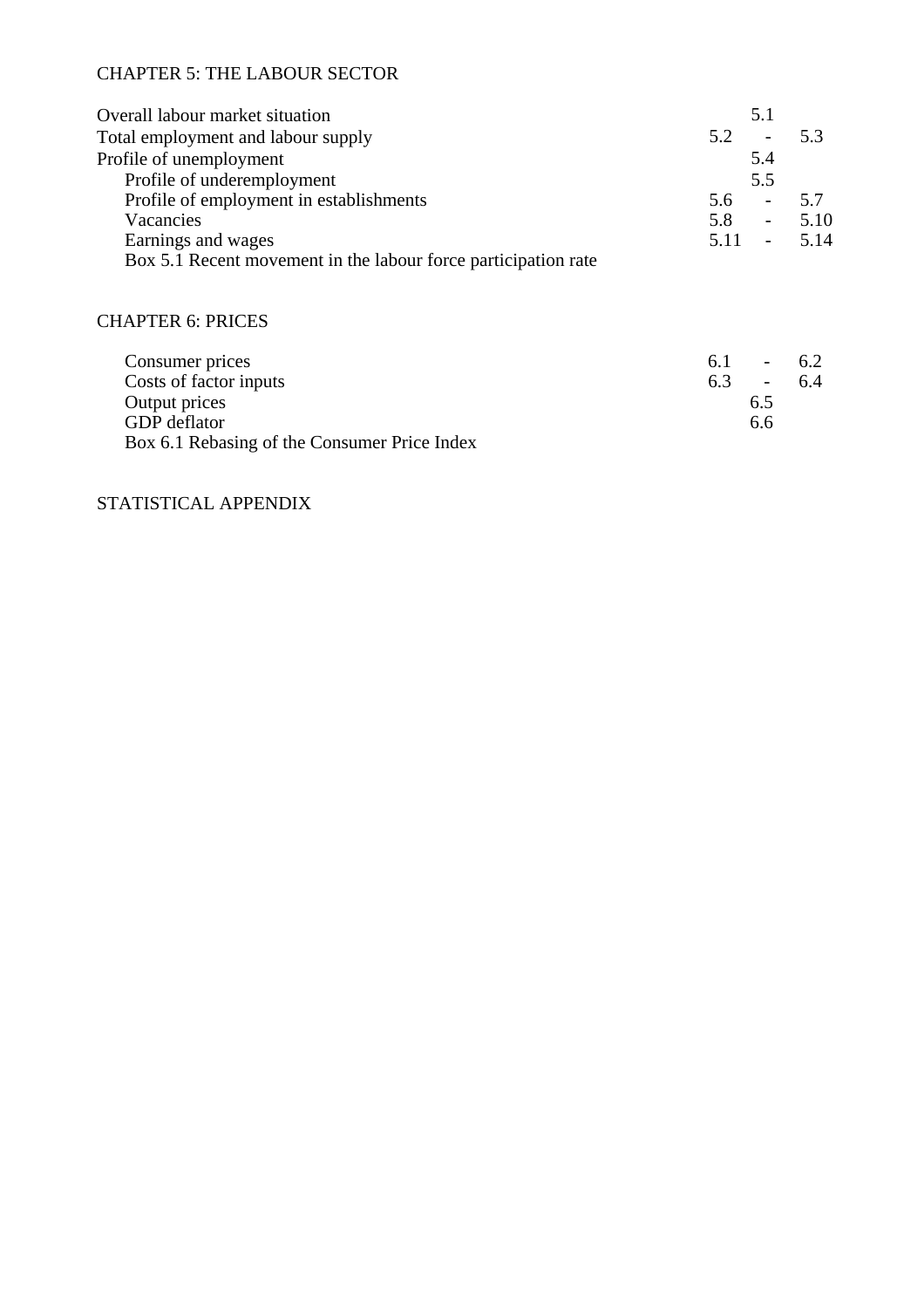## **CHAPTER 1 : OVERVIEW OF ECONOMIC PERFORMANCE**

#### *Summary*

- <sup>z</sup>*The strong upturn of the Hong Kong economy continued into the first quarter of 2006 on a broad front, with GDP leaping by 8.2% in real terms, following an already robust 7.3% growth in 2005. Trading and logistics as well as financial services have been the star performers among the various industries.*
- Externally, merchandise exports attained an even more marked growth in *the first quarter, thanks to surging intra-regional trade, with the Mainland again as the key growth spot. Exports to the European Union also fared well, while exports to the US grew further. Exports of services were likewise robust, with both offshore trade and inbound tourism growing distinctly further.*
- <sup>z</sup>*As for domestic demand, consumption spending showed a solid increase, benefited from rising employment income and a buoyant stock market. Consumer sentiment remained largely upbeat, although interest rates rose further during the quarter. Overall investment spending sustained distinct growth, having already surged markedly in the fourth quarter of 2005, supported by strengthening corporate profits and increasing confidence in business outlook.*
- The labour market improved further, with the seasonally adjusted *unemployment rate down to a 4 1/2- year low of 5.2% in the first quarter. Reflecting the sustained demand for labour, wages and earnings rose steadily further and job openings continued to surge across the board at end-2005.*
- *The property market warmed up in the first quarter in thicker trading, having gone through some consolidation in the second half of 2005. Sentiment about the market outlook remained generally positive, particularly with market expectation that interest rate hikes would possibly come to a pause soon.*
- <sup>z</sup>*Consumer price inflation remained benign in the first quarter, though edging up slightly alongside the brisk economic expansion. The effects of increasing private housing rentals and higher oil prices have increasingly fed through to the Consumer Price Indices. Yet sustained expansion in production capacity brought about by rising productivity and business investments, coupled with easing import prices, have helped to mitigate the pressures on local prices.*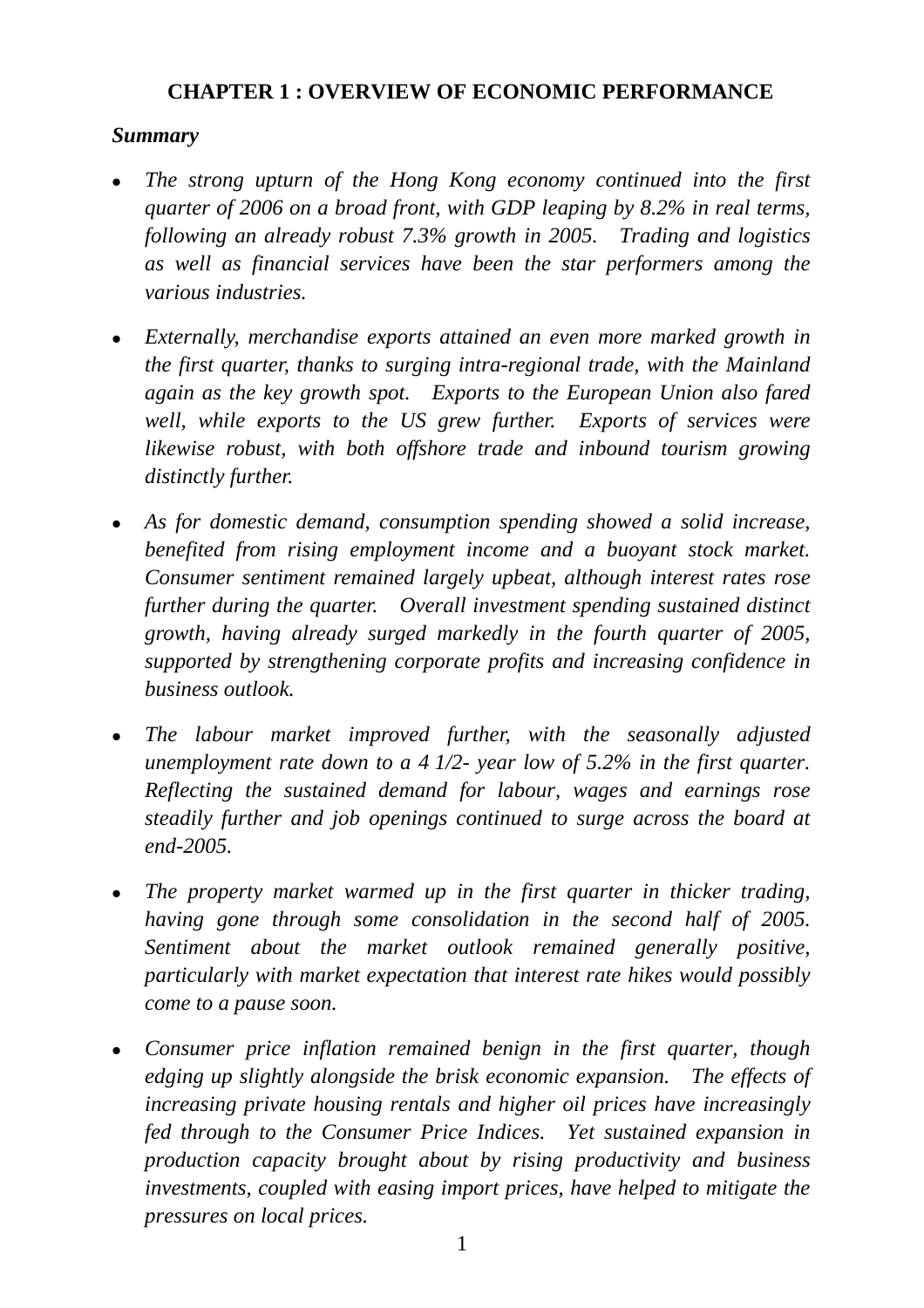#### **Overall situation**

1.1 The Hong Kong economy sustained the strong upturn on a broad front in the first quarter of 2006, driven by robust external trade, distinct pick-up in consumer demand as well as continued surge in investment demand in machinery and equipment. In the first quarter of 2006, the *Gross Domestic Product* (*GDP*)<sup>(1)</sup> went up distinctly by 8.2% in real terms over a year earlier. This followed a strong 7.3% growth for 2005 as a whole (same as the earlier estimate of 7.3%), and also marked the tenth consecutive quarter of above-trend growth. On a seasonally adjusted quarter-to-quarter comparison<sup>(2)</sup>, GDP also expanded notably further, for the eleventh straight quarter, by 2.4% in real terms in the first quarter of 2006.



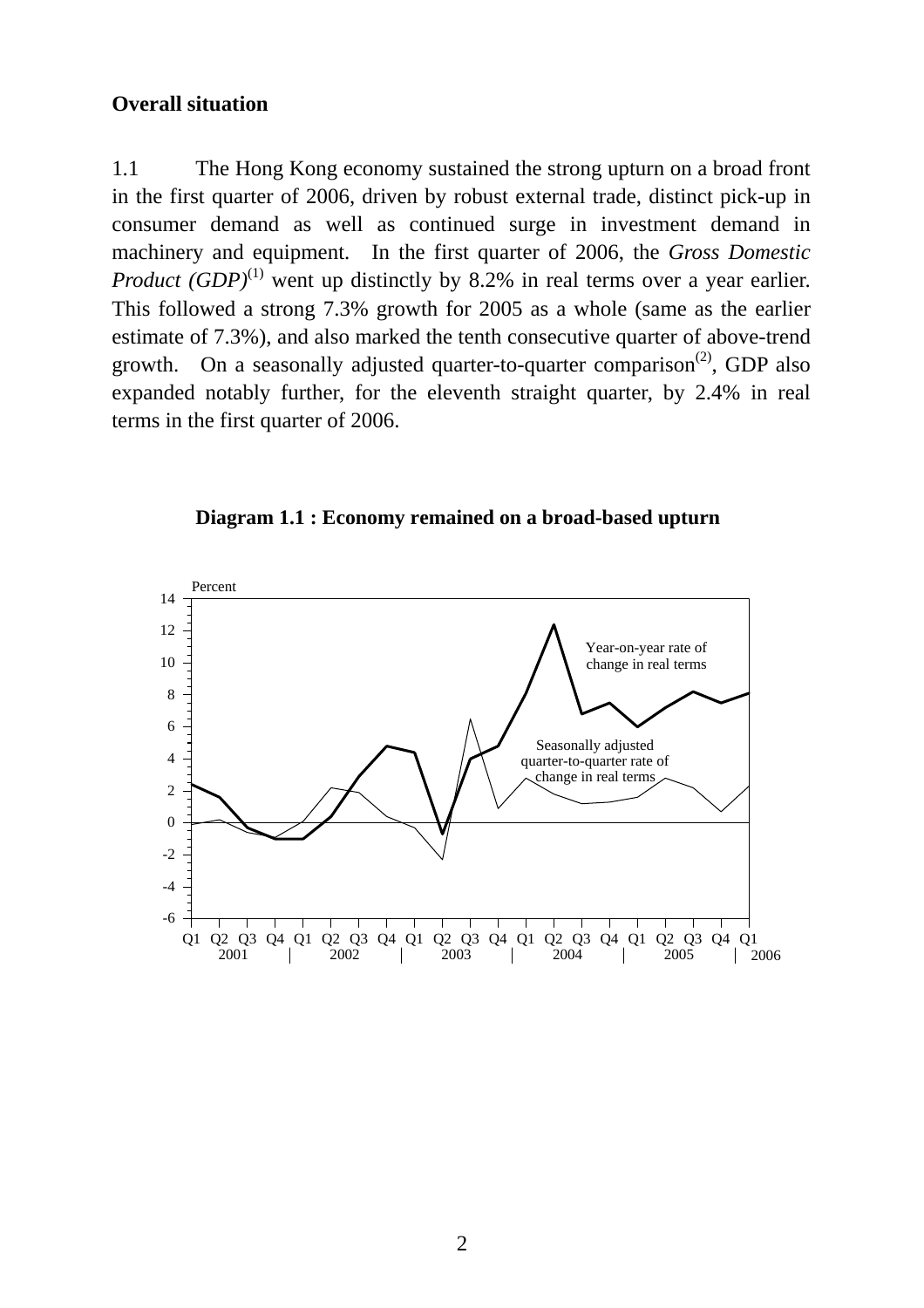## **Table 1.1 : Gross Domestic Product and its main expenditure components and the main price indicators (year-on-year rate of change (%))**

|                                                                               | $2004$ <sup>#</sup> | $2005$ <sup>#</sup> |                    |                           | 2005            |                                       | 2006                                |
|-------------------------------------------------------------------------------|---------------------|---------------------|--------------------|---------------------------|-----------------|---------------------------------------|-------------------------------------|
|                                                                               |                     |                     | $\Omega^*$         | $\mathbf{Q2}^{\text{\#}}$ | $Q3^{\#}$       | $Q4^{\text{#}}$                       | $\mathbf{Q1}^+$                     |
| Change in real terms of GDP and<br><i>its main expenditure components (%)</i> |                     |                     |                    |                           |                 |                                       |                                     |
| Private consumption<br>expenditure                                            | 7.3                 | 3.4                 | 4.1<br>(0.4)       | 2.4<br>(0.5)              | 3.6<br>(1.3)    | 3.4<br>(0.9)                          | 4.5<br>(1.7)                        |
| Government consumption<br>expenditure                                         | 0.7                 | $-3.1$              | $-4.6$<br>$(-2.6)$ | $-2.3$<br>$(-0.7)$        | $-1.6$<br>(0.3) | $-3.8$<br>$(-1.0)$                    | 1.3<br>(2.7)                        |
| Gross domestic fixed<br>capital formation                                     | 3.0                 | 4.1                 | 0.4<br>(N.A.)      | 4.9<br>(N.A.)             | 2.8<br>(N.A.)   | 8.4<br>(N.A.)                         | 8.5<br>(N.A.)                       |
| of which:                                                                     |                     |                     |                    |                           |                 |                                       |                                     |
| Building and construction                                                     | $-11.7$             | $-6.1$              | $-1.0$             | $-7.5$                    | $-5.2$          | $-10.7$                               | $-8.7$                              |
| Machinery, equipment and<br>computer software                                 | 11.0                | 10.6                | 0.8                | 10.7                      | 7.1             | 24.0                                  | 23.3                                |
| Total exports of goods                                                        | 15.3                | 11.2                | 8.9<br>(0.1)       | 11.1<br>(6.0)             | 12.8<br>(3.1)   | 11.4<br>(2.2)                         | 14.4<br>(2.2)                       |
| Imports of goods                                                              | 14.1                | 8.6                 | 3.8<br>(1.9)       | 7.0<br>(5.1)              | 11.0<br>(2.2)   | 12.0<br>(2.6)                         | 14.0<br>(3.3)                       |
| Exports of services                                                           | 17.9                | 8.7                 | 8.7<br>(0.4)       | 9.1<br>(2.4)              | 8.9<br>(4.3)    | 8.2<br>(1.1)                          | 8.9<br>(0.8)                        |
| Imports of services                                                           | 14.6                | 2.9                 | 6.0<br>$(-2.1)$    | $-0.1$<br>(3.7)           | 3.5<br>(0.7)    | 2.3<br>$(-0.3)$                       | 4.8<br>(0.9)                        |
| <b>Gross Domestic Product</b>                                                 | 8.6                 | 7.3                 | 6.0<br>(1.6)       | 7.2<br>(2.8)              | 8.2<br>(2.2)    | 7.5<br>(0.6)                          | 8.2<br>(2.4)                        |
| Change in the main<br>price indicators $(\%)$                                 |                     |                     |                    |                           |                 |                                       |                                     |
| <b>GDP</b> deflator                                                           | $-3.6$              | $-0.2$              | $-1.4$<br>(0.1)    | $-0.6$<br>(0.2)           | 0.2<br>$(*)$    | 0.7<br>(0.5)                          | $-0.4$<br>$(-1.2)$                  |
| <b>Composite Consumer Price</b><br><b>Index</b>                               | $-0.4$              | 1.0                 | 0.4<br>(0.1)       | 0.8<br>(0.3)              | 1.4<br>(0.3)    | $1.3^\circ$<br>$(0.5)^{\circledcirc}$ | $1.6^\circ$<br>$(0.4)$ <sup>@</sup> |
| <i>Change in nominal GDP</i> $(\%)$                                           | 4.7                 | 7.0                 | 4.6                | 6.6                       | 8.4             | 8.2                                   | 7.8                                 |

Notes : (#) Revised figures.

- (+) Preliminary figures.
- ( ) Seasonally adjusted quarter-to-quarter rate of change.
- N.A. Not applicable, as no clear seasonal pattern is found in gross domestic fixed capital formation, due to the presence of considerable short-term fluctuations.
- (@) By reference to the new 2004/05-based CPI series.
- (\*) Change of less than 0.05%.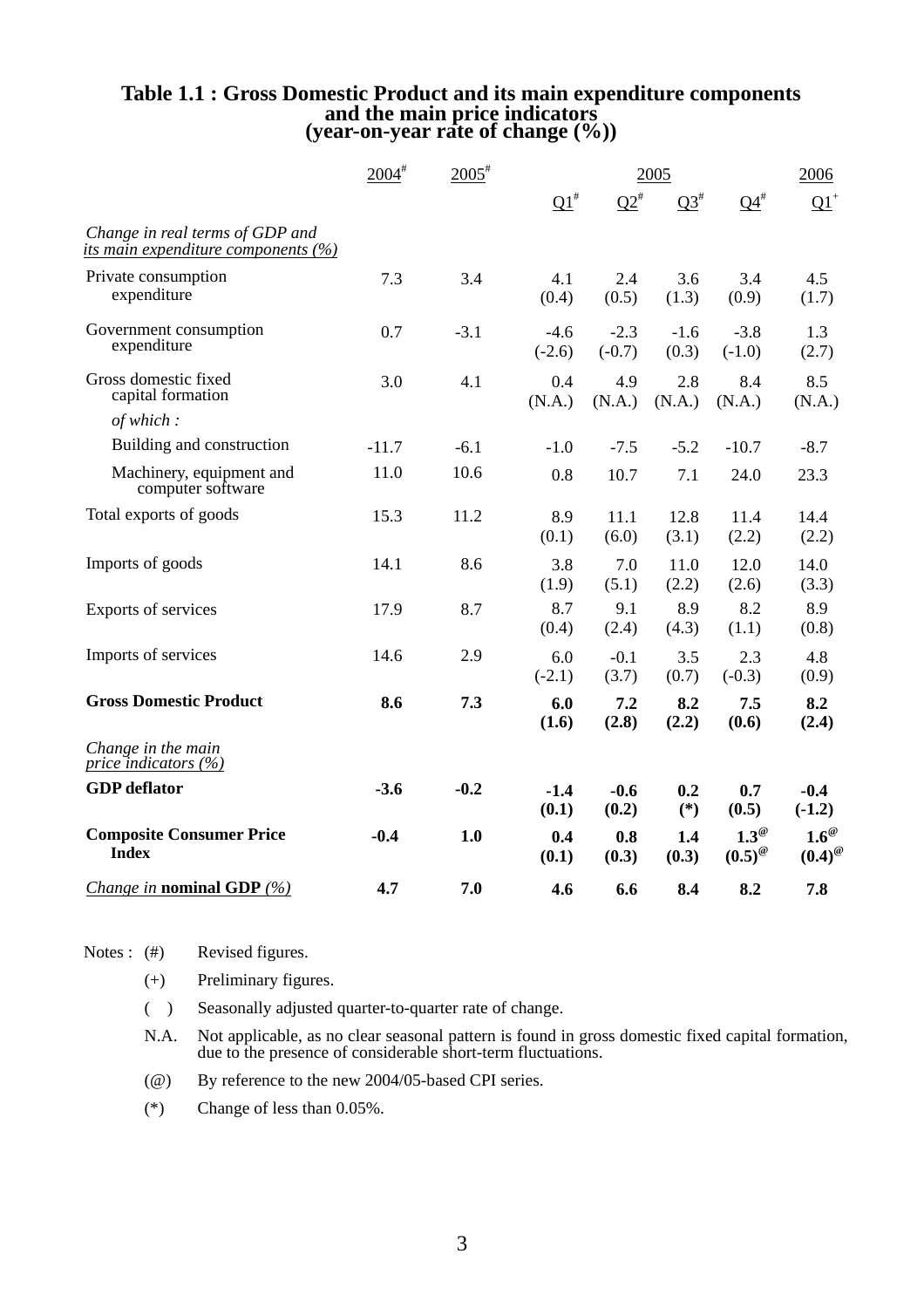1.2 The global economy continued to show a fairly strong performance in the first quarter of 2006, notwithstanding the increase in oil prices and higher interest rates. The Mainland economy in particular remained vibrant. The trade boom throughout the region had led to a surge in intra-regional trade. Against this background, the external sector sustained robust performance and provided an important driving force for Hong Kong's overall economic growth. *Total exports of goods* grew markedly, by 14.4% year-on-year in real terms in first quarter, driven mainly by rapid growth in exports to the Mainland and some other Asian markets. On invisible trade, offshore trade and exports of transportation services surged further, on the back of the Mainland's buoyant trade flows. The thriving inbound tourism also rendered additional support. As a result, *exports of services* held up well, rising by 8.9% in real terms in the first quarter.

1.3 Domestic demand is playing an increasing role in the current economic upturn, a sign that the economic recovery has become more entrenched. Local consumer spending picked up again in the first quarter, supported by rising labour income and the better performance of the property and stock markets. *Private consumption expenditure (PCE)* grew by 4.5% in real terms in the first quarter over a year earlier, up from the 3.4% growth attained in 2005. *Government consumption expenditure* reverted to a slight increase in the first quarter, after declining for six consecutive quarters.

#### **Table 1.2 : Consumer spending by major component(a) (year-on-year rate of change in real terms (%))**

| Оf | which: |  |
|----|--------|--|
|    |        |  |

|         |                      | Total<br>consumer<br>spending in<br>the domestic<br>market <sup>(a)</sup> |                          | Food Durables durables Services | Non-                     |                          | Residents'<br>expenditure<br>abroad | Visitor                   | <b>Private</b><br>consumption<br>spending expenditure <sup>(b)</sup> |
|---------|----------------------|---------------------------------------------------------------------------|--------------------------|---------------------------------|--------------------------|--------------------------|-------------------------------------|---------------------------|----------------------------------------------------------------------|
|         | 2005 Annual          | 4.3                                                                       | 3.8                      | 6.7                             | 6.3                      | 3.2                      | $-0.6$                              | 9.5                       | 3.4                                                                  |
|         | Q1<br>Q2<br>Q3<br>Q4 | 4.4<br>3.9<br>4.6<br>4.1                                                  | 2.8<br>4.0<br>3.2<br>4.8 | 9.5<br>8.2<br>7.2<br>2.6        | 9.1<br>6.3<br>5.0<br>5.1 | 2.2<br>2.3<br>4.2<br>4.0 | 7.7<br>$-9.1$<br>$-1.5$<br>0.9      | 11.6<br>8.2<br>8.7<br>9.6 | 4.1<br>2.4<br>3.6<br>3.4                                             |
| 2006 Q1 |                      | 5.1                                                                       | 5.5                      | 4.1                             | 3.4                      | 5.8                      | 1.0                                 | 7.5                       | 4.5                                                                  |

Notes : (a) Consumer spending in the domestic market comprises both local consumer and visitor spending, which are not separable from the survey data.

 (b) Private consumption expenditure is obtained by deducting visitor spending from the total consumer spending in the domestic market, and adding back residents' expenditure abroad.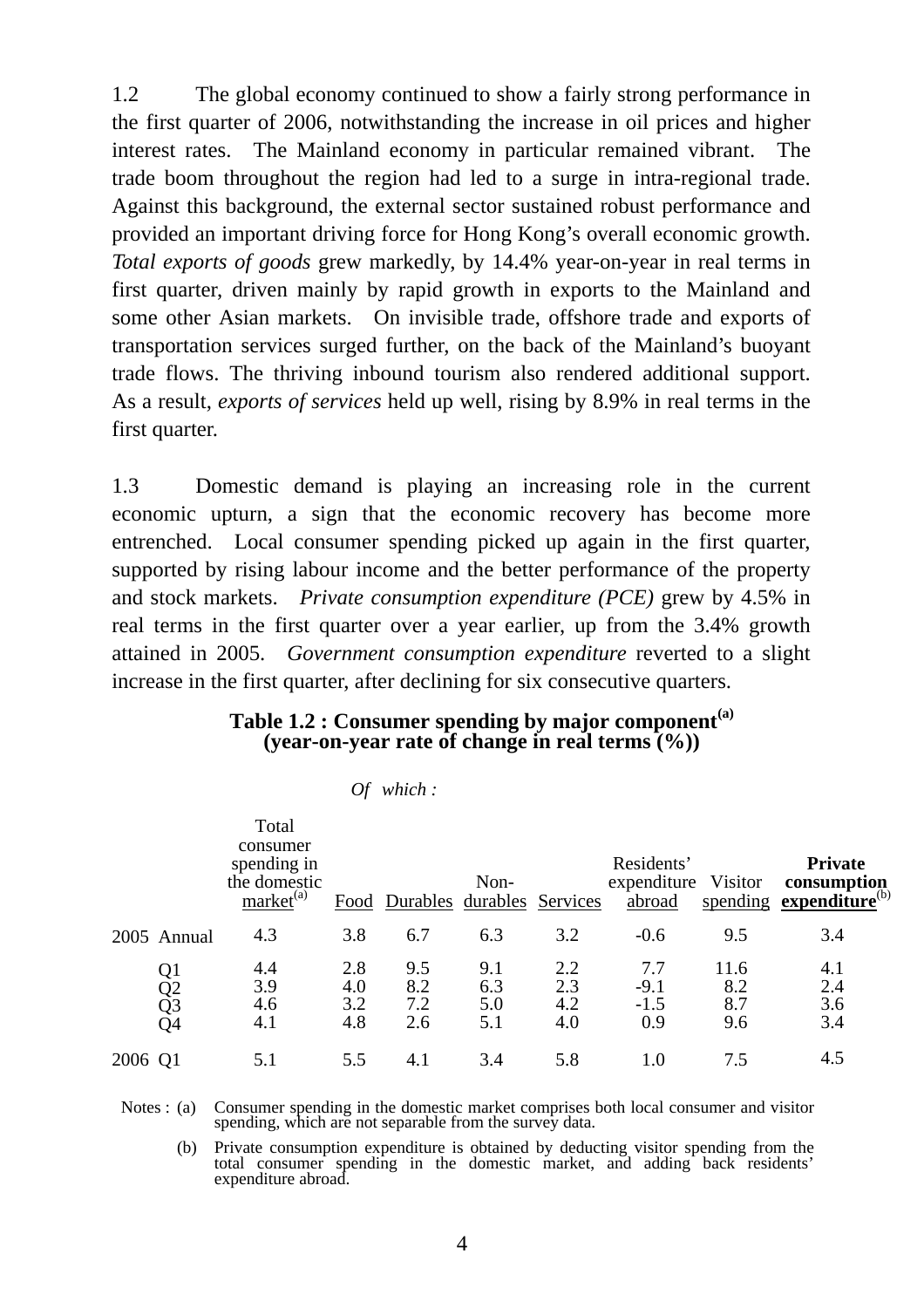

1.4 Overall investment spending in terms of *gross domestic fixed capital formation* sustained a distinct growth at 8.5% in real terms in the first quarter over a year earlier, after the 8.4% growth in the fourth quarter of last year. Expenditure on machinery and equipment remained the key driver of overall investment growth, reflecting the strong investor confidence on business outlook as well as the need to expand capacity to capture the sustained increase in business opportunities. Building and construction activity was however still sluggish, dragged mainly by the fall-off in public sector construction along with the winding-down of such major projects as the Shenzhen-Hong Kong Western Corridor and Deep Bay Link.

1.5 *Consumer price inflation* remained benign, running at 1.6% in the first quarter of 2006, by reference to the new 2004/05-based series (or 2.0% by reference to the old 1999/2000-based series). The successive rises in rentals over the past two years have begun to creep into consumer prices to a greater extent. Yet inflationary pressure was mitigated by the concurrent easing in import prices of food and consumer goods, thanks to a continued fall in the prices of food imported from the Mainland as well as the earlier appreciation of the Hong Kong dollar along with the US dollar. As to the *GDP deflator*, it fell back again in the first quarter, by 0.4%. But this was entirely due to the renewed slackening in the terms of trade resulting from a fall-off in export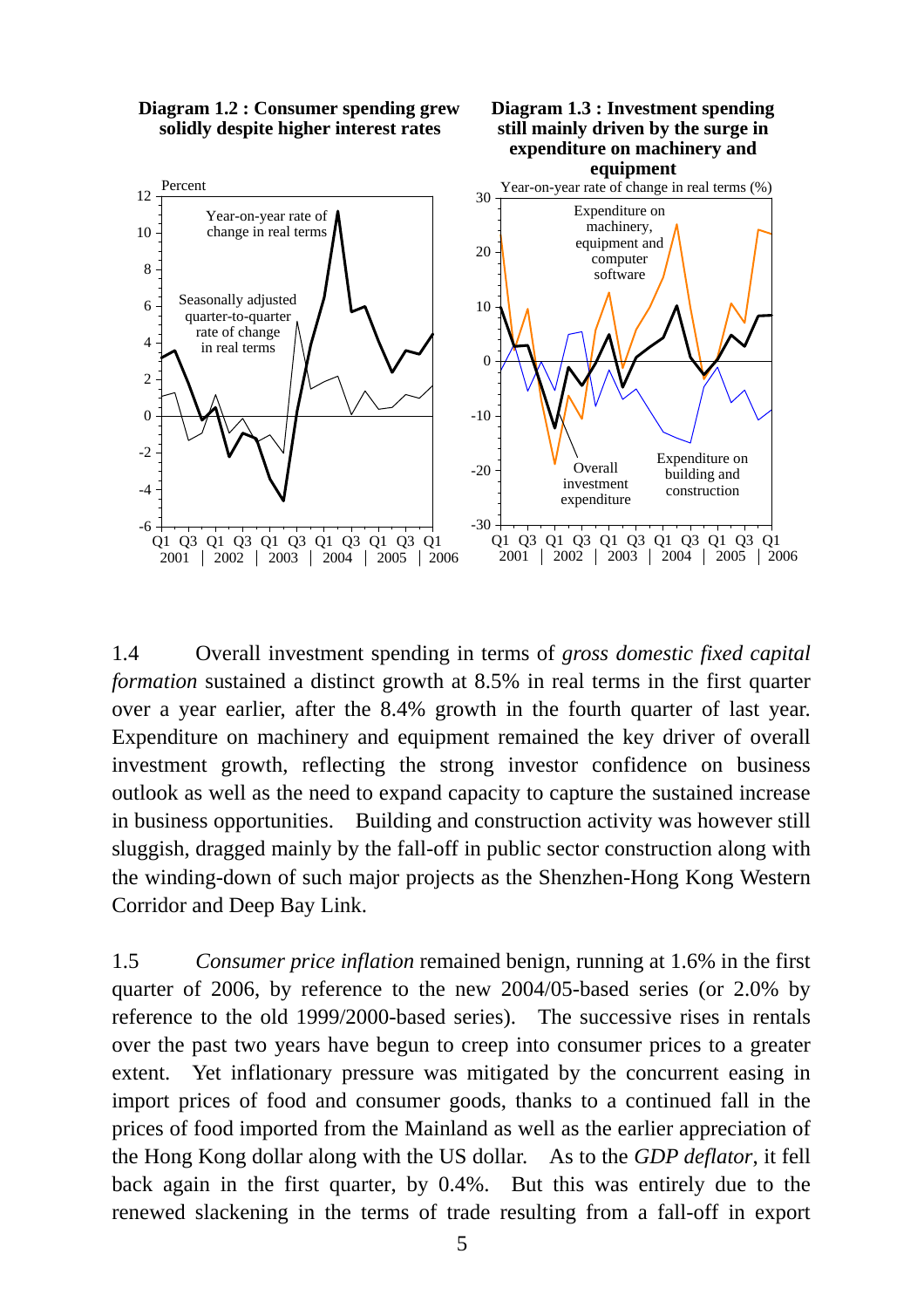prices. Excluding the relative price movements of exports and imports, the domestic demand deflator went up by 1.1% in the first quarter, broadly in line with the trend of consumer price inflation.

#### **Diagram 1.4 : Inflation remained benign amidst brisk economic expansion**



Note : From the fourth quarter of 2005 onwards, the year-on-year rates of change in the Consumer Price Indices are computed from the new 2004/05-based CPI series. Before then, the year-on-year rates of change are computed from the old 1999/2000-based CPI series. Splicing has been applied to the indices to maintain continuity.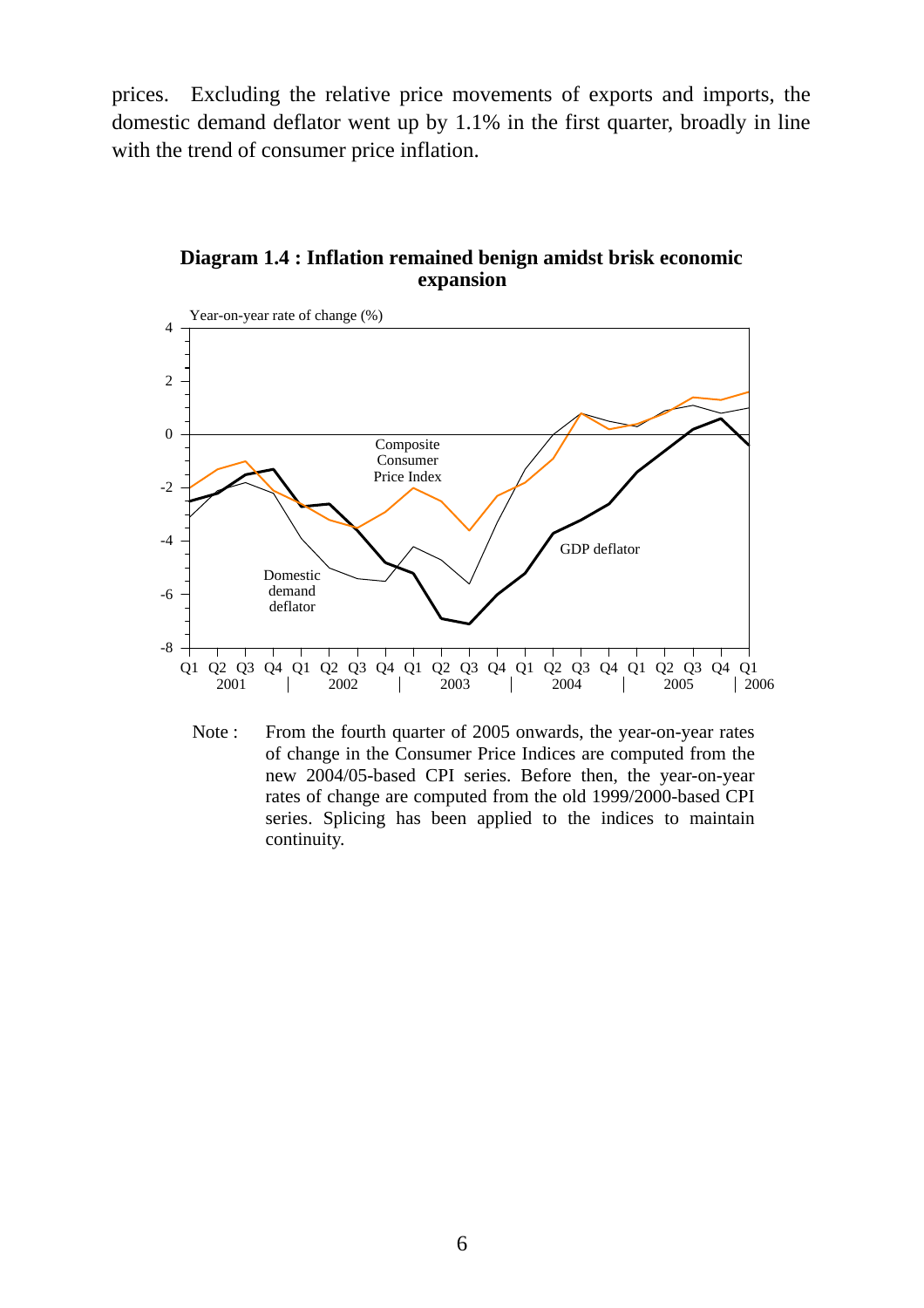## **Box 1.1**

#### **Have the demographic and education factors affected the unemployment rate?**

The Hong Kong economy returned to above trend growth in the past two years, yet the unemployment rate still stood at a relatively high level compared with the historical experience. Some people are concerned that an ageing population might have led to a higher unemployment rate amid the shift of the economy towards knowledge-based activity. Thus it is worth examining whether changes in the demographic structure over time can indeed help explain the "high unemployment rate" phenomenon.

Similar to the ageing phenomenon on-going in many developed economies, Hong Kong has also experienced gradual ageing of its population. The proportion of workers aged at 50 or above in total labour force increased steadily from 15.8% in 2000 to 19.4% in 2005. The proportion of the middle-age group, i.e. those aged 40-49, also rose, from 26.4% in 2000 to 29.9% in 2005. By contrast, the proportions of the younger age groups, namely those aged 15-24, 25-29 and 30-39, all fell. As to the gender composition of the labour-force, there has been a moderate increase in the proportion of female workers, from 41.8% in 2000 to 44.8% in 2005. The changes in the age and gender composition of the labour force largely follow the corresponding changes in Hong Kong's overall population,

|              |       | % share in labour force |       |       | Unemployment rate |      |      |      |  |
|--------------|-------|-------------------------|-------|-------|-------------------|------|------|------|--|
| Age group    | 1997  | 2000                    | 2003  | 2005  | 1997              | 2000 | 2003 | 2005 |  |
| 15-24        | 13.9  | 12.7                    | 11.2  | 11.0  | 5.0               | 10.7 | 15.0 | 10.8 |  |
| 25-29        | 14.7  | 14.3                    | 12.7  | 12.0  | 2.0               | 4.3  | 6.7  | 4.4  |  |
| 30-39        | 32.7  | 30.8                    | 29.2  | 27.8  | 1.6               | 3.2  | 6.0  | 3.8  |  |
| 40-49        | 24.3  | 26.4                    | 29.2  | 29.9  | 1.7               | 4.3  | 7.3  | 5.2  |  |
| 50-59        | 10.5  | 12.4                    | 14.6  | 16.2  | 2.2               | 6.0  | 9.4  | 7.0  |  |
| 60 and above | 3.9   | 3.8                     | 3.2   | 3.2   | 1.0               | 2.9  | 4.5  | 3.8  |  |
| <b>Total</b> | 100.0 | 100.0                   | 100.0 | 100.0 | 2.2               | 4.9  | 7.9  | 5.6  |  |
| Gender group |       |                         |       |       |                   |      |      |      |  |
| Male         | 60.4  | 58.2                    | 56.1  | 55.2  | 2.3               | 5.6  | 9.3  | 6.5  |  |
| Female       | 39.6  | 41.8                    | 43.9  | 44.8  | 2.0               | 4.1  | 6.2  | 4.4  |  |

The impact of demographic factors on the unemployment rate can be analysed by re-constructing the unemployment rate series based on a fixed age or gender structure in a base year, and then comparing them with the actual unemployment rate series to delineate the changes in unemployment rate arising from changes in demographic factors. The first series, "gender-adjusted unemployment rate", is constructed by standardising the unemployment rate to the gender profile in a fixed base year (1997 used as the base year in the present exercise). The second series, "age-adjusted unemployment rate", is constructed by standardising the unemployment rate to the age profile in 1997.

The movements of the gender-adjusted and age-adjusted unemployment rates, together with the actual unemployment rate, are shown in following chart. The changing composition of the population by sex and age over the past decade or so had only a modest effect on the unemployment rate. For example, the gender-adjusted unemployment rate and the age-adjusted unemployment rate were 5.1% and 5.0% respectively in the fourth quarter of 2005, little different from the actual unemployment rate of 5.0%. In other words, changes in the gender and age composition of the labour force since 1997 were not the cause of the high unemployment rate in Hong Kong in recent years. This runs contrary to the common perception that the unemployment rate will tend to rise as the population ages.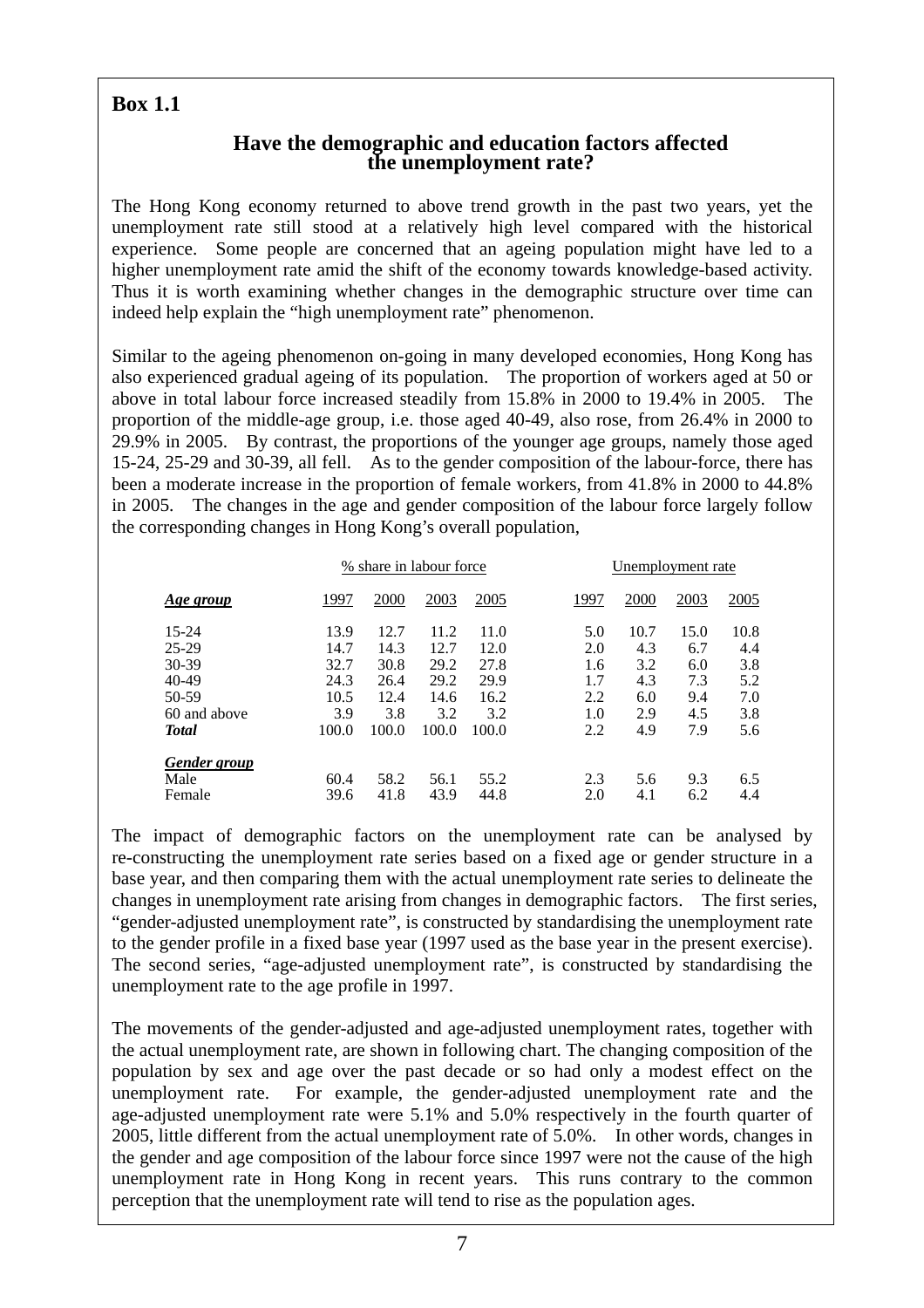

Two notable changes in the age composition of the labour force between 1997 and 2005 help to explain the result. First, the negative effect of the increase in the share of those aged 50-59, who have a relatively higher unemployment rate, has been to a certain extent offset by the positive effect of the decrease in the share of younger age group those aged 15-24, who also have a relatively higher unemployment rate. Second, the negative effect of the decrease in the share of those aged 30-39, who have a relatively lower unemployment rate, has been to a certain extent offset by the positive effect of the increase in the share of those aged 40-49, who also have a relatively lower unemployment rate.

Apart from the demographic factors, it is also worth examining how changes in the profile of education attainment over the years have affected the unemployment rate in Hong Kong. There has been a remarkable upgrading of the quality of the labour force over the years. As an indication, the proportion of workers with tertiary education rose from 23.8% in 2000 to 28.4% in 2005, while the proportion of those with lower secondary education or below fell from 35.7% to 31.5%. Also of importance is the fact that higher educated workers have a lower unemployment rate than those lesser educated.

|                                      |       |       | % share in labour force |       | Unemployment rate |      |      |             |  |
|--------------------------------------|-------|-------|-------------------------|-------|-------------------|------|------|-------------|--|
| <b>Education attainment</b>          | 1997  | 2000  | 2003                    | 2005  | 1997              | 2000 | 2003 | <u>2005</u> |  |
| Lower secondary<br>and below         | 38.4  | 35.7  | 34.1                    | 31.5  | 2.8               | 6.9  | 11.7 | 8.5         |  |
| Upper secondary and<br>Matriculation | 39.5  | 40.5  | 39.1                    | 40.1  | 2.0               | 4.6  | 7.1  | 5.0         |  |
| Tertiary                             | 22.1  | 23.8  | 26.9                    | 28.4  | 1.6               | 2.6  | 4.4  | 3.2         |  |
| Total                                | 100.0 | 100.0 | 100.0                   | 100.0 | 2.2               | 4.9  | 7.9  | 5.6         |  |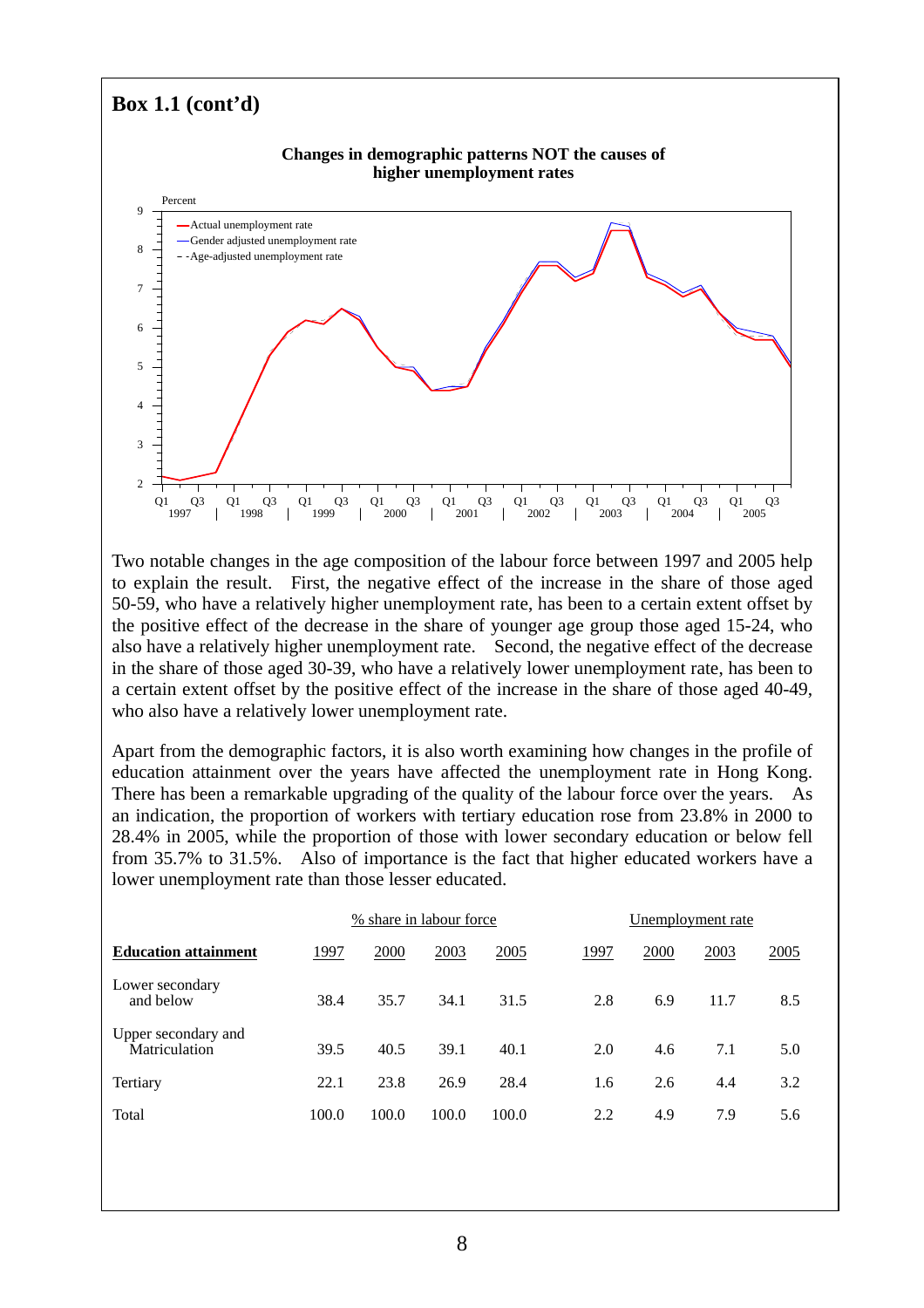## **Box 1.1 (cont'd)**

An education-adjusted unemployment rate is again constructed to delineate the effect of education on the unemployment rate. As an illustration, if the education profile of the labour force in the fourth quarter of 2005 had remained unchanged from that in 1997, i.e. without the substantial upgrading in education attainment of our workforce, the unemployment rate would have been 5.4% instead of 5.0%. That the effect of changes in the education profile of the labour force since 1997 has helped to lower the unemployment rate is easy to understand. This is because the increase in the share of workers with tertiary education, who have a relatively lower unemployment rate, coupled with the decrease in the share of workers with lower secondary education and below, who have a relatively higher unemployment rate, has resulted in a lower overall unemployment rate than otherwise. This also points to the importance of continuous investment in human capital as a means to improve the flexibility and vitality of the labour market. Indeed, if not with the substantial investment in education, Hong Kong's labour market would have faced even more difficulties in weathering the severe shocks from the 1998 Asian Financial Turmoil and the 911 incident.





Also worthy to note is the joint effect of the gender, age and education factors on the unemployment rate, which is found to be much more pronounced than the summation of the three individually assessed effects. For instance, the gender-age-education adjusted unemployment rate in the fourth quarter of 2005 was 6.0%, one percentage point higher than the actual unemployment rate of 5.0%.

Although the age-gender compositional changes are not found to be the main cause of high unemployment in recent years, the impact of ageing as the economy continues to gear towards knowledge-based and service activities cannot be taken lightly over the longer run. Workers of older age and lesser educated usually experience greater difficulties in upgrading their skills and knowledge to meet the challenges from the changing economic environment. This makes it all the more important for the Government to continue to invest in higher education and in job training and retraining, so as to tackle the skill mismatch and also to raise productivity for a smoother transition to knowledge-based economy.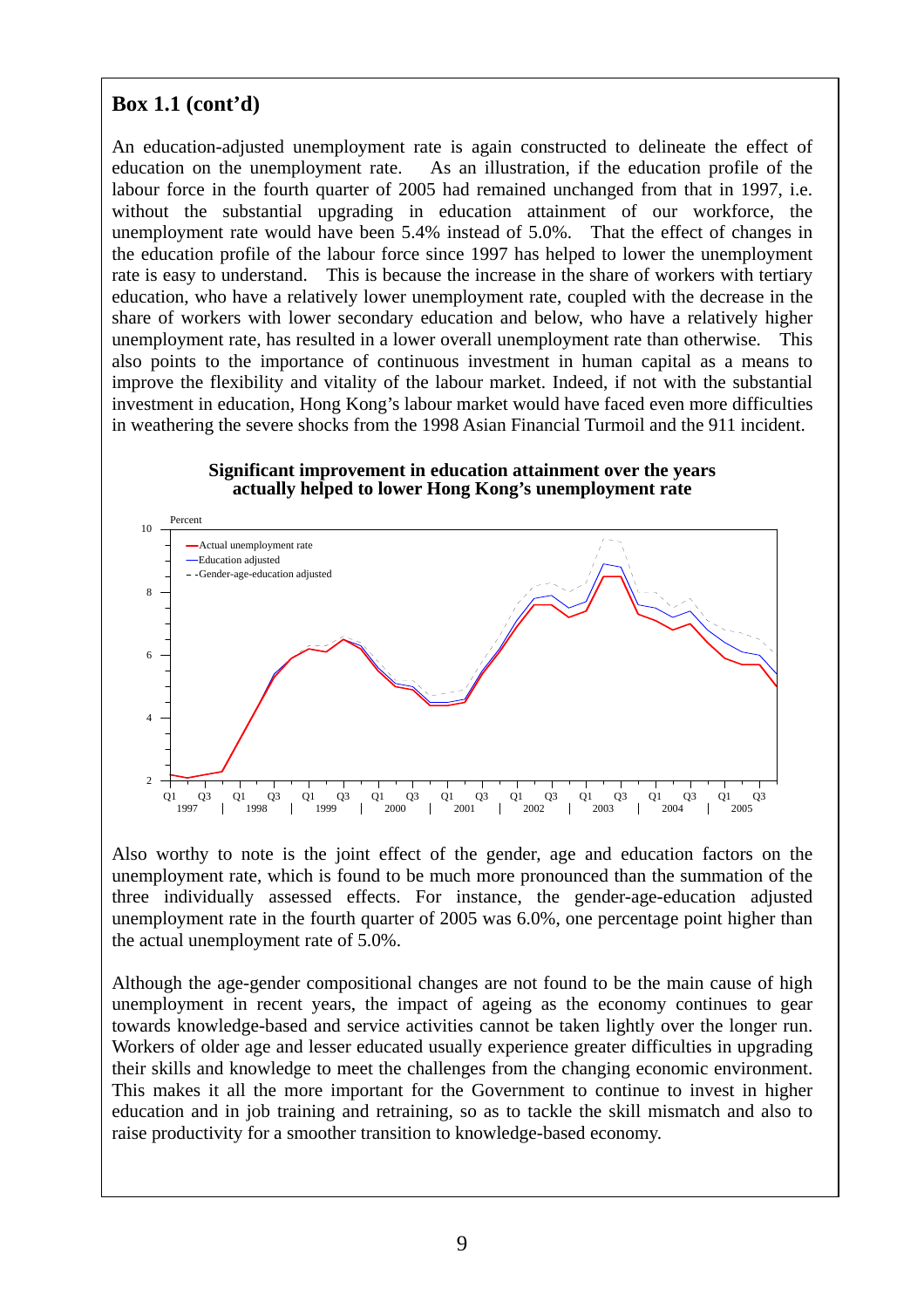#### **Net output or value added by major economic sector**

1.6 The services sector has been the key driving force in Hong Kong's overall economic growth. Latest available figures for 2005 as a whole indicate that net output in the services sector as a whole rose significantly by 7.9% in real terms. Buoyed by the strong external sector, transport, storage and communications, as well as import and export trade grew strongly. Financial services, being one of the most dynamic industries of the Hong Kong economy, also recorded double-digit growth in 2005. The vibrant inbound tourism and firm local consumption demand resulted in solid growth in the net output of restaurants and hotels as well as wholesale and retail trades. On the other hand, net output in the construction sector continued to shrink, reflecting the protracted weakness of the industry. Net output in the manufacturing industry rose modestly, supported by the stronger domestic export performance.

|                                                                          |                     |                     |        |          | $2005$ <sup>#</sup>   |           |
|--------------------------------------------------------------------------|---------------------|---------------------|--------|----------|-----------------------|-----------|
|                                                                          | $2004$ <sup>#</sup> | $2005$ <sup>#</sup> | Q1     | $\Omega$ | $\Omega$ <sup>3</sup> | <u>Q4</u> |
| Manufacturing                                                            | 1.7                 | 2.1                 | $-2.3$ | $-0.1$   | 4.1                   | 5.9       |
| Construction                                                             | $-9.8$              | $-6.6$              | 0.5    | $-8.4$   | $-5.5$                | $-12.4$   |
| Services <sup>(b)</sup>                                                  | 9.9                 | 7.9                 | 7.1    | 8.4      | 8.5                   | 7.7       |
| Of which:                                                                |                     |                     |        |          |                       |           |
| Wholesale, retail and<br>import/export trades,<br>restaurants and hotels | 15.1                | 11.1                | 10.5   | 12.1     | 11.0                  | 10.9      |
| Import and export trade                                                  | 15.4                | 12.1                | 11.5   | 13.3     | 11.9                  | 11.8      |
| Wholesale and retail trade                                               | 7.8                 | 5.2                 | 6.5    | 6.2      | 4.3                   | 4.2       |
| Restaurants and hotels                                                   | 22.6                | 8.3                 | 6.6    | 7.4      | 8.9                   | 10.3      |
| Transport, storage and<br>communications                                 | 13.9                | 13.5                | 12.7   | 12.3     | 15.3                  | 13.5      |
| Financing, insurance, real estate<br>and business services               | 13.1                | 8.9                 | 6.9    | 11.3     | 10.0                  | 7.6       |
| Financial services                                                       | 21.7                | 11.0                | 8.5    | 14.2     | 12.2                  | 9.3       |
| Real estate and business<br>services                                     | 1.1                 | 5.4                 | 4.4    | 6.4      | 6.3                   | 4.6       |
| Community, social and personal<br>services                               | 2.6                 | 0.9                 | 1.0    | 0.1      | 1.1                   | 1.5       |

#### **Table 1.3 : GDP by economic activity(a) (year-on-year rate of change in real terms (%))**

Notes: (a) The GDP figures shown in this table are compiled from the production approach, in parallel with those shown in Table 1.1 which are compiled from the expenditure approach. For details, see Note (1) to this chapte

 (b) In the context of value-added contribution to GDP, the service sectors include ownership of premises as well, which is analytically a service activity.

(#) Revised figures.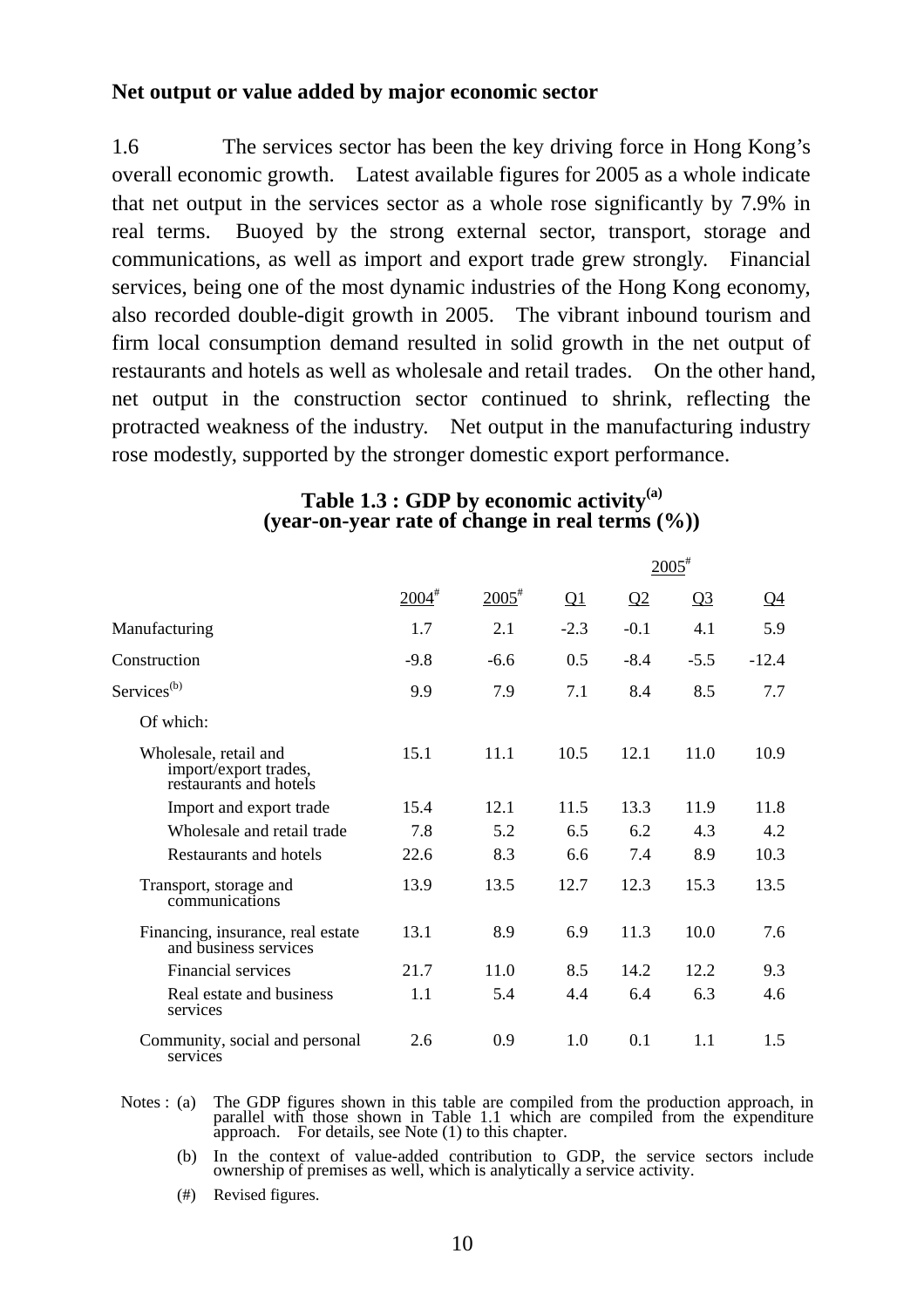## **Some highlights of economic policy**

1.7 The main thrust of the Government's economic policy is the principle of "Big Market, Small Government". The future directions for development are to enhance innovative and value-adding capabilities, and continue to enhance Hong Kong's competitive advantages in the following areas:

- continuing economic co-operation with the Mainland;
- improving business environment. The Business Facilitation Advisory Committee will, inter alia, conduct in-depth regulatory/licensing control reviews of the construction, entertainment, retail and catering industries;
- continuing to strengthen financial services. Hong Kong is best-placed to become the launchpad for Mainland enterprises to develop a global presence. Measures to be implemented include continuing to expand the scope of Renminbi business; setting up a Financial Reporting Council to enhance the quality of Hong Kong's financial markets; exempting offshore funds from profits tax; and reducing the levy on trading in securities, futures and options contracts by 20 per cent within this year;
- promoting tourism through redeveloping existing and opening new facilities;
- developing logistics, including considering provision for a concession in trade declaration charges for gold to support a proposed gold depository at the Hong Kong International Airport; and
- pooling of talent. Apart from the provision of 1 800 additional hostel places to local tertiary institutions, the Government will also introduce in the first half of 2006 year of the "Quality Migrant Scheme" (QMS) to attract talent from outside Hong Kong. Applicants will be required to meet certain eligibility criteria in respect of, inter alia, academic attainment and professional qualifications, but without having the need to secure prior employment. QMS will have a quota of 1 000 entrants a year.

1.8 On the fiscal front, the Government will continue to manage its finances prudently. The Government provides the community with a basic safety net and aims to build a just and caring society. But Hong Kong cannot be compared with welfare states given the commitment to low tax regime. Following the principle of "Big Market, Small Government" helps to maintain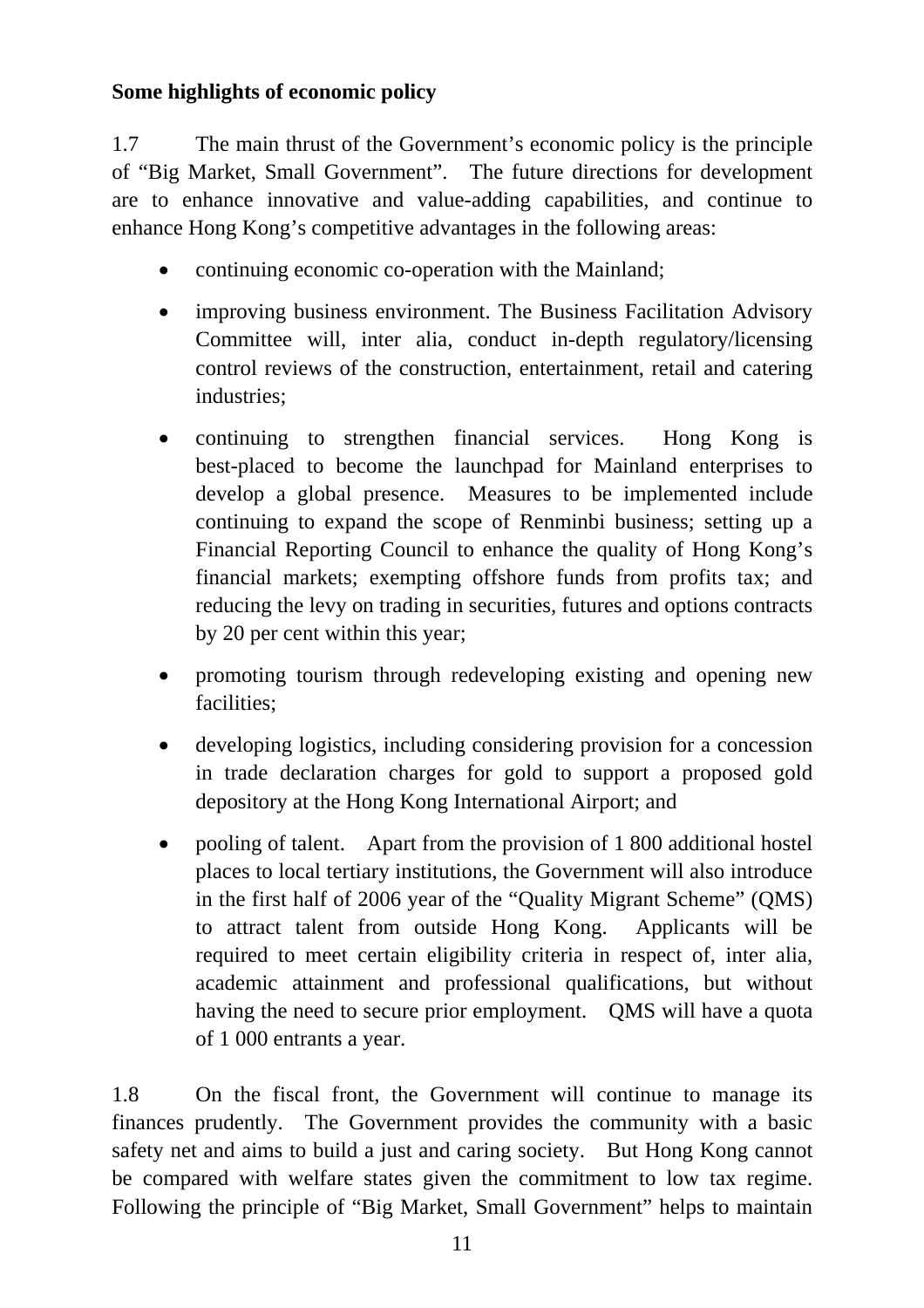our low-tax regime and requires the government to spend within its means. This is the approach that best serves the long-term interests of Hong Kong. Meanwhile, recognising that a Goods and Services Tax (GST) can help broaden the tax base and provide more stable sources of revenue, the Government will follow the principle of maintaining a low and simple tax regime in working out the details of GST and launch a public consultation in the middle of this year.

1.9 Increasing investment in infrastructure will not only promote economic development and bring more job opportunities, but also make Hong Kong's living environment more pleasant and enhance its overall competitiveness. A number of large infrastructure projects are under planning. An average of \$29 billion a year over the next five years will be earmarked for infrastructure projects, which hopefully will add more new construction jobs to the industry in the coming year.

## **Notes :**

- (1) The Gross Domestic Product (GDP) is an overall measure of net output produced within an economy in a specified period, such as a calendar year or a quarter, before deducting the consumption of fixed capital. In accordance with the expenditure approach to its estimation, GDP is compiled as total final expenditures on goods and services (including private consumption expenditure, government consumption expenditure, gross domestic fixed capital formation, changes in inventories, and exports of goods and services), less imports of goods and services.
- (2) The seasonally adjusted quarter-to-quarter GDP series, by removing the variations that occur at about the same time and in about the same magnitude each year, provides another perspective for discerning the trend, particularly in regard to turning points. A detailed examination reveals the presence of seasonality in the overall GDP and in some of its main components, including private consumption expenditure, government consumption expenditure, exports of goods, imports of goods, exports of services, and imports of services. However, due to the presence of considerable short-term fluctuations, no clear seasonal pattern is found in gross domestic fixed capital formation. Therefore, the seasonally adjusted series of GDP is compiled separately at the overall level, rather than summing up from its main components.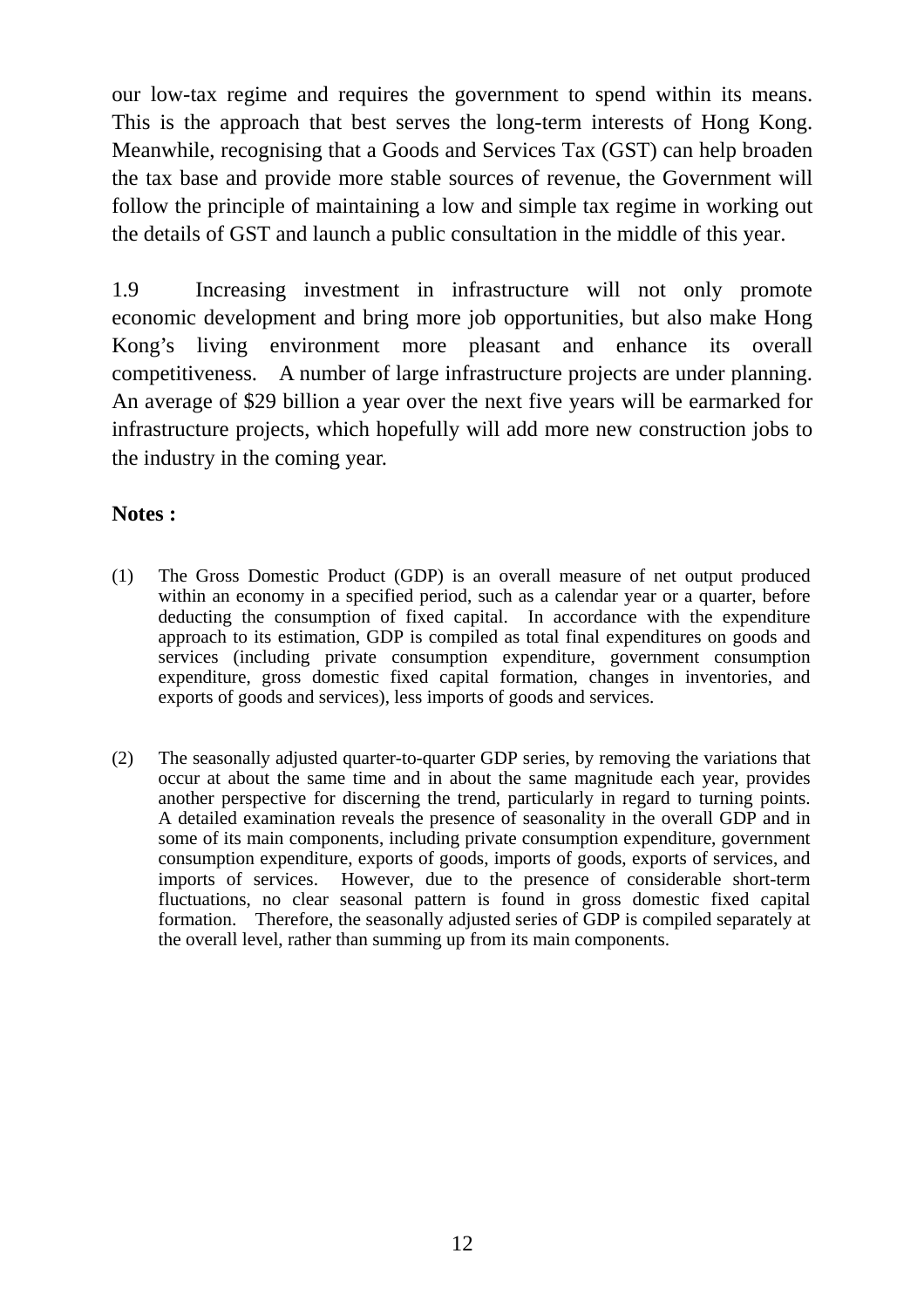#### **CHAPTER 2 : THE EXTERNAL SECTOR**

#### *Summary*

- *External trade continued to thrive on entering 2006, supported by the generally favourable external environment and the Mainland's surging trade flows, which offset mostly the negative impacts of high oil prices, rising global interest rates and the earlier strengthening of the US dollar.*
- *Total exports of goods accelerated even further to a 14.6% growth in real terms in the first quarter of 2006, up from an already robust increase in the preceding quarter. The strong export performance was marked by surging intra-regional trade, with the Mainland again as the key growth driver. Re-exports continued to grow strongly, a manifestation of the key role of Hong Kong in facilitating trade flows between the Mainland and the rest of the world.*
- Domestic exports also surged further, continuing the trend that started in *mid-2005. Apart from clothing items, domestic exports of office machines and equipment, and telecommunications and sound equipment also grew distinctly. This suggests that certain Hong Kong products are highly competitive in the international markets.*
- *Exports of services also held up well in the first quarter, underpinned by vibrant offshore trade and further strong growth in inbound tourism. Exports of finance, business and other services also grew in tandem with the upturn in business activities and a buoyant financial market.*
- y *Along with the increased openness and further liberalisation of the Mainland economy, the significance of the Mainland dimension in Hong Kong's external sector has been gaining even more prominence over the years. To capitalise on the tremendous opportunities arising from the booming Mainland economy, the Government has taken various initiatives to strengthen economic relations with the Mainland, including further liberalisation measures under CEPA, and strengthened co-operation under the Pan-PRD framework.*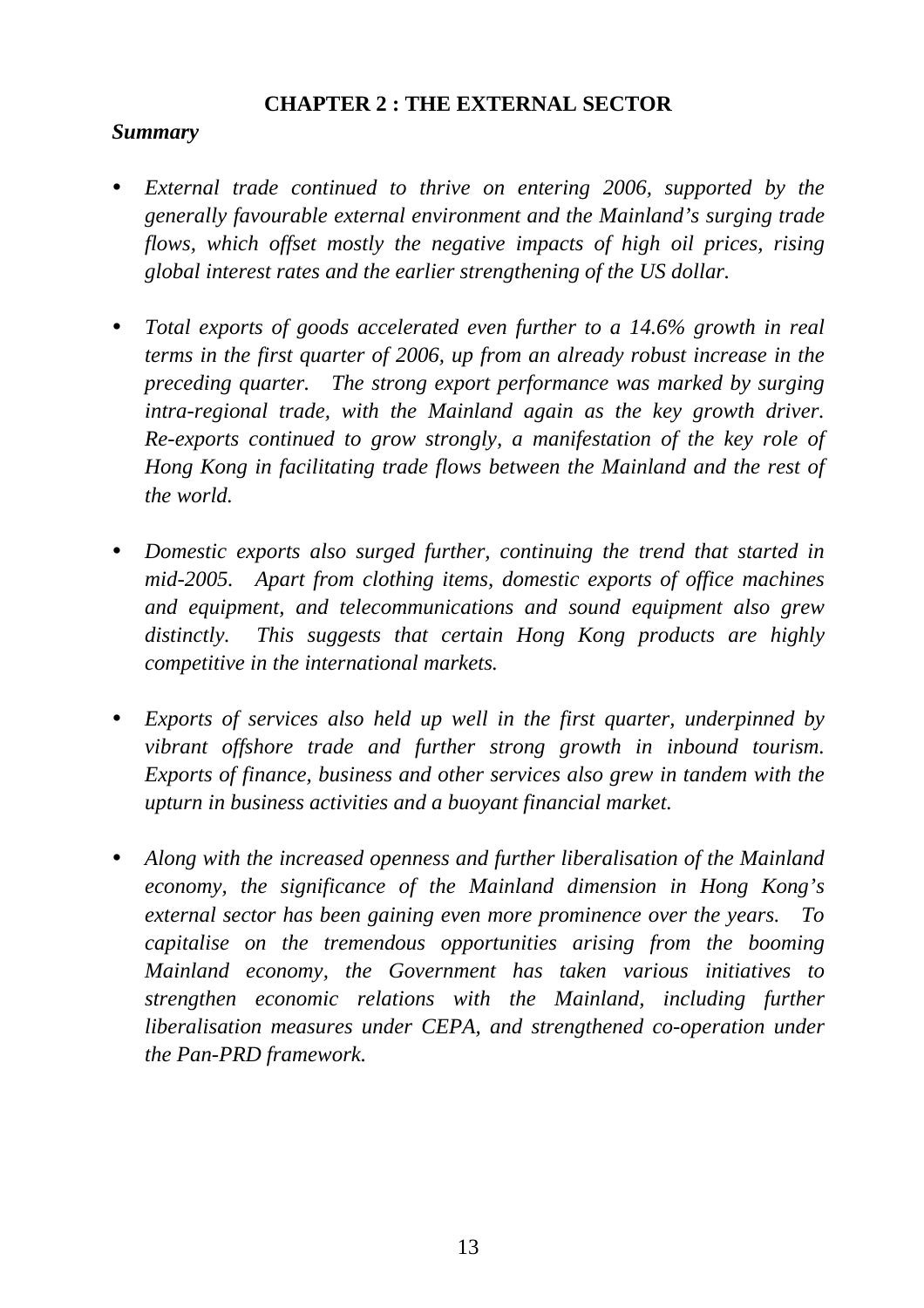## **Visible trade**

## *Total exports of goods*

2.1 Supported by the generally favourable external environment and the Mainland's buoyant trade flows, merchandise exports continued to thrive on entering 2006. *Total exports of goods* (comprising re-exports and domestic exports) accelerated even further, to growth at  $14.6\%$  in real terms<sup>(1)</sup> in the first quarter of 2006, up from an already strong growth of 11.4% in the fourth quarter of 2005.

2.2 *Re-exports*<sup>(2)</sup> remained the key growth driver within overall exports, rising by 13.2% in real terms in the first quarter. The Mainland continued to feature prominently in Hong Kong's re-export trade, with over 90% of re-exports either sourced from or destined to the Mainland. Indeed, the Mainland is not only the important production hinterland for Hong Kong manufacturers. It is also an increasingly important export market for Hong Kong. Excluding those trade flows related to outward processing, that part of re-exports to the Mainland for meeting their own demand accounted for 29% of Hong Kong's total re-exports in 2005, up from 19% ten years ago. Thus the Mainland market is now even more important than the United States (which accounts for 15% of total re-exports) and also the European Union (14%). As the Mainland is striving to rebalance its growth pattern towards more domestic demand-led in the coming years, it can be envisaged that Hong Kong's re-exports to the Mainland for meeting its domestic demand will gain more prominence over time.

2.3 *Domestic exports* also surged further, by 42.3% in real terms in the first quarter of 2006, continuing the strong uptrend that started in mid-2005. Exports of clothing items soared, after the shift-back in clothing production to Hong Kong last year<sup>(3)</sup>. Also noteworthy was the concurrent surge in domestic exports of office machines and equipment, and telecommunications and sound equipment. This suggested that certain Hong Kong products are actually highly competitive in the international markets, despite the relatively high local labour cost.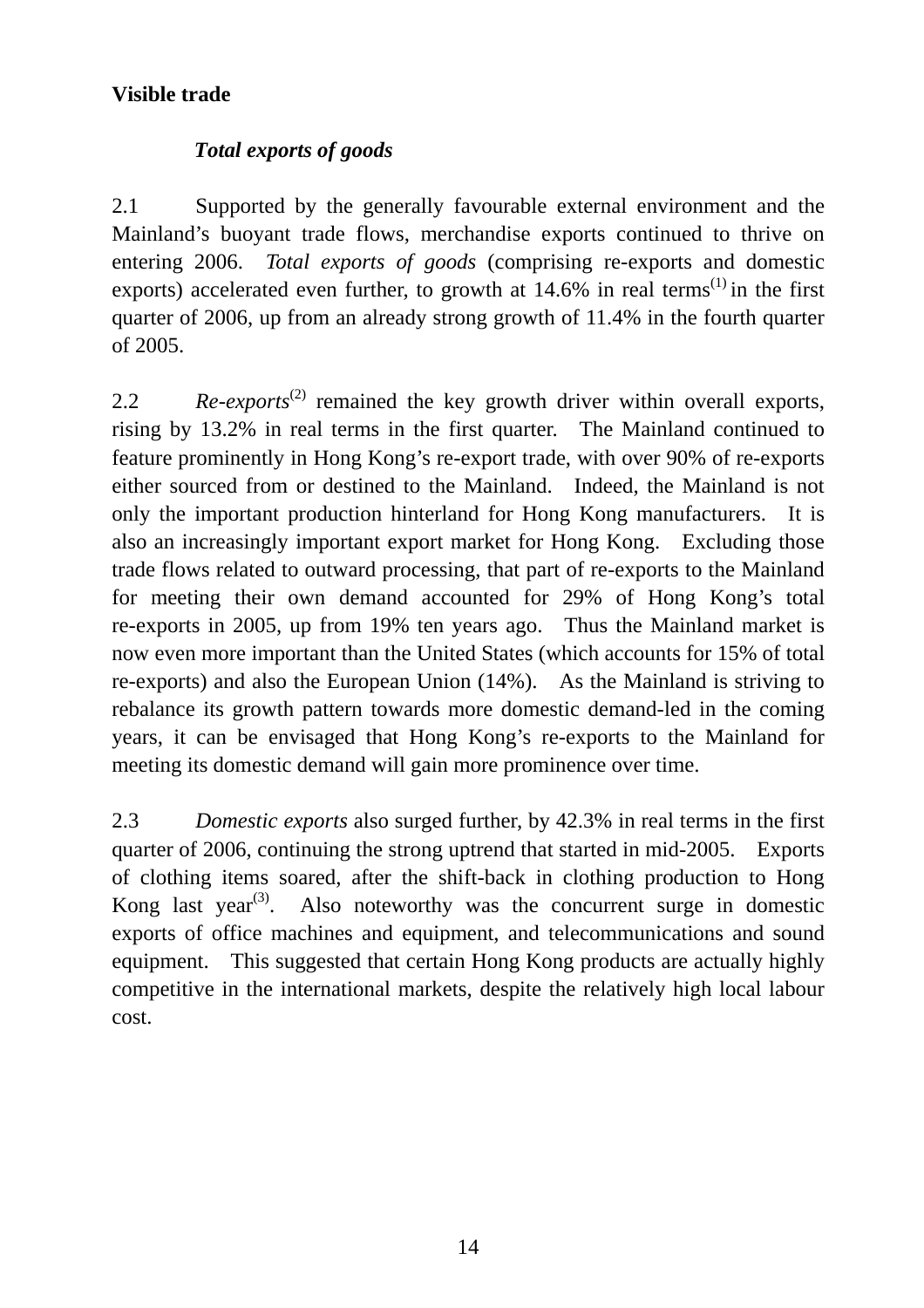|         |                      |                   |              | Total exports of goods |                     |                   | Re-exports   |                  |                              |                  | Domestic exports |                           |                     |
|---------|----------------------|-------------------|--------------|------------------------|---------------------|-------------------|--------------|------------------|------------------------------|------------------|------------------|---------------------------|---------------------|
|         |                      | In value<br>terms |              | In real<br>terms       | Change<br>in prices | In value<br>terms |              | In real<br>terms | Change In value<br>in prices | terms            |                  | In real<br>terms          | Change<br>in prices |
|         | 2005 Annual          | -11.4             | 11.4         |                        | 1.3                 | 11.7              | 11.6         |                  | 1.2                          | 8.0              | 7.6              |                           | 2.2                 |
|         | Q1<br>Q2             | 10.6<br>12.5      | 9.2<br>11.7  | (0.2)<br>(6.0)         | 2.1<br>1.8          | 11.7<br>13.8      | 10.4<br>13.0 | (0.9)<br>(6.1)   | 2.0<br>1.6                   | $-6.9$<br>$-6.4$ | $-8.3$           | $-9.5$ $(-11.3)$<br>(4.0) | 4.8<br>4.7          |
|         | Q <sub>3</sub><br>Q4 | 12.5<br>10.0      | 12.8<br>11.4 | (3.0)<br>(2.2)         | 1.0<br>0.4          | 12.4<br>9.0       | 12.7<br>10.3 | (2.0)<br>(1.3)   | 1.0<br>0.5                   | 14.0<br>25.2     | 14.3<br>28.1     | (21.7)<br>(15.3)          | 1.1<br>$-0.5$       |
| 2006 Q1 |                      | 12.1              | 14.6         | (2.5)                  | $-0.3$              | 10.7              | 13.2         | (2.9)            | $-0.2$                       | 38.7             | 42.3             | $(-2.7)$                  | $-2.9$              |

#### **Table 2.1 : Total exports of goods, re-exports and domestic exports (year-on-year rate of change (%))**

Note : Figures in brackets are the seasonally adjusted quarter-to-quarter rates of change.

#### **Diagram 2.1 : Merchandise exports continued to thrive on entering 2006, despite the negative impact from the earlier strengthening of the US dollar (year-on-year rate of change)**



Notes : Total exports of goods as depicted refer to the year-on-year rate of change in real terms, while total import demand in Hong Kong's major markets as depicted refers to the year-on-year rate of change in US dollar t United States and the European Union taken together.

 (\*) For ease of comparison with the rate of change in Hong Kong's total exports of goods, the scale for the Real EERI is presented here upside down, so that positive changes denoting part and negative changes denoting real depreciation at the upper part of the diagram.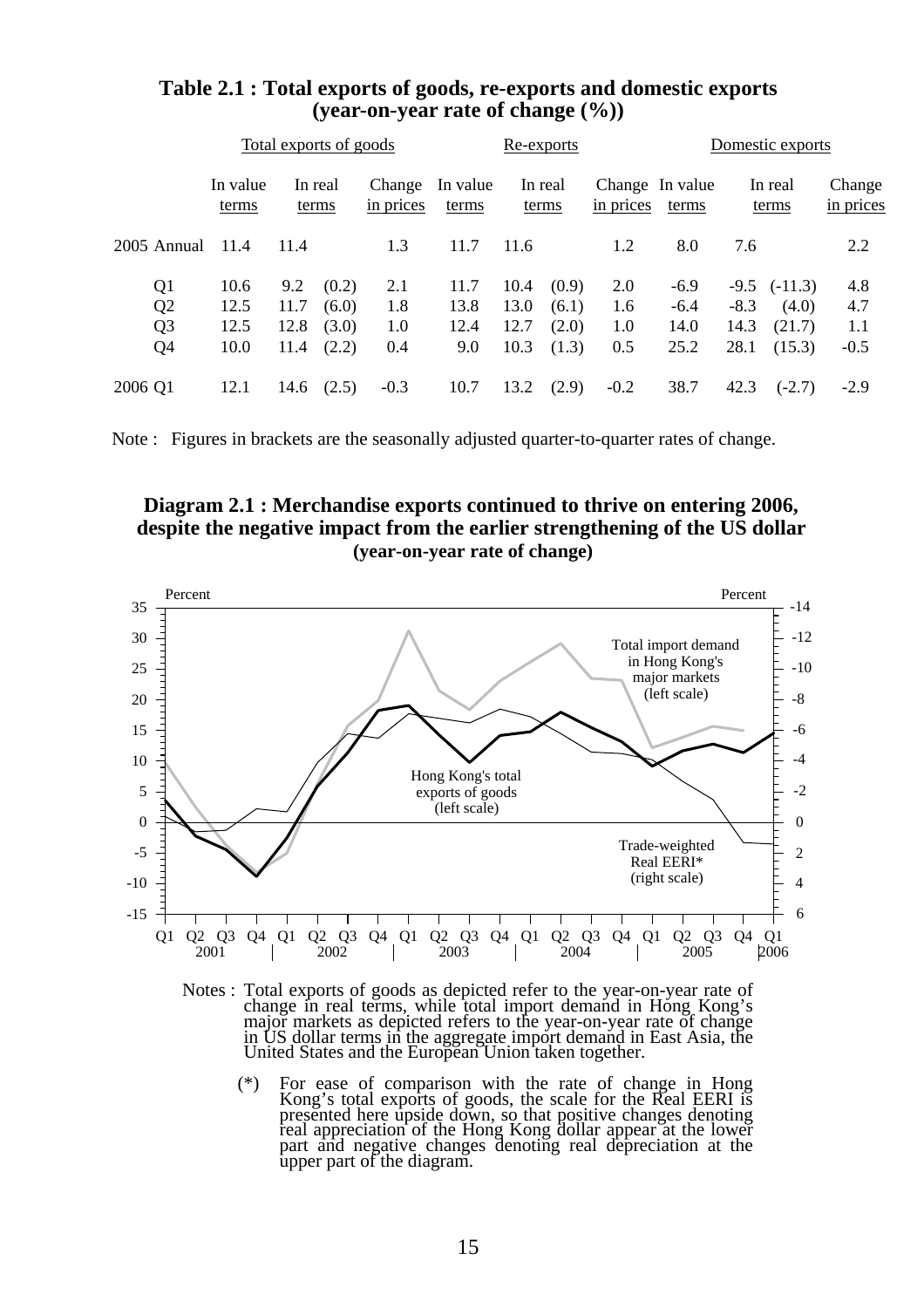

**Diagram 2.2 : Re-exports remained the growth driver, while domestic exports sustained strong growth momentum**

**Diagram 2.3 : The Mainland featured prominently in Hong Kong's exports**



*Total exports of goods in the first quarter of 2006 : \$537.0 billion*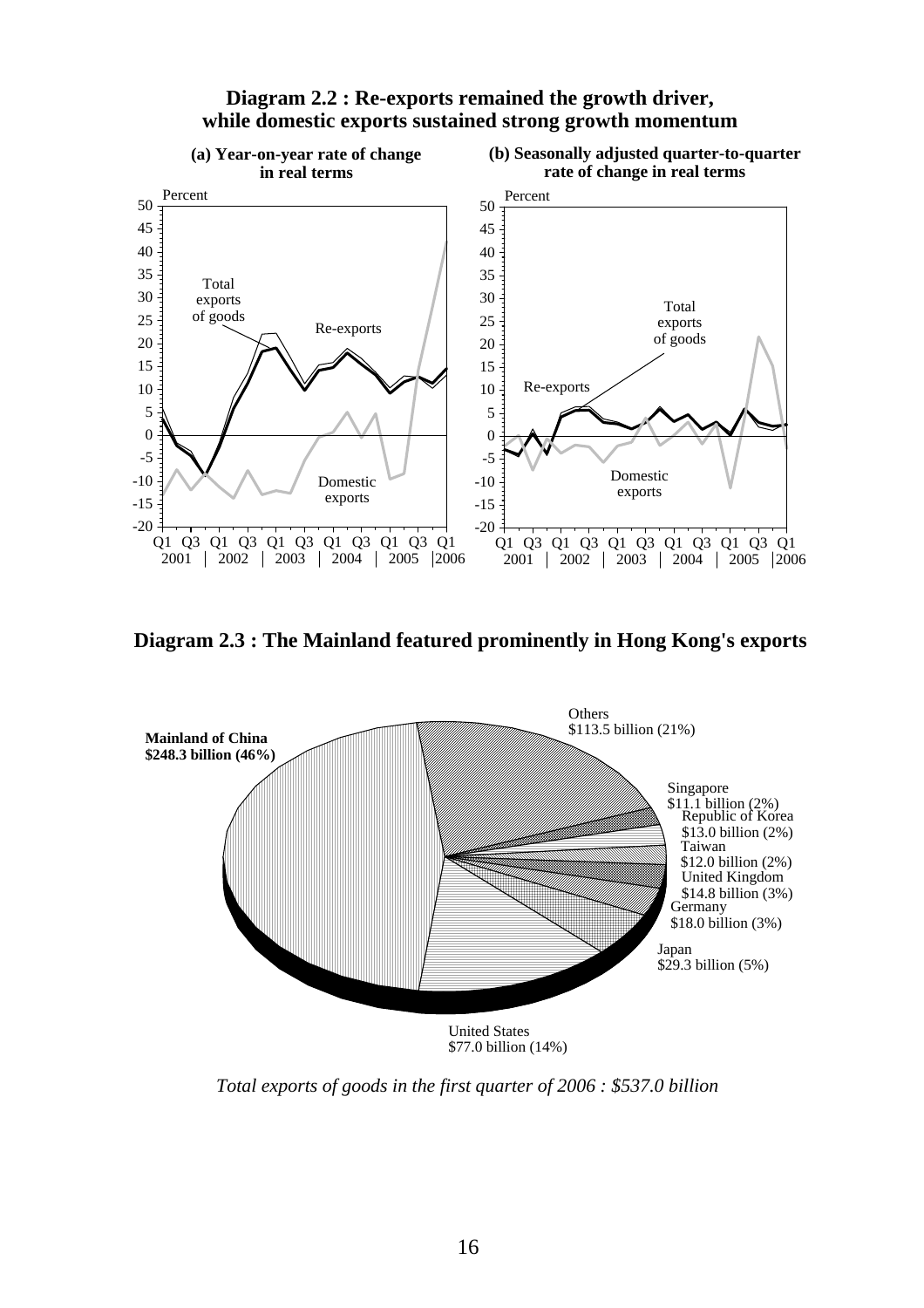|      |                | Mainland United<br>of China | <b>States</b> | Japan | United<br>Kingdom | <b>Germany</b> | Taiwan | Singapore of Korea | Republic |
|------|----------------|-----------------------------|---------------|-------|-------------------|----------------|--------|--------------------|----------|
| 2005 | Annual         | 14.2                        | 5.5           | 9.6   | 5.4               | 14.8           | 4.1    | 9.0                | 10.8     |
|      | Q1             | 9.9                         | 5.1           | 11.5  | 11.9              | 18.2           | $-5.4$ | 15.7               | 5.4      |
|      | Q <sub>2</sub> | 13.3                        | 7.6           | 10.8  | 9.4               | 15.1           | 4.8    | 14.5               | 5.4      |
|      | Q3             | 14.9                        | 8.4           | 11.1  | 2.0               | 12.9           | 8.4    | 0.8                | 12.7     |
|      | Q4             | 17.9                        | 0.9           | 5.6   | 1.1               | 13.6           | 8.2    | 6.6                | 19.0     |
| 2006 | Q1             | 23.1                        | 3.5           | 8.2   | 2.3               | 10.8           | 10.4   | 2.3                | 20.9     |

#### **Table 2.2 : Total exports of goods by major market (year-on-year rate of change in real terms (%))**

2.4 Notwithstanding the strong overall growth, performance in individual markets was diverse. Exports to the Mainland accelerated further, bolstered by the Mainland's persistently strong industrial activity and robust domestic demand. Exports to Japan also re-accelerated, supported by Japan's strengthening economy, which helped offset the restraining effect of the weakening of the yen over the past quarters. Exports to most other East Asian markets likewise grew strongly, in tandem with the surge in intra-regional trade, thanks to the export boom throughout Asia but also partly helped by the recovery in global demand for IT products. Exports to the EU market as a whole still fared quite well, albeit moderating from the strong growth last year. The deceleration was partly due to the feed-through of weaker euro and pound sterling, but there was also some distortion to the base effect caused by an exceptional surge in T&C exports a year ago. Likewise, for the US market, the deceleration in exports was more apparent than real, again being largely distorted by a distinctly high base caused by T&C items in early 2005. Exports other than T&C items to the United States actually held up well, in line with the pick-up in US import demand in the first quarter.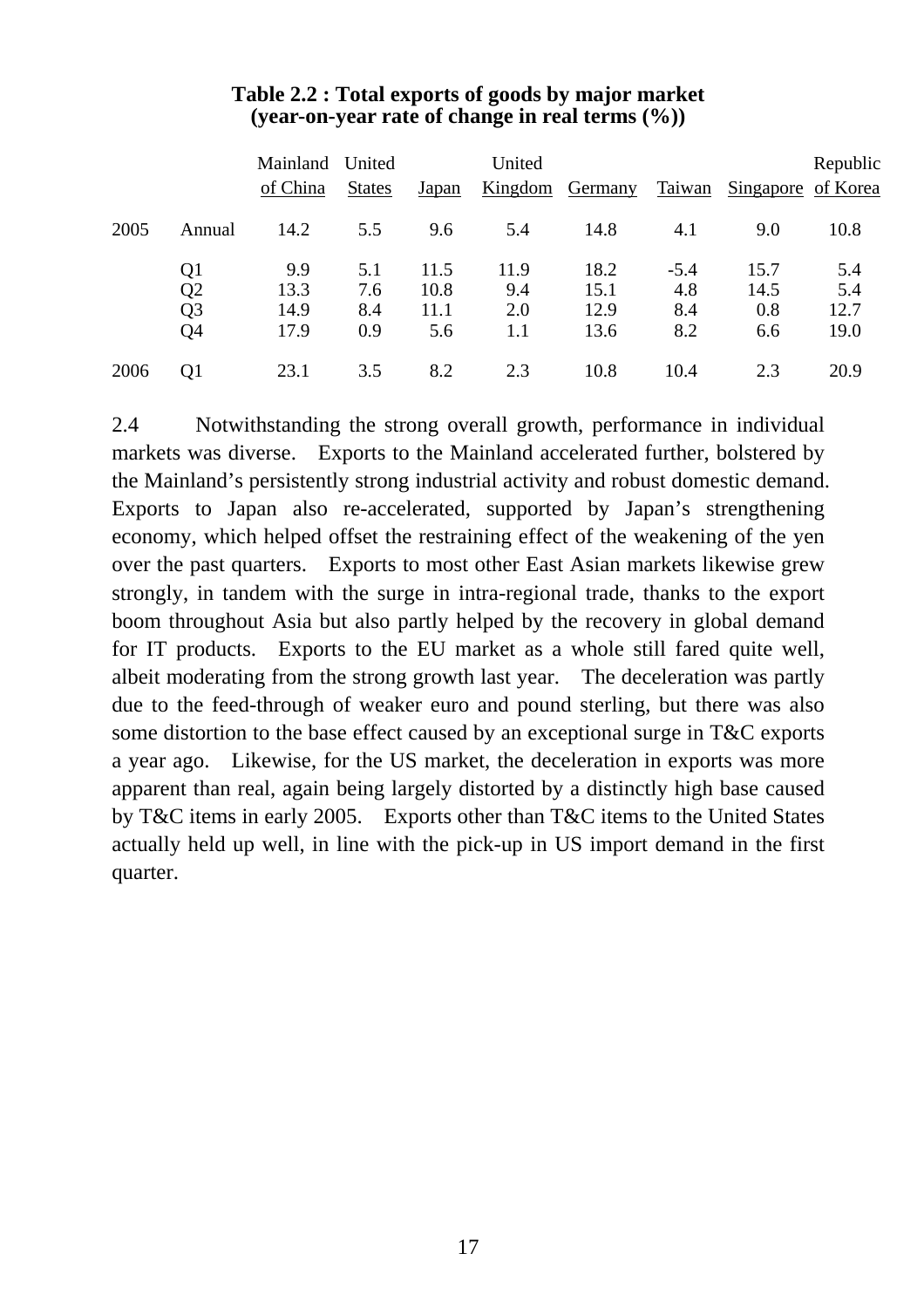### *Imports of goods*

2.5 *Imports of goods* picked up to a 13.9% growth in real terms in the first quarter of 2006, from 11.0% in the fourth quarter of 2005. While import intake for subsequent re-exporting maintained strong growth momentum, retained imports picked up further, bolstered by stepping up in replenishment of inventory by producers to meet the strengthened demand. *Retained imports* rose by 15.8% in real terms in the first quarter of 2006, following a 13.0% increase in the fourth quarter of 2005. In particular, retained imports of capital goods continued to surge markedly, supported by the continuous intake of machinery and equipment by many companies for expansion of business and also productivity upgrading. Retained imports of consumer goods were also strong, as local consumer demand and inbound tourism held up well in the first quarter.

|      |                |                   | Imports of goods |                  |                     | Retained imports <sup>(a)</sup> |        |                  |                     |  |
|------|----------------|-------------------|------------------|------------------|---------------------|---------------------------------|--------|------------------|---------------------|--|
|      |                | In value<br>terms |                  | In real<br>terms | Change<br>in prices | In value<br>terms               |        | In real<br>terms | Change<br>in prices |  |
| 2005 | Annual         | 10.3              | 8.5              |                  | 2.7                 | 6.5                             | 0.8    |                  | 7.6                 |  |
|      | Q <sub>1</sub> | 8.1               | 4.4              | (1.6)            | 4.0                 | $-1.4$                          | $-8.6$ | (3.4)            | 10.3                |  |
|      | Q <sub>2</sub> | 10.1              | 7.6              | (5.2)            | 3.3                 | 0.4                             | $-4.8$ | (2.6)            | 8.8                 |  |
|      | Q <sub>3</sub> | 11.5              | 10.4             | (1.6)            | 2.3                 | 8.8                             | 4.1    | (0.6)            | 6.4                 |  |
|      | Q <sub>4</sub> | 11.3              | 11.0             | (2.6)            | 1.6                 | 18.6                            | 13.0   | (6.4)            | 4.5                 |  |
| 2006 | Q <sub>1</sub> | 13.8              | 13.9             | (3.8)            | 1.0                 | 22.8                            | 15.8   | (6.3)            | 4.4                 |  |

#### **Table 2.3 : Imports of goods and retained imports (year-on-year rate of change (%))**

Notes : Figures in brackets are the seasonally adjusted quarter-to-quarter rates of change.

 (a) Based on the results of the Annual Survey of Re-export Trade conducted by the Census and Statistics Department, re-export margins by individual end-use category are estimated and adopted for deriving the value of imports retained for use in Hong Kong.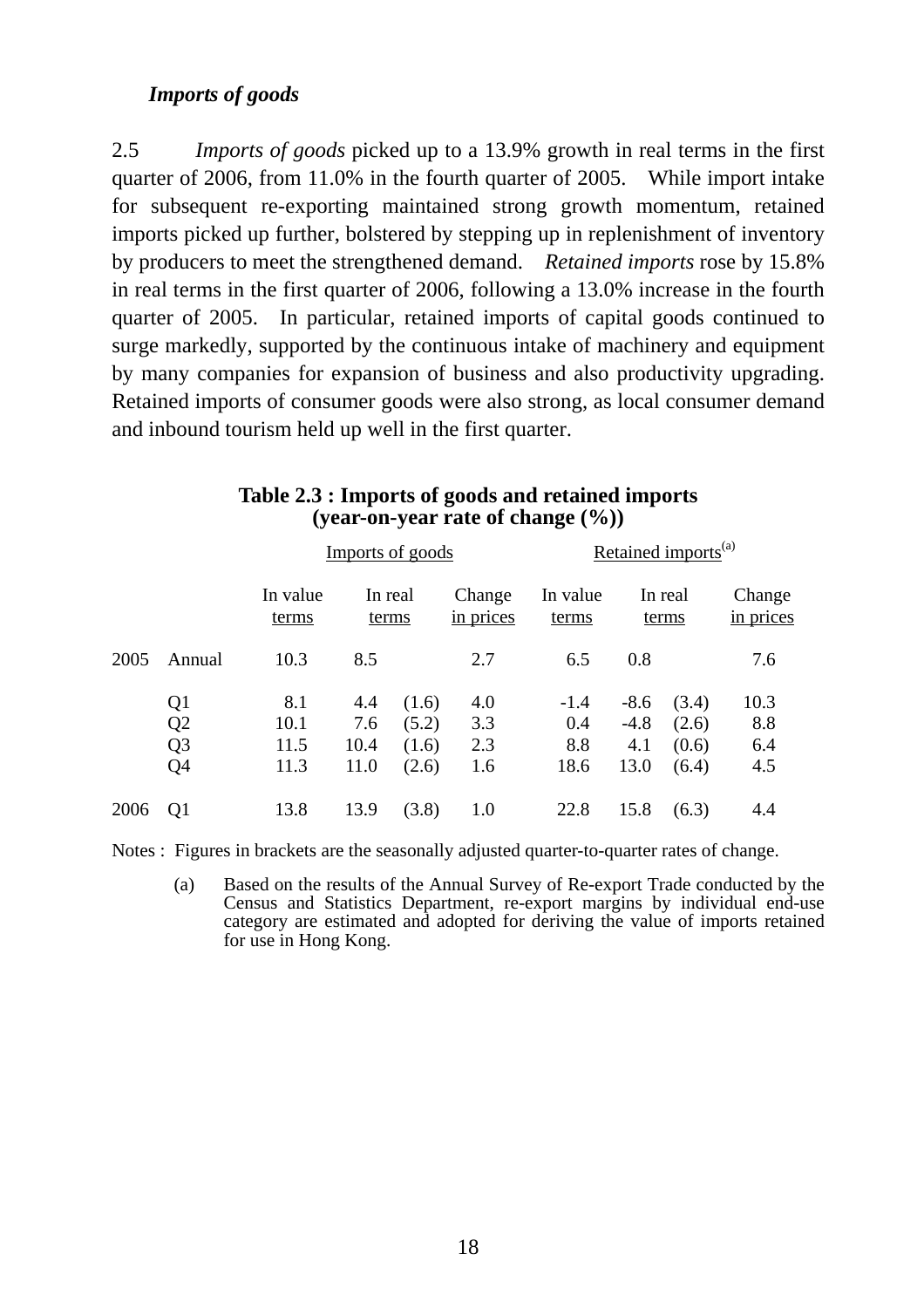

#### **Diagram 2.4 : Total imports surged even more as import intake for local use picked up markedly further**

| Table 2.4 : Retained imports by end-use category    |  |  |
|-----------------------------------------------------|--|--|
| (year-on-year rate of change in real terms $(\%)$ ) |  |  |

|      |                | Consumer<br>goods | Foodstuffs | Capital<br>$\overline{goods}$ | Raw<br>materials and<br>semi-manufactures | Fuels   |
|------|----------------|-------------------|------------|-------------------------------|-------------------------------------------|---------|
| 2005 | Annual         | $-4.9$            | 1.8        | 15.8                          | $-7.5$                                    | $-6.0$  |
|      | Q1             | $-6.7$            | $-1.5$     | 1.5                           | $-19.5$                                   | $-1.1$  |
|      | Q <sub>2</sub> | $-22.6$           | 0.7        | 16.3                          | $-8.8$                                    | $-10.9$ |
|      | Q <sub>3</sub> | $-1.2$            | 3.3        | 10.9                          | 0.9                                       | $-1.4$  |
|      | Q4             | 13.7              | 4.5        | 34.9                          | $-1.4$                                    | $-10.4$ |
| 2006 | Q <sub>1</sub> | 16.9              | 4.3        | 38.4                          | $-6.4$                                    | 4.0     |

#### **Invisible trade**

### *Exports of services*

2.6 *Exports of services* were also robust, thanks to vibrant trade flows and further strong growth in inbound tourism. For the first quarter of 2006, growth accelerated to 8.9% in real terms, up from an 8.2% increase in the preceding quarter. Exports of trade-related services, including notably the offshore trade, continued to soar, underpinned by the Mainland's robust trade flows and the strong competitiveness of Hong Kong's trading and logistics sector. Exports of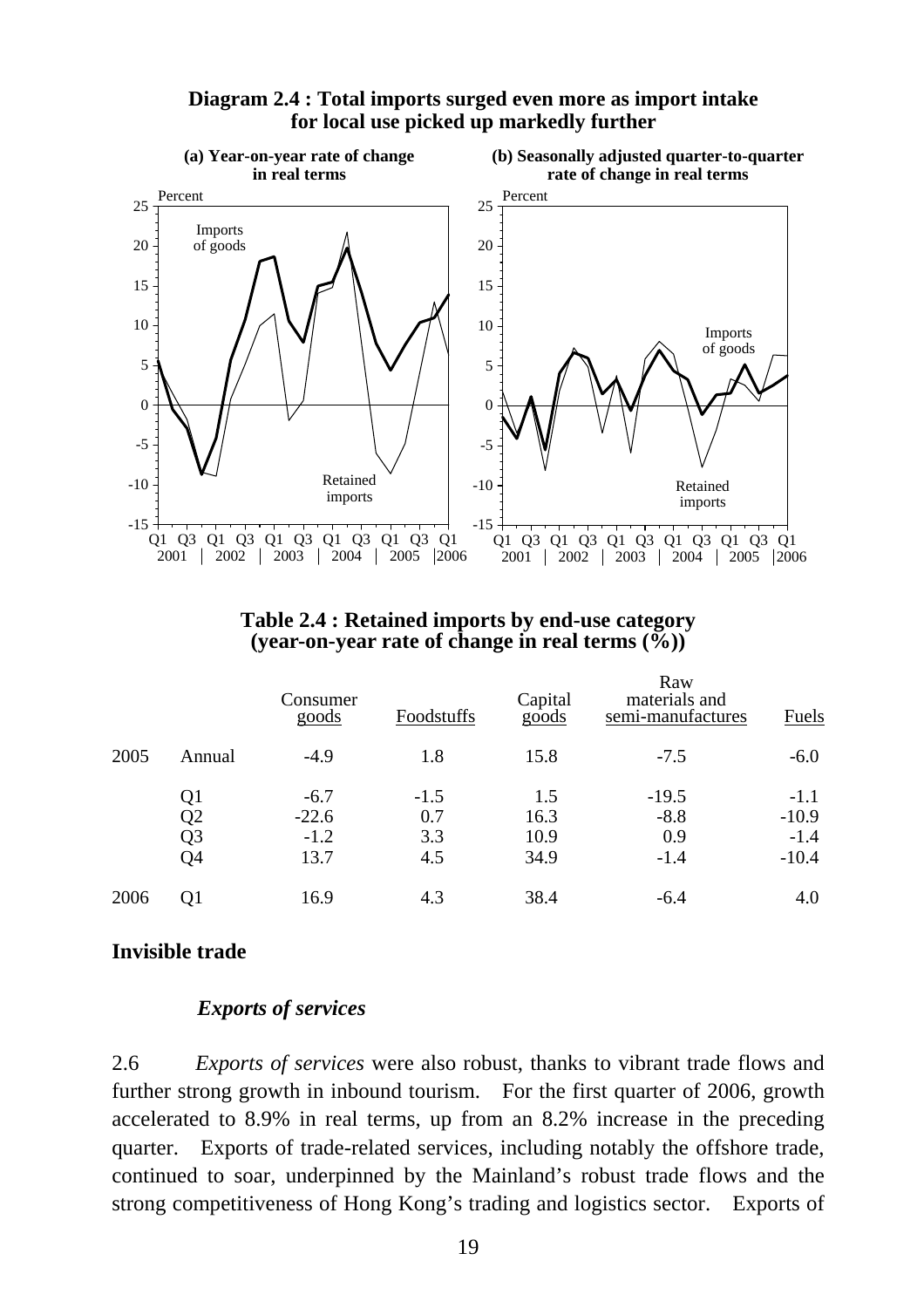travel services grew solidly, supported by the strong growth of inbound tourism. The robust external trade coupled with the growth in inbound tourism likewise boosted exports of transportation services. Meanwhile, continued upturn in business activities, together with a buoyant financial market, rendered firm support to exports of finance, business and other services.



*the first quarter of 2006 : \$124.1 billion*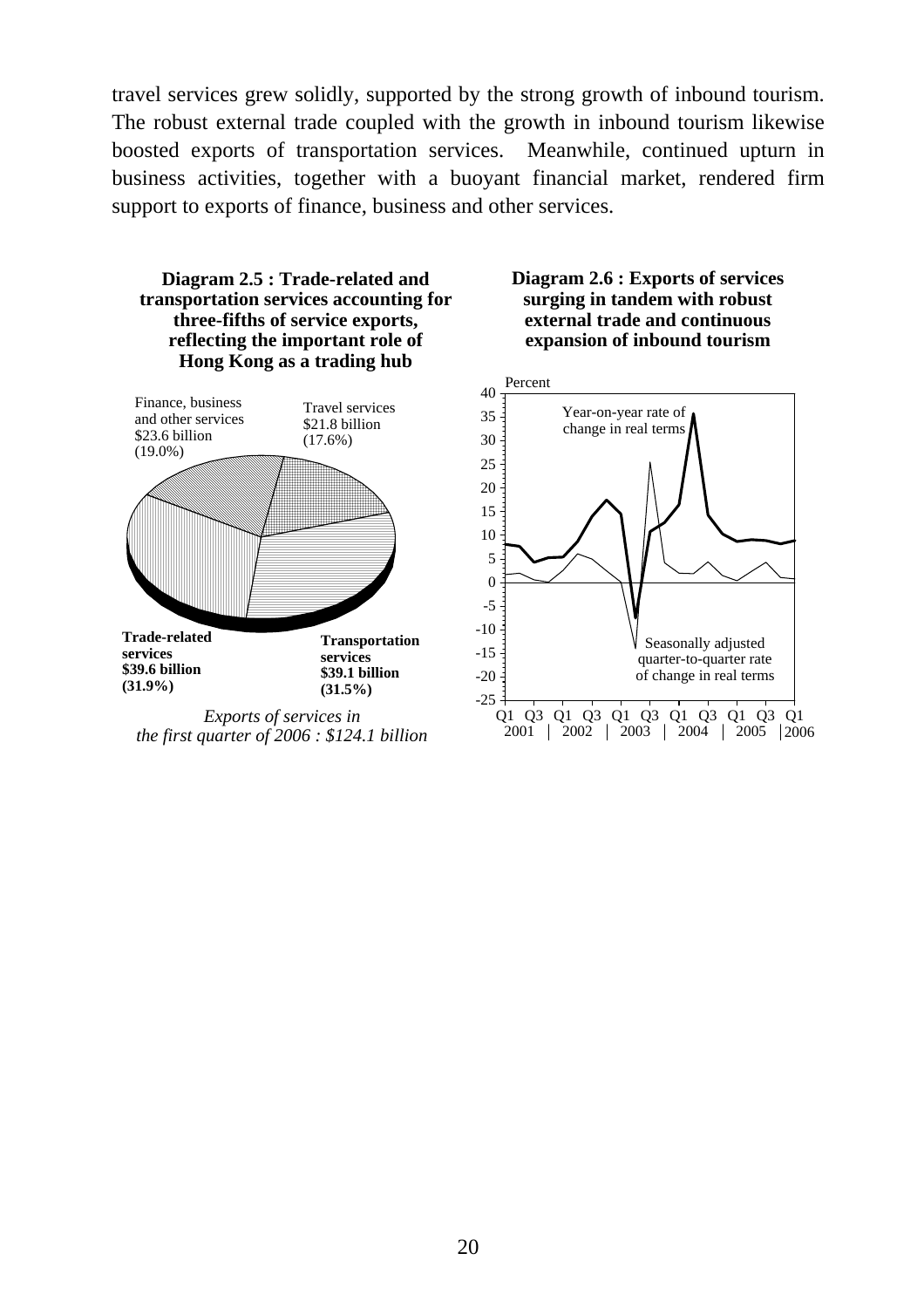|      |                      | <b>Exports</b><br>of services                       | services <sup>(a)</sup>      | Trade-related Transportation Travel<br>services | services $(b)$            | Finance,<br>business<br>and other<br>services |
|------|----------------------|-----------------------------------------------------|------------------------------|-------------------------------------------------|---------------------------|-----------------------------------------------|
| 2005 | Annual               | 8.7                                                 | 12.3                         | 6.6                                             | 9.5                       | 5.0                                           |
|      | Q1<br>Q2<br>Q3<br>Q4 | 8.7<br>(0.4)<br>9.1<br>(2.4)<br>(4.3)<br>8.9<br>8.2 | 11.3<br>14.9<br>12.2<br>11.4 | 5.3<br>7.0<br>6.6<br>7.2                        | 11.6<br>8.2<br>8.7<br>9.6 | 7.2<br>4.0<br>6.0<br>2.7                      |
| 2006 |                      | (0.8)<br>8.9                                        | 12.9                         | 8.4                                             | 7.6                       | 4.4                                           |

#### **Table 2.5 : Exports of services by major service group (year-on-year rate of change in real terms (%))**

*Of which :*

Notes : Figures in brackets are the seasonally adjusted quarter-to-quarter rates of change.

(a) Comprising mainly offshore trade.

(b) Comprising mainly inbound tourism receipts.

#### *Imports of services*

2.7 *Imports of services* rose solidly by 4.8% in real terms in the first quarter of 2006, after a 2.3% increase in the fourth quarter of 2005. Imports of finance, business and other services grew distinctly amidst the brisk expansion of business activities and a more active financial market. Imports of transportation services also grew solidly further. Imports of trade-related services showed some moderation. Imports of travel services recorded slight growth, but this was mainly attributable to a high base last year in which the Easter holidays fell in March, when many local residents left Hong Kong for vacation.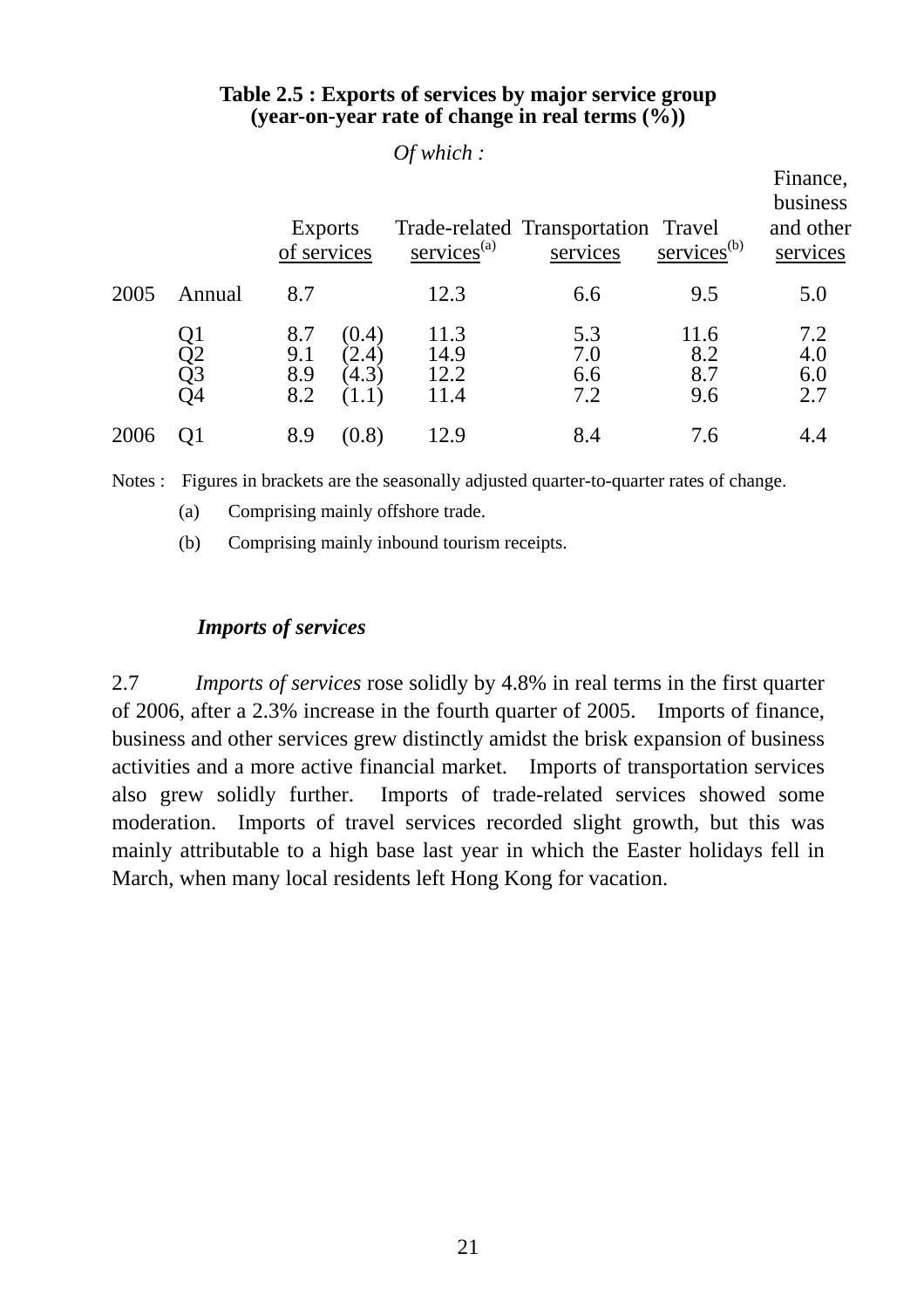

*the first quarter of 2006 : \$62.6 billion*

#### **Table 2.6 : Imports of services by major service group (year-on-year rate of change in real terms (%))**

2001 2002 2003 2004 2005 2006 2006

|      | Of which:            |                                                                       |                                   |                                          |                           | Finance,                          |  |
|------|----------------------|-----------------------------------------------------------------------|-----------------------------------|------------------------------------------|---------------------------|-----------------------------------|--|
|      |                      | Imports<br>of services                                                | Travel<br>$s$ ervices $(+)$       | Transportation Trade-related<br>services | services                  | business<br>and other<br>services |  |
| 2005 | Annual               | 2.9                                                                   | $-0.7$                            | 5.8                                      | 7.5                       | 4.6                               |  |
|      | Ql<br>Q2<br>Q3<br>Q4 | $(-2.1)$<br>6.0<br>(3.7)<br>$-0.1$<br>(0.7)<br>3.5<br>2.3<br>$(-0.3)$ | 6.3<br>$-7.6$<br>$-0.8$<br>$-0.2$ | 7.5<br>5.7<br>7.2<br>3.2                 | 6.5<br>10.0<br>7.4<br>6.6 | 3.8<br>4.8<br>5.9<br>3.8          |  |
| 2006 |                      | 4.8<br>(0.9)                                                          | 1.3                               | 7.3                                      | 3.4                       | 8.9                               |  |

Notes : Figures in brackets are the seasonally adjusted quarter-to-quarter rates of change.

(+) Comprising mainly outbound travel spending.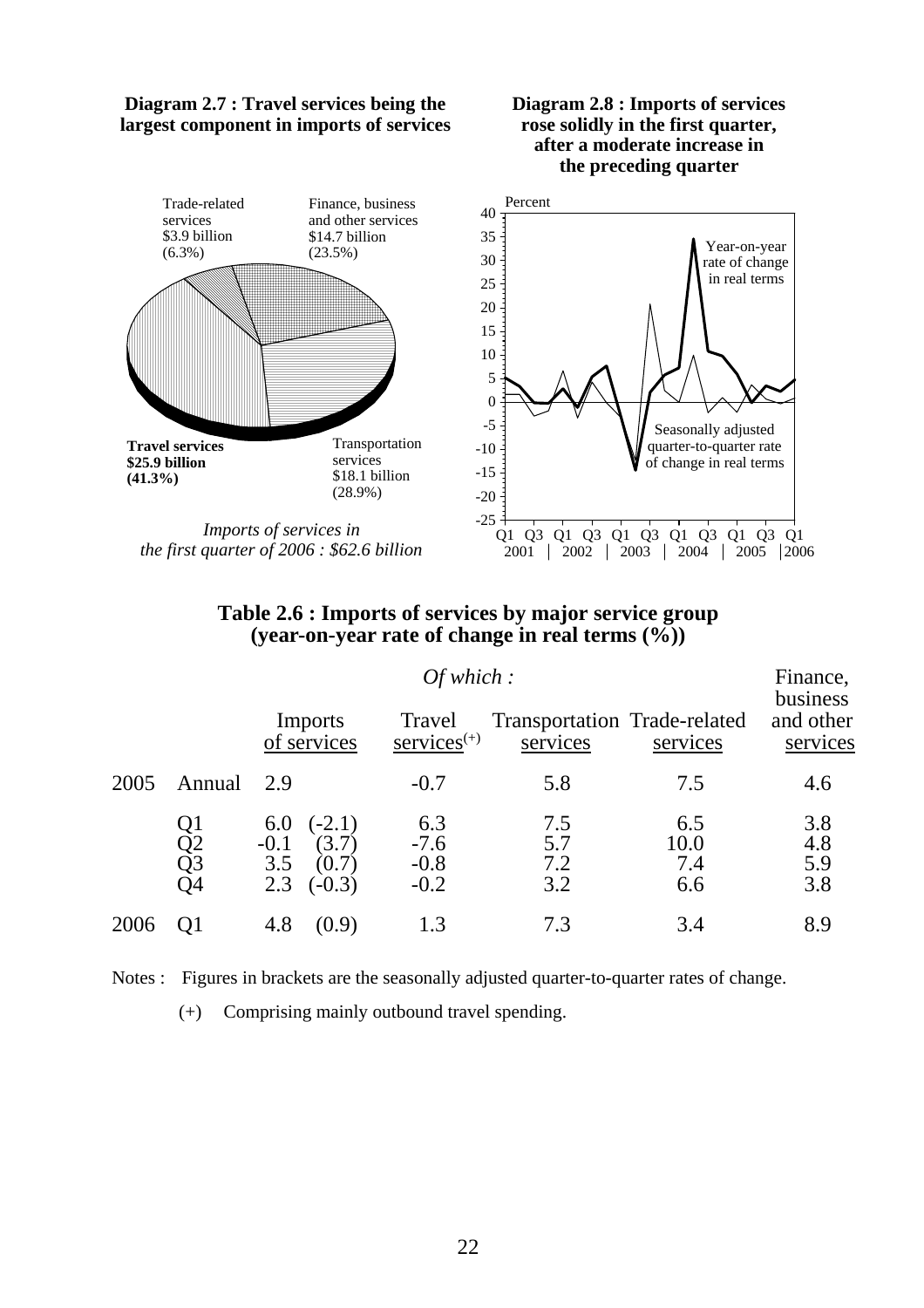## **Visible and invisible trade balance**

2.8 The combined visible and invisible trade balance stood at \$31.7 billion in the first quarter of 2006, equivalent to 5.0% of the total value of imports of goods and services. This was larger than the corresponding figures of \$30.2 billion (5.4%) in the same period in 2005. The sustained large surplus in the visible and invisible trade account was an indication of the overall strong external competitiveness of the Hong Kong economy.

|      |                      | Total exports                    |                                  | <b>Imports</b>                   |                              | Trade balance                           |                              |                              |
|------|----------------------|----------------------------------|----------------------------------|----------------------------------|------------------------------|-----------------------------------------|------------------------------|------------------------------|
|      |                      | Goods                            | Services                         | Goods                            | <b>Services</b>              | Goods                                   | Services                     | Combined                     |
| 2005 | Annual               | 2,251.7                          | 483.5                            | 2,311.1                          | 251.8                        | $-59.3$                                 | 231.6                        | 172.3                        |
|      | Q1<br>Q2<br>Q3<br>Q4 | 479.1<br>555.4<br>614.6<br>602.7 | 109.7<br>109.8<br>128.7<br>135.3 | 498.8<br>575.0<br>621.6<br>615.8 | 59.8<br>59.0<br>68.0<br>65.1 | $-19.7$<br>$-19.6$<br>$-6.9$<br>$-13.1$ | 49.9<br>50.8<br>60.7<br>70.2 | 30.2<br>31.2<br>53.7<br>57.1 |
| 2006 | 01                   | 538.5                            | 124.1                            | 568.3                            | 62.6                         | $-29.8$                                 | 61.5                         | 31.7                         |

#### **Table 2.7 : Visible and invisible trade balance (\$ billion at current market prices)**

Note : Figures may not add up exactly to the total due to rounding.

#### **Trade policy and other developments**

2.9 As a small open economy, the external sector has played an important and substantive role in Hong Kong's economic development. In particular, along with the increased openness and further liberalisation of the Mainland economy, the significance of the Mainland dimension in Hong Kong's external sector has increased markedly over the years. To capitalise on the tremendous opportunities arising from the booming Mainland economy, the Government has taken various initiatives to strengthen economic relations with the Mainland.

#### *Co-operation with the Mainland under CEPA*

2.10 The third phase of the Mainland and Hong Kong Closer Economic Partnership Arrangement (CEPA III) was implemented on 1 January 2006. Under CEPA III, the Mainland gives tariff free treatment to all products of Hong Kong origin upon application by local manufacturers and upon the CEPA origin rules being agreed and met. On trade in services, 23 new liberalisation measures spreading across ten sectors are introduced. These additional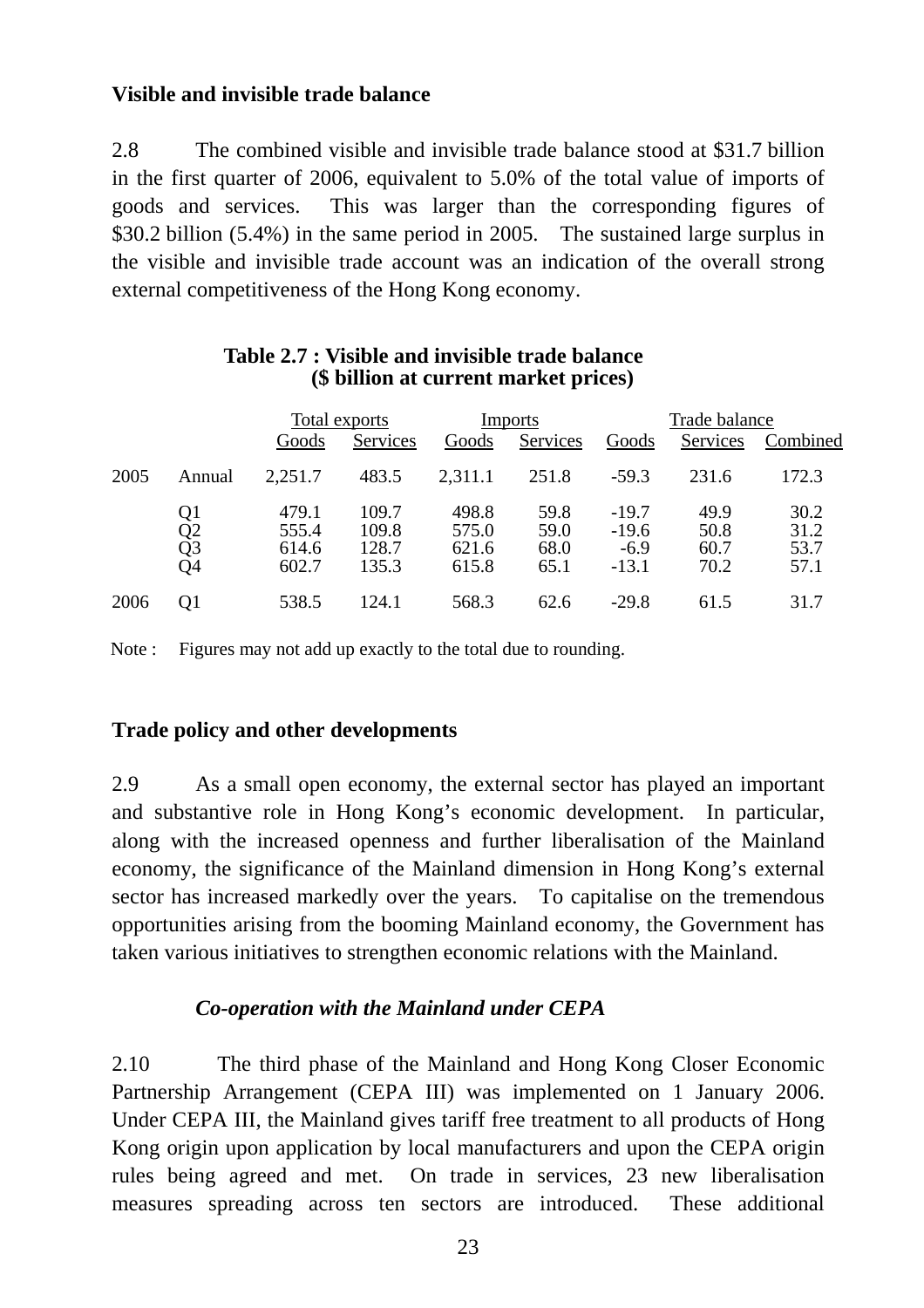measures, on top of the substantial measures provided under CEPA I and II, offer new business opportunities on the Mainland for Hong Kong enterprises and professionals and enhance Hong Kong's attractiveness to overseas investors.

2.11 As at end-April 2006, the Trade and Industry Department (TID) and five Government Approved Certificate Organisations issued 12 485 certificates of Hong Kong origin (CEPA) to goods produced in Hong Kong, involving a total of \$4.42 billion worth of goods. TID also approved 955 applications for certificates of Hong Kong service supplier. The Government will continue to work closely with the Mainland authorities to ensure the smooth and effective implementation of CEPA, and make use of the standing consultation mechanism of CEPA to discuss with the Mainland authorities on further trade liberalisation and additional market access opportunities for Hong Kong goods and services.

## *Pan-PRD co-operation*

2.12 The Government will also continue to push ahead co-operation under the Pan-PRD framework. With effect from 1 May 2006, the Individual Visit Scheme is expanded further to six more cities within the Pan-PRD region, bringing the total number of cities covered under the scheme to  $44<sup>(4)</sup>$ . On cross-boundary infrastructure, the Hong Kong-Shenzhen Western Corridor is scheduled for commissioning in the first half of 2007 to tie in with the completion of the boundary-crossing facility in Shekou, while the Sheung Shui - Lok Ma Chau Spur Line is expected to be commissioned in 2007. Meanwhile, construction work on the Mainland section of the Guangzhou-Shenzhen-Hong Kong Express Rail Link is in progress, and further planning work for the Hong Kong section has already commenced. The Government is also working jointly with the Mainland authorities on advance planning of the Hong Kong-Zhuhai-Macau Bridge. The Government will also strengthen its representation in the Mainland. With effect from 1 April 2006, the geographical boundary of the Economic and Trade Office in Guangdong has been extended to cover Guangdong, Guangxi, Fujian, Jiangxi and Hainan provinces. There are also plans to set up new offices in Shanghai and Chengdu in the latter half of this year.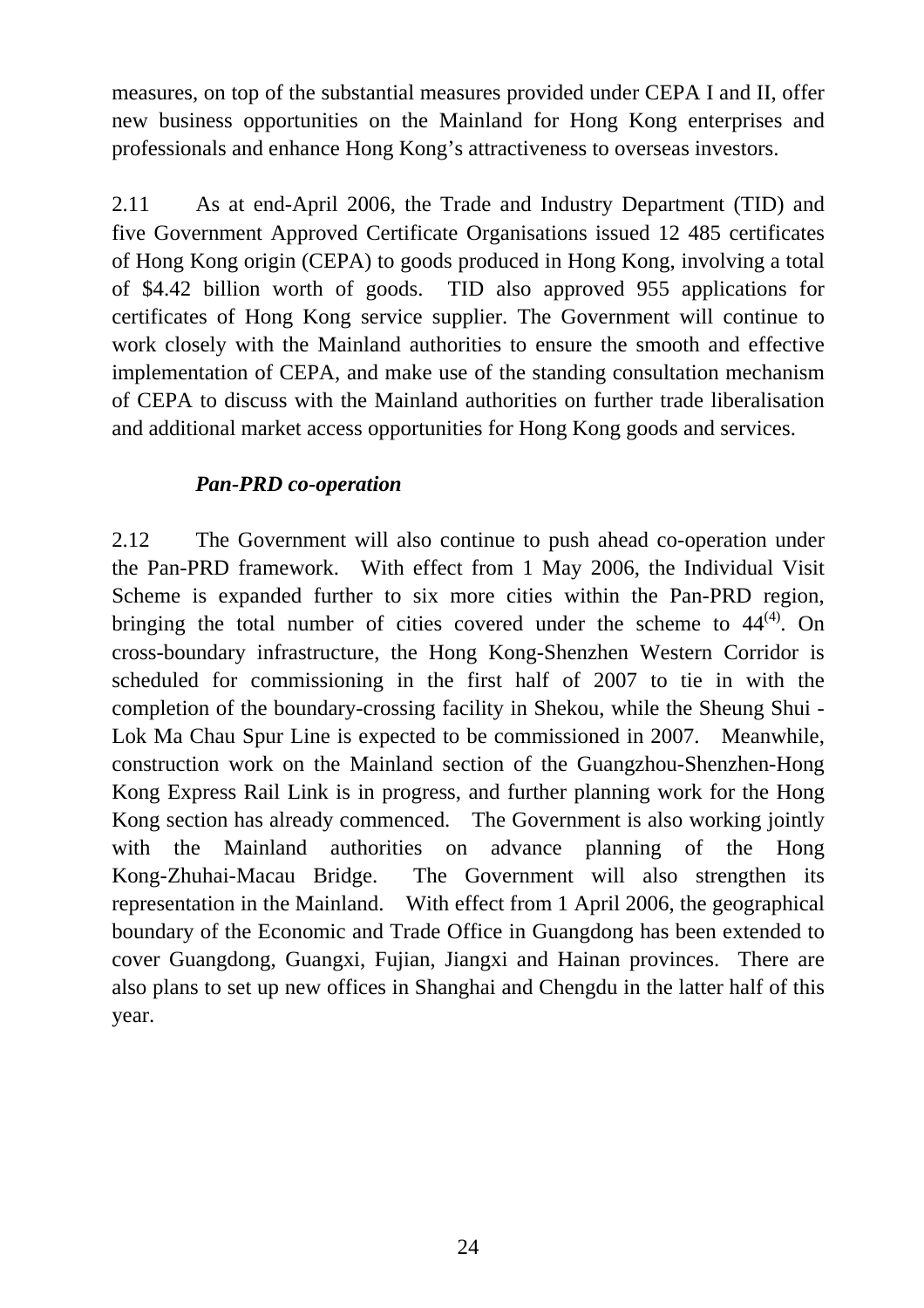#### **Notes :**

- (1) Estimates of price changes for the trade aggregates are based on changes in unit values, which do not take into account changes in the composition or quality of the goods traded, except for some selected commodities for which specific price indices are available. Changes in real terms are derived by discounting the effect of price changes from changes in the value of the trade aggregates.
- (2) Re-exports are those goods which have previously been imported into Hong Kong and are subsequently exported without having undergone in Hong Kong any manufacturing processes which change permanently the shape, nature, form or utility of the goods.
- (3) Following the removal of textile and clothing (T&C) quota among WTO members on 1 January 2005, the surge in T&C exports from the Mainland to the EU and the US had triggered the imposition of anti-surge safeguards on the Mainland's exports by both the EU and the US. Subsequently, the Mainland has reached agreements over its T&C exports with both the EU and the US on 11 June 2005 and 8 November 2005 respectively. The agreements set the growth rates for selected T&C products exported by the Mainland to the EU till 2007 and to the US till 2008.
- (4) The six cities newly covered are: Nanchang in Jiangxi Province, Changsha in Hunan Province, Guiyang in Guizhou Province, Kunming in Yunnan Province, Haikou in Hainan Province, and Nanning in Guangxi Province.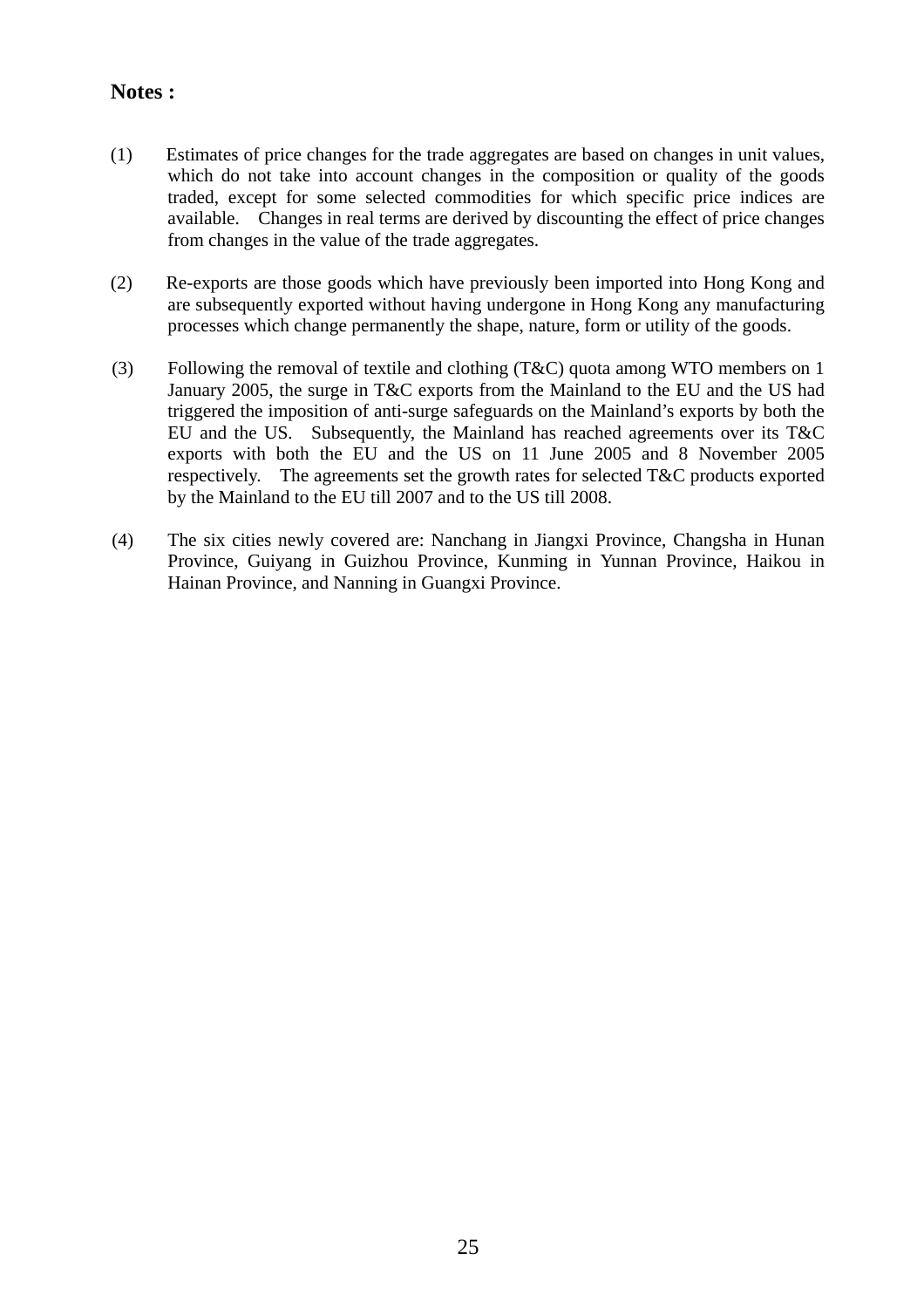## **CHAPTER 3 : DEVELOPMENTS IN SELECTED SECTORS**

## *Summary*

- After some moderation in the second half of 2005, overall property sales *rebounded visibly in early 2006 with property prices firming up in general. Increased market expectation that the interest rate hike would come to a pause soon, coupled with continued buoyancy in leasing activities, largely contributed. Sentiment turned more positive towards the market outlook recently, though acquisition interest stayed cautious in general.*
- The proposed merger of mass transit railway (MTR) and *Kowloon-Canton Railway (KCR) systems announced by the Government in April 2006 is expected to benefit the economy substantially by enhancing efficiency, enabling fare reduction, and strengthening the potential for connectivity with the Mainland.*
- Inbound tourism recorded accelerated growth in the first quarter of 2006 *with broad-based increase in visitor arrivals. Latest indications showed that the tourism expenditure associated to inbound tourism surged to a new record high in 2005, underpinned by concurrent increases in visitor arrivals and their per capita spending.*
- The logistics sector made a solid start in early 2006, with air freight *showing further growth and waterborne freight holding stable.*
- The objective to strengthen independent innovation capacity in China's  $11<sup>th</sup>$ *Five-Year Plan is expected to provide further opportunities for collaboration between the Mainland and Hong Kong in developing research and creative activities to mutual benefits.*

## **Property**

3.1 After some moderation in the second half of 2005, overall property sales rebounded visibly in early 2006 with property prices firming up in general. This was mainly due to increased market expectation that the interest rate hike would soon come to a pause, together with sustained vibrancy in leasing activities that supported investment demand. Sentiment turned more positive towards market outlook recently, though acquisition interest stayed cautious in general.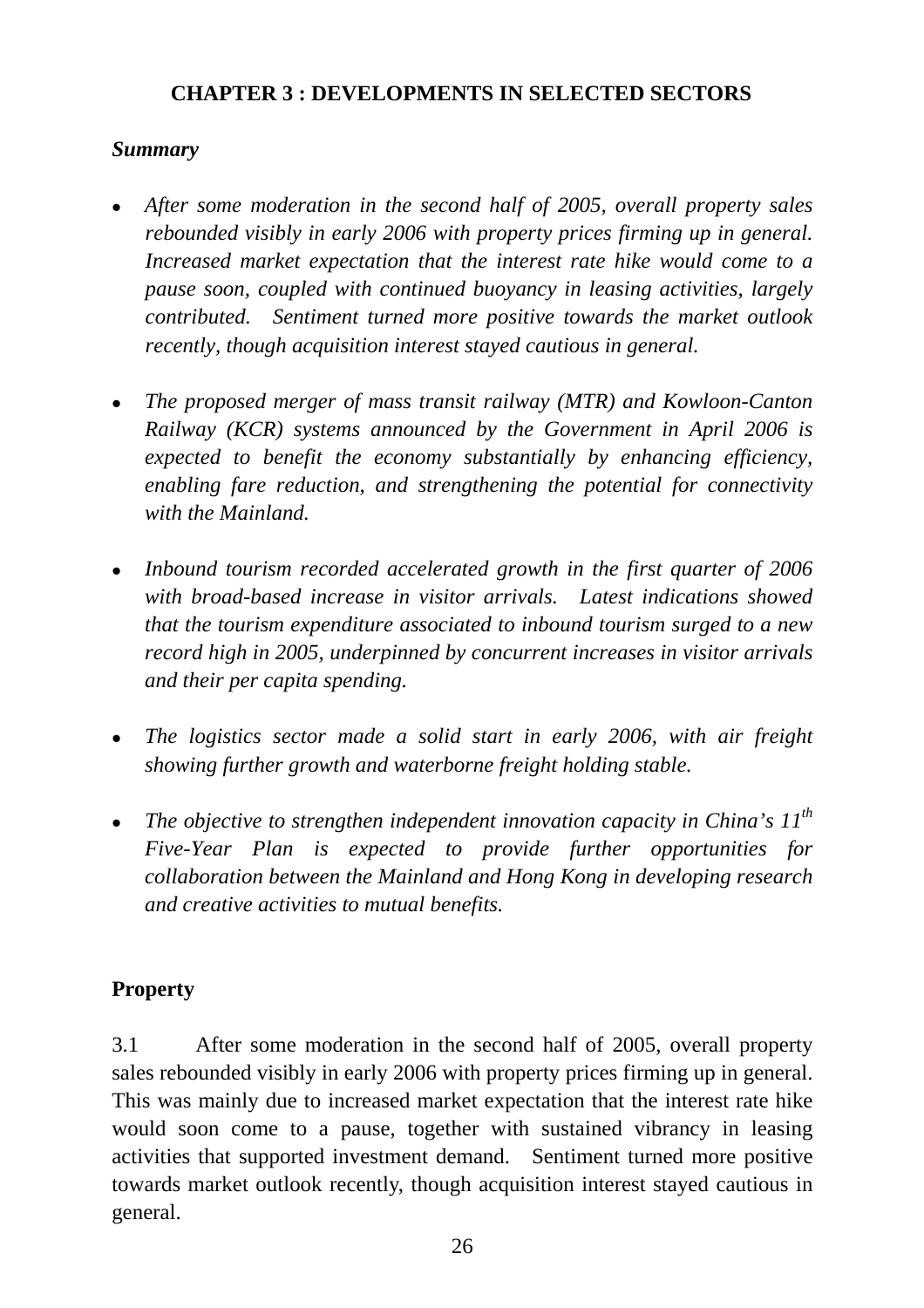3.2 In the sales market for *residential property*, monthly transaction volume bounced up from the low of 4 426 in December 2005 to 6 849 in April 2006. The increase was led by secondary sales, though the primary market also turned more active most recently. There was some release of pent-up demand as more potential buyers anticipated that the interest rate rise would come to a pause soon. Also contributed was a new round of mortgage concessions by the banks, which cushioned the impact of a further hike in the best lending rate by 0.25 percentage point to 8 - 8.25% in late March. As demand improved, flat prices edged up by 1% during the first three months of 2006, bringing a cumulative rebound of 3% over the recent low in November 2005. Yet compared with the past 6-year high in April 2005, flat prices in March 2006 were still 4% lower. Flat rentals continued to move up, albeit mildly by 1% in March 2006 over December 2005. Leasing activities were relatively quiet around the Lunar New Year.

#### **Diagram 3.1 : Residential property prices edging up in more active trading, led by secondary sales, during the first quarter of 2006**



3.3 On *non-residential properties,* overall acquisition interest likewise revived somewhat in recent months. Apart from the interest rate factor, the buoyant leasing activities contributed. Compared with December 2005, prices of *shopping space* reverted to increase distinctly by 6% in March 2006, while rentals hovered around the past 7-year high on the back of sustained growth in inbound tourism and local consumer spending. Prices and rentals of *flatted*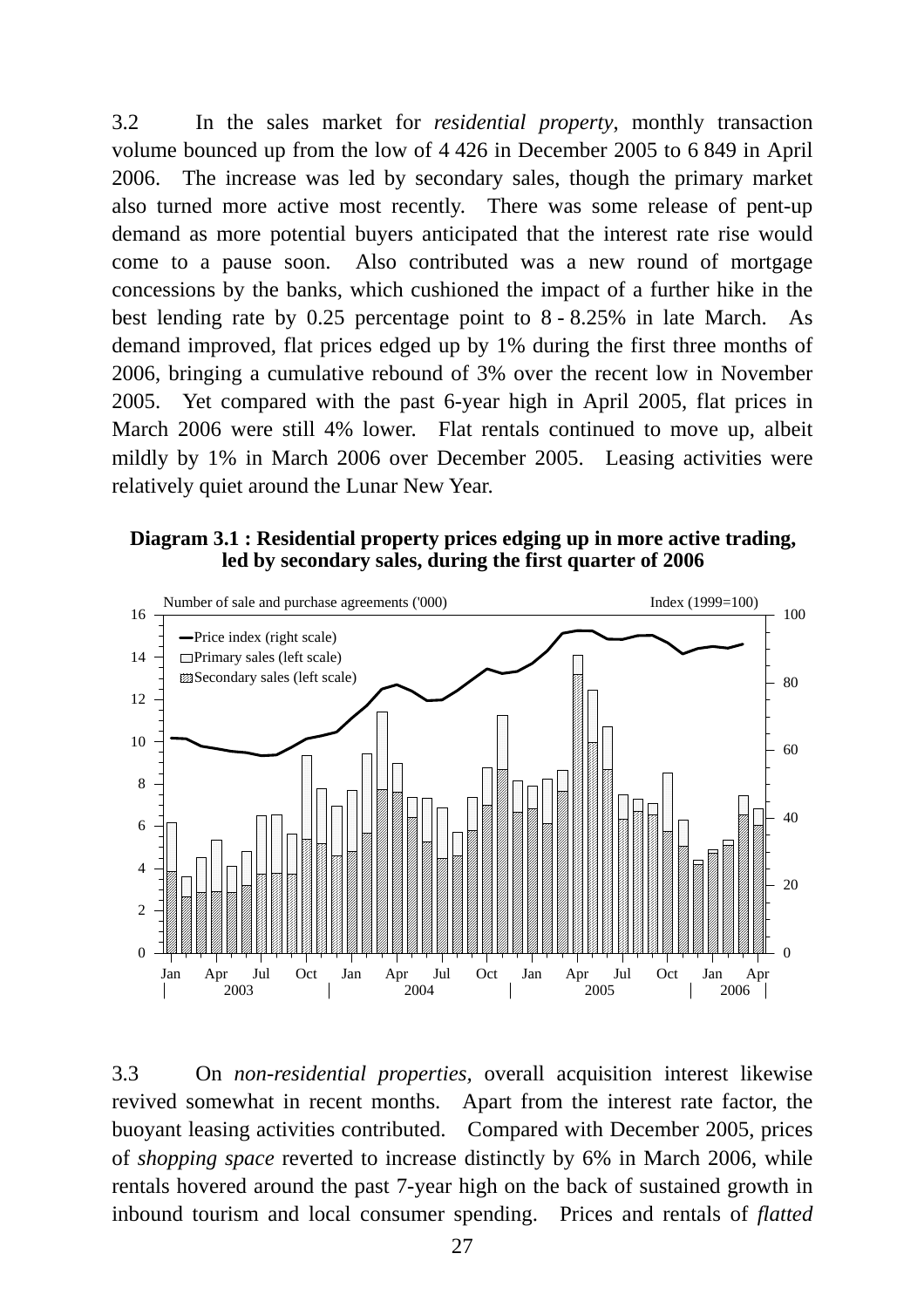*factory space* both rose further, by 6% and 1% respectively in March 2006 over December 2005. The high rental yield of industrial property coupled with the potentials to convert the premises into other commercial uses continued to attract substantial buying interest especially from the institutional investors. Prices of *office space* eased back further by 4% during the first three months of 2006, extending the adjustment preceded by a two-year sharp uptrend till mid-2005. This notwithstanding, rentals of office space moved up further by 1%, with the increase concentrated in A-graded premises due to tight supply in core districts. This prompted some prospective tenants to seek office space in peripheral locations more recently.



**Diagram 3.2 : Benign performance of the leasing market providing important support to prices of non-residential properties**

3.4 According to the latest official estimates, *completions* of residential property will decline slightly from 17 320 units in 2005 to 17 200 in 2006 and 16 400 in 2007. Yet the supply of new private residential units is expected to be sufficient in meeting demand in the next few years. Based on administrative records that take into account unsold units of completed and to-be-completed projects, the Government estimates that the supply of new private residential flats will reach some 67 000 units in the next 2-3 years, about 3 times the average annual primary sales during 2001-05. Regarding non-residential properties, completions are expected to increase progressively in 2006 and 2007, thereby addressing the shortages particularly for office and retail premises in certain locations.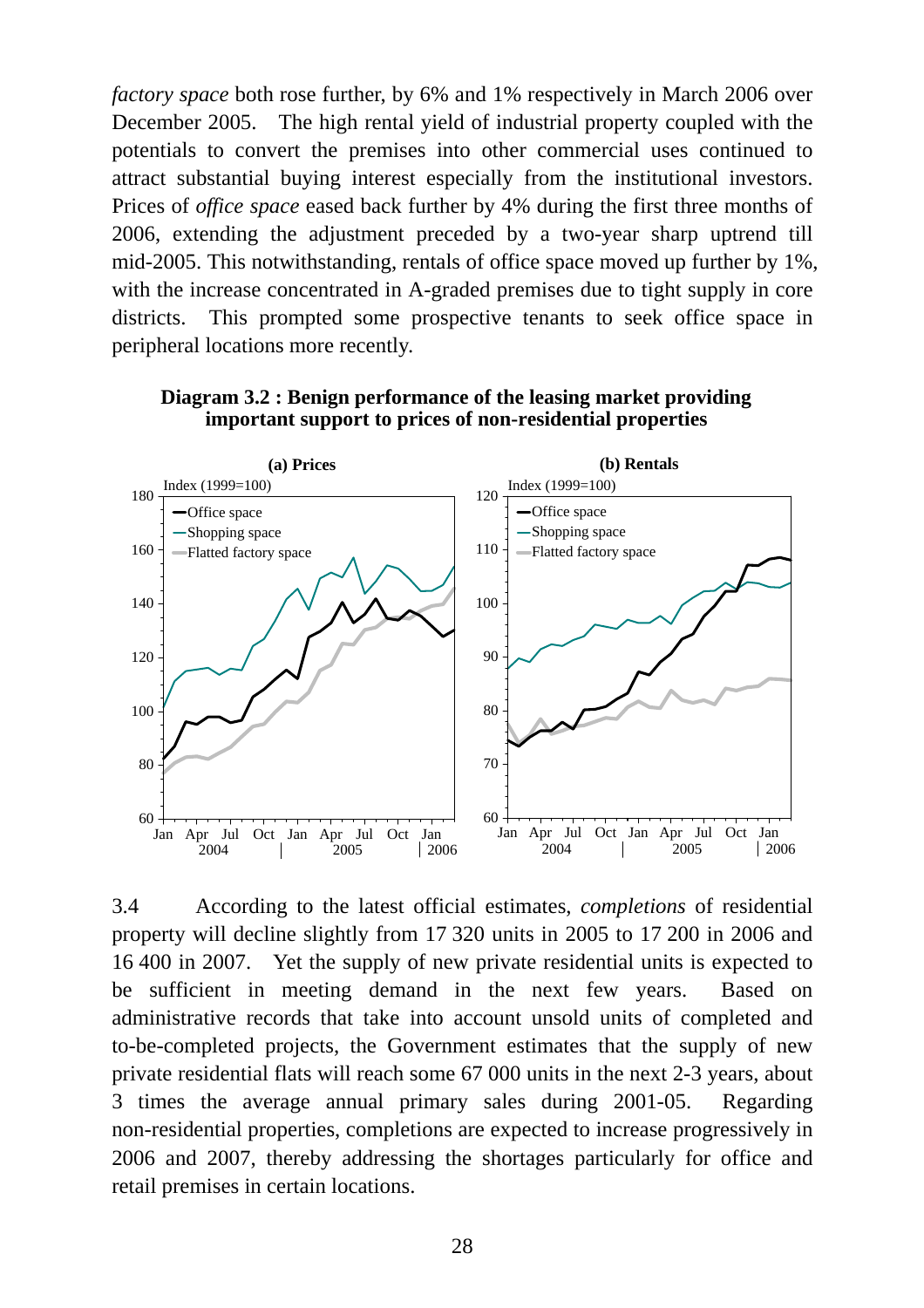

#### **Diagram 3.3 : Increase of property completions in the coming two years likely concentrated in non-residential properties**

Note : (\*) Latest estimates by Rating and Valuation Department.

## **Land**

3.5 Amidst the cautious market atmosphere, no application was received to trigger land sales through the Application List System from September 2005 to March 2006. In April 2006, the Government received two applications which were however unsuccessful. This notwithstanding, some property developers still actively acquired land through other channels, in particular the new railway sites. A recent example is the KCR Tai Wai Maintenance Centre, sized 7.1 hectares for an estimated supply of about 4 300 residential flats. Tenders from four developers/consortia were received and were subsequently awarded in April.

3.6 The Government has unveiled the 2006/07 Application List for land sale, comprising 33 residential sites and 12 non-residential sites. These exceed the corresponding figures of 29 and 6 in 2005/06. The number of smaller sites (less than 0.5 hectare) on the Application List increases from 15 in 2005/06 to 18 in 2006/07, which should be more attractive to small and medium-sized developers.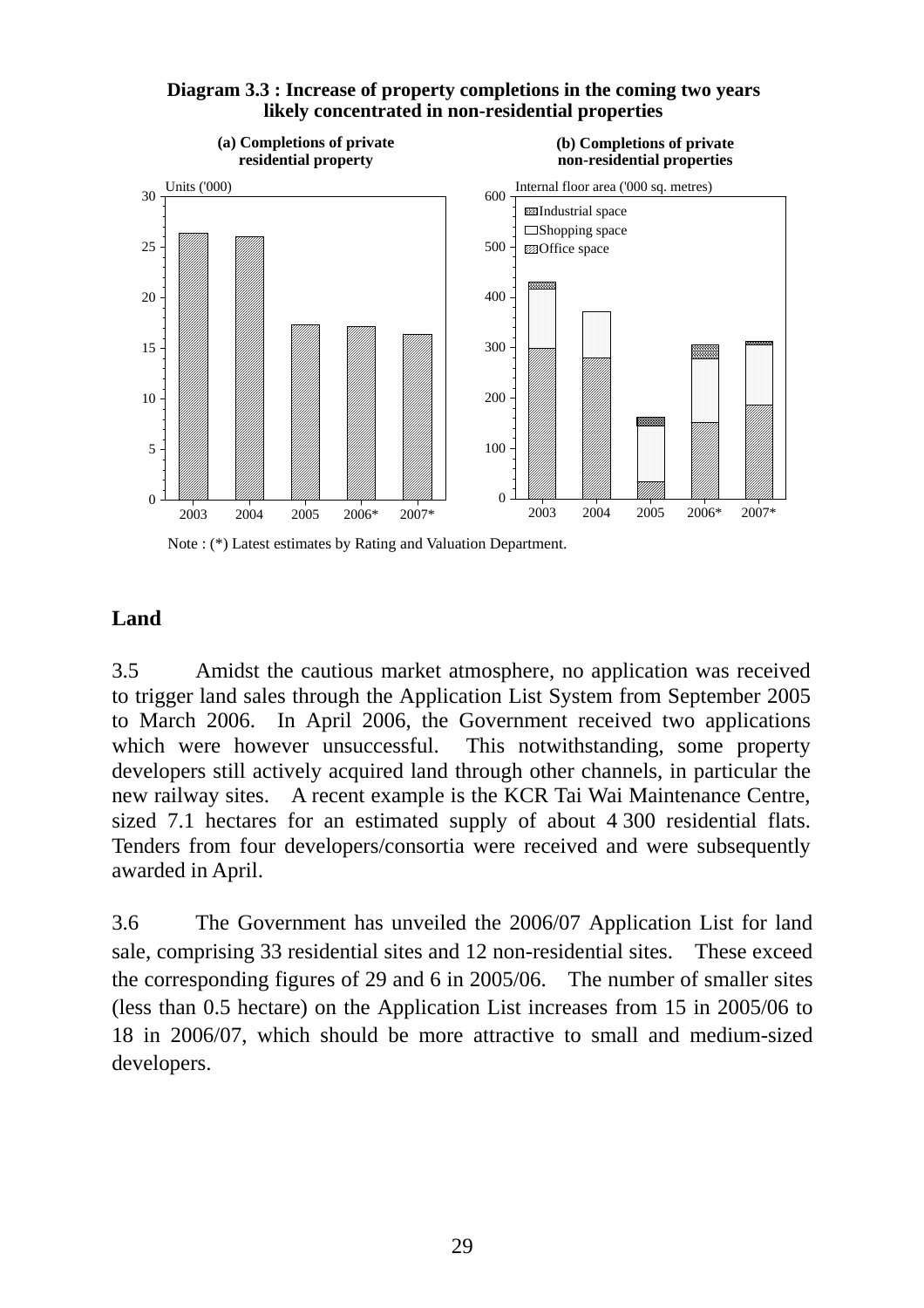## **Public transport**

3.7 On 11 April 2006, the Government announced that it had reached an understanding with the MTR Corporation Limited (MTRCL) on the structure and terms for merging the MTR and the KCR systems. According to the proposed merger package, the Kowloon-Canton Railway Corporation (KCRC) will grant a service concession to MTRCL for use of the KCRC assets to operate KCR services. The concession will last for an initial period of 50 years which is extendable, co-terminous with the franchise of the post-merger corporation. The MTRCL would be the legal entity of the post-merger corporation and would retain its listing status. After the proposed rail merger, KCRC would cease to have any railway operation but would retain certain admistrative, accounting and treasury functions.

3.8 The proposed merger package meets all the five parameters set by the Government for the merger discussions commenced in February  $2004$ <sup>(1)</sup>. It is expected that the rail merger will bring about substantial economic benefits to the community. These include, *inter alia*, efficiency enhancement of the rail network through achieving economies of scale, attaining synergy through better interface and streamlining of the management and operation of the two railways systems, higher labour mobility across different areas of Hong Kong fostered by fare reduction which will in turn stimulate a series of economic and employment activities, better potential for connectivity between the railway networks in Hong Kong and the Mainland, and strengthening the competitiveness of the post-merger corporation both in the Mainland market and in the international arena.

## **Tourism**

3.9 Inbound tourism showed accelerated and broad-based growth in the first quarter of 2006, with the number of *incoming visitors* resuming double-digit increase of 14% over a year earlier to 6.2 million. There was a surge of 18% in arrivals from the Mainland, on the back of continued growth in its outbound tourism especially in relation to the Individual Visit Scheme (IVS). Arrivals from Europe and Southeast Asia also fared strongly with respective increases of 14% and 9%.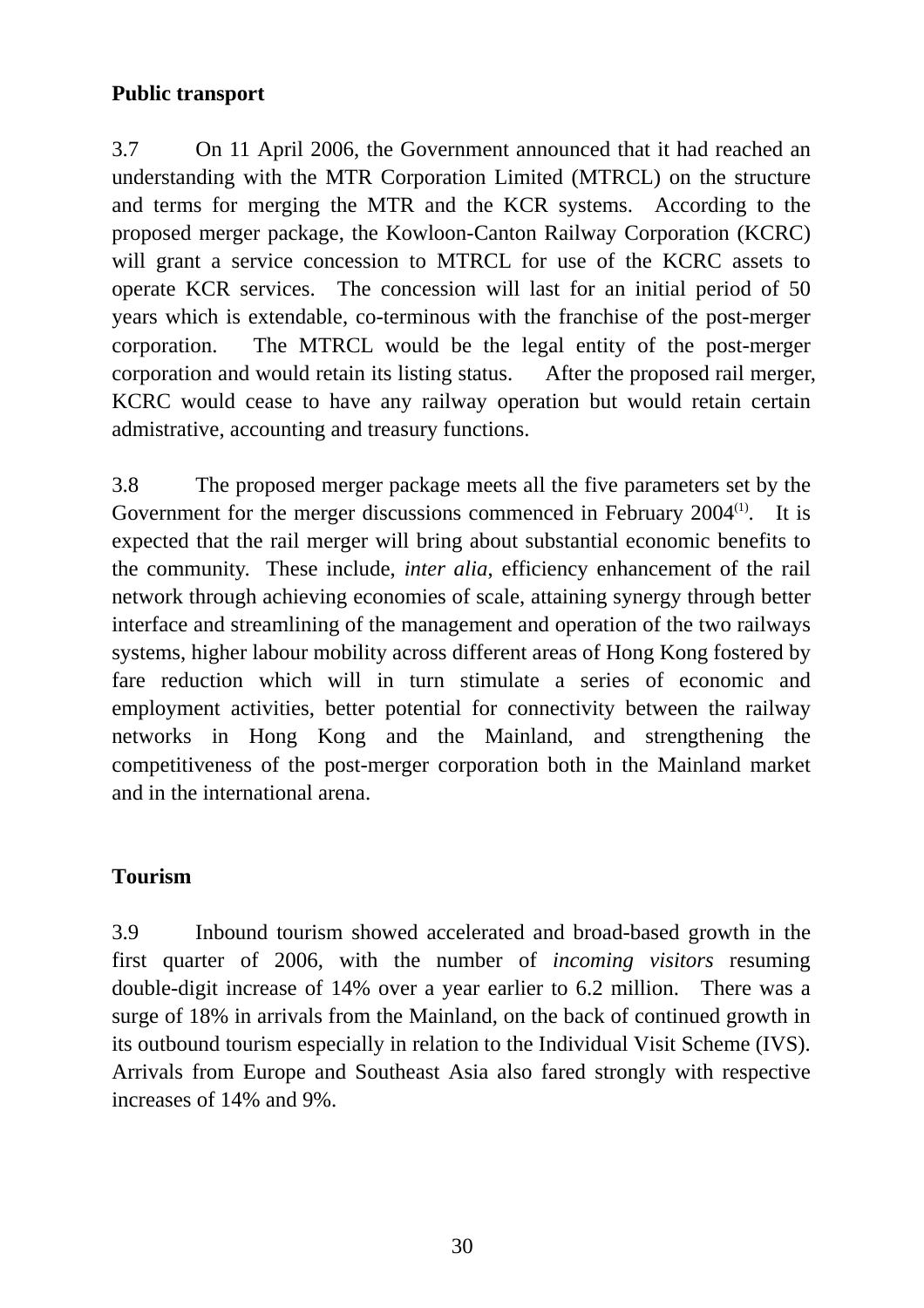**Diagram 3.4 : Mainland visitors leading the way to sustain the growth momentum of inbound tourism into early 2006**

 $7 \frac{\text{Number of visitors arrivals by source (Mn)}}{1}$ 





3.10 *Tourism expenditure associated to inbound tourism*(2) surged by 14% to a new record high of \$106 billion in 2005. Buoyant visitor arrivals apart, increase in per capita visitor spending contributed. In 2005, per capita spending<sup>(3)</sup> of overnight visitors reverted to increase by 4% over 2004 to \$4,663, though their average length of stay was maintained at 3.7 nights. The corresponding figure for same-day in-town visitors even surged by 18% to \$810. While per capita spending of the overnight Mainland visitors was close to the average, that of same-day in-town Mainland visitors was much higher at \$1,247.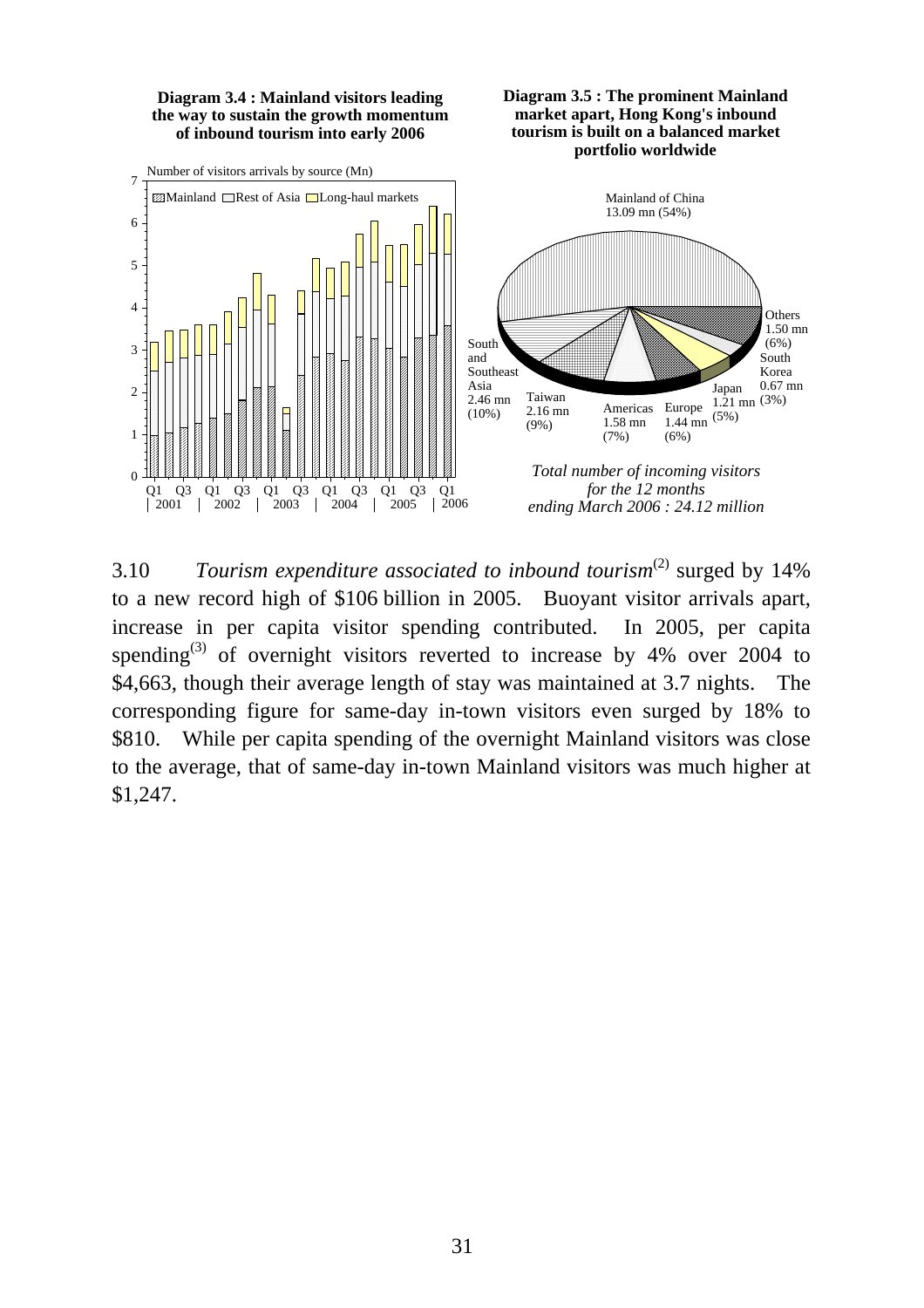



3.11 Following its implementation and progressive expansion since July  $2003<sup>(4)</sup>$ , the contribution of IVS to Hong Kong's inbound tourism has risen significantly. In the first quarter of 2006, the share of IVS visitors in total incoming Mainland visitors rose to 50%. Moreover, the year-on-year growth pace stayed hectic at 31%. As more than 90% of the IVS visitors were from nearby cities in the Guangdong Province, they usually came more frequently but spent less than the non-IVS Mainland visitors per trip. Nevertheless, same-day in-town IVS visitors on average spent more than same-day in-town non-IVS Mainland visitors as the latter comprised a larger proportion stopping over the city for a short while (see *Box 3.1* for details).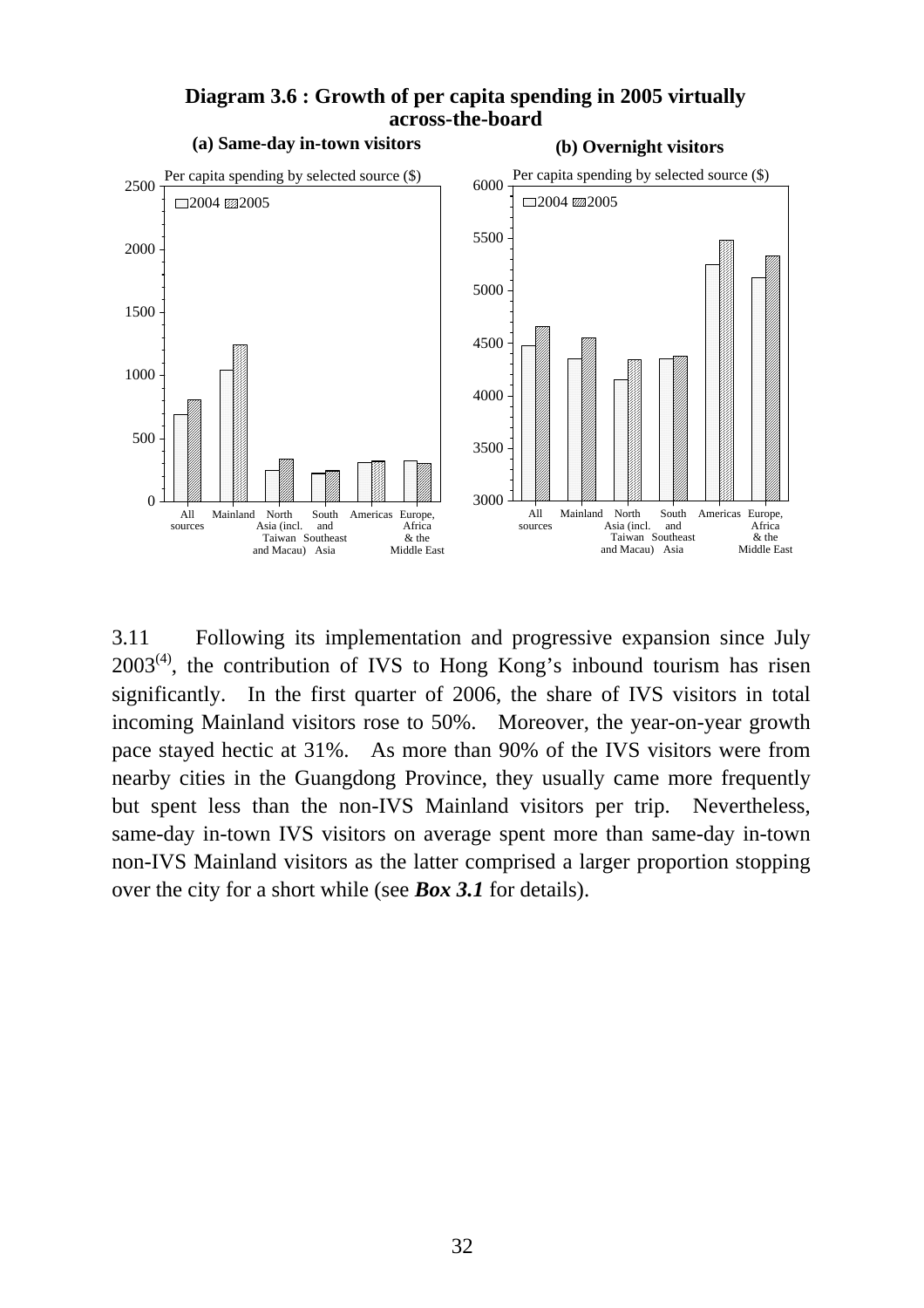## **Box 3.1**

## **Spending pattern of the Mainland visitors under the Individual Visit Scheme**

By end-March 2006, Mainland residents had made 12.3 million visits to Hong Kong under the Individual Visit Scheme (IVS). In 2005, the IVS visitors accounted for 24% of total visitor arrivals in Hong Kong. An understanding of their spending behaviour is important in maintaining Hong Kong's attractiveness to IVS visitors.

In 2005, about two-thirds of IVS visitors stayed overnight in Hong Kong and spent \$3,829 on average, considerably less than that of \$5,267 by other overnight Mainland visitors. Yet this difference has to be viewed against the much shorter stay by the former than the latter, at 2.4 nights versus 5.7 nights. Since more than 90% of the IVS visitors are from nearby cities in the Guangdong Province, they tend to make shorter yet more frequent trips to Hong Kong. After taking this factor into account, per-diem spending of the overnight IVS visitors was \$1,595, much higher than that of \$924 for overnight non-IVS Mainland visitors.

Similar to other overnight Mainland visitors, shopping is the largest expenditure category of overnight IVS visitors, with even higher share at 68% in 2005. This is conceivably due to the fact that many of the IVS visitors, especially those from the Guangdong Province, has been to Hong Kong before. Very often they come to Hong Kong again mainly for purchasing goods with better quality assurance, such as watches, jewellery, pharmaceutical and beauty products.

On the other hand, overnight IVS visitors spent relatively less on hotel accommodation and miscellaneous services (including domestic transport, local tours, etc.), with respective shares of 10% and 8% in their per capita spending in 2005. Familiar with the local condition, many overnight IVS visitors are able to save budget by using public transport and seeking larger discount off hotel tariffs. Besides, shopping-orientation of the short trips allows less time to spend on sightseeing and leisure.

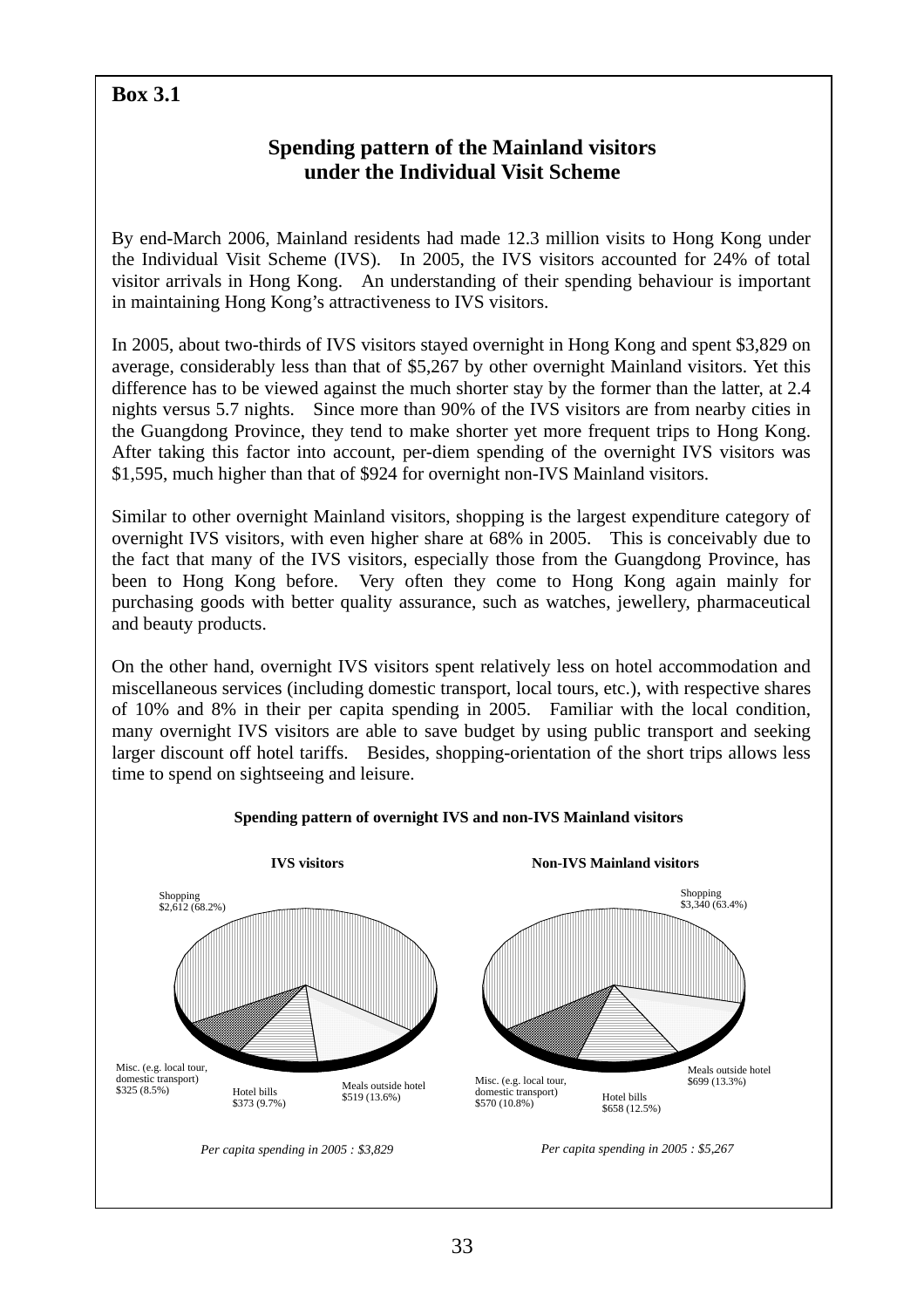# **Box 3.1 (cont'd)**

Contrary to the situation for overnight visits, the per capita spending of IVS visitors making same-day in-town visits to Hong Kong was much higher than the same-day in-town non-IVS Mainland visitors, at \$1,663 as against \$928 in 2005. This is largely due to the fact that many same-day in-town non-IVS Mainland visitors are group tourists and business travellers stopping over Hong Kong for transport linkages, or else Hong Kong is just one of the destinations in their travel itineraries.

Same-day in-town IVS visitors focused even more on shopping which accounted for \$1,459 or 88% of their per capita spending in 2005. This exceeded by a wide margin the corresponding figures of \$759 and 82% by same-day in-town non-IVS Mainland visitors. The amount of per capita spending on miscellaneous services and meals outside hotel were also higher for same-day in-town IVS visitors, albeit to a milder extent. Yet in relative terms, the shares of these two categories were lower at 7% and 5% due to the overwhelming size of shopping expenditure. Regarding hotel bills, the amount involved and proportions to the total were likewise insignificant for both same-day in-town IVS visitors and same-day in-town non-IVS Mainland visitors who basically do not need accommodation services.



#### **Spending pattern of same-day in-town IVS and non-IVS Mainland visitors**

### **Logistics**

3.12 The logistics sector made a solid start in early 2006, with activities related to air freight continuing to outperform. Benefiting from the robust external trade and its on-going structural shift towards higher value-added goods, *air cargo* movements expanded markedly further by 10% year-on-year in the first quarter of 2006. In value terms, the share of Hong Kong's external trade (excluding transhipment) handled by air rose to 35% in the quarter, compared with 33% by sea and river, and 31% by land.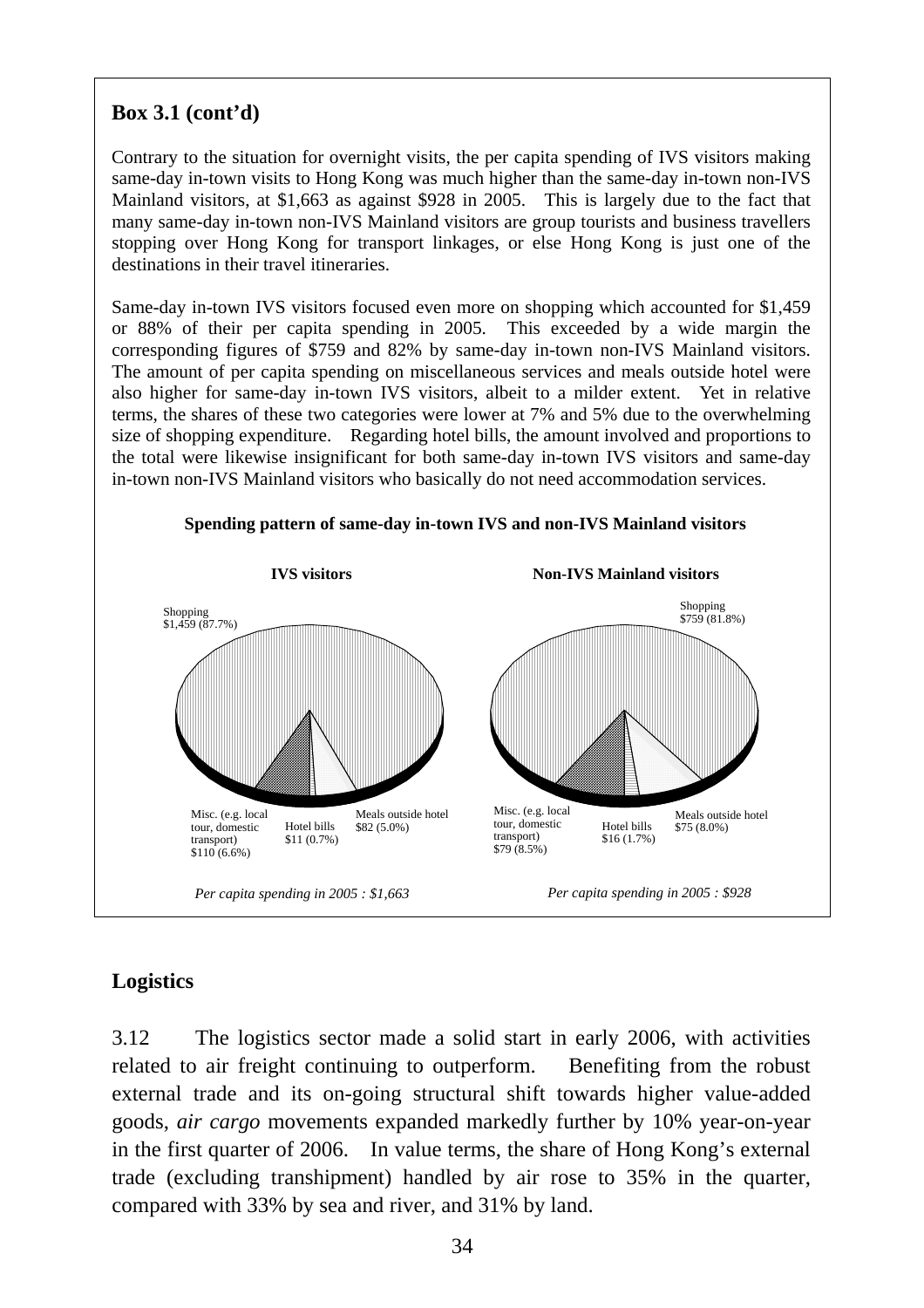**Diagram 3.7 : Booming air freight in tandem with robust external trade and its growing composition of high-valued and time-sensitive items**



3.13 On port cargo movement, *container traffic* held stable in the first two months of 2006 as compared to a year earlier, following three consecutive quarters of modest growth. There was a further pick-up in transhipment cargo so far this year, reflecting Hong Kong's strength in respect of international connectivity and logistics-related services. This provided an offset to the easing in direct shipment cargo under the on-going impact of structural shift from re-export trade to offshore trade.

**Diagram 3.8 : Port container throughput holding stable in early 2006 after three consecutive quarters of modest growth** 

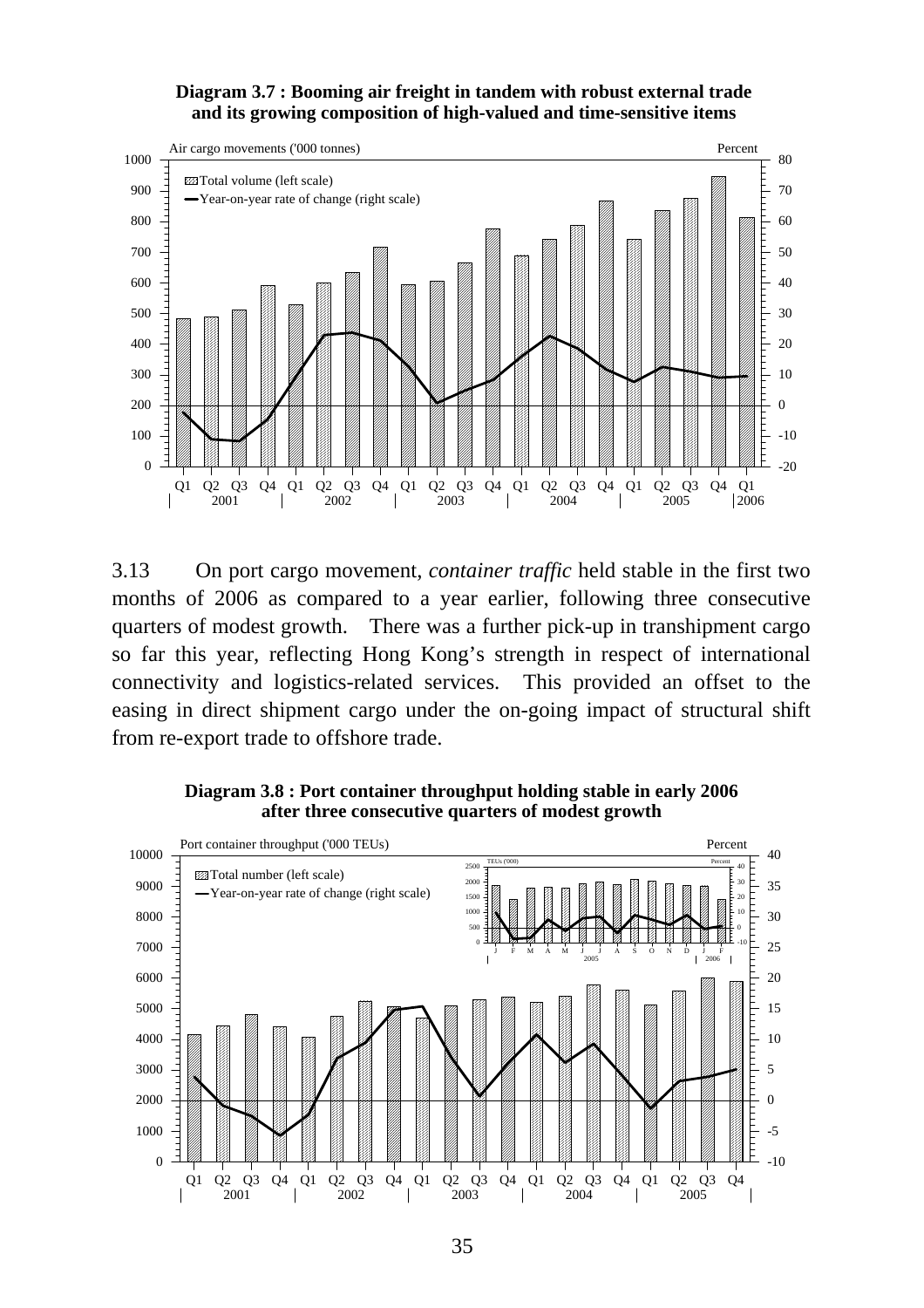# **Creativity and innovation**

3.14 In the  $11<sup>th</sup>$  Five-Year Plan endorsed by China's National People's Congress in March 2006, one of the main objectives is to strengthen the independent innovation capacity as the strategic base point for development and the linchpin for industrial restructuring and transformation of the growth mode. Increased importance attached to innovation in the Mainland economy can be expected to provide further opportunities for collaboration between the Mainland and Hong Kong to leverage on their comparative advantages in fostering research and creative activities to mutual benefits.

3.15 On 20 April 2006, five new government-funded R&D centres in selected technology focus areas commenced operation<sup> $(5)$ </sup>. Establishment of the R&D centres is aimed to harness Hong Kong's advantages in applied research, intellectual property protection, business-friendly environment and proximity to the manufacturing base in the Pearl River Delta region. Through conducting industry-oriented R&D and promoting technology transfer, the R&D centres aim to assist the industries in enhancing their productivity and competitiveness.

3.16 The Quality Migrant Admission Scheme is scheduled for implementation in the first half of 2006. With a quota of 1 000 entrants a year, the Scheme is aimed to attract talented people from the Mainland and the rest of the world to come and settle in Hong Kong. Without the prerequisite of securing local employment beforehand, the Scheme can better enable the talents who are interested in developing their business and careers in Hong Kong but do not have the latest information on the local conditions to stay here and seek business and career opportunities<sup> $(6)$ </sup>. Apart from enhancing our overall competitiveness, a critical mass of quality personnel from diverse backgrounds can foster a more vibrant cultural and creative environment that facilitates the development of creative activities in Hong Kong.

### **Notes :**

(1) The five parameters include (a) adoption of a more objective and transparent fare adjustment mechanism; (b) abolition of the second boarding charge and review of the fare structure with the objective of reducing fares; (c) early resolution of interchange arrangements for new rail projects under planning, notably the Shatin to Central Link; (d) ensuring job security for frontline staff at the time of merger; (e) provision of seamless interchange arrangements in the long run. For the detailed outcome of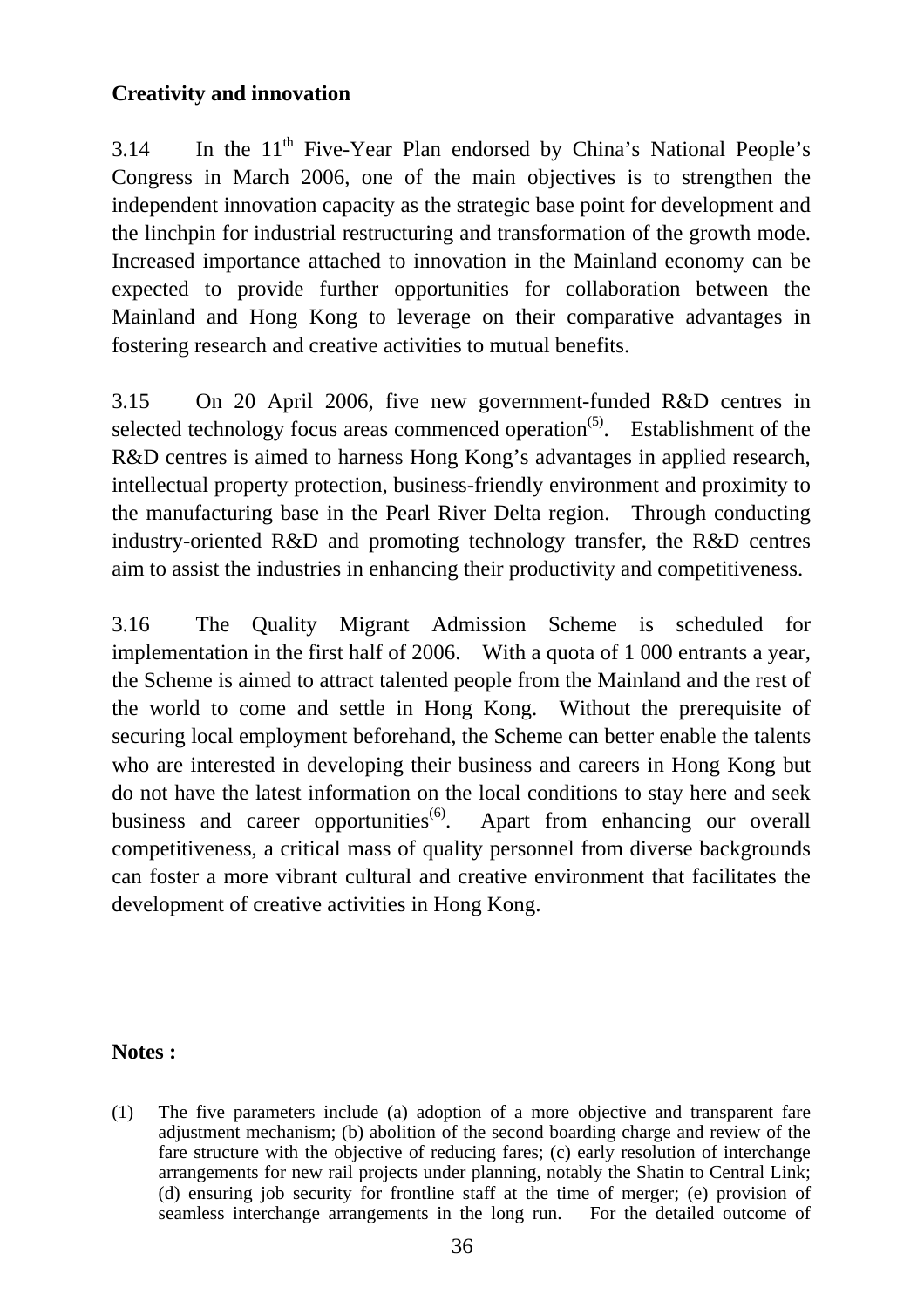discussions of these parameters and other details of the proposed merger package, see the paper entitled "Merger of MTR and Kowloon-Canton Railway Systems – Proposed Way Forward" discussed at the meeting of the Legislative Council Panels on Transport and Financial Affairs on 12 April 2006.

- (2) In 2005, 75% of the tourism expenditure associated to inbound tourism was destination consumption expenditure by all inbound visitors and travellers for goods and services that they consumed in Hong Kong. The remaining 25% was expenditure by these visitors and travellers on cross-boundary transportation services provided by Hong Kong-based carriers.
- (3) Per capita visitor spending is derived from the total destination consumption expenditure viz. expenditure on goods and services consumed in Hong Kong and visitor arrivals (except servicemen, aircrew members and transit/transfer passengers). Expenditure by visitors on cross-boundary transportation services is not covered.
- (4) As from 1 May 2006, the Individual Visit Scheme has been further extended to six provincial cities in the Pan Pearl River Delta region, including Changsha, Nanning, Kunming, Nanchang, Guiyang and Haikou. The Scheme now covers 44 cities in the Mainland with a population exceeding 220 million.
- (5) The selected technology focus areas include automotive parts and accessory systems; information and communications technologies; logistics and supply chain management enabling technologies; nanotechnology and advanced materials; and textiles and clothing.
- (6) For other details of the Quality Migrant Admission Scheme, including the several "must-meet" requirements and assessment factors for the "points test", see the Legislative Council Brief on "Quality Migrant Admission Scheme" prepared by the Security Bureau in February 2006.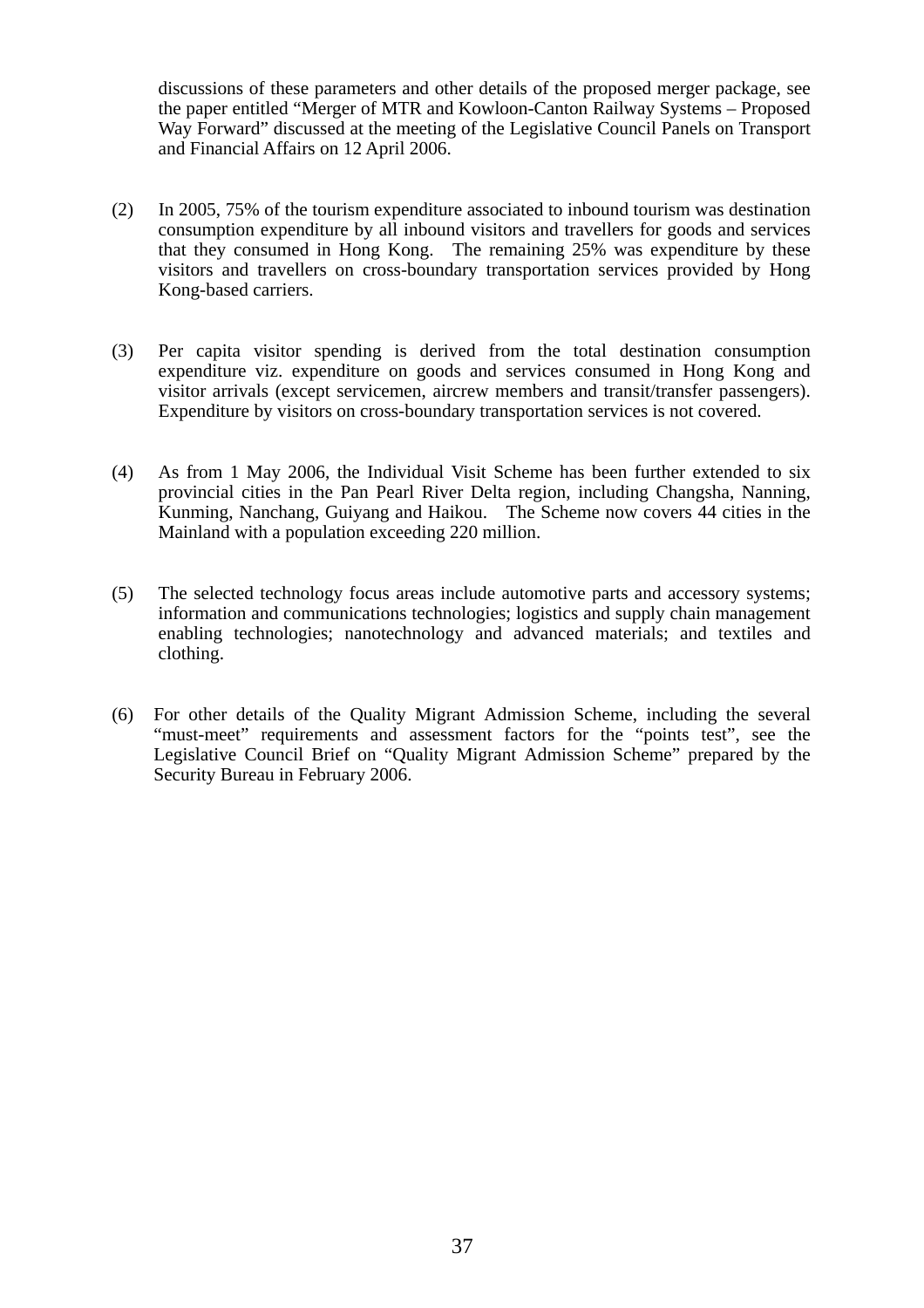# **CHAPTER 4 : THE FINANCIAL SECTOR#**

## *Summary*

- <sup>z</sup>*The financial sector was vibrant in the first quarter of 2006, contributing to the dynamism of the Hong Kong economy.*
- The Mainland dimension has become increasingly important to the *developments in Hong Kong's financial markets. This in turn is a manifestation of Mainland enterprises increasingly making use of Hong Kong's world-class financial infrastructure as a launch-pad to go global.*
- <sup>z</sup>*The Hong Kong dollar exchange and money markets held stable in the first quarter of 2006. Liquidity in the banking sector remained abundant, and money supply continued to grow steadily.*
- The Hong Kong dollar interest rates moved up further in the first quarter of *2006, along with the uptrend in the US dollar interest rates. The faster concurrent rise in long-term rates gave a slightly steepened yield curve. Credit demand in overall terms edged up further despite higher interest rates. Benefited from strengthening economic conditions, asset quality of the banking sector continued to improve.*
- The stock market was buoyant in the first quarter of 2006, boosted not only *by abundant liquidity but also the buoyant overseas stock markets, enthusiastic response to the IPO of new listings, strong corporate earnings as well as the favourable economic prospects for both the Hong Kong and Mainland economies.*
- *The relaxation measures announced in April by the Mainland authorities on foreign exchange management under the current account would encourage more outflow of capital from the Mainland for overseas investment. Hong Kong, by virtue of its entrenched advantages as a conduit of fund flows between the Mainland and the outside world, could stand to benefit.*

**\_\_\_\_\_\_\_\_\_** 

**<sup>(#)</sup> This chapter is jointly prepared by the Hong Kong Monetary Authority (HKMA) and the Economic Analysis Division.**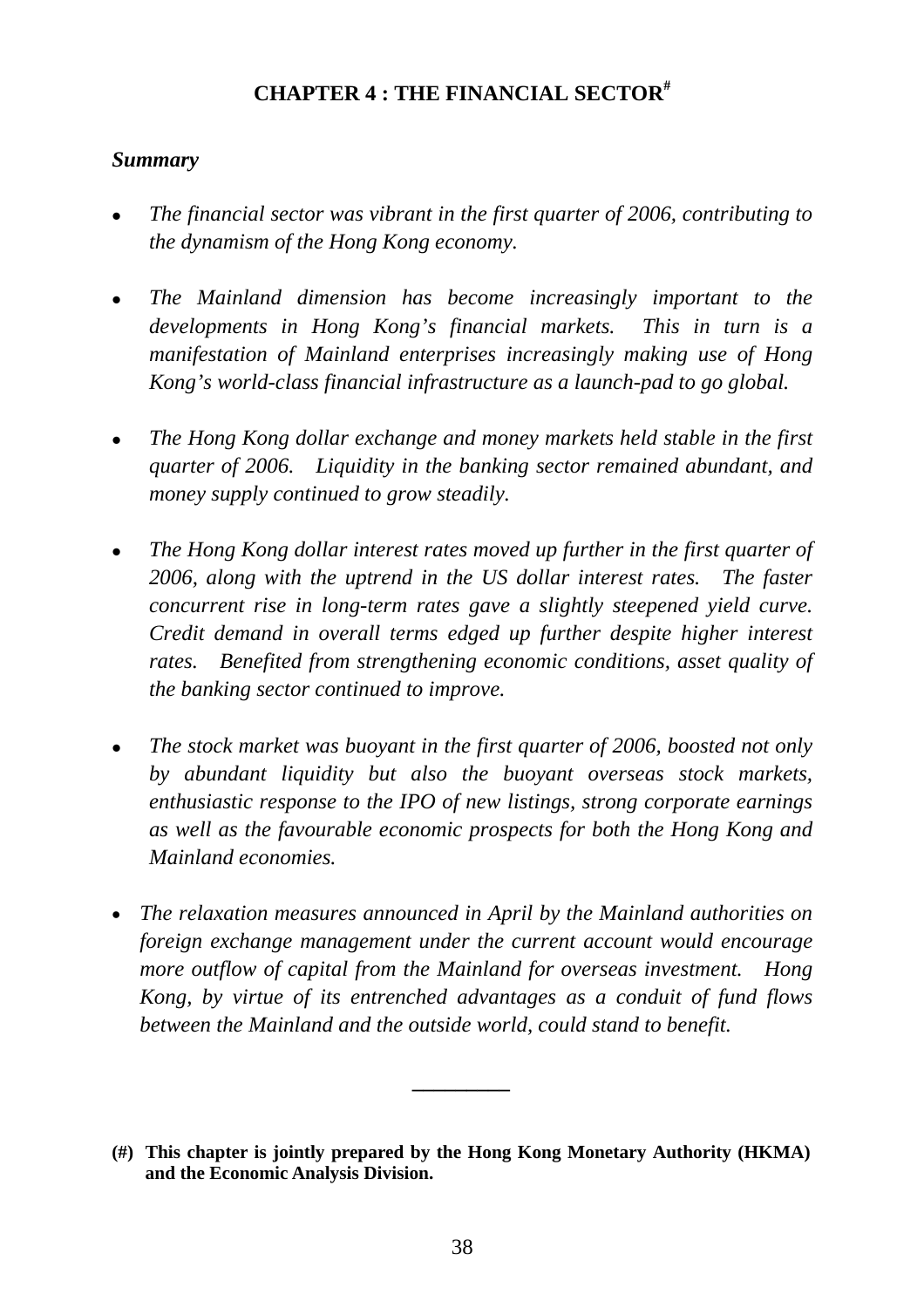# **Overall situation**

4.1 The financial market was vibrant in the first quarter of 2006, contributing to the dynamism of the Hong Kong economy. The Hong Kong dollar exchange and money markets held stable, notwithstanding the further rise in interest rates during the period. Money supply expanded steadily. Bank loans in overall terms edged up further despite higher interest rates. Amidst the sanguine sentiment, the stock market was buoyant in the first quarter. Fund raising activities in the stock market were hectic and generally received enthusiastic response. Funds raised in the debt market also expanded further, providing further impetus for developing Hong Kong into a regional bond centre. In addition, Hong Kong's niches as an asset management centre are also manifested in the continuous growth in fund management business in Hong Kong.

4.2 In mid-April, the Mainland authorities put on board several measures to relax policies on foreign exchange management under the current account. This would encourage more outflow of capital from Mainland residents and institutions for overseas investment. Depending on the magnitude, pace and destinations of such outward investment, by virtue of its entrenched advantages as a conduit of fund flows between the Mainland and the outside world, Hong Kong's financial services industry could stand to benefit<sup> $(1)$ </sup>.

# **Interest rates, aggregate balance and exchange rates**

4.3 Hong Kong dollar interest rates moved up further in the first quarter of 2006, along with the uptrend in the US dollar interest rates. The Base Rate under the Discount Window operated by the HKMA was adjusted upward twice during the first quarter by a cumulative total of 50 basis points to 6.25% at end-March 2006, in line with the increases in the US Fed Funds Target Rate<sup>(2)</sup>. Hong Kong dollar interbank interest rates generally moved up accordingly. Yet owing to abundant liquidity in the local banking sector, overnight HIBOR edged up only slightly to an average of 3.65%, while its 3-month counterpart eased back to 4.10% in the first quarter. The discount of three-month HIBOR over the corresponding Euro-dollar deposit rate widened slightly from 37 basis points at end-December 2005 to 58 basis points at end-March 2006. Meanwhile, the Hong Kong dollar yield curve moved upwards during the first quarter of 2006 and steepened slightly, reflecting a slightly faster rise in long-term interest rates.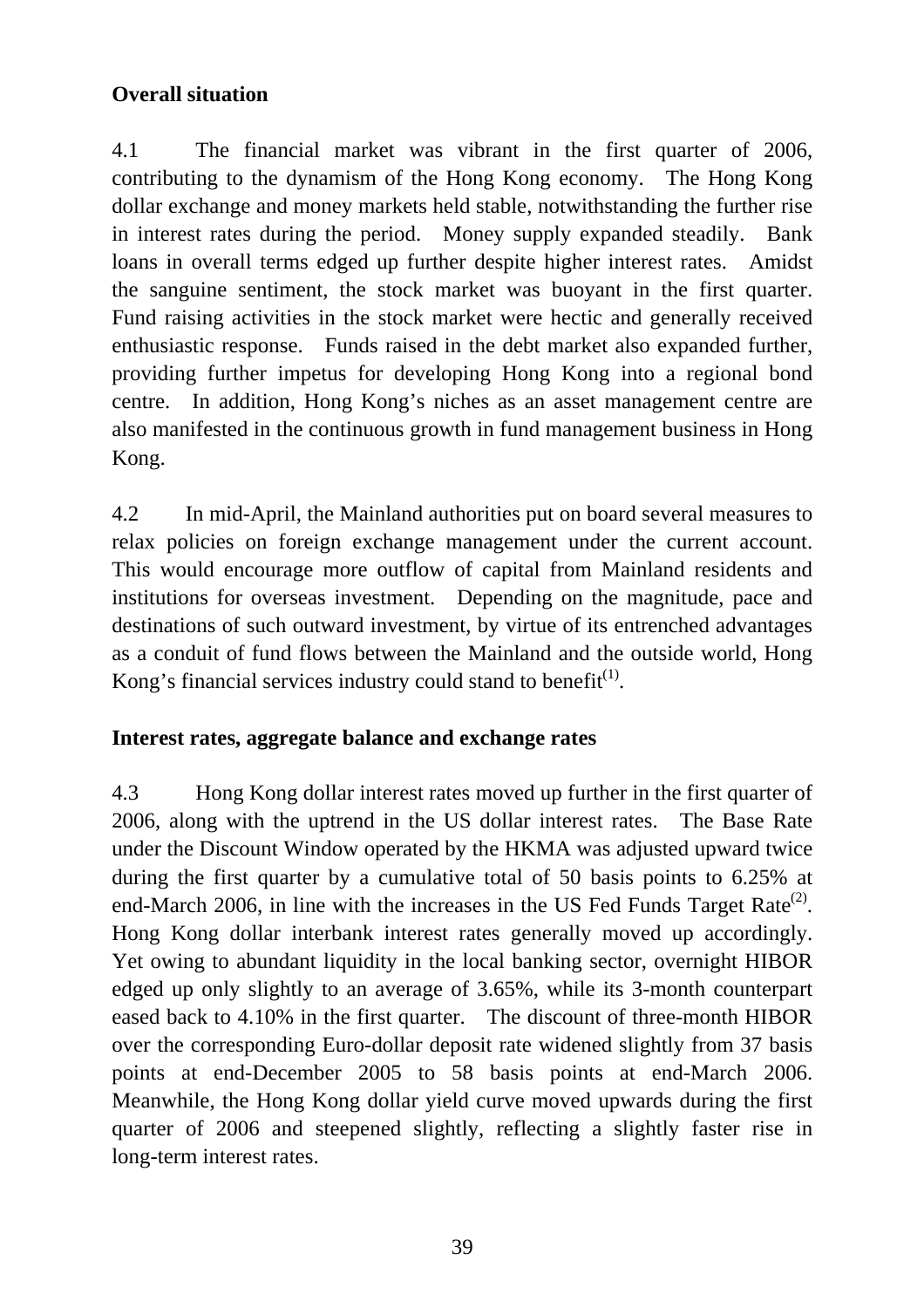4.4 The deposit rates and the best lending rates both rose, though the magnitude of increases varied among different banks, reflecting the different cost structure and funding costs of the banks. At end-March 2006, there were two best lending rates, at 8.0% and 8.25%. Reflecting an increase in the average cost of funds of banks, the composite interest rate rose from 2.88% at end-2005 to 3.00% at end-March  $2006^{(3)}$ . Meanwhile, the Aggregate Balance was little changed during the first quarter, closing at around \$1.3 billion at end-March 2006. Since the introduction of the three refinements to the Linked Exchange Rate System by the HKMA in May 2005, liquidity in the banking sector has been generally stable.

**Diagram 4.1 : Aggregate balance in the banking system held steady notwithstanding rising interest rates as liquidity remained abundant (end for the week)**

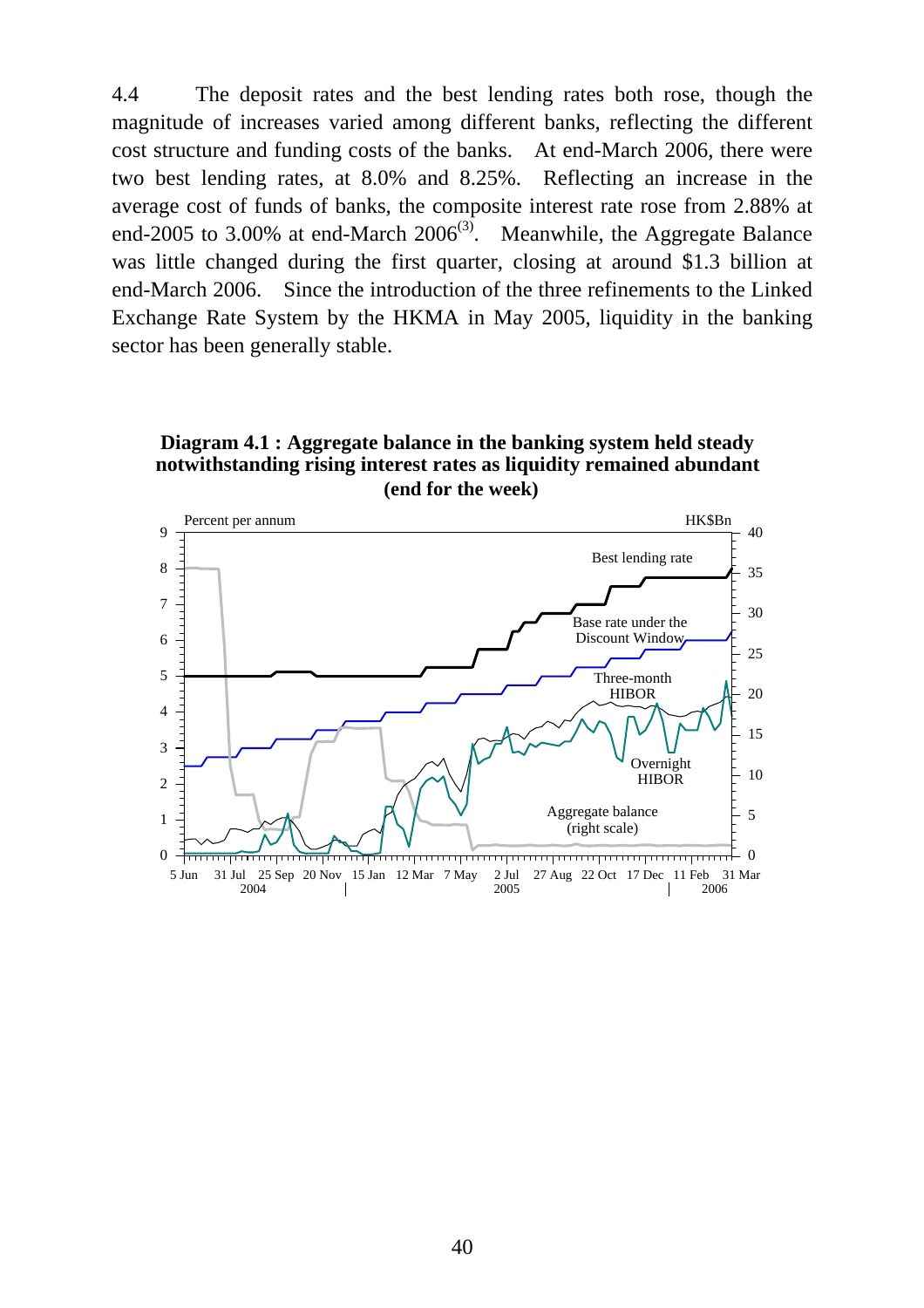**Diagram 4.2 : Hong Kong dollar yield curve steepened slightly at end-March 2006, but still below its US counterpart**



4.5 The Hong Kong dollar softened slightly against the US dollar in the first quarter of 2006. The spot exchange rate of Hong Kong dollar against the US dollar closed at 7.7595 at end-March 2006, compared with 7.7525 at end-December 2005. Nevertheless, during the first quarter, the discount of the twelve-month Hong Kong dollar forward rate over the spot rate widened again from 255 pips to 418 pips, reflecting partly lingering speculative pressure on further renminbi appreciation.

4.6 Under the Linked Exchange Rate System, movements in the exchange rate of the Hong Kong dollar against other currencies follow closely those in the US dollar. After a moderate rebound in 2005, the US dollar weakened against major currencies including the Pound Sterling, the Euro and Yen during the first quarter of 2006. As a result, the trade-weighted Nominal and Real Effective Exchange Rate Indices<sup>(4)</sup> of the Hong Kong dollar dropped by  $1.0\%$  and  $1.3\%$ respectively over the same period.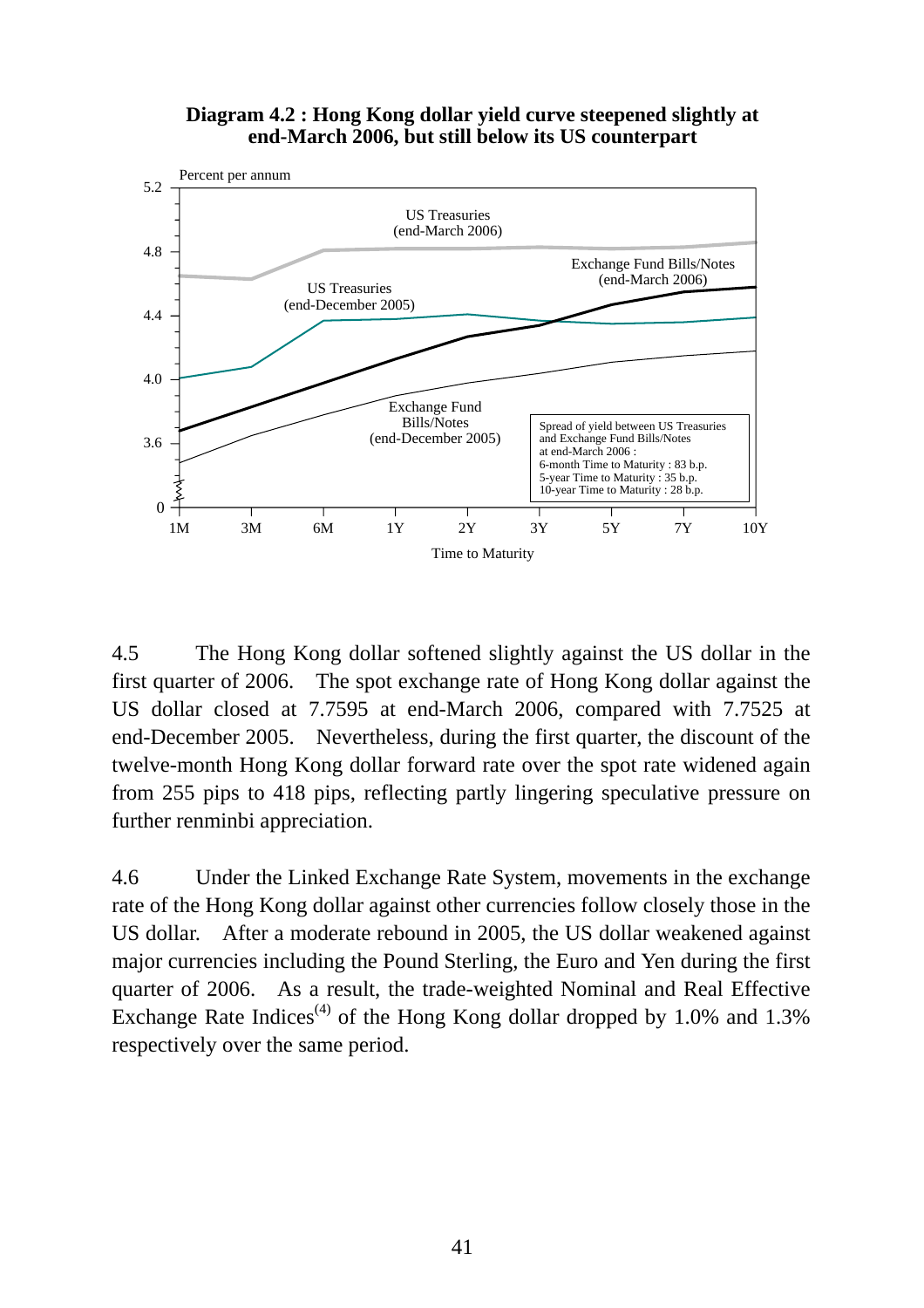

**Money supply and deposits** 

4.7 The monetary conditions continue to hold stable in the first quarter of 2006. Both the narrow and broad money supply registered increases in the quarter. The seasonally adjusted Hong Kong dollar narrow money supply  $(HK$M1)<sup>(5)</sup>$  grew by 5.1% at end-March 2006 over end-December 2005, mainly due to increases in demand deposits along with high stock market turnover in the first quarter. Hong Kong dollar broad money supply (HK\$M3) continued to rise, by 5.3% during the same period, in line with the growth in time deposits but slower than that of the nominal GDP.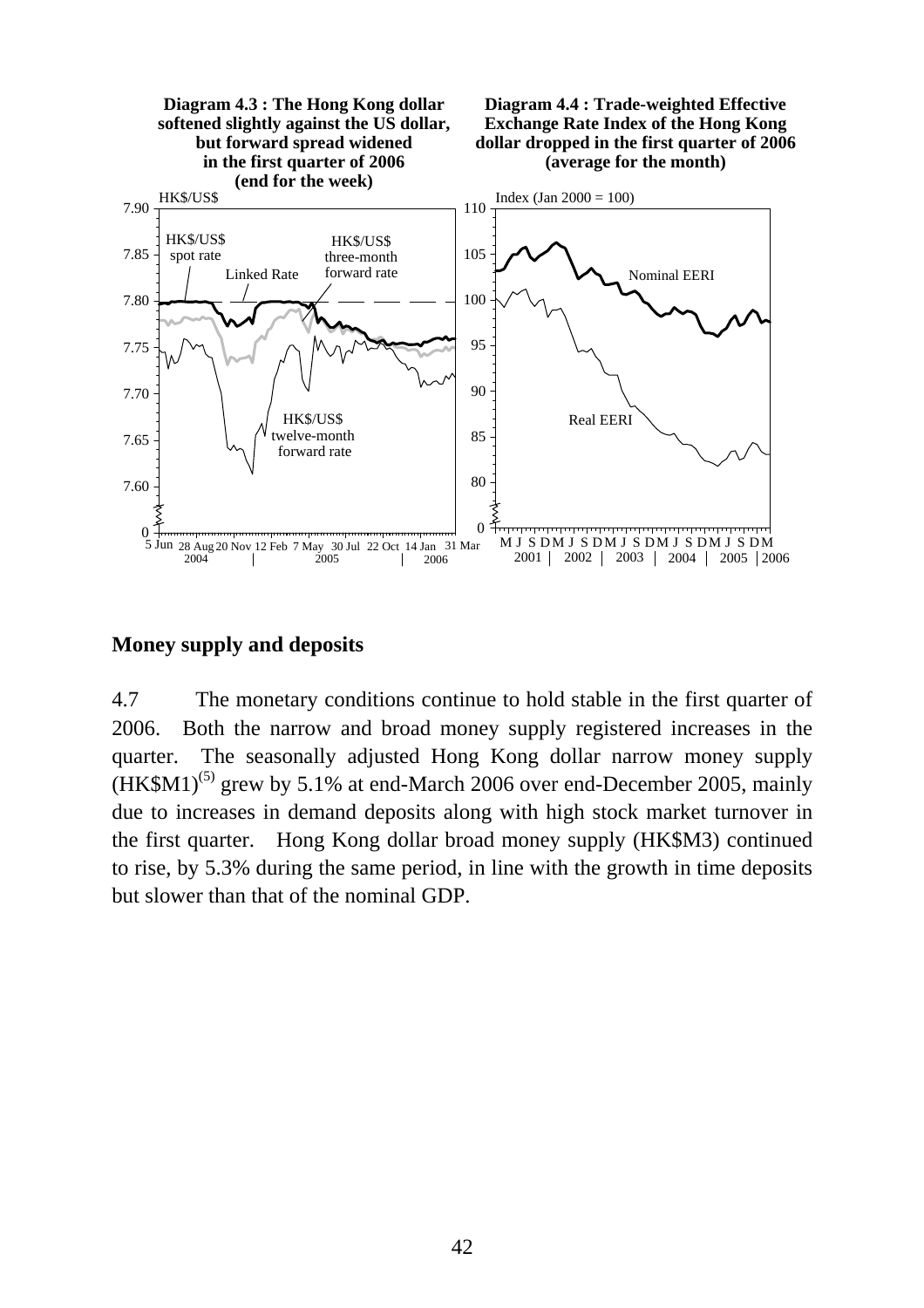

#### **Diagram 4.5 : Money supply continued to rise along with the economic expansion**

Notes: ( $\wedge$ ) Figures refer to the positions at end of quarter.

(#) Adjusted to include foreign currency swap deposits.

4.8 Total deposits with authorized institutions<sup>(6)</sup> rose further by 3.4% to \$4,208 billion (comprising Hong Kong dollar deposits of \$2,248 billion and foreign currency deposits of \$1,960 billion) at end-March 2006 over end-December 2005, as household and corporate incomes continued to improve amidst a brisk economy.

# **Loans and advances**

4.9 Total loans and advances edged up further by 0.7% to \$2,328 billion (comprising Hong Kong dollar loans of \$1,792 billion and foreign currency loans of \$536 billion) at end-March 2006 over end-December 2005, driven mainly by the increase in loans for use outside Hong Kong. Loans for use in Hong Kong, at \$2,066 billion, fell slightly over the period, mainly attributable to declines in lending to manufacturing, trade financing and in the outstanding amount of mortgage loans for purchase of residential properties. On the other hand, lending to wholesale and retail trades, stockbrokers, and financial concerns registered some increases. As Hong Kong dollar loans contracted while Hong Kong dollar deposits rose further during the first quarter, the loan-to-deposit ratio fell from 84.3% at end-2005 to 79.7% at end-March 2006.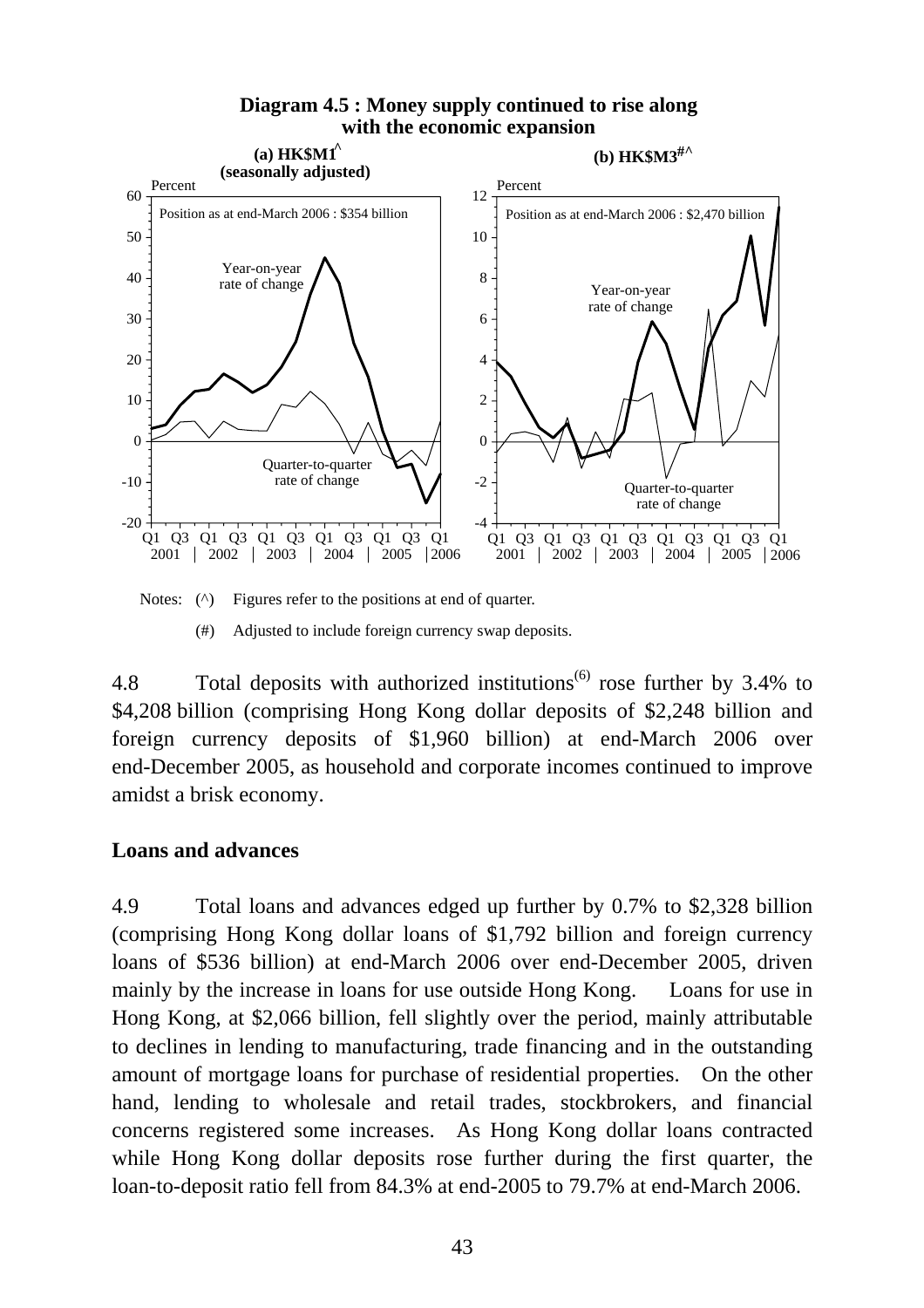|                                                      | LUALIS W. |           |        |                            |                         |          |         |                          |
|------------------------------------------------------|-----------|-----------|--------|----------------------------|-------------------------|----------|---------|--------------------------|
|                                                      |           |           | Whole- | Building,<br>construction, |                         |          |         |                          |
|                                                      |           |           | sale   | property                   | Purchase                |          |         | <b>All loans</b>         |
| % change                                             | Finance   | Manu-     | and    | development                | of                      |          |         | and advances             |
| during                                               | visible   | facturing | retail | and                        | residential Financial   |          | Stock-  | for use in               |
| the quarter                                          | Trade     | sector    | trade  | investment                 | property <sup>(a)</sup> | concerns | brokers | Hong Kong <sup>(b)</sup> |
| 2005 Q1                                              | 2.4       | 8.1       | $-0.6$ | 4.3                        | 0.6                     | $-0.8$   | 5.8     | 1.6                      |
| Q <sub>2</sub>                                       | 12.2      | 10.1      | 6.7    | 2.7                        | 1.1                     | 3.4      | 10.9    | 4.2                      |
| Q <sub>3</sub>                                       | $-1.4$    | $-2.1$    | $-2.3$ | 2.1                        | $-1.1$                  | 2.2      | $-7.8$  | $\ast$                   |
| Q <sub>4</sub>                                       | $-3.8$    | 3.5       | $-1.3$ | 7.6                        | $-1.3$                  | 1.0      | $-36.6$ | 1.8                      |
| 2006 Q1                                              | $-2.6$    | $-2.0$    | 0.8    | 0.6                        | $-1.1$                  | 3.6      | 5.3     | $-0.3$                   |
| Total amount at the<br>end of March 2006<br>(HK\$Bn) | 138       | 117       | 101    | 454                        | 600                     | 184      | $\tau$  | 2,066                    |
| % change<br>over a year                              | 3.8       | 9.3       | 3.7    | 13.4                       | 2.3                     | 10.5     | $-31.7$ | 5.8                      |

#### **Table 4.1 : Loans and advances for use in Hong Kong by major usage**

- Notes : (a) Figures also include loans for the purchase of flats under the Home Ownership Scheme, Private Sector Participation Scheme and Tenants Purchase Scheme, in addition to those for the purchase of private residential flats.
	- (b) Loans to individual sectors may not add up to all loans and advances for use in Hong Kong, as some sectors are not included in this table.
	- (\*) Change of less than 0.05%.

 $L$ oans to :



Note : (\*) Hong Kong dollar deposits have been adjusted to include foreign currency swap deposits.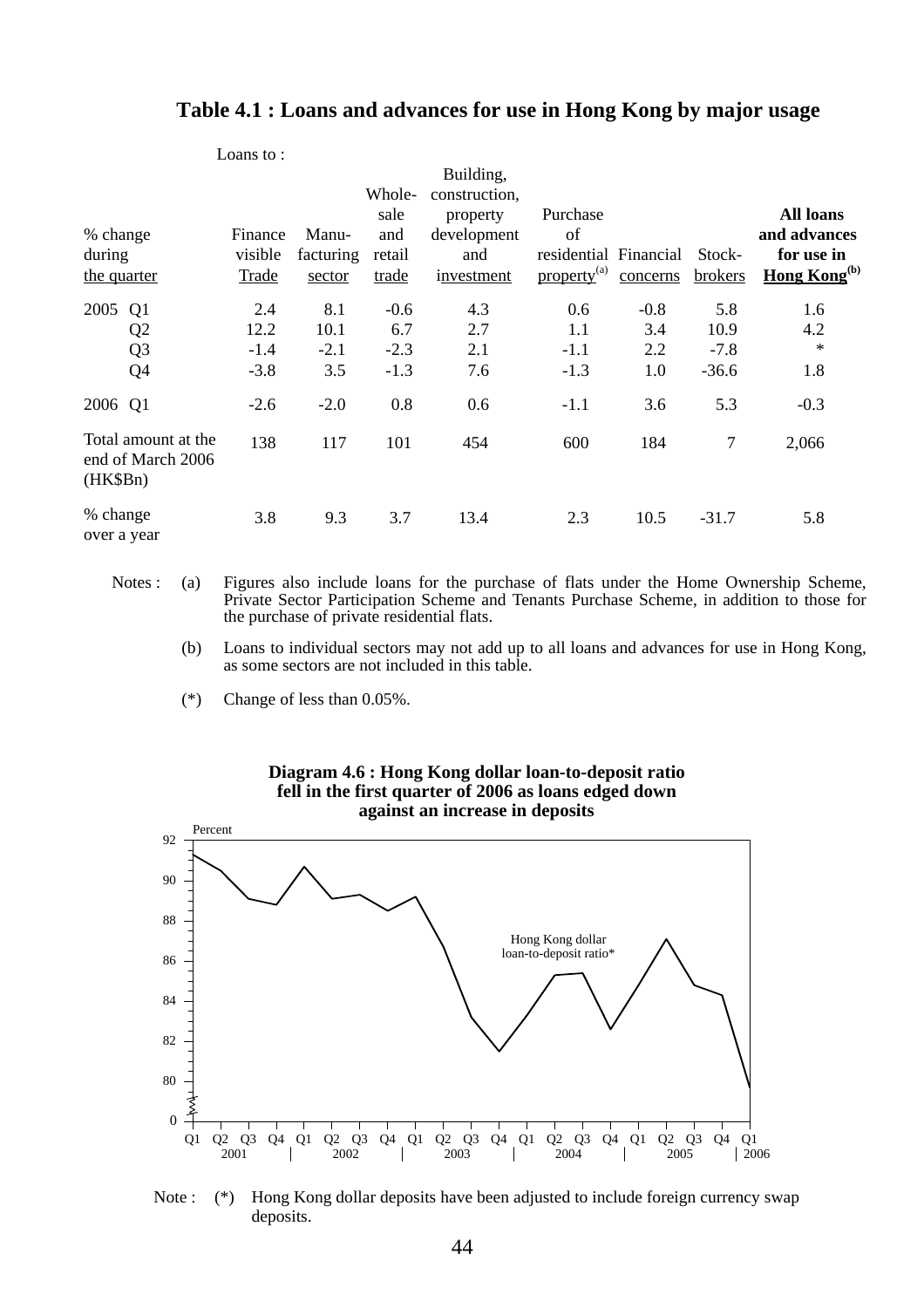# **Banking**

4.10 Benefited from strengthening economic conditions, asset quality of the local banking sector on the whole improved further in the fourth quarter of 2005. The ratio of classified loans to total loans of retail banks edged down further from 1.49% at end-September 2005 to 1.38% at end-December 2005. Over the same period, the arrears for over three months in *credit card repayment* fell further to 0.37% from 0.39%. Notwithstanding further rise in mortgage rates, the delinquency ratio for *residential mortgage loans* stabilised at 0.19% at end-March 2006, same as that at end-December 2005. The consolidated capital adequacy ratio for local banks averaged at 14.9% at end-December 2005, well above the minimum international standard of 8% set by the Bank for International Settlements.

4.11 Hong Kong will follow the Basel Committee on Banking Supervision's timetable for implementing the new capital adequacy standards for banks ("Basel II") from January 2007. Since August 2004, the HKMA has issued for public consultation detailed proposals of its policies and standards relating to the implementation approach and the core requirements of the new framework. The banking industry endorses the proposals as pragmatic and the policy setting stage is now largely complete. To provide a legal framework for implementing Basel II in Hong Kong, the Banking (Amendment) Ordinance 2005 was enacted on 6 July 2005 under which the HKMA will issue capital and disclosure rules in consultation with the Financial Secretary, the statutory advisory committees and the industry associations. Drafting of the rules is in progress. The new framework aligns regulatory capital requirement more closely with the inherent risks of banks, encouraging banks to improve risk management. Adopting the latest international banking standards in this respect will contribute to the safety and soundness of the banking system in Hong Kong and help strengthen the position of Hong Kong as a leading international financial centre.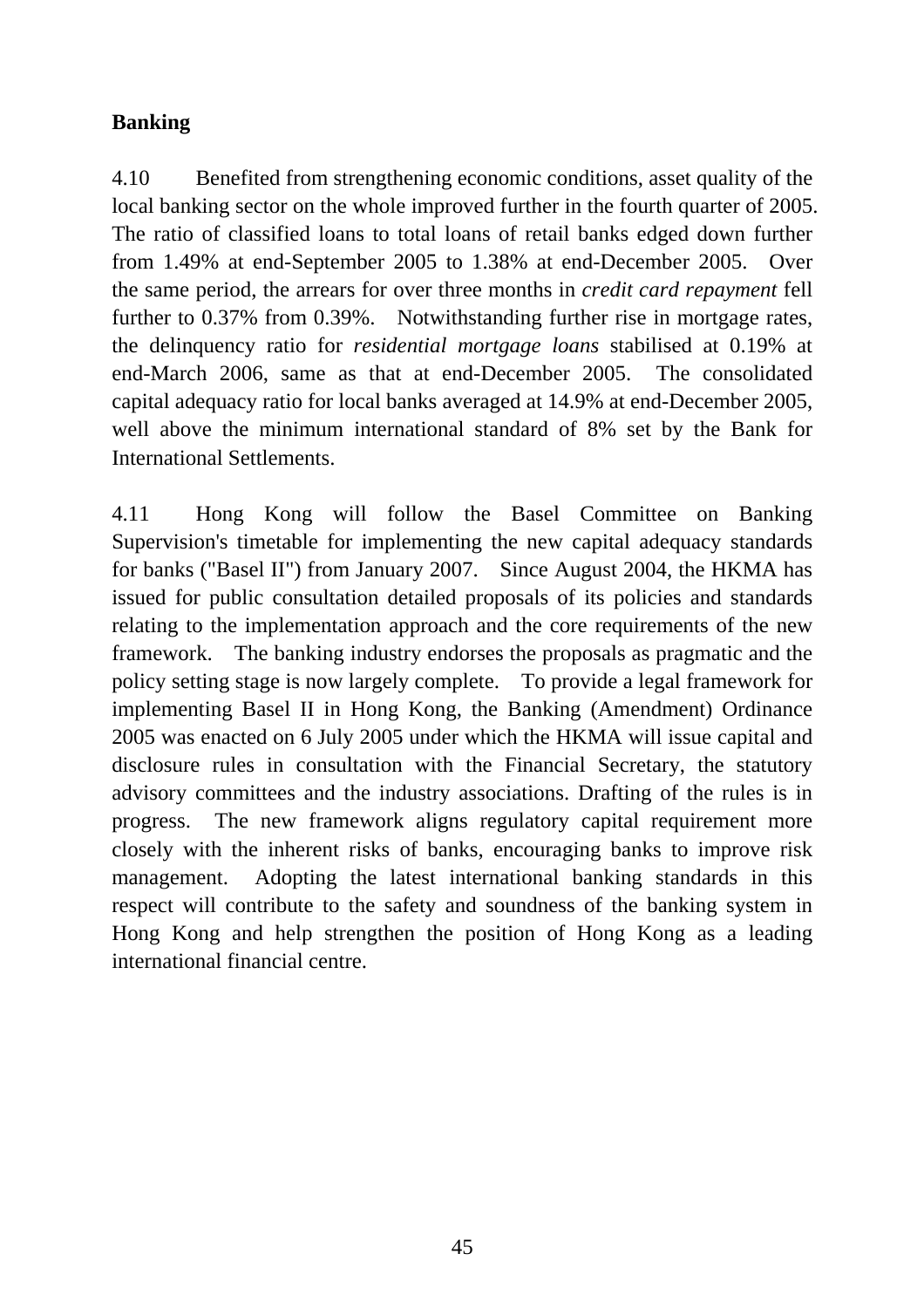|      | As at the end of | Pass loans | Special mention loans | Classified loans<br>(gross) |
|------|------------------|------------|-----------------------|-----------------------------|
| 2004 | Q <sub>1</sub>   | 90.07      | 6.26                  | 3.66                        |
|      | Q2               | 91.41      | 5.59                  | 3.00                        |
|      | Q <sub>3</sub>   | 92.35      | 4.98                  | 2.67                        |
|      | Q4               | 93.76      | 3.99                  | 2.25                        |
| 2005 | Q <sub>1</sub>   | 94.30      | 3.75                  | 1.95                        |
|      | Q2               | 95.05      | 3.21                  | 1.74                        |
|      | Q <sub>3</sub>   | 95.26      | 3.25                  | 1.49                        |
|      | Q4               | 95.96      | 2.66                  | 1.38                        |

# **Table 4.2 : Asset quality of retail banks**(a)

(as % of total loans)

Notes : (a) Period-end figures relate to Hong Kong offices and overseas branches. Loans and advances are classified into the following categories: Pass, Special Mention, Substandard, Doubtful and Loss. Loans in the substandard, doubtful and loss categories are collectively known as "classified loans".

Due to rounding, figures may not add up to 100.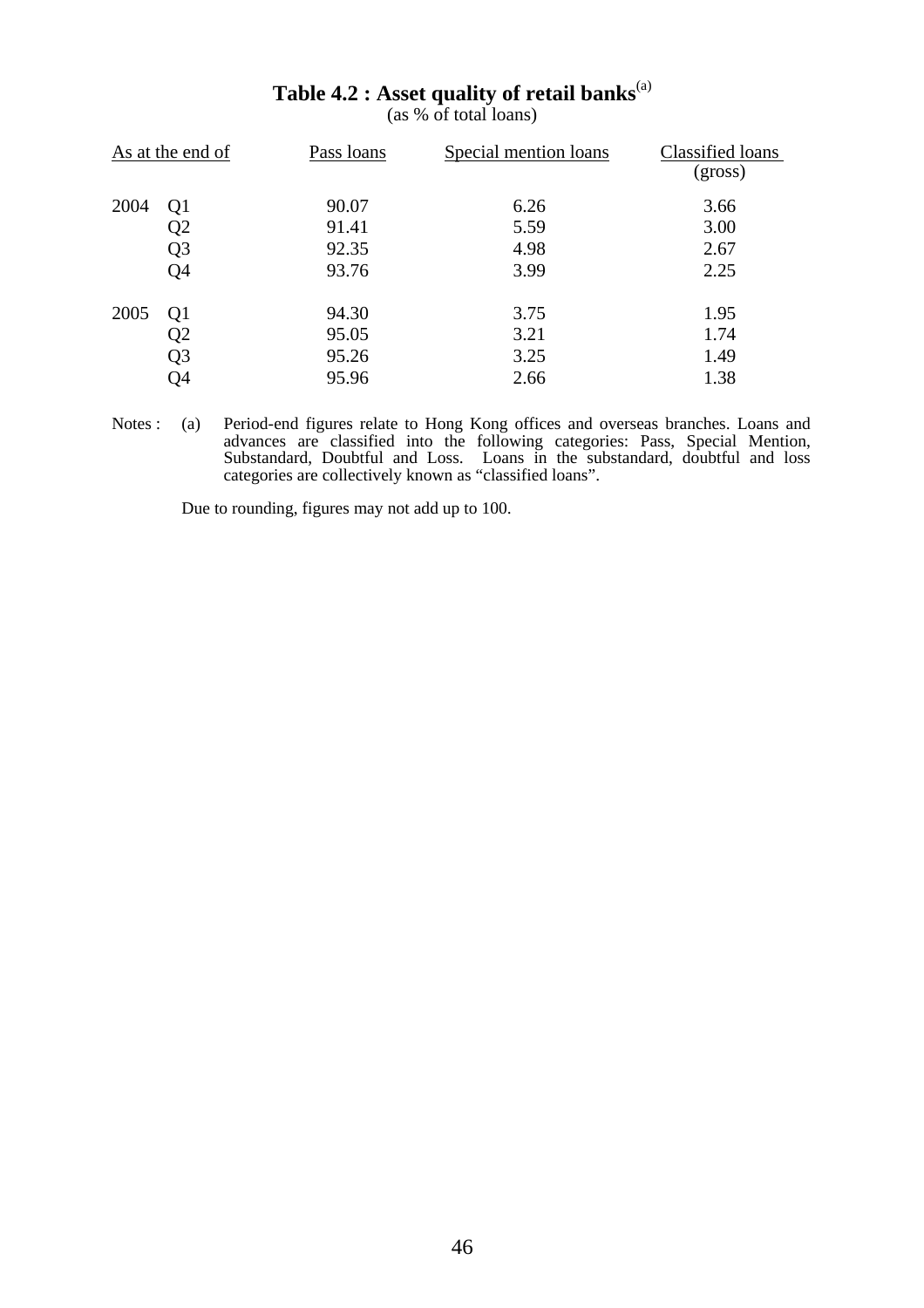#### **Box 4.1**

#### **Key features of Basel II and its benefits to the economy**

The Basel Committee on Banking Supervision, established by the central bank governors of the Group of Ten countries, released the revised capital adequacy framework (commonly referred to as "Basel II") in June 2004. The objective of Basel II is to better align minimum capital requirement of banks more closely to the risks they face. The revised framework replaces the old "one size fits all" approach on banks in regard to risk management. Given the significant benefits of Basel II to the Hong Kong economy, Hong Kong has been at the forefront of jurisdictions globally taking active steps to incorporate the requirements of the revised framework into their regulatory regimes.

The revised framework under Basel II adopts a three-pillar structure which represents a major step forward in terms of the identification, quantification and management of risk and public disclosure.

**Pillar 1** requires banks to maintain a minimum amount of capital for credit, market and operational risks. The new framework provides a spectrum of approaches for banks of different levels of sophistication, depending on their internal risk management capabilities and complexity of operations, to calculate their minimum capital requirement.

**Pillar 2** requires banks to assess the full range of risks they run and to determine how much capital to hold against them. The banks' capital adequacy and internal assessment process will also be reviewed for ensuring that capital above the minimum level is held where appropriate.

**Pillar 3** aims to bolster market discipline by setting out the disclosure requirements applicable to banks in areas such as their risk profiles, capital adequacy and internal risk management. As a general rule, different banks with different levels of sophistication and risk exposures will be subject to different disclosure requirements.

Hong Kong has implemented Basel I and its subsequent amendments. As an international financial centre that prides itself on adopting best practices that commands wide international acceptance, Hong Kong has committed to adopting Basel II. Implementation of Basel II in Hong Kong will commence in phases starting on 1 January 2007. This is in accordance with the timetable recommended by the Basel Committee for its own members, and will be at about the same time as other major international financial centres, such as London, Frankfurt and Tokyo, and also broadly similar to that of Australia and Singapore.

Recognizing that banks in Hong Kong vary widely in terms of their business focus, size and complexity, as well as the nature and combination of risks they face, the HKMA will adopt a menu-based approach in implementing Basel II. Banks are expected to choose options based on their risk profile and complexity of operations, and the results of their own detailed feasibility studies and cost-and-benefit analyses.

Basel II will provide incentives to banks to adopt the latest advances in the field of risk management. Banks which adopt best practices in the management of risk will be awarded with lower capital requirements. Enhanced risk management will improve banks' ability to offer more sophisticated products to customers, thereby helping bolster development of the banking industry. It will also enhance banks' ability to assess lending to sectors such as the small and medium-sized enterprises, and allow for better risk-adjusted pricing. From a macro perspective, the greater risk sensitivity of Basel II and the inclusion of a wider range of risks will further enhance the safety and stability of the banking sector, strengthening the position of Hong Kong as an international centre.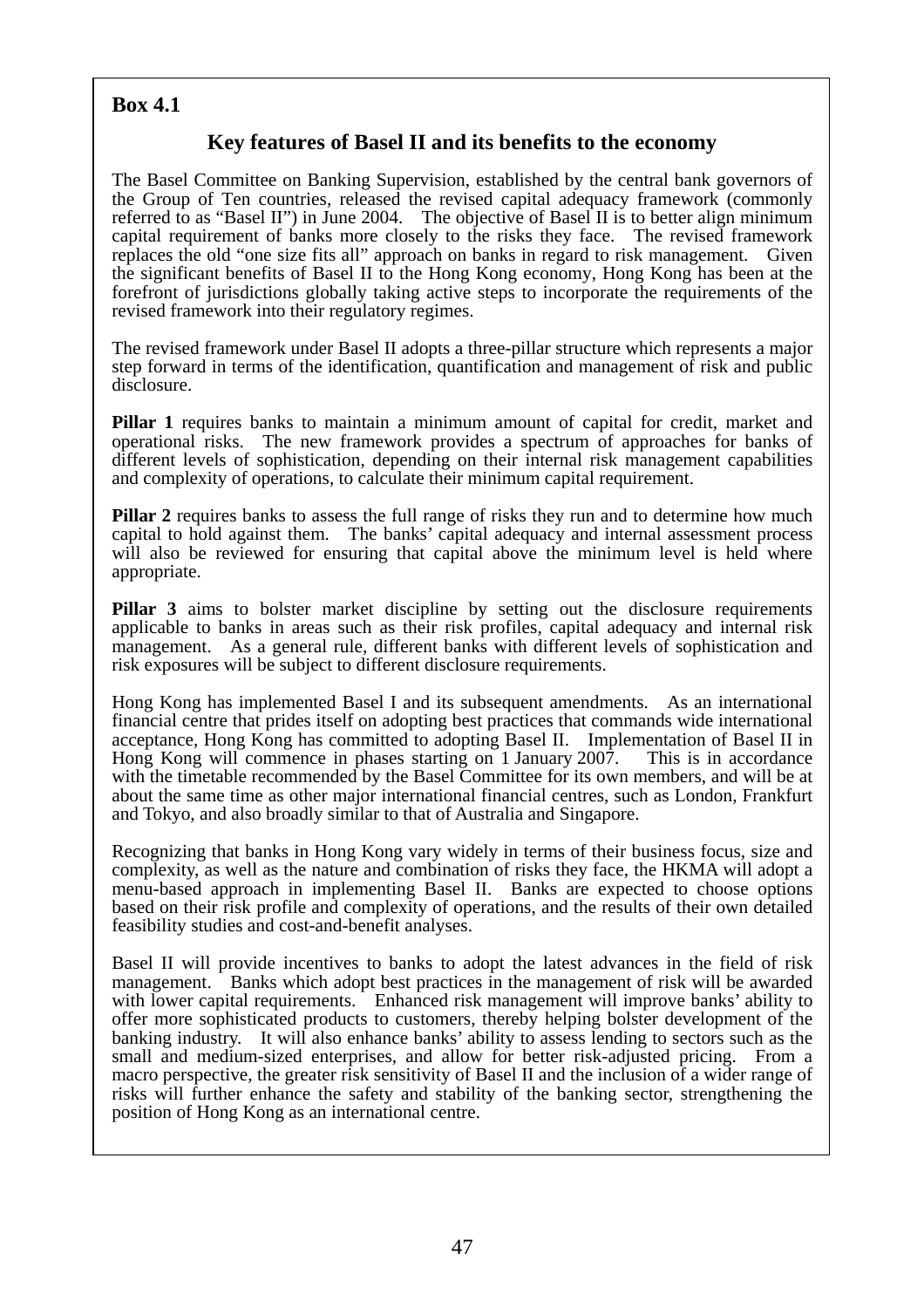4.12 Since February 2004, banks in Hong Kong have been offering renminbi deposit-taking, exchange and remittance services to customers. At end-March 2006, a total of 39 licensed banks were engaged in renminbi banking business in Hong Kong. At end-March 2006, renminbi deposits with authorized institutions stood at RMB 22.5 billion, similar to the level of RMB 22.6 billion at end-December 2005. Meanwhile, the share of renminbi deposits in total foreign currency deposits with all authorized institutions eased back slightly from 1.12% to 1.11% during the period.

4.13 To cater for the expanding renminbi business, the Hong Kong Interbank Clearing Limited launched a new Renminbi Settlement System in March 2006. Hong Kong residents can now open renminbi current accounts in a Hong Kong bank and use renminbi cheques for consumer spending in the Guangdong Province. Designated merchants are also allowed to open renminbi deposit accounts and conduct one-way exchange of their renminbi deposits into Hong Kong dollar. In addition, in the 2006/07 Budget Speech, the Financial Secretary indicated that the HKSAR Government is discussing with the Central Government on the proposals to allow cross-boundary trade to settle in renminbi and to establish a renminbi debt issuance mechanism in Hong Kong. The increase in participation in renminbi business by banks in Hong Kong would reinforce Hong Kong's position as an international financial centre.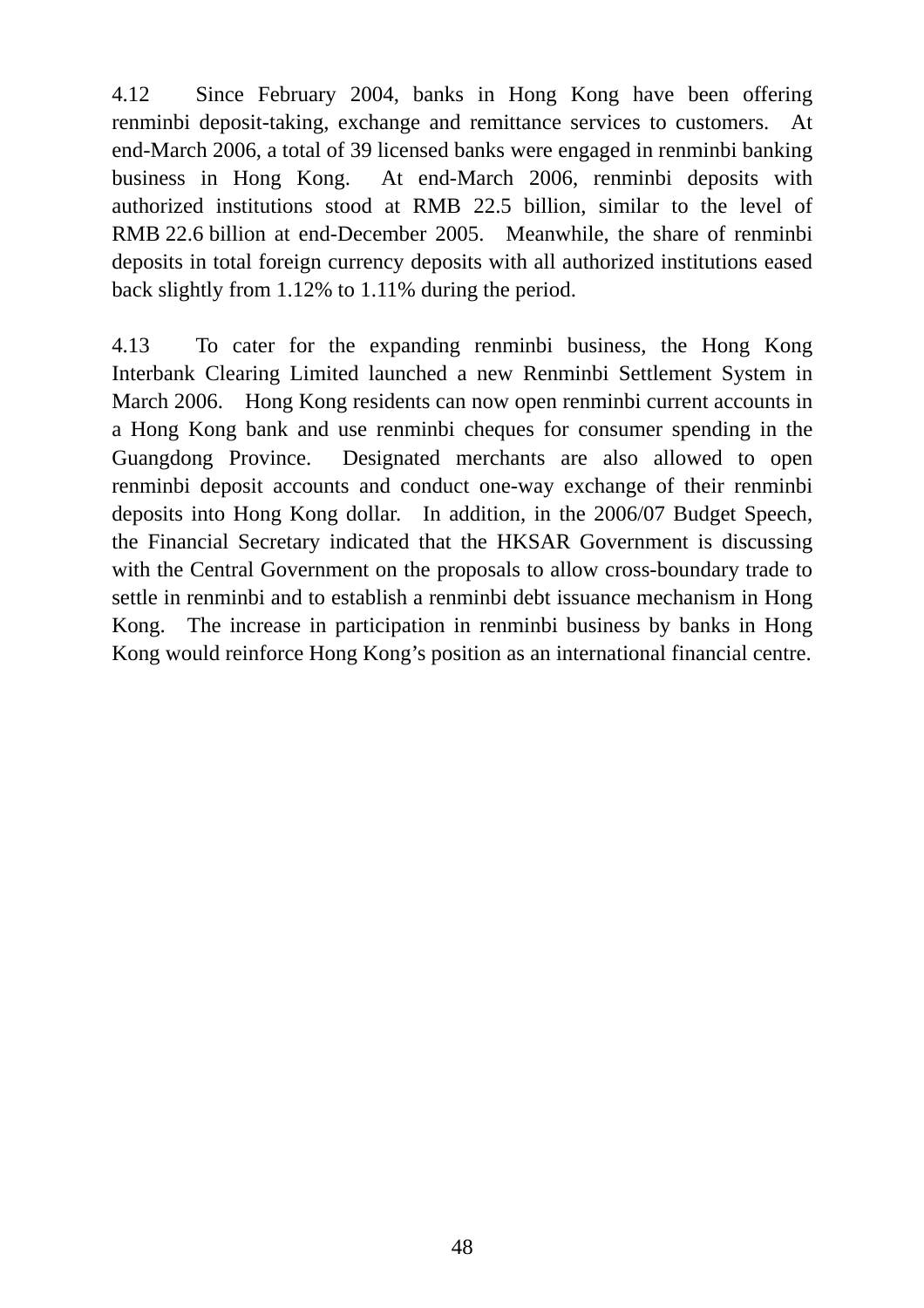|      | Demand and                                                     |        |                              |                               | Interest rates on $(a)$            | Number of<br>licensed banks                           |                                             |
|------|----------------------------------------------------------------|--------|------------------------------|-------------------------------|------------------------------------|-------------------------------------------------------|---------------------------------------------|
|      | savings<br>$\text{deposits}^{(b)}$<br>As at end of<br>(RMB Mn) |        | Time<br>deposits<br>(RMB Mn) | Total<br>deposits<br>(RMB Mn) | Saving<br>$deposits^{(c)}$<br>(% ) | Three-month<br>$time$ deposits <sup>(c)</sup><br>(% ) | engaged in<br>$RMB$ business <sup>(d)</sup> |
| 2005 | Q <sub>1</sub>                                                 | 6,440  | 8,536                        | 14,976                        | 0.46                               | 0.65                                                  | 38                                          |
|      | Q <sub>2</sub>                                                 | 9,358  | 11,540                       | 20,898                        | 0.46                               | 0.65                                                  | 39                                          |
|      | Q <sub>3</sub>                                                 | 10,219 | 12,425                       | 22,643                        | 0.46                               | 0.65                                                  | 38                                          |
|      | Q <sub>4</sub>                                                 | 10,620 | 11,966                       | 22,586                        | 0.46                               | 0.65                                                  | 38                                          |
| 2006 | Q <sub>1</sub>                                                 | 10,682 | 11,776                       | 22,458                        | 0.46                               | 0.65                                                  | 39                                          |

# **Table 4.3 : Renminbi deposits in licensed banks**

Notes : (a) The interest rates are sourced from a survey conducted by the HKMA.

(b) Before March 2006, figures referred to savings deposits only.

- (c) Period average figures.
- (d) Licensed banks started to offer RMB deposit taking, currency exchange and remittance services on 25 February 2004.

### **The debt market**

4.14 To enhance Hong Kong's strength as an international financial centre, the Government has steadily pushed ahead the growth in Hong Kong's debt market both in size and in depth, by facilitating the introduction of new instruments and enhancing market liquidity. In the first quarter of 2006, gross issuance of Hong Kong dollar debt increased by 14.0% to \$118 billion. At end-March 2006, the total outstanding value of all Hong Kong dollar debt securities rose further by 3% over end-December 2005 to \$684 billion<sup> $(7)$ </sup>. This was equivalent to 28% of HK\$M3, or 21% of the Hong Kong dollar-denominated assets of the entire banking sector<sup>(8)</sup>. Around 70% of the outstanding debt were owed to the private sector and Multilateral Development Banks, while the remaining 30%, comprising mainly Exchange Fund papers, were owed by the Government and statutory organisations.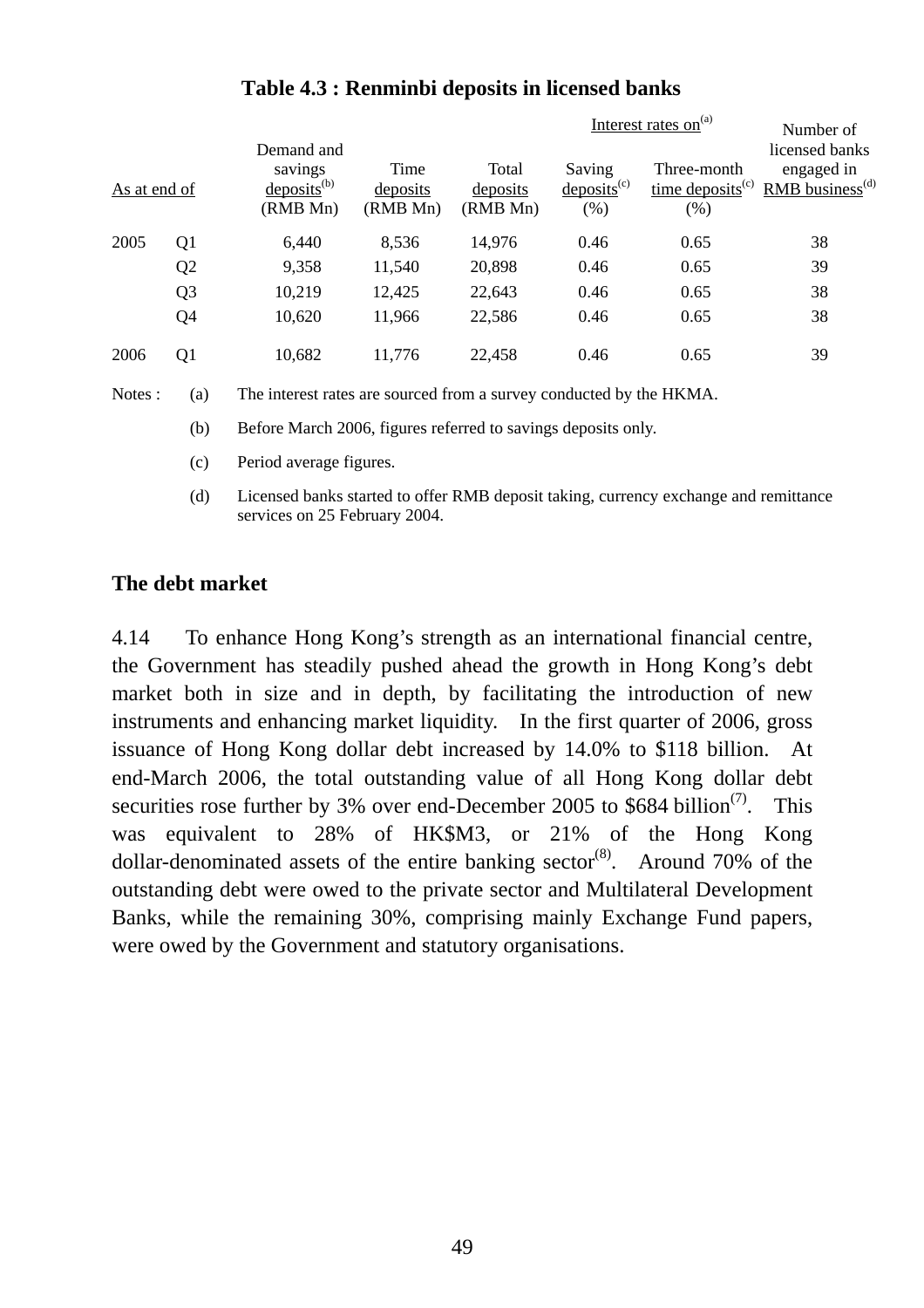4.15 Over the medium to longer term, the Government targets to develop Hong Kong into Asia's bond centre, with particular aim to attract Mainland enterprises to raise capital from Hong Kong and international investors through the Hong Kong bond market. As at end-March 2006, over 20 Mainland enterprises had issued and listed their bonds in Hong Kong, raising about US\$8.5 billion.

## **Table 4.4 : New issuance and outstanding value of HK dollar debt securities (HK\$Bn)**

|         |                     |                                         | Statutory<br>bodies/govern |                          | Public          |                        |                     | Non-MDBs                             | Private         |                          |              |
|---------|---------------------|-----------------------------------------|----------------------------|--------------------------|-----------------|------------------------|---------------------|--------------------------------------|-----------------|--------------------------|--------------|
|         |                     | Exchange<br>Fund paper                  | ment-owned<br>corporations | Govern-<br>ment          | sector<br>total | $\overline{AIs}^{(a)}$ | Local<br>corporates | overseas<br>borrowers <sup>(b)</sup> | sector<br>total | $MDBs^{(b)}$             | <b>Total</b> |
|         | <b>New Issuance</b> |                                         |                            |                          |                 |                        |                     |                                      |                 |                          |              |
| 2005    | Annual              | 213.8                                   | 8.5                        | $\overline{\phantom{a}}$ | 222.3           | 62.6                   | 9.9                 | 105.4                                | 177.9           | 1.8                      | 402.0        |
|         | Q1                  | 52.0                                    | 1.3                        | $\overline{\phantom{a}}$ | 53.4            | 18.0                   | $1.1\,$             | 31.1                                 | 50.3            | ۰                        | 103.7        |
|         | Q <sub>2</sub>      | 53.1                                    | 2.3                        | $\overline{\phantom{a}}$ | 55.4            | 20.1                   | 2.4                 | 36.3                                 | 58.7            | 1.1                      | 115.3        |
|         | Q <sub>3</sub>      | 54.1                                    | 1.9                        | $\overline{\phantom{a}}$ | 56.0            | 11.7                   | 4.7                 | 24.5                                 | 40.9            | 0.7                      | 97.6         |
|         | Q4                  | 54.4                                    | 3.0                        | $\overline{\phantom{a}}$ | 57.4            | 12.8                   | 1.7                 | 13.5                                 | 28.0            | $\overline{\phantom{a}}$ | 85.4         |
| 2006    | Q <sub>1</sub>      | 54.4                                    | 6.9                        | ٠                        | 61.3            | 14.1                   | 7.0                 | 35.6                                 | 56.7            | 0.2                      | 118.2        |
|         |                     | <b>Outstanding (period-end figures)</b> |                            |                          |                 |                        |                     |                                      |                 |                          |              |
| 2005    | Q <sub>1</sub>      | 123.2                                   | 57.3                       | 10.3                     | 190.8           | 145.9                  | 32.0                | 228.7                                | 406.6           | 23.5                     | 620.9        |
|         | Q <sub>2</sub>      | 124.3                                   | 56.1                       | 10.3                     | 190.7           | 148.4                  | 33.3                | 248.1                                | 429.7           | 23.6                     | 644.1        |
|         | Q <sub>3</sub>      | 125.4                                   | 57.1                       | 10.3                     | 192.8           | 154.1                  | 36.4                | 257.1                                | 447.6           | 24.1                     | 664.5        |
|         | Q4                  | 126.7                                   | 57.7                       | 10.3                     | 194.7           | 153.4                  | 38.1                | 256.0                                | 447.5           | 21.5                     | 663.7        |
| 2006 Q1 |                     | 127.9                                   | 59.3                       | 10.3                     | 197.5           | 154.3                  | 44.7                | 270.0                                | 469.0           | 17.5                     | 684.0        |

Notes: Figures may not add up to the corresponding totals due to rounding.

(a) AIs : Authorized Institutions.

(b) MDBs : Multilateral Development Banks.

#### **The stock and futures markets**

4.16 *The local stock market* was buoyant in the first quarter of 2006 amidst abundant liquidity. Market sentiment was boosted by the buoyant performance in other major stock markets notably those in the US and Japan, as well as the enthusiastic response to the IPO of new listings. The generally strong corporate earnings and an optimistic outlook for both the Hong Kong and the Mainland economies also rendered support. The Hang Seng Index surged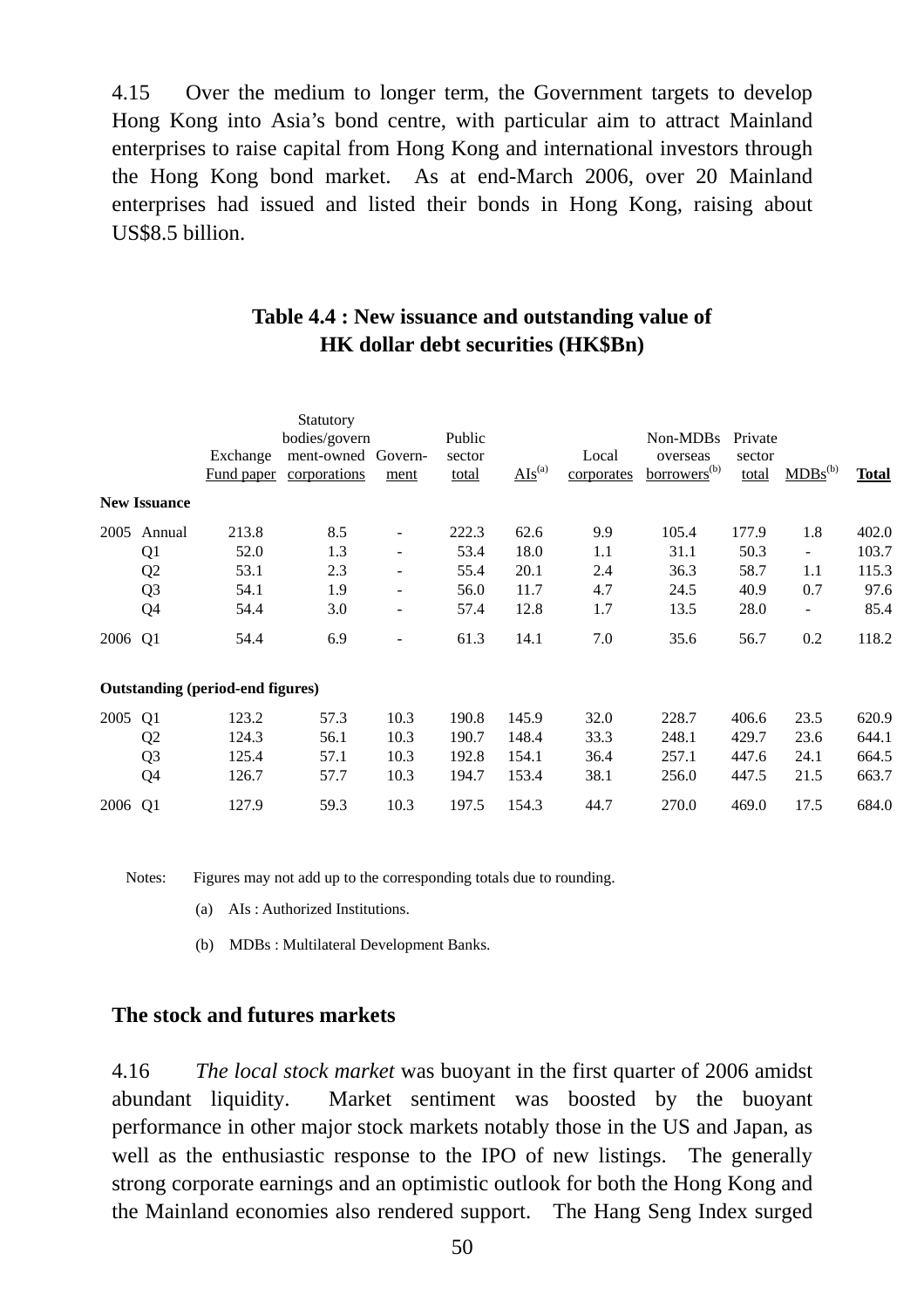by 6% over end-December 2005 to close at 15 805 at end-March 2006. Average daily turnover expanded markedly to a record high of \$31.2 billion in the first quarter, up by 66.6% in the preceding quarter. The stock market rose further to hit a 5 1/2-year high of 17 302 on 8 May, before easing back to below the 17 000 level in mid-May.



Note: (\*) Period average figures.

4.17 Market capitalisation expanded further by 15.1% at end-March 2006 to a new high of \$9,416 billion from the end-December 2005 position (comprising \$9,332 billion in the Main Board and \$84.2 billion in the Growth Enterprise Market). According to the World Federation of Exchanges<sup> $(9)$ </sup>, at end-March 2006, the Hong Kong stock market was the eighth largest in the world and second largest in Asia in terms of market capitalisation. In the first quarter of 2006, the total amount of equity capital raised through new share flotations and post-listing in the Main Board and the GEM amounted to \$32.8 billion<sup>(10)</sup>. This value ranked ninth internationally among major international stock exchanges.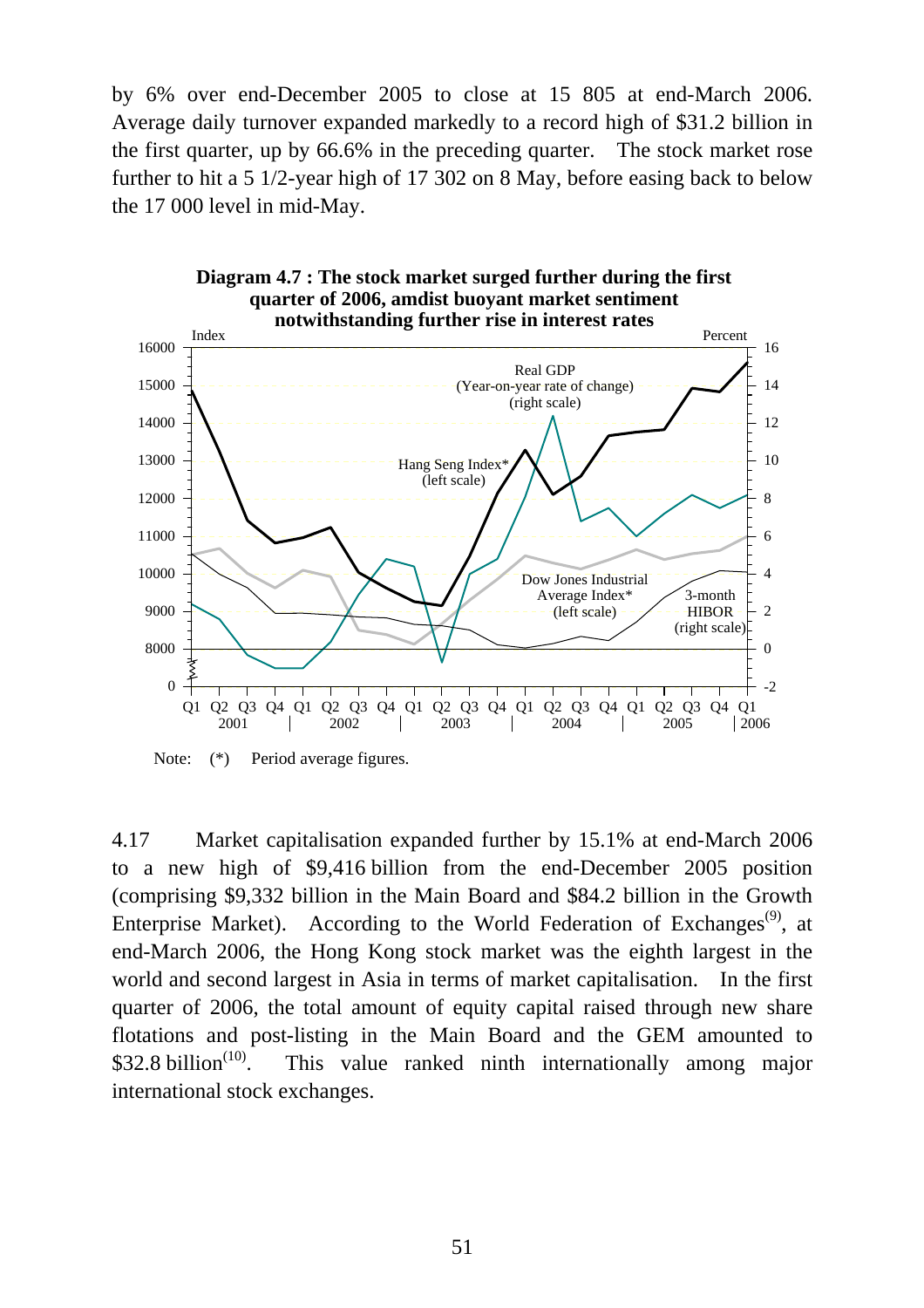#### **Diagram 4.8 : Both average daily turnover and total market capitalisation in the Hong Kong stock market hit record high in the first quarter of 2006**



Note:  $(*)$  Position at end of quarter.

4.18 The growing importance of Hong Kong as a fund raising centre for the Mainland enterprises can be seen in the dominant presence of Mainland enterprises in the Hong Kong stock market. At end-March 2006, there were 341 Mainland enterprises (including 124 H-share companies, 90 "Red Chips" companies and 127 private enterprises) listed on the Hong Kong stock market, accounting for 30% of the total number of listed companies. The capital raised by these Mainland enterprises since January 1993 amounted to \$1,114 billion, accounting for 51% of the total funds raised in the stock market. As at end-March 2006, the market capitalisation of these Mainland enterprises expanded sharply to \$3.9 trillion, accounting for 42% of the total market capitalisation of the Hong Kong stock market. In the first quarter of 2006, 55% of the market turnover in the stock market was contributed by trading of the above Mainland-related stocks.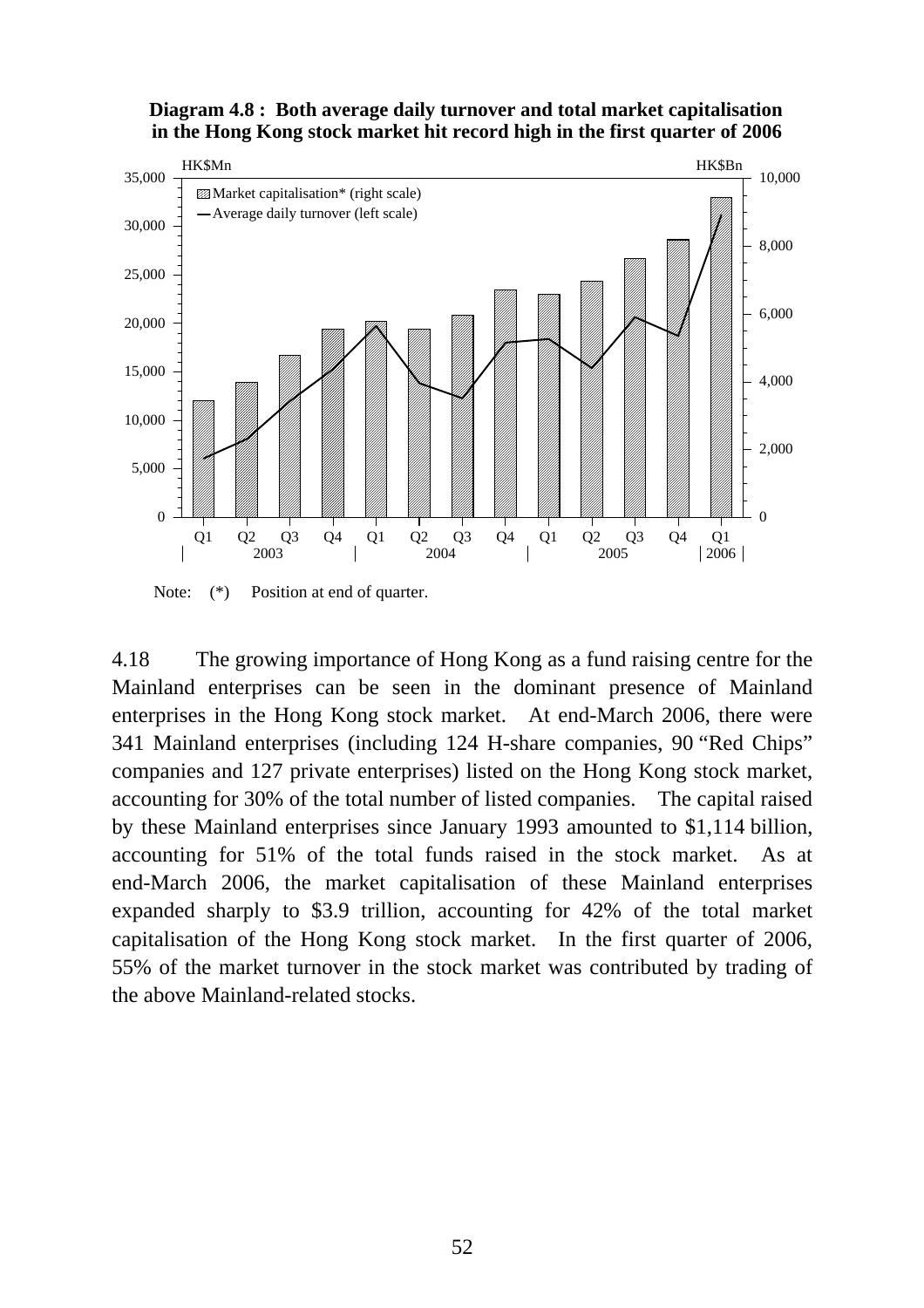

**Diagram 4.9 : The Hong Kong stock market is an increasingly important fund raising centre for Mainland enterprises**

4.19 Mirroring the buoyant trading in the spot market, *derivatives trading* was also hectic in the first quarter of 2006. The average daily turnover of the Hang Seng Index Futures contracts, Hang Seng Index options contracts, H-shares Index Futures contracts, and stock options contracts all surged, by 20% - 133% over a year earlier<sup>(11)</sup>.

|                                 |                | Hang Seng<br><b>Index Futures</b> | Hang Seng<br><b>Index Options</b> | H-shares<br><b>Index Futures</b> | <b>Stock</b><br>Options | <b>Stock</b><br><b>Futures</b> |
|---------------------------------|----------------|-----------------------------------|-----------------------------------|----------------------------------|-------------------------|--------------------------------|
| 2005                            | Annual         | 40 205                            | 12462                             | 8 0 2 7                          | 35 38 5                 | 53                             |
|                                 | Q <sub>1</sub> | 38 872                            | 10 243                            | 7.510                            | 26 5 8 3                | 45                             |
|                                 | Q <sub>2</sub> | 36 396                            | 11 266                            | 7492                             | 23 907                  | 34                             |
|                                 | Q <sub>3</sub> | 42 122                            | 14 5 43                           | 8 8 0 9                          | 49 7 84                 | 71                             |
|                                 | Q4             | 43 294                            | 13 603                            | 8 2 4 2                          | 40 304                  | 61                             |
| 2006                            | Q1             | 46 638                            | 14 287                            | 17436                            | 61 863                  | 163                            |
| % change over<br>a year earlier |                | 20.0                              | 39.5                              | 132.2                            | 132.7                   | 262.2                          |

**Table 4.5 : Average daily turnover of derivatives contracts of the Hong Kong stock market**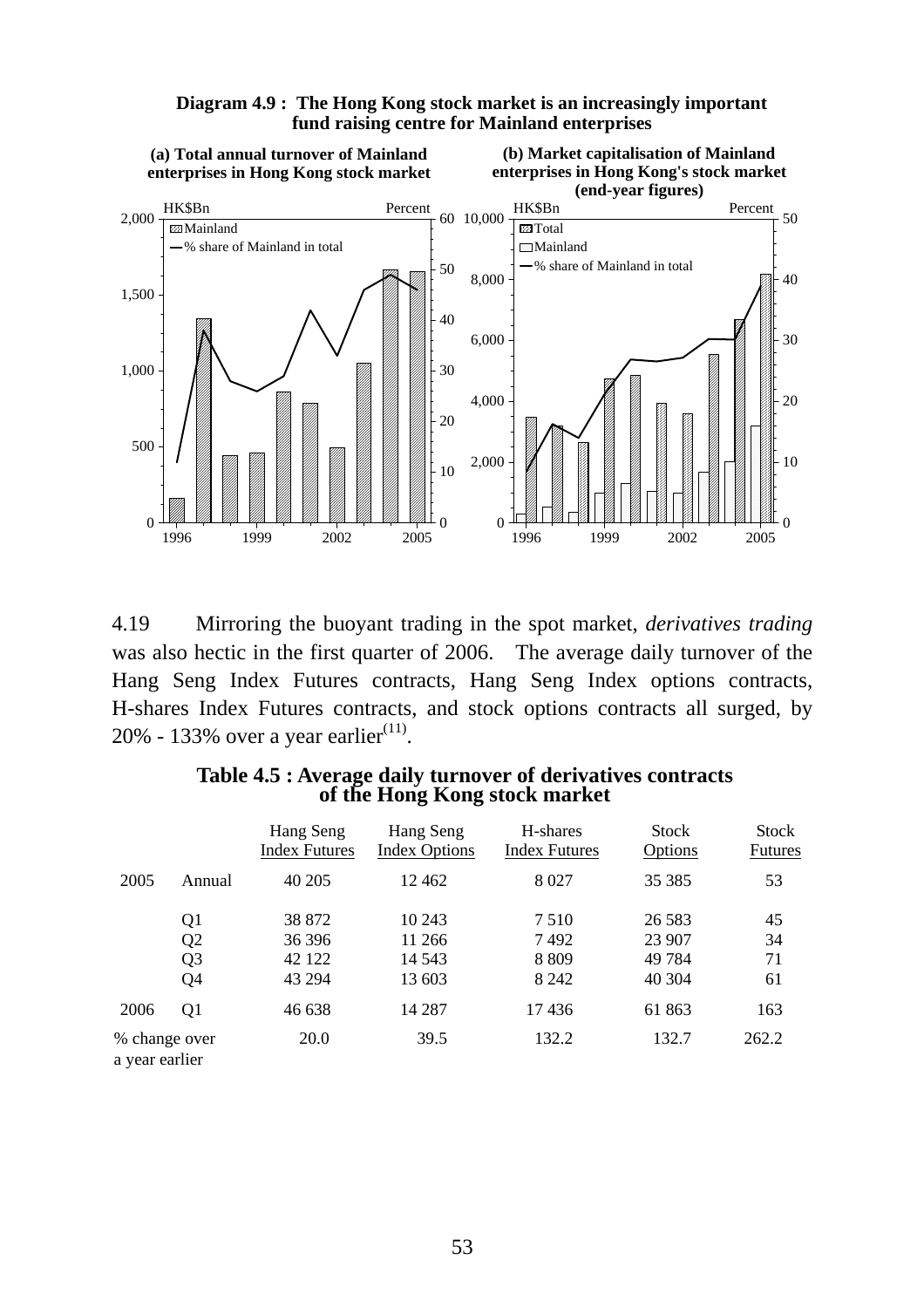# **Fund management and investment funds**

4.20 Reflecting the prominent role of Hong Kong as an international financial centre, both the depth and breadth of investment funds managed in Hong Kong increased notably in the more recent years. This paves the way for Hong Kong to evolve as Asia's leading asset management centre. In the first quarter of 2006, gross sales of *mutual funds*<sup>(12)</sup> amounted to US\$7,701 million, representing a substantial increase from US\$3,337 million in the fourth quarter of 2005. After deducting redemptions, net sales amounted to US\$2,364 million in the first quarter of 2006, compared with the net outflows of US\$743 million registered in the fourth quarter of 2005. Analysed by asset size, equity funds continued to take up a predominant portion, accounting for 68% of the total value of funds at end-March 2006. Funds managed under the *MPF schemes* continued to grow. The aggregate net asset value of the approved constituent funds surged to \$164.6 billion at end-March 2006, from  $$151.4$  billion at end-December 2005<sup>(13)</sup>.

4.21 More recently, the number of hedge funds launched for sale to the public in Hong Kong also increased in line with the growing popularity of this type of funds among the investors. There were 13 retail hedge funds authorised by the Securities and Futures Commission (SFC) with net asset size of US\$1.15 billion as at end-March 2006, an increase of 10.5% from end-December 2005. The net asset size at end-March 2006 was more than six times larger than that as at end-2002, the year when the hedge funds guidelines were first issued. Apart from authorised hedge funds, based on the information available as at March 2006, about 148 hedge funds were operating in Hong Kong with total assets under management (AUM) amounted to US\$17.4 billion. As the presence of hedge funds can contribute to or may adversely impact financial stability, the SFC is building partnership with both other regulators, whether local or overseas, and the industry itself to build a fair and transparent regulatory framework with the primary objective to safeguard investor interests. Besides, the co-operation can also facilitate market and product development, maintain market confidence and promote high standards.

# **Insurance**

4.22 The insurance sector continued to flourish amidst the pick-up in economic activities. Gross premium income surged further by 15.6% in 2005 over a year earlier<sup> $(14)$ </sup>. Growth in individual life and annuity business outpaced notably that in non-life business. The greater demand for the former type of products reflected partly the increase in employment income along with the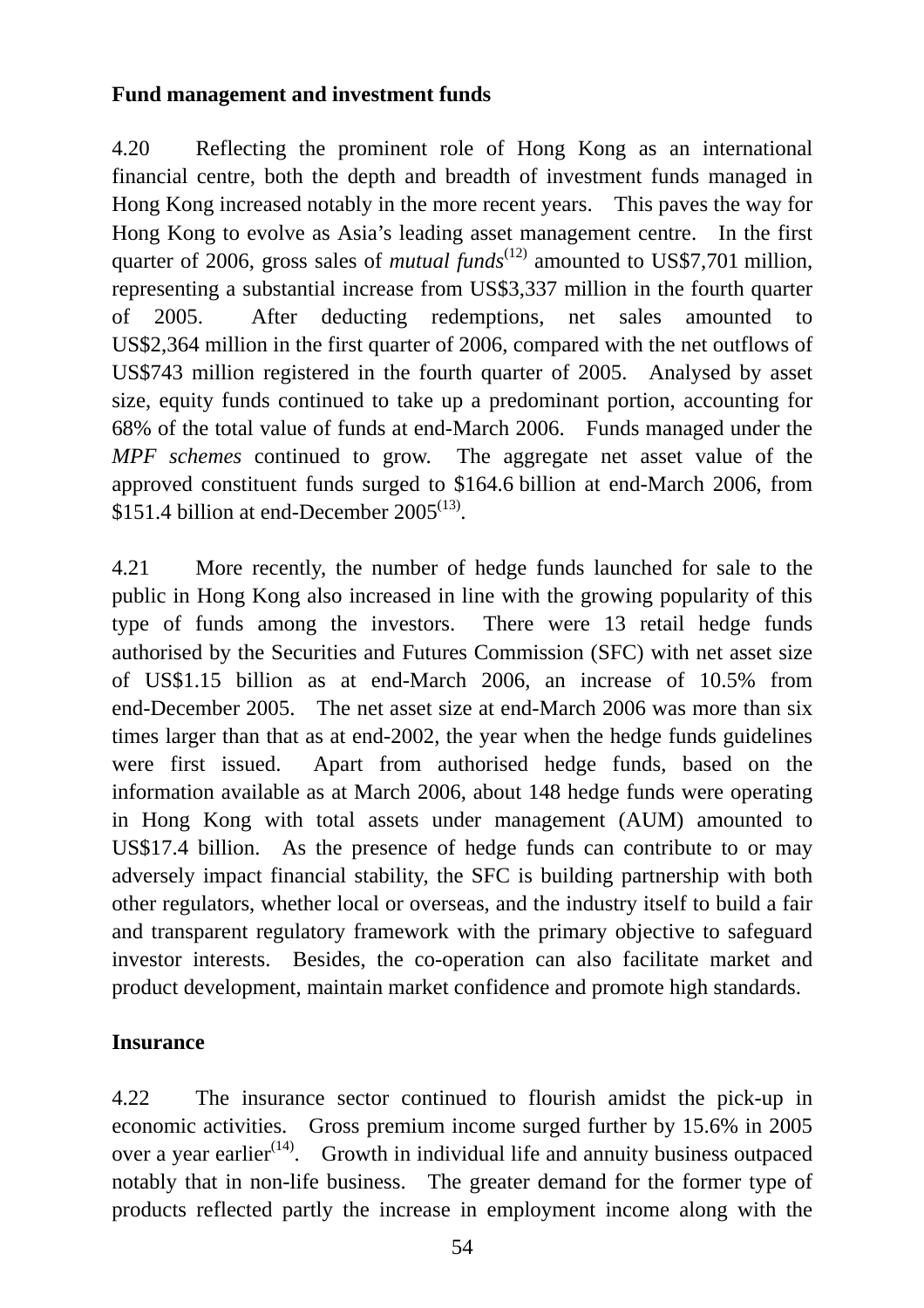economic recovery, and also the increasing awareness of the needs for individual risk coverage and retirement planning.

|         |                               |                  | General business : |                               | Premium for long-term business <sup>*</sup> :     |                                               |                                 |                                            |                               |  |  |
|---------|-------------------------------|------------------|--------------------|-------------------------------|---------------------------------------------------|-----------------------------------------------|---------------------------------|--------------------------------------------|-------------------------------|--|--|
|         |                               | Gross<br>premium | Net<br>premium     | Underwriting<br><u>profit</u> | Individual<br>life and<br>annuity<br>(non-linked) | Individual<br>life and<br>annuity<br>(linked) | Other<br>individual<br>business | Non-retirement<br>scheme group<br>business | All long-<br>term<br>business |  |  |
|         | 2004 Annual                   | 23,478           | 16,578             | 1,957                         | 19,722                                            | 18,515                                        | 195                             | 163                                        | 38,595                        |  |  |
| 2005 Q1 |                               | 6,944            | 4,909              | 63                            | 4,814                                             | 4,209                                         | 45                              | 41                                         | 9,109                         |  |  |
|         | Q <sub>2</sub>                | 6,171            | 4,422              | 141                           | 6,099                                             | 5,376                                         | 41                              | 48                                         | 11,564                        |  |  |
|         | Q <sub>3</sub>                | 5,704            | 4,177              | 433                           | 5,749                                             | 5,281                                         | 43                              | 39                                         | 11,112                        |  |  |
|         | Q4                            | 5,069            | 3,525              | 1,210                         | 7,628                                             | 6,385                                         | 49                              | 32                                         | 14,094                        |  |  |
|         | Annual                        | 23,888           | 17,033             | 1,847                         | 24,290                                            | 21,251                                        | 178                             | 160                                        | 45,879                        |  |  |
|         | % change from<br>2004 to 2005 | 1.7              | 2.7                | $-5.6$                        | 23.2                                              | 14.8                                          | $-8.7$                          | $-1.8$                                     | 18.9                          |  |  |

### **Table 4.6 : Insurance business in Hong Kong (HK\$Mn)**

Note : (\*) Figures refer to new businesses only. Retirement scheme businesses are excluded.

#### **Notes :**

- (1) The measures were jointly promulgated by the People's Bank of China, State Administration of Foreign Exchange and the China Banking Regulatory Commission. The measures provide that commercial banks are allowed to invest in stipulated financial products in foreign financial markets on behalf of domestic institutions and households. Meanwhile, with effect from 1 May 2006, the requirement of prior approval for opening up of foreign exchange account related to the current account items by domestic institutions is abolished. Individuals are allowed to buy up to US\$20,000 of foreign currency a year, up from the previous quota of US\$8,000.
- (2) At present, the Base Rate is set at either 150 basis points above the prevailing US Fed Funds Target Rate or the average of the five-day moving averages of the overnight and one-month HIBORs, whichever is higher.
- (3) In December 2005, the HKMA published a new data series on composite interest rate, reflecting movement in various deposit rates, interbank and other interest rates to closely track the average costs of funds of banks. The published data enable the banks to keep track of changes in funding cost and thus help improve interest rate risk management in the banking sector.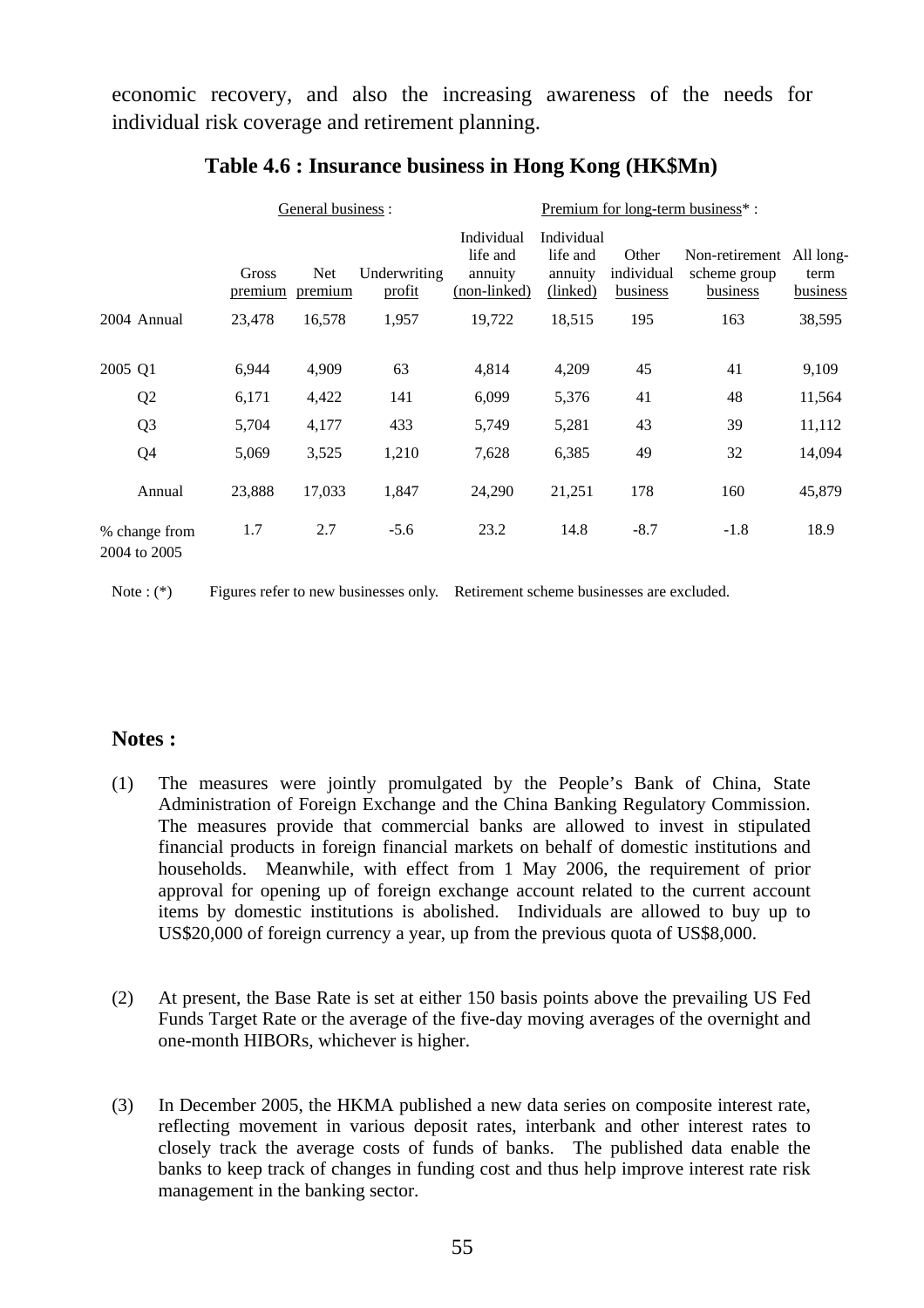(4) The trade-weighted Nominal Effective Exchange Rate Index (EERI) is an indicator of the overall exchange value of the Hong Kong dollar against a fixed basket of other currencies. Specifically, it is a weighted average of the exchange rates of the Hong Kong dollar against some 14 currencies of its major trading partners, with the weights adopted being the respective shares of these trading partners in the total value of merchandise trade for Hong Kong during 1999 and 2000.

 The Real EERI of the Hong Kong dollar is obtained by adjusting the Nominal EERI for relative movements in the seasonally adjusted consumer price indices of the respective trading partners.

(5) The various definitions of the money supply are as follows:

M1 : notes and coins with the public, plus customers' demand deposits with licensed banks.

M2 : M1 plus customers' savings and time deposits with licensed banks, plus negotiable certificates of deposit (NCDs) issued by licensed banks, held outside the monetary sector as well as short-term Exchange Fund placements of less than one month.

M3 : M2 plus customers' deposits with restricted licence banks and deposit-taking companies, plus NCDs issued by such institutions and held outside the monetary sector.

 Among the various monetary aggregates, more apparent seasonal patterns are found in HK\$M1, currency held by the public, and demand deposits.

- (6) Authorized institutions include licensed banks, restricted licence banks and deposit-taking companies. At end-March 2006, there are 133 licensed banks, 33 restricted licence banks and 33 deposit-taking companies in Hong Kong. Altogether, 199 authorized institutions (excluding representative offices) from 31 countries and territories (including Hong Kong) had a presence in Hong Kong.
- (7) The figures for private sector debt may not represent a full coverage of all the Hong Kong dollar debt paper issued.
- (8) Assets of the banking sector include notes and coins, amount due from authorized institutions in Hong Kong as well as from banks abroad, loans and advances to customers, negotiable certificates of deposits (NCDs) held, negotiable debt instruments other than NCDs held, and other assets. Certificates of indebtedness issued by Exchange Fund and the counterpart bank notes issued are nevertheless excluded.
- (9) The ranking is sourced from the World Federation of Exchanges, a global trade association for the stock exchange industry. Its membership comprises 54 stock exchanges, covering almost all globally recognised stock exchanges.
- (10) At end-March 2006, there were 940 and 201 companies listed on the Main Board and GEM respectively.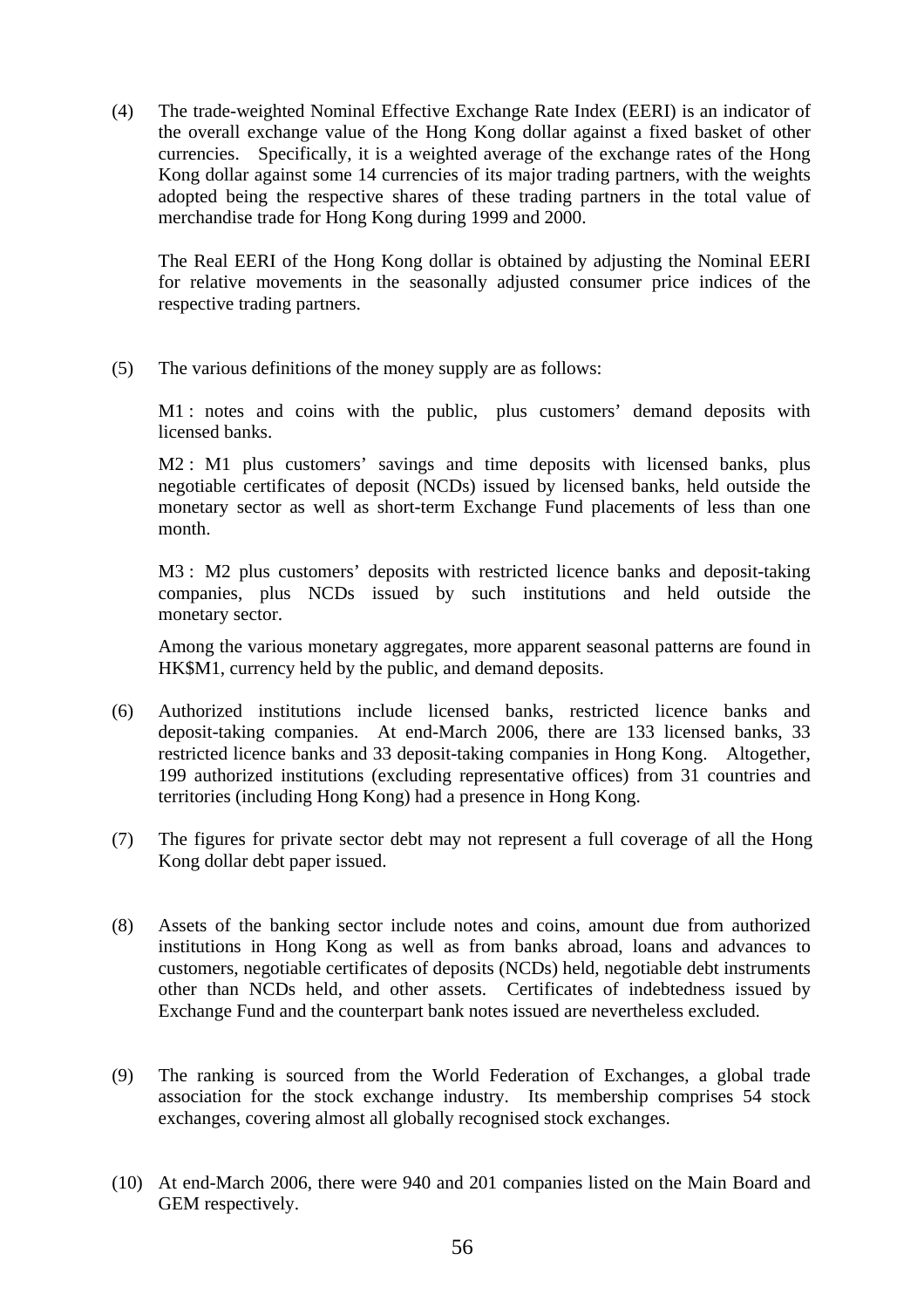- (11) At end-March 2006, there were 43 classes of stock options contracts and 42 classes of stock futures contracts.
- (12) These figures are sourced from the Sales and Redemptions Survey conducted by the Hong Kong Investment Funds Association on their members, and cover only the active authorized funds that have responded to the survey. To provide a more accurate picture of the retail fund market in Hong Kong, the survey has been revamped, with effect from 2005, such that it would cover only retail transactions (including switching) and exclude institutional transactions. At end-March 2006, there were a total of 1 036 authorized-funds covered by the Survey.
- (13) There were 19 approved trustees at end-March 2006. On MPF products, 42 master trust schemes, two industry schemes and two employer sponsored schemes, comprising altogether 334 constituent funds, were approved by the Mandatory Provident Fund Schemes Authority. A total of 228 200 employers, 1.99 million employees and 287 200 self-employed persons have participated in MPF schemes.
- (14) As at end-March 2006, there were 175 authorized insurers in Hong Kong. Within this total, 46 were engaged in long-term insurance business, 110 in general insurance business, and 19 in composite insurance business. These authorized insurers come from 22 countries and territories (including Hong Kong).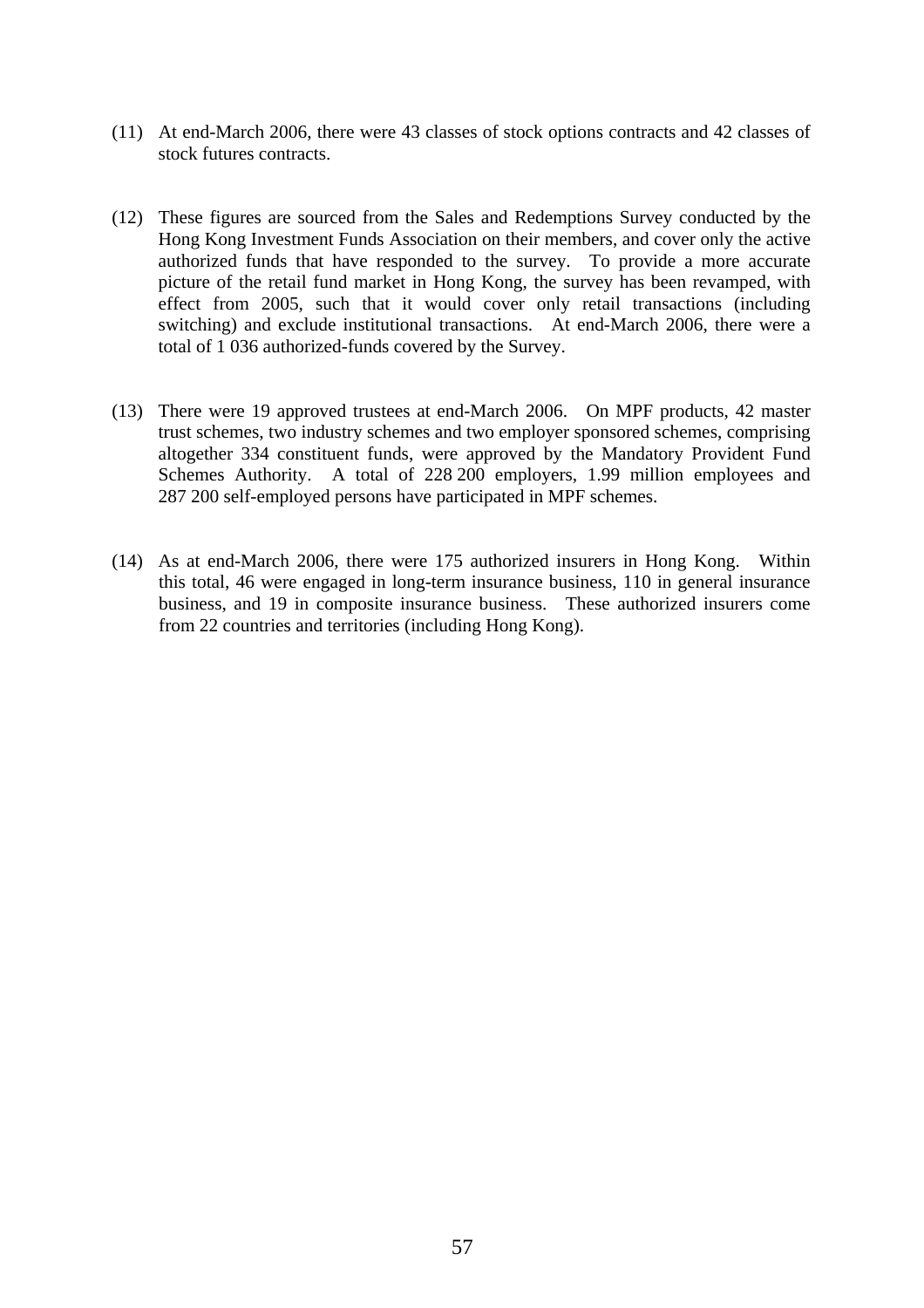# **CHAPTER 5 : THE LABOUR SECTOR**

# *Summary*

- *The labour market showed signs of consolidation in the first quarter of 2006, as business activity in some economic sectors turned quieter after the Lunar New Year holidays.*
- *With total employment and labour force both decreasing mildly, the numbers unemployed held broadly stable. Concurrently, the unemployment and underemployment rates both exhibited minor changes.*
- *Labour wages and earnings had an accelerated, yet still modest, increase more recently.*

# **Overall labour market situation**

5.1 The labour market, having staged a visible turnaround in the past couple of years, became more settled in the first quarter of 2006. Most of the major labour-related indicators hovered within a narrow range. Total employment fell modestly to 3 426 200, consequential to slackened business activity and labour demand in some economic sectors, such as construction and transport, in the wake of the Lunar New Year holidays. Nevertheless, owing to the offsetting effect of a somewhat larger reduction in the labour supply to 3 606 700, the number of unemployed persons edged down further to 180 500. The *seasonally adjusted unemployment rate*<sup>(1)</sup> also moved slightly lower to 5.2%. So did the underemployment rate<sup>(2)</sup>, to 2.3%.



**Diagram 5.1 : Labour market conditions, whilst more settled, remained on an improving trend in the first quarter of 2006**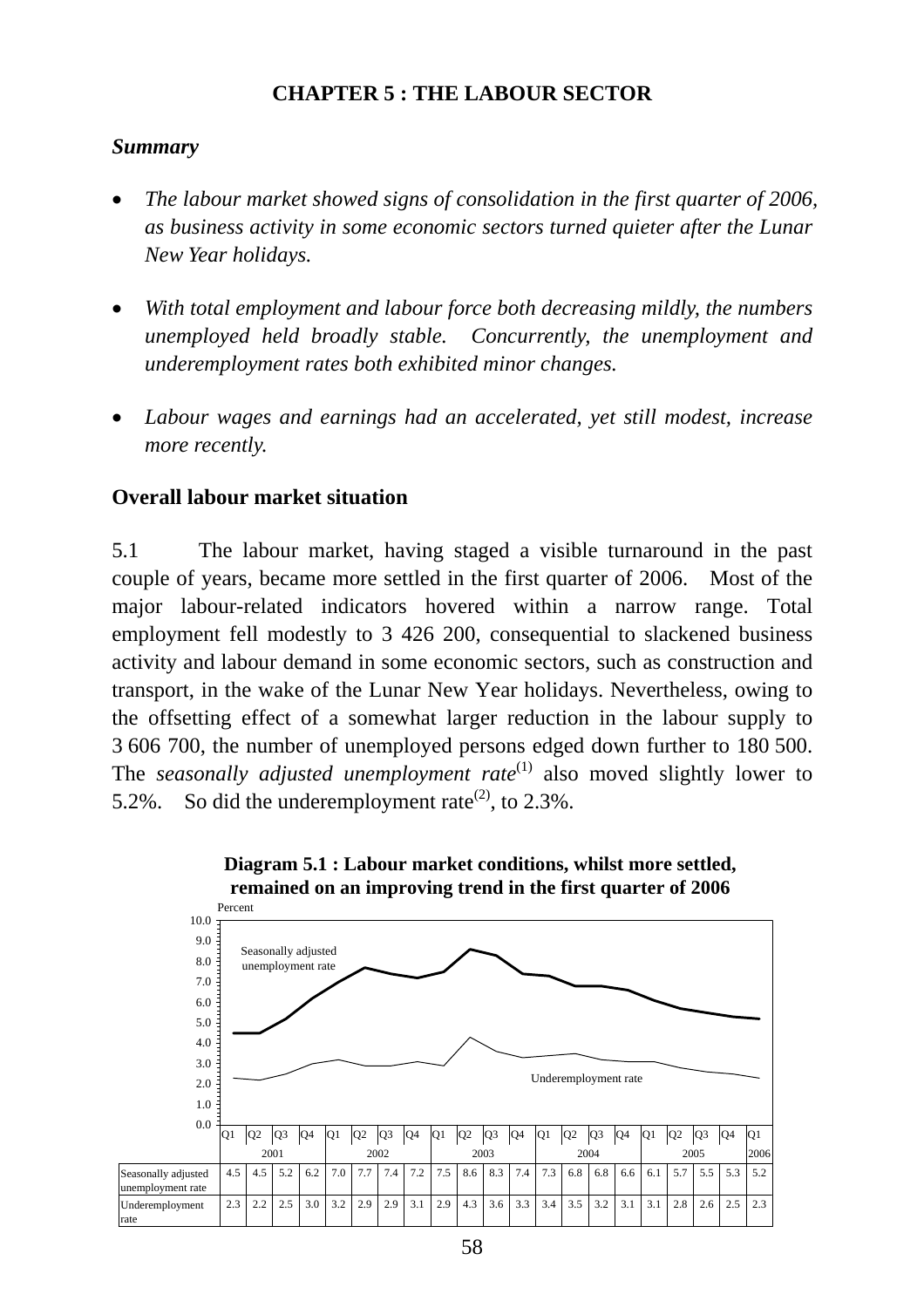### **Total employment and labour supply**

5.2 At 3 426 200, *total employment*(3) in the first quarter of 2006 was just 0.2% below the peak of 3 431 500 in the fourth quarter of 2005. Thus labour demand, though moderating, remained robust in the early part of the year. This recent reduction in employment was in fact partly seasonal, caused by the slowdown in business activities shortly after the Lunar New Year holidays. Manufacturing, construction and transport were the major sectors where job losses were mostly found. Within the total workforce, those persons with lower educational attainment and/or lesser skills like craft and related workers, and clerks were among the hardest hit. Nevertheless, past experience suggests that as the seasonal influence recedes and as more jobs are created along with sustained economic growth, total employment is likely to pick up again later in the year.

5.3 On the *labour supply*<sup>(4)</sup>, there was likewise a mild decrease of 0.2% quarter-to-quarter to 3 606 700, mainly attributable to a decline in the population of working age. This more than offset the increase in the labour force participation rate for persons aged 25-34, as some of the people in this age group who had previously quit their jobs were found to have re-entered the labour market more recently.

|         |                | Labour force  |          | Persons employed |          | Persons<br>$\mu$ unemployed <sup>(a)</sup> | Persons<br>underemployed |
|---------|----------------|---------------|----------|------------------|----------|--------------------------------------------|--------------------------|
|         | 2005 Annual    | 3 586 300     | (1.0)    | 3 3 8 5 5 0 0    | (2.3)    | 200 700                                    | 98 700                   |
|         | Q1             | 3 5 6 5 1 0 0 | (1.0)    | 3 3 5 4 5 0 0    | (2.3)    | 210 600                                    | 109 800                  |
|         | Q <sub>2</sub> | 3 569 200     | (0.7)    | 3 364 700        | (1.9)    | 204 500                                    | 100 400                  |
|         | Q <sub>3</sub> | 3 597 300     | (1.2)    | 3 391 600        | (2.6)    | 205 700                                    | 95 000                   |
|         | Q4             | 3 613 400     | (1.1)    | 3 4 3 1 5 0 0    | (2.5)    | 182 000                                    | 89 500                   |
| 2006 Q1 |                | 3 606 700     | (1.2)    | 3 4 2 6 2 0 0    | (2.1)    | 180 500                                    | 82 600                   |
|         |                |               | $<-0.2>$ |                  | $<-0.2>$ |                                            |                          |

# **Table 5.1 : The labour force, and persons employed, unemployed and underemployed**

Notes : (a) These include first-time job-seekers and re-entrants into the labour force.

 $( )$  % change over a year earlier.

 $\leq$  % change over the preceding quarter.

Source : General Household Survey, Census and Statistics Department.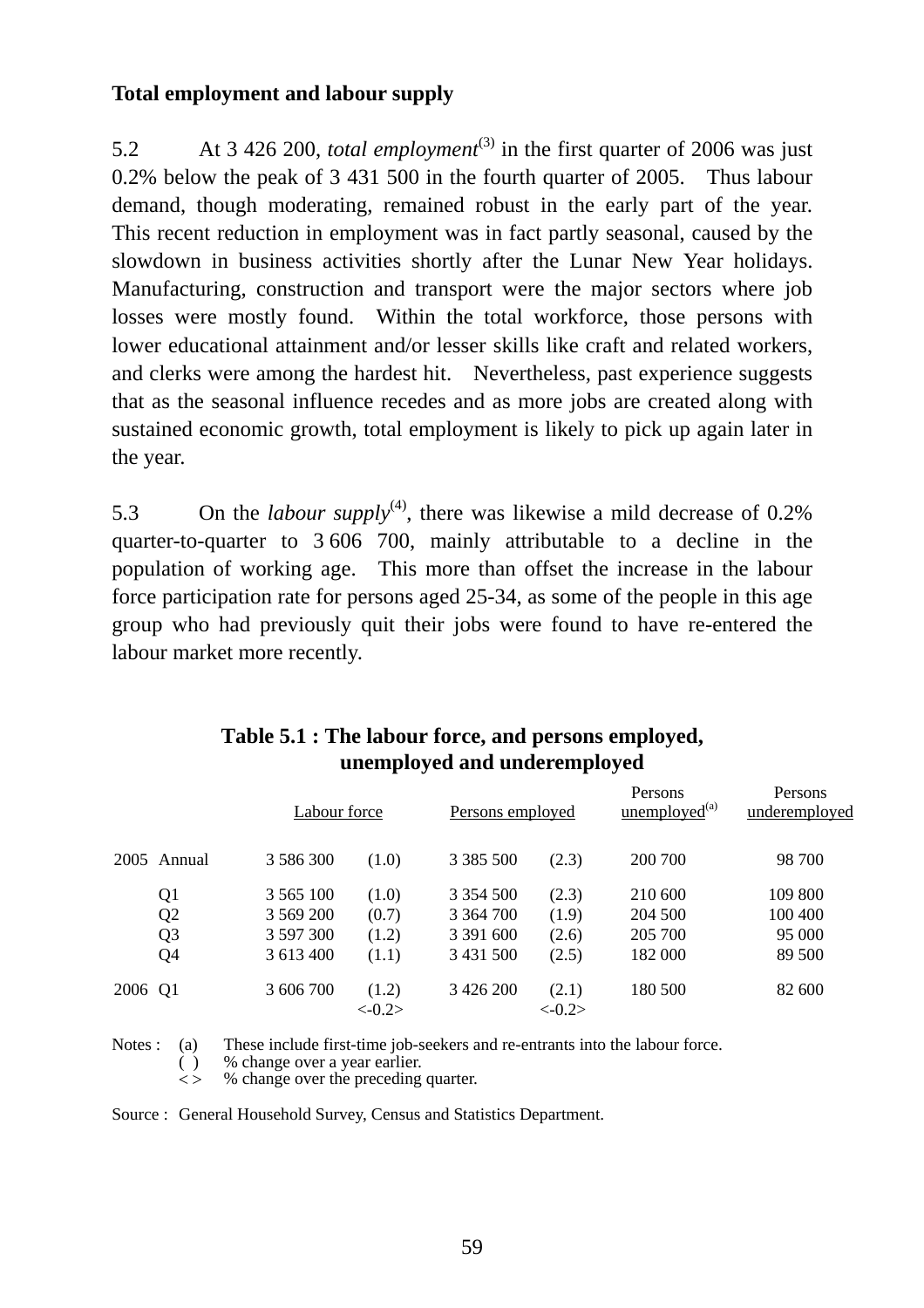



#### **Profile of unemployment**

5.4 While the unemployment situation held steady in overall terms, performance varied considerably among different economic sectors, occupation categories and educational attainment levels. More specifically, whereas a surge in unemployment was observed in the construction sector (particularly decoration and maintenance), notable decreases were observed in the import/export trade amid continued buoyancy in the external trade, as well as in restaurants owing to a contraction in the labour supply. Furthermore, workers at the lower segment of the occupational hierarchy generally were affected more by the recent job losses, relative to those at the upper segment. The unemployment rate for the former group, at 6.1%, remained distinctly above that for the latter group, at 2.0%. By the same token, workers with higher educational attainment continued to face lower unemployment rates than the less educated ones.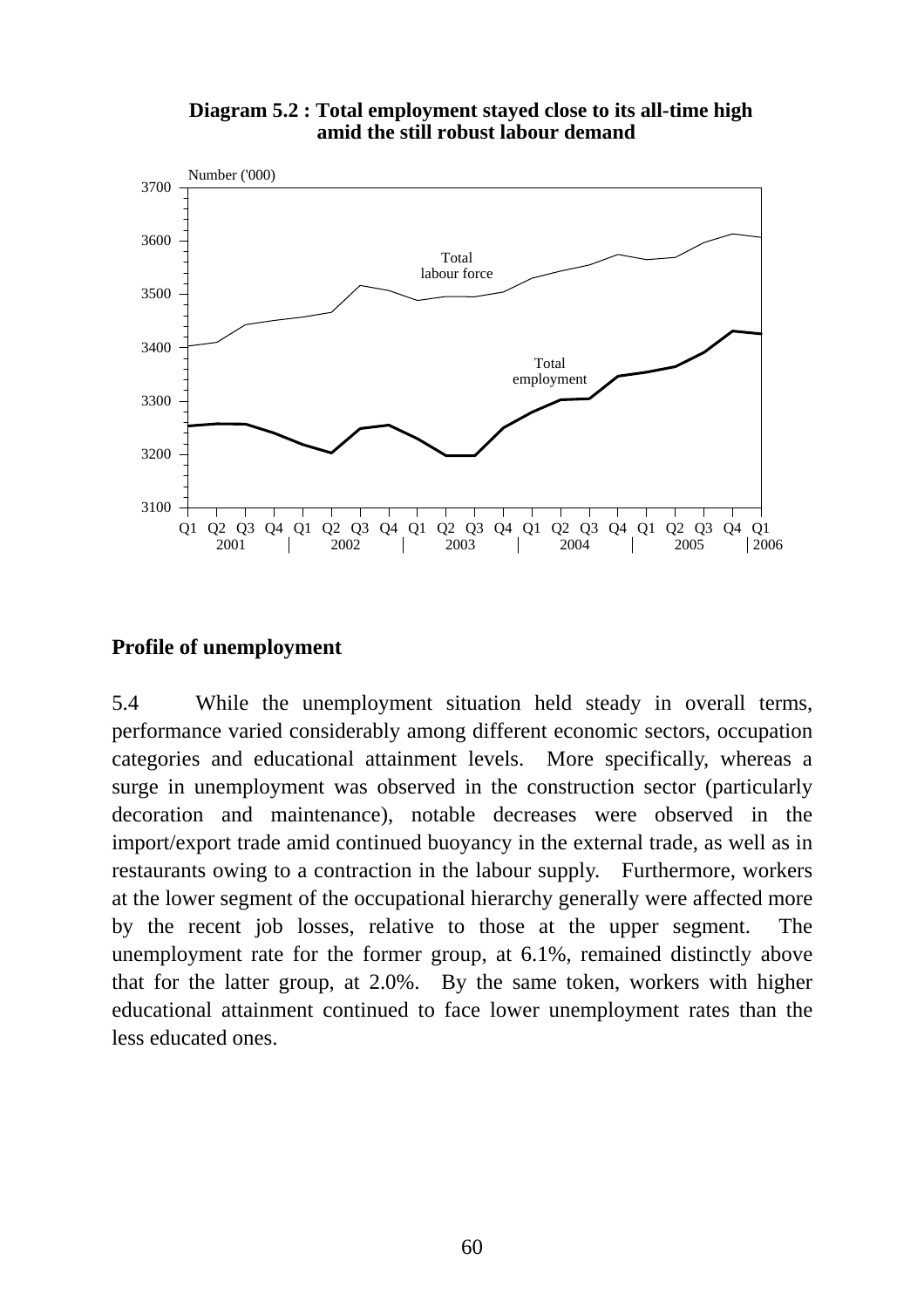#### **Diagram 5.3 : Unemployment rate\* held steady in overall terms, but registered diverse movements in different sectors**



- Notes : (\*) Not seasonally adjusted, and not including first-time job seekers and re-entrants into the labour force.
	- (#) Including both site and non-site workers.

#### **Diagram 5.4 : Unemployment rate\* remained generally higher among the less skilled workers**



 Notes : (\*) Not seasonally adjusted, and not including first-time job-seekers and re-entrants into the labour force.

(#) Including technicians and supervisors.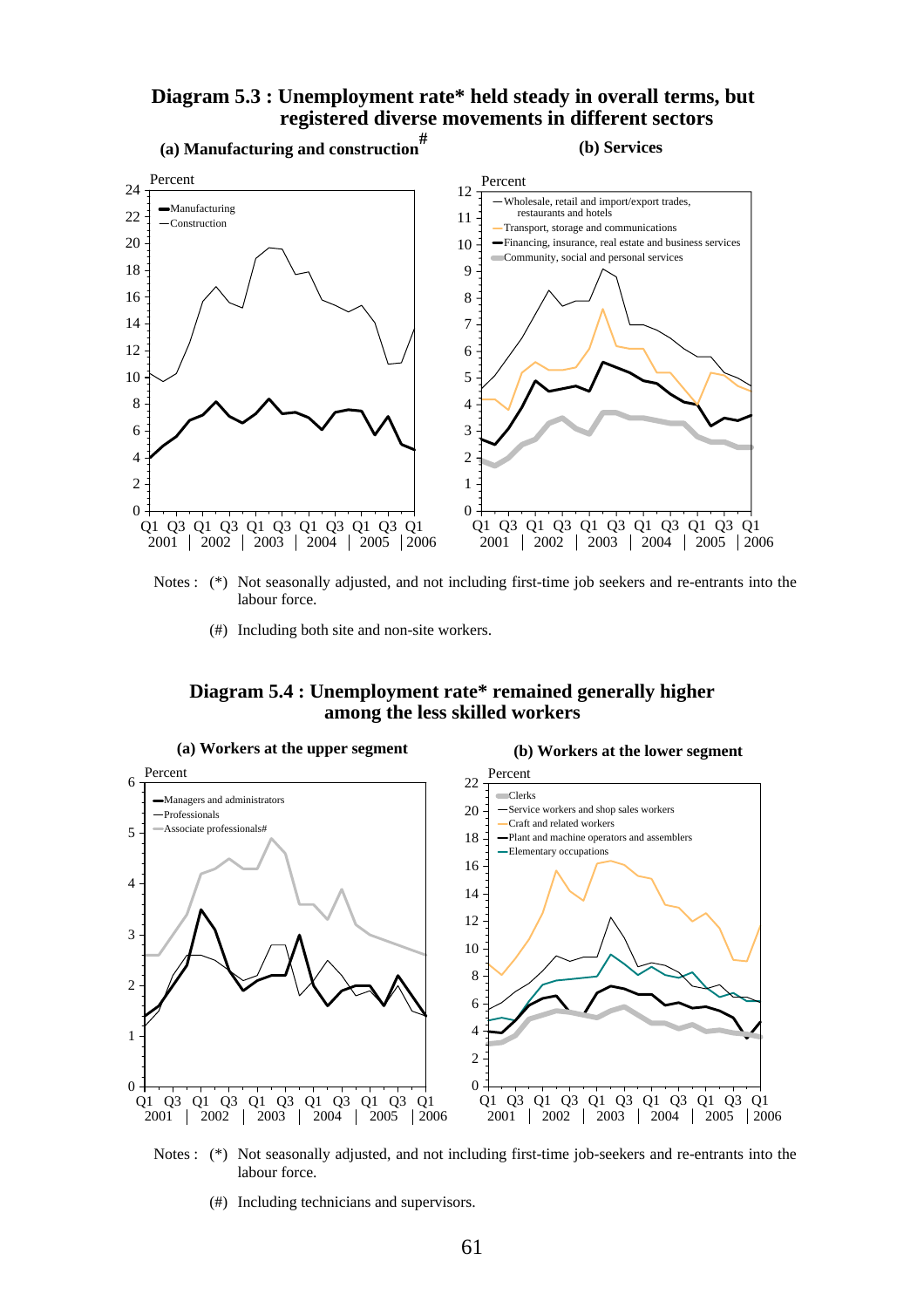

#### **Diagram 5.5 : Workers with higher educational attaintment had lower unemployment rate\***

Notes : (\*) Not seasonally adjusted, but including first-time job seekers and re-entrants into the labour force.

(#) Including craft courses.

#### **Profile of underemployment**

5.5 On the underemployment rate, the overall trend remained downward. The decline in the latest period occurred most apparently in the transport and manufacturing sectors. Reduced engagement of part-time and casual workers shortly after the Lunar New Year holidays was believed to be the major contributory factor.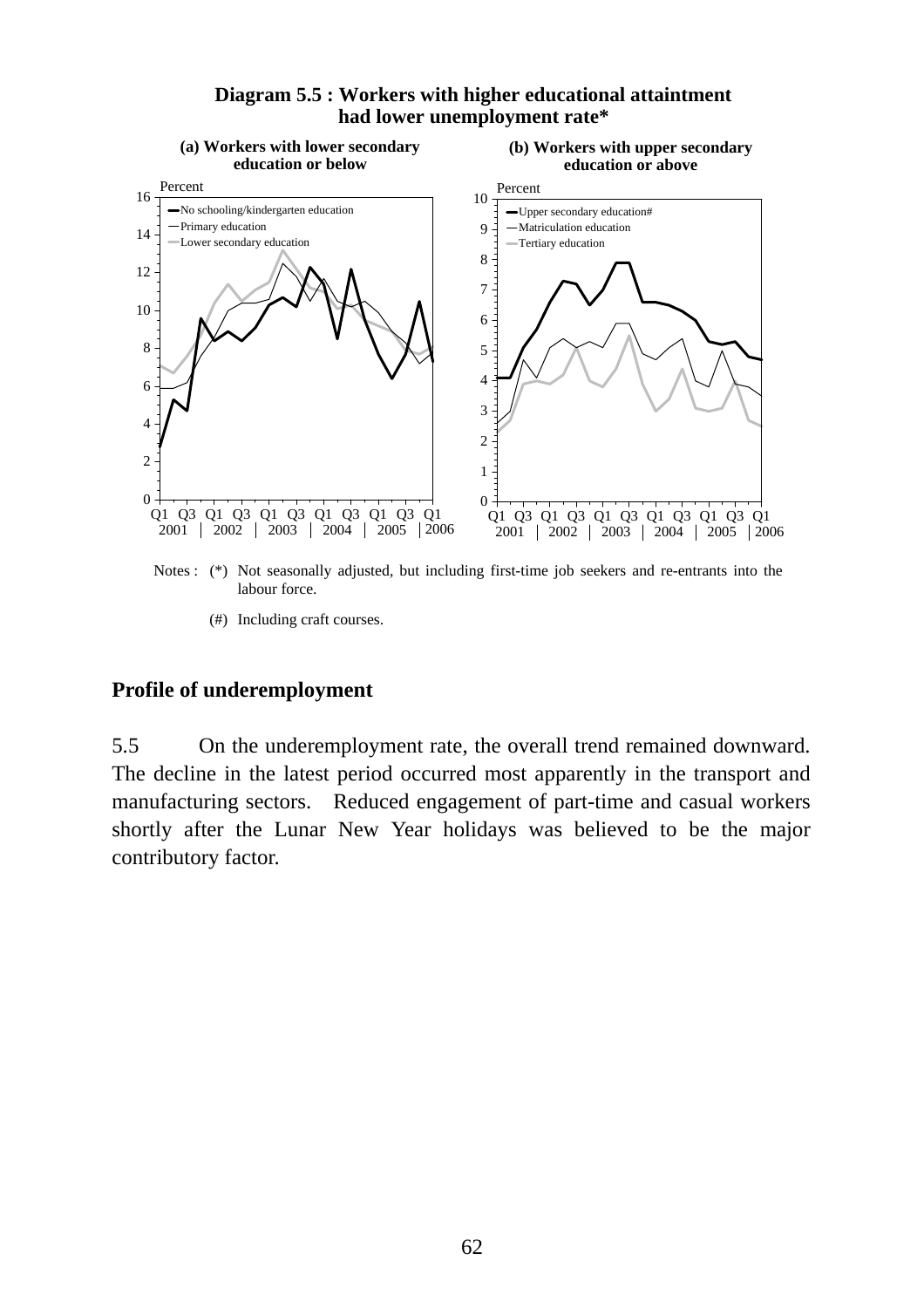## **Box 5.1**

### **Recent movement in the labour force participation rate**

The labour force participation rate (LFPR) fell over the past decade, from 62.0% in 1995 to 60.9% in 2005. This decline was attributable entirely to the secular downtrend in the LFPR 60.9 for males, more than offsetting the progressive rise in the LFPR for females.

Analysed by age group, younger persons aged 15-24 faced a significant drop in the LFPR, by 6.7 percentage points from 50.3% in 1995 to 43.6% in 2005 (*Table 1*). Even after standardisation of age profile to that in 1995 so as to remove the effect of population ageing over time, the LFPR for this particular age group was still down visibly, by  $6.3$  percentage points to 44.0%. Conceivably, such a large decrease was due to an upsurge in the proportion of youngsters pursuing further studies at schools for better qualifications. According to the statistics supplied by the Education and Manpower Bureau, the number of full-time student enrolments for tertiary education leaped by 57% between 1995/96 and 2005/06 (provisional figure).

| Age group | 1995<br>(a) | 2005<br>(b)    | Difference in % points<br>$(b)-(a)$ |
|-----------|-------------|----------------|-------------------------------------|
| $15 - 24$ | 50.3        | 43.6<br>(44.0) | $-6.7$<br>$(-6.3)$                  |
| $25 - 54$ | 79.2        | 80.8<br>(83.8) | $+1.6$<br>$(+4.6)$                  |
| $55+$     | 24.8        | 23.3<br>(23.1) | $-1.6$<br>$(-1.7)$                  |
| Overall   | 62.0        | 60.9<br>(63.3) | $-1.0$<br>$(+1.3)$                  |

#### **Table 1 : Labour Force Participation Rate (%) by Age Group**

Note: () Figures in brackets refer to the labour force participation rates after standardisation of the age profile in 2005 to that in 1995.

Meanwhile, the LFPR for elderly people aged 55 or above also went down, albeit by a smaller magnitude of 1.6 percentage points, from 24.8% to 23.3%. After age standardisation, the LFPR for these people likewise dropped, by 1.7 percentage points. This decline might be caused by early retirement of some elderly workers in the age cohort. In face of the on-going economic restructuring and several business downturns within this period, a considerable proportion of the elderly persons with lower educational level might have encountered increasing difficulty in finding or securing a job in the knowledge-based society and thus quit the workforce.

Persons aged 25-54 were the only group registering a rise in the LFPR. The increase occurred solely among females with their LFPR up by 7.6 percentage points, outweighing the decrease of 2.4 percentage points in the LFPR for males (*Table 2*). After allowing for age standardisation, the LFPR for females showed an even larger increase, by 11.0 percentage points between 1995 and 2005.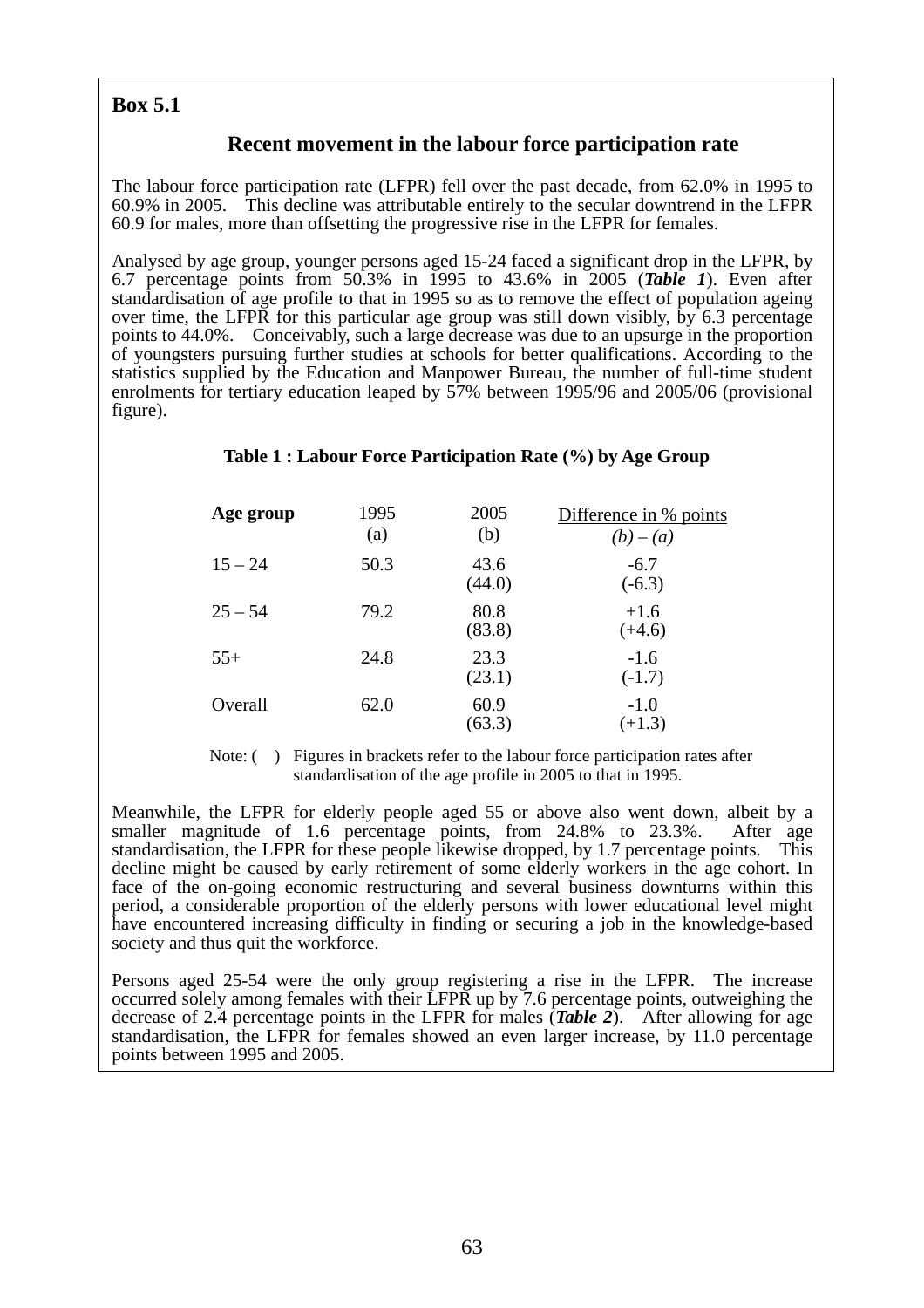# **Box 5.1 (cont'd)**

| Table 2: Labour Force Participation Rate (%) for Persons Aged 25 – 54 by Sex |  |  |
|------------------------------------------------------------------------------|--|--|
|                                                                              |  |  |

| Age group | 1995<br>(a) | 2005<br>(b)    | Difference in % points<br>$(b) - (a)$ |
|-----------|-------------|----------------|---------------------------------------|
| Male      | 97.4        | 94.9<br>(95.5) | $-2.4$<br>$(-1.9)$                    |
| Female    | 61.3        | 68.8<br>(72.2) | $+7.6$<br>$(+11.0)$                   |
| Overall   | 79.2        | 80.8<br>(83.8) | $+1.6$<br>$(+4.6)$                    |

Note: () Figures refer to the labour force participation rates after standardisation of age profile in 2005 to that in 1995.

The general uptrend in female LFPR could be due to a combination of factors. These included, inter alia, a reduction in the number of children per married women and a broad-based improvement in female educational attainment. participation in the community and increasing work incentive among females also helped boost the women's LFPR over time. The improved terms and conditions of employment for female employees and introduction of gender-specific anti-discrimination laws were additional factors. Whereas the LFPR for females was still distinctly below that for males, their increase over the years had the effect of neutralizing the dampening impact of overall population ageing on the labour supply.

On the other hand, the LFPR for males aged  $25 - 54$  continued on the decrease, as more of the people in this age group opted to quit the workforce amid the less encouraging employment opportunities and prospects in the manufacturing and construction sectors.

The rise in female LFPR, together with a decline in male LFPR, has been commonly observed in quite a number of major overseas economies (*Table 3*). Over the period from 1990 to 2004, the LFPR for females aged 25 - 54 generally went up, ranging from 1.3 percentage points for the United States to 9.7 percentage points for Italy. As to males aged 25 - 54, the LFPR mostly registered decreases, ranging from 1.5 percentage points for Canada to 4.0 percentage points for Australia.

#### **Table 3: Cross-economy Comparison of Labour Force Participation Rate**

| Labour force participation rate $(\%)$ for persons aged 25 – 54 |      |        |               |              |      |               |  |  |
|-----------------------------------------------------------------|------|--------|---------------|--------------|------|---------------|--|--|
|                                                                 |      | Female |               |              | Male |               |  |  |
|                                                                 |      |        | Difference in |              |      | Difference in |  |  |
| Economy                                                         | 1990 | 2004   | % points      | <u> 1990</u> | 2004 | % points      |  |  |
|                                                                 | (a)  | (b)    | $(b) - (a)$   | (c)          | (d)  | $(d) - (c)$   |  |  |
| Australia                                                       | 66.6 | 72.0   | $+5.4$        | 93.1         | 89.1 | $-4.0$        |  |  |
| Canada                                                          | 75.4 | 81.6   | $+6.2$        | 93.1         | 91.6 | $-1.5$        |  |  |
| Italy                                                           | 53.9 | 63.6   | $+9.7$        | 94.1         | 91.3 | $-2.8$        |  |  |
| New Zealand                                                     | 69.2 | 75.2   | $+6.0$        | 93.5         | 91.6 | $-1.9$        |  |  |
| United Kingdom                                                  | 73.0 | 76.8   | $+3.8$        | 94.8         | 91.0 | $-3.8$        |  |  |
| <b>United States</b>                                            | 74.0 | 75.3   | $+1.3$        | 93.4         | 90.5 | $-2.9$        |  |  |
| Hong Kong                                                       | 57.9 | 68.5   | $+10.6$       | 98.0         | 95.3 | $-2.7$        |  |  |
| <b>OECD Employment Outlook 2005;</b><br>Sources:                |      |        |               |              |      |               |  |  |

Census and Statistics Department.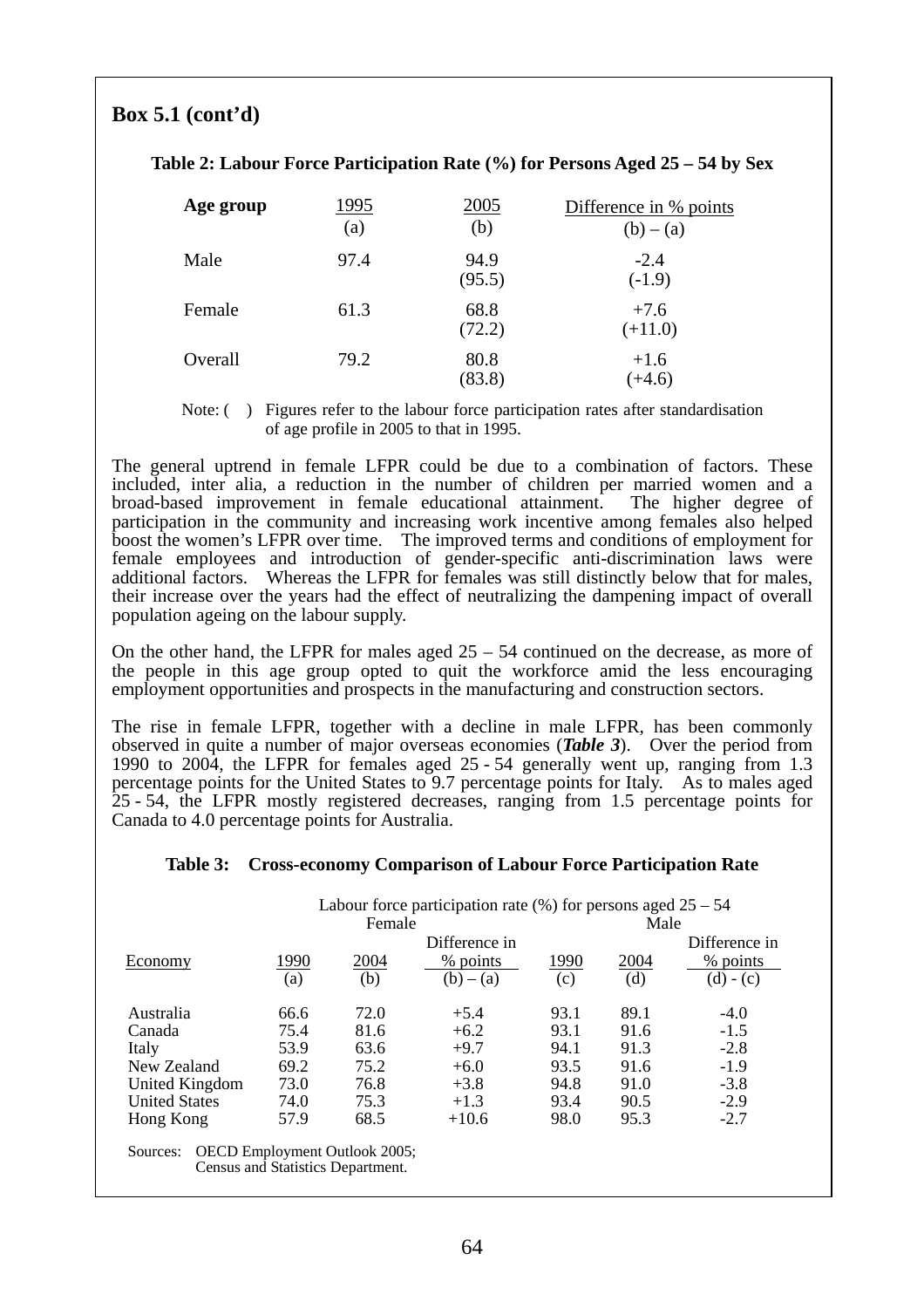# **Profile of employment in establishments**

5.6 The statistics on employment, vacancy, labour earnings and wages in the corporate sector are available up to the end of 2005 only. Comparing December 2005 with a year earlier, the number of people employed in private sector establishments went up by 2.0%. For 2005 as a whole, the growth was 2.5%. This reflected primarily the combined influence of an expansion in staffing in the existing establishments and an increase in the number of business operators over the past year, in tandem with the sustained upturn in economic activity. Among all the establishments surveyed, the small and medium-sized enterprises<sup>(5)</sup> were more important as a source of employment growth than the large ones, with the respective contributions being 1.7% and 0.8% in 2005. Analysed by economic sector, whereas job reductions were still recorded in the manufacturing sector and at the building and construction sites<sup> $(6)$ </sup>, this was more than offset by employment gains seen in the service sectors, including in particular financing, insurance, real estate and business services, community, social and personal services, and the import/export trade. Another development worth noting was that manufacturing employment reverted to increase in December 2005, partly boosted by the shift-back in clothing production to Hong Kong in view of the threat of imposing safeguard measures on Mainland's textiles and clothing exports by the US and the EU in the latter part of the year.

5.7 As for the civil service, employment continued to decline, by 1.8% in December 2005 over a year earlier and by 2.7% for 2005 on a whole. On current indications, the size of civil service establishment is expected to be trimmed further to about 161 900 by end-March 2007.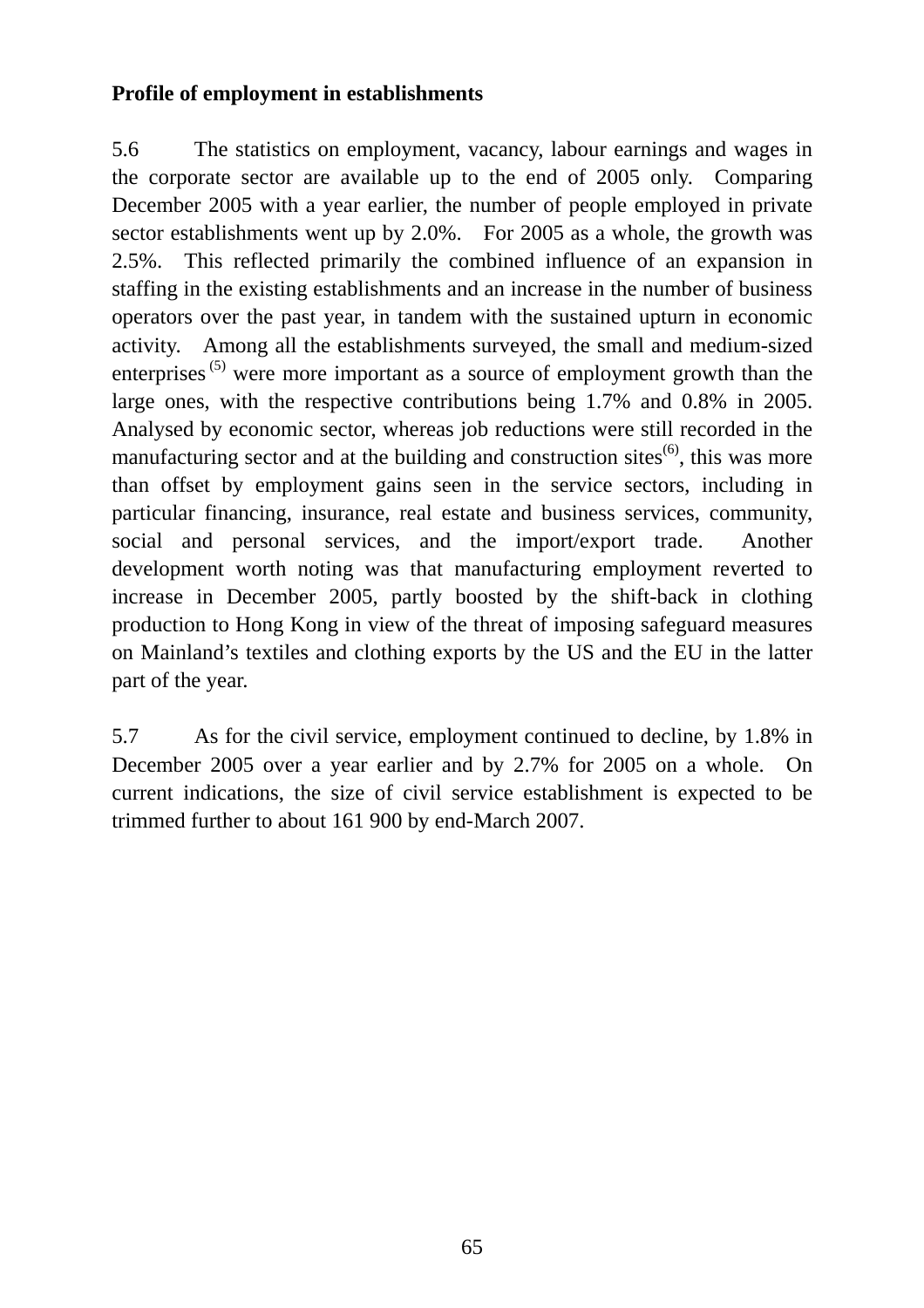#### **Table 5.2 : Employment by major economic sector**

|                                                                          |                   | 2004                                  |                             |                             |                             | 2005               |                             |                             |                             |                             |
|--------------------------------------------------------------------------|-------------------|---------------------------------------|-----------------------------|-----------------------------|-----------------------------|--------------------|-----------------------------|-----------------------------|-----------------------------|-----------------------------|
|                                                                          | Annual<br>average | Mar                                   | Jun                         | <b>Sep</b>                  | Dec                         | Annual<br>average  | Mar                         | Jun                         | <b>Sep</b>                  | Dec                         |
| Wholesale and                                                            | 567 700           | 556 600                               | 563 100                     | 577 000                     | 574 100                     | 581 800            | 583 100                     | 579 100                     | 585 300                     | 579 500                     |
| import/export trades                                                     | (1.7)             | $(-1.3)$                              | (0.9)                       | (3.8)                       | (3.4)                       | (2.5)              | (4.8)                       | (2.8)                       | (1.4)                       | (0.9)                       |
| Retail trade                                                             | 217 300           | 214 600                               | 216 500                     | 219 400                     | 218 400                     | 221 100            | 216 000                     | 224 600                     | 221 700                     | 221 900                     |
|                                                                          | (3.1)             | (2.3)                                 | (3.6)                       | (6.0)                       | (0.6)                       | (1.8)              | (0.7)                       | (3.7)                       | (1.0)                       | (1.6)                       |
| Restaurants and hotels                                                   | 207 900           | 204 600                               | 209 500                     | 206 600                     | 210 900                     | 215 400            | 210 700                     | 214 500                     | 214 300                     | 222 300                     |
|                                                                          | (6.0)             | (3.2)                                 | (9.7)                       | (6.6)                       | (4.7)                       | (3.6)              | (2.9)                       | (2.3)                       | (3.7)                       | (5.4)                       |
| Water transport, air<br>transport and<br>services allied to<br>transport | 104 500<br>(6.6)  | 101 600<br>(1.4)                      | 104 500<br>(8.7)            | 104 800<br>(8.5)            | 107 000<br>(8.1)            | 110 100<br>(5.4)   | 107 900<br>(6.2)            | 110 900<br>(6.1)            | 110 100<br>(5.1)            | 111 400<br>(4.2)            |
| Storage and                                                              | 35 900            | 35 900                                | 36 100                      | 35 300                      | 36 100                      | 35 400             | 35 300                      | 36 400                      | 35 300                      | 34 800                      |
| communications                                                           | (2.2)             | (8.0)                                 | (2.2)                       | (0.1)                       | $(-1.0)$                    | $(-1.1)$           | $(-1.7)$                    | (0.8)                       | (0.1)                       | $(-3.7)$                    |
| Financing, insurance,<br>real estate and<br>business services            | 437 000<br>(3.6)  | 428 600<br>(1.4)                      | 434 200<br>(3.6)            | 437 800<br>(3.7)            | 447 400<br>(5.6)            | 456 100<br>(4.4)   | 447 600<br>(4.4)            | 457 200<br>(5.3)            | 455 400<br>(4.0)            | 464 400<br>(3.8)            |
| Community, social and                                                    | 420 200           | 412 000                               | 418 100                     | 415 700                     | 435 200                     | 439 000            | 434 400                     | 437 000                     | 437 700                     | 446 800                     |
| personal services                                                        | (3.2)             | (3.5)                                 | (4.4)                       | (0.4)                       | (4.5)                       | (4.5)              | (5.4)                       | (4.5)                       | (5.3)                       | (2.7)                       |
| Manufacturing                                                            | 168 000           | 168 900                               | 169 600                     | 168 000                     | 165 300                     | 164 700            | 163 100                     | 161 900                     | 166 300                     | 167 400                     |
|                                                                          | $(-3.0)$          | $(-5.6)$                              | $(-1.7)$                    | $(-2.8)$                    | $(-1.8)$                    | $(-2.0)$           | $(-3.5)$                    | $(-4.5)$                    | $(-1.0)$                    | (1.3)                       |
| Building and                                                             | 66 300            | 69 100                                | 69 900                      | 64 900                      | 61 200                      | 59 300             | 65 800                      | 60 000                      | 56 800                      | 54 500                      |
| construction sites                                                       | $(-5.7)$          | $(-4.5)$                              | $(-0.1)$                    | $(-8.1)$                    | $(-10.3)$                   | $(-10.6)$          | $(-4.8)$                    | $(-14.2)$                   | $(-12.4)$                   | $(-11.1)$                   |
| All establishments<br>surveyed in the<br>private sector <sup>(a)</sup>   | (2.4)             | 2 271 400 2 239 000<br>(0.6)<br><0.5> | 2 268 400<br>(3.1)<br><1.0> | 2 276 000<br>(2.7)<br><0.3> | 2 302 100<br>(3.1)<br><1.1> | 2 328 700<br>(2.5) | 2 310 000<br>(3.2)<br><0.7> | 2 327 300<br>(2.6)<br><0.5> | 2 328 900<br>(2.3)<br><0.1> | 2 348 700<br>(2.0)<br><0.7> |
| Civil service <sup>(b)</sup>                                             | 160 800           | 163 000                               | 161 700                     | 160 100                     | 158 400                     | 156 500            | 157 300                     | 156 800                     | 156 200                     | 155 500                     |
|                                                                          | $(-3.8)$          | $(-3.6)$                              | $(-3.9)$                    | $(-3.8)$                    | $(-3.8)$                    | $(-2.7)$           | $(-3.5)$                    | $(-3.0)$                    | $(-2.4)$                    | $(-1.8)$                    |

Notes : Employment figures enumerated from business establishments, as obtained from the Quarterly Survey of Employment and Vacancies, are somewhat different from those enumerated from households, as obtained from the General Household Survey. This is mainly due to difference in sectoral coverage: while the former survey covers selected major sectors, the latter survey covers all sectors in the economy.

 (a) The total figures on private sector employment cover also employment in mining and quarrying and in electricity and gas supply, besides employment in the major sectors indicated above.

- (b) These figures cover only those employed on civil service terms of appointment. Judicial officers, ICAC officers, locally engaged staff working in overseas Hong Kong Economic and Trade Offices, and other Government employees such as non-civil service contract staff are not included.
- ( ) % change over a year earlier.
- < > Seasonally adjusted quarter-to-quarter % change.
- Source : Quarterly Survey of Employment and Vacancies, Census and Statistics Department.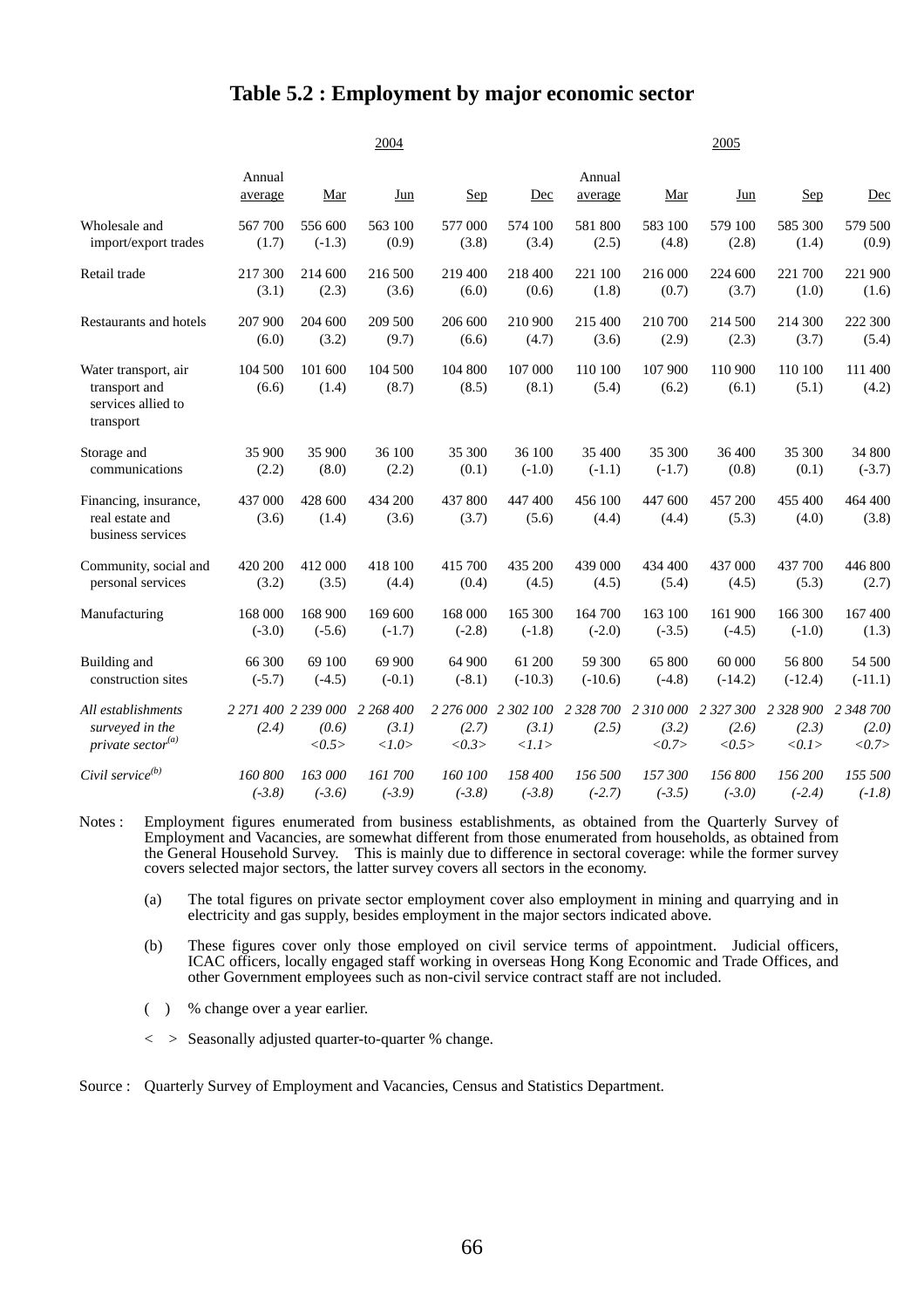## **Vacancies**

5.8 The job vacancy statistics reaffirmed the sustained strong demand for labour during 2005. Comparing December 2005 with a year earlier, the number of job vacancies in private sector establishments surged by 24.9% to 36 500. Almost all of the new vacancies generated were from the service sectors, in particular restaurants, and the retail and import/export trades. Moreover, vacancies were concentrated at the lower end of the occupational hierarchy like service workers and shop sales workers, and clerks. Taken together, the lower-end job vacancies showed a much faster growth than job vacancies at the upper end, by 37.0% as against 10.2%. For 2005 as a whole, the increase in vacancies in private sector establishments averaged at 26.4 %. As to the civil service, while there were renewed openings for certain posts after several years of general recruitment freeze, the number of vacancies remained small, amounting to a mere 500 in December 2005.

5.9 When a comparison is made between the job vacancy and unemployment figures, this will provide some indication of the degree of job mismatch in the labour market. In case of the financing sector, the vacancy rate was higher than the unemployment rate at end-2005, indicating a relative shortage in labour supply for meeting the employment opportunities available predominantly among banks and investment companies. On the other hand, in the retail trade and in restaurants and hotels, the vacancy rates were still markedly below the unemployment rates, suggesting a relative surplus in labour supply despite the existence of considerable vacancies. For the latter two sectors, the gap between the vacancy and unemployment rates had nevertheless narrowed appreciably over the past couple of years, amid the distinct revival in tourism and related activities. Analysed by occupation category, there continued to be a comparatively large surplus in labour supply at the lower segment of the occupational hierarchy, despite the creation of many new vacancies over the past couple of years. Concurrently, workers at the upper end faced with a much smaller surplus in supply, as a larger proportion of them had been absorbed into employment. Whilst the gaps existing in various sectors and occupations could be partly explained by the cyclical ups and downs of the economy, to no small degree this was also due to the mismatch prevailing in the labour market, in terms of job requirements and labour skills, demographic structure and regional distribution pattern of workers, etc. This notwithstanding, recent experience suggests that such mismatch can be expected to lessen in the future if the economy continues to grow and the knowledge and skills of the local workforce are suitably enhanced.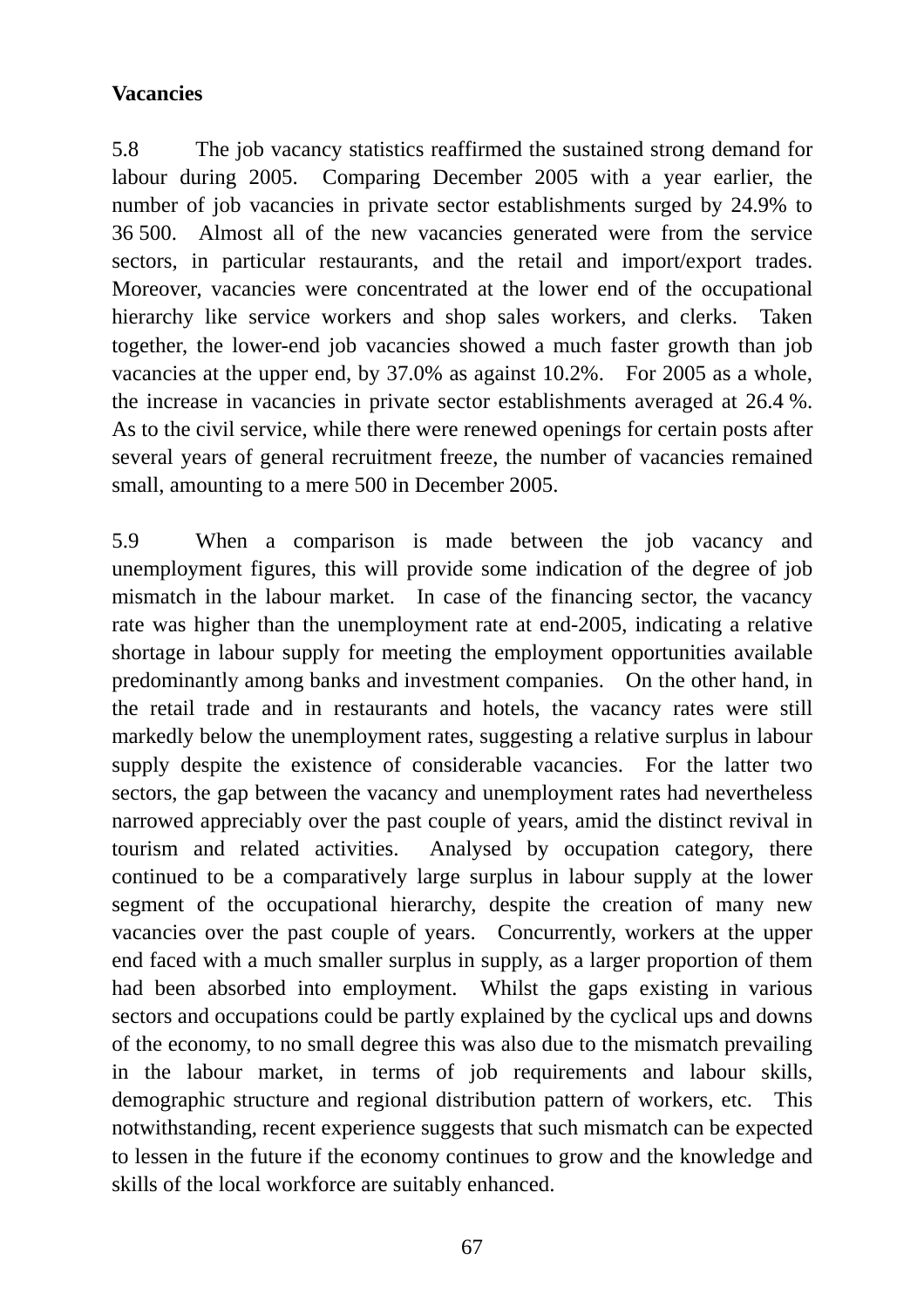5.10 As to the job vacancy figures supplied by the Labour Department, they may be taken as a leading indicator of change in the overall vacancy situation. The latest statistics show that in the first quarter of 2006, there was a continued surge in the number of private sector job vacancies registered with the Department, by 43.5% over a year earlier.

### **Diagram 5.6 : Vacancies in the private sector sustained notable growth from a year earlier, especially for lower-end jobs**

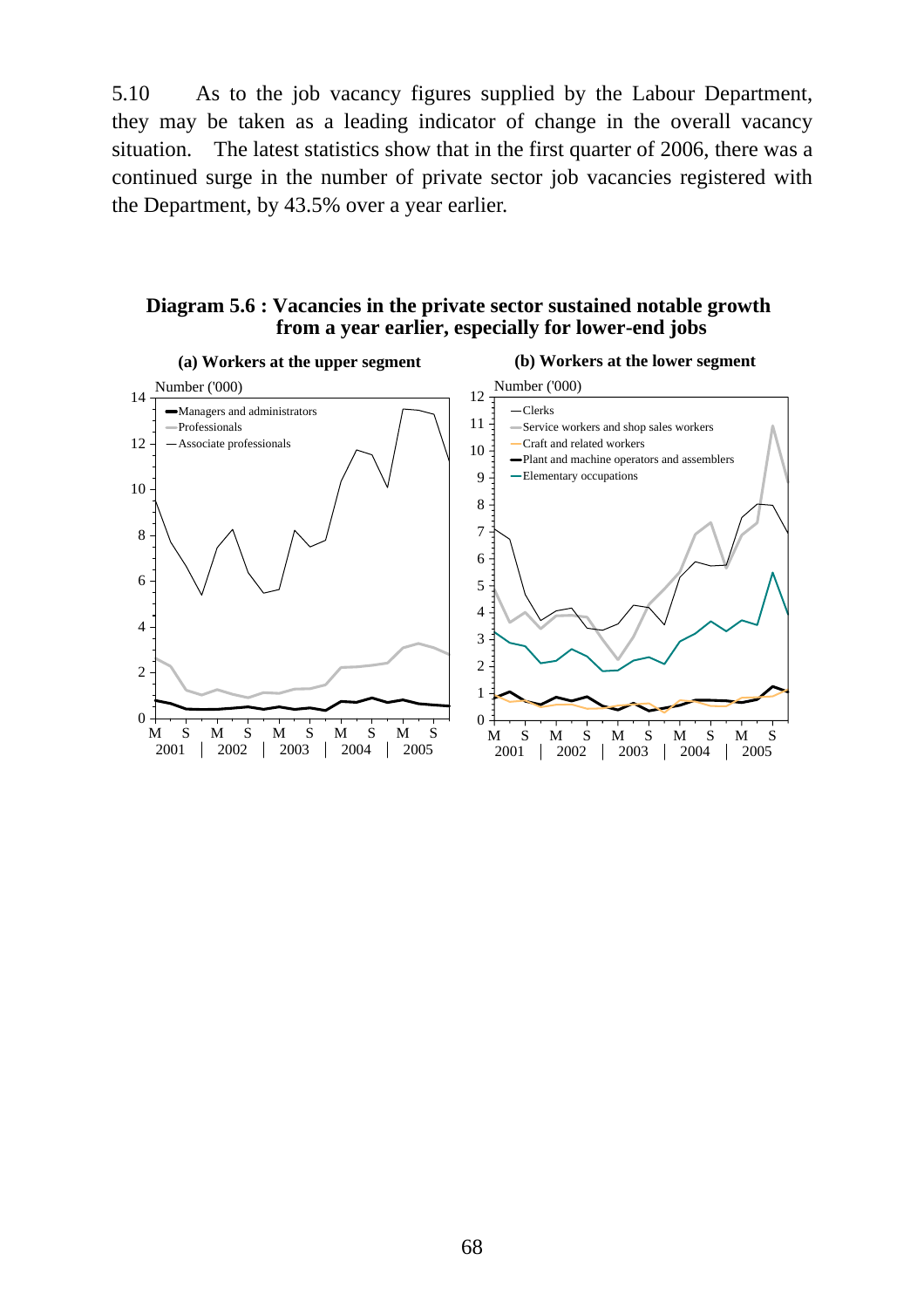### **Table 5.3 : Vacancies by major economic sector**

No. of vacancies

|                                                                          |                   | 2005                       |                                               |                             |                           |                   |                                    |                           |                            |                                            |                                        |
|--------------------------------------------------------------------------|-------------------|----------------------------|-----------------------------------------------|-----------------------------|---------------------------|-------------------|------------------------------------|---------------------------|----------------------------|--------------------------------------------|----------------------------------------|
|                                                                          | Annual<br>average | Mar                        | Jun                                           | <b>Sep</b>                  | Dec                       | Annual<br>average | Mar                                | Jun                       | Sep                        | Dec                                        | Vacancy rate<br>in Dec 2005<br>$(\% )$ |
| Wholesale and<br>import/export trades                                    | 7600<br>(56.5)    | 7 200<br>(64.7)            | 8700<br>(77.5)                                | 8 0 0 0<br>(51.7)           | 6400<br>(33.0)            | (20.1)            | 9 100 10 300<br>(42.4)             | 9 300<br>(7.2)            | 9 100<br>(13.4)            | 7800<br>(21.0)                             | 1.3                                    |
| Retail trade                                                             | 2 600<br>(58.7)   | 2 3 0 0<br>(108.2)         | 2 4 0 0<br>(55.2)                             | 3 3 0 0<br>(97.3)           | 2 600<br>(11.0)           | 3 700<br>(40.3)   | 3 000<br>(33.7)                    | 3 3 0 0<br>(35.7)         | 4 800<br>(46.8)            | 3700<br>(41.9)                             | 1.7                                    |
| Restaurants and hotels                                                   | 2 100<br>(63.2)   | 1800<br>(113.1)            | 2 2 0 0<br>(100.6)                            | 2 500<br>(50.1)             | 2 100<br>(27.1)           | 3 400<br>(58.3)   | 2 4 0 0<br>(39.3)                  | 2 700<br>(24.3)           | 4 3 0 0<br>(70.8)          | 4 100<br>(94.7)                            | 1.8                                    |
| Water transport, air<br>transport and<br>services allied to<br>transport | 1 100<br>(129.0)  | 900<br>(102.3)             | 1 300<br>(161.0)                              | 1 300<br>(192.8)            | 800<br>(60.6)             | 1 500<br>(37.2)   | 1 400<br>(57.9)                    | 1500<br>(19.0)            | 1 800<br>(37.4)            | 1 100<br>(43.2)                            | 1.0                                    |
| Storage and<br>communications                                            | 600<br>(55.7)     | 600<br>(83.8)              | 400<br>$(-3.3)$                               | 800<br>(83.7)               | 400<br>(73.7)             | 800               | 400<br>$(37.9)$ $(-27.4)$          | 600<br>(38.8)             | 1 200<br>(46.3)            | 900<br>(111.2)                             | 2.6                                    |
| Financing, insurance,<br>real estate and<br>business services            | 9 0 0 0<br>(59.6) | 8 600<br>(106.0)           | 9 0 0 0<br>(45.4)                             | 9 3 0 0<br>(62.2)           | 8 9 0 0<br>(40.4)         | (21.0)            | 10 800 10 500<br>(21.5)            | 11 200<br>(23.8)          | 12 000<br>(28.8)           | 9700<br>(9.7)                              | 2.1                                    |
| Community, social and<br>personal services                               | 5 9 0 0<br>(40.7) | 5 200<br>(56.5)            | 6 200<br>(34.2)                               | 5 800<br>(20.7)             | 6 200<br>(59.2)           | 7 100<br>(22.1)   | 6 800<br>(30.1)                    | 7 200<br>(15.2)           | 8 0 0 0<br>(39.3)          | 6 600<br>(6.4)                             | 1.5                                    |
| Manufacturing                                                            | 1 500<br>(46.9)   | 1500<br>(37.5)             | 1 600<br>(30.2)                               | 1500<br>(67.0)              | 1 400<br>(61.7)           | 2 000<br>(33.3)   | 2 0 0 0<br>(33.1)                  | 1 900<br>(16.2)           | 2 000<br>(28.8)            | 2 2 0 0<br>(58.6)                          | 1.3                                    |
| Building and<br>construction sites                                       | #<br>(53.9)       | #<br>(57.7)                | 100<br>(118.5)                                | #<br>(69.2)                 | #<br>$(-8.3)$             | #                 | #<br>$(-75.7)$ $(-92.7)$           | #<br>$(-84.7)$            | #<br>$(-77.3)$             | #<br>$(-36.4)$                             | *                                      |
| All establishments<br>surveyed in the<br>private sector <sup>(a)</sup>   | 30 700<br>(55.8)  | 28 400<br>(78.7)<br><13.0> | 32 200<br>(55.0)<br>$\langle$ <i>II.6&gt;</i> | 32 800<br>(55.3)<br>< 6.1 > | 29 200<br>(39.8)<br><4.5> | (26.4)            | 38 800 37 100<br>(30.4)<br>< 5.5 > | 38 000<br>(17.9)<br><0.8> | 43 600<br>(32.7)<br><19.1> | 36 500<br>(24.9)<br>$\langle -1.2 \rangle$ | 1.5                                    |
| Civil service <sup>(b)</sup>                                             | 600<br>$(-59.8)$  | 400<br>$(-72.3)$           | 300<br>$(-82.6)$                              | 100<br>$(-94.2)$            | 1600<br>(36.8)            | 900               | 1 500<br>$(57.0)$ $(231.5)$        | 1 100<br>(270.4)          | 700<br>(672.5)             | 500<br>$(-66.9)$                           | 0.3                                    |

Notes : Vacancy rate refers to the ratio of vacancies to total employment opportunities (actual employment plus vacancies).

(a) The total figures on private sector vacancies cover also vacancies in mining and quarrying and in electricity and gas supply, besides vacancies in the major sectors indicated above.

(b) These figures cover only vacancies for those staff to be employed on civil service terms of appointment. They have been adjusted by deducting the vacant posts emerging from the Voluntary Retirement Schemes. A general recruitment freeze to the civil service has been imposed with effect from 1 April 2003. The civil service vacancies during the general recruitment freeze period refer only to the number of vacant posts for which exemptions from recruitment freeze have been granted.

- ( ) % change over a year earlier.
- < > Seasonally adjusted quarter-to-quarter % change.
- $(\#)$  Less than 50.
- $(*)$  Less than 0.05%.

Source : Quarterly Survey of Employment and Vacancies, Census and Statistics Department.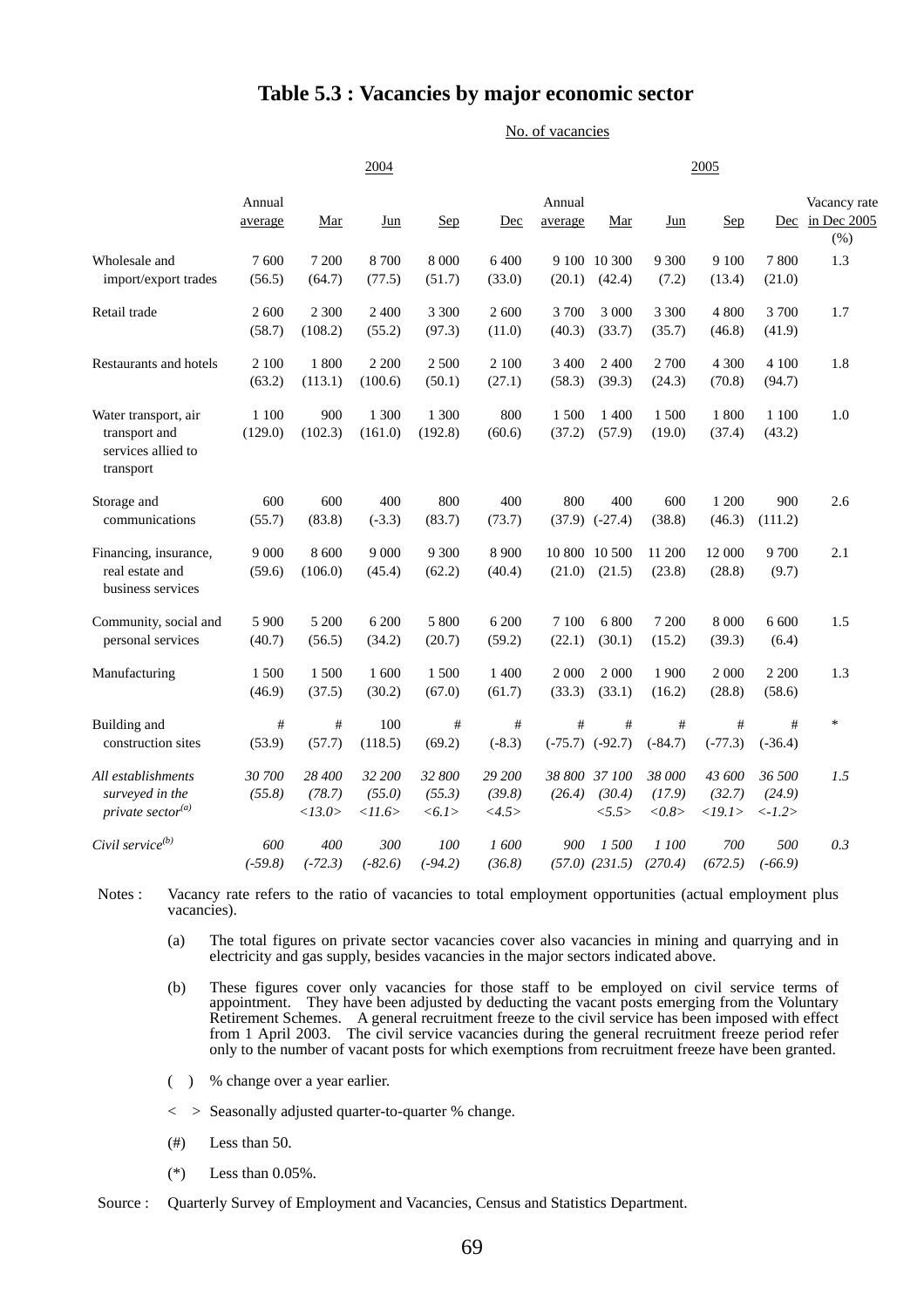## **Earnings and wages**

5.11 In overall terms, the increase in labour earnings and wages accelerated somewhat in the fourth quarter of 2005, amid further tightening of the labour market conditions. Measured by payroll per person engaged in the private sector, *labour earnings*<sup>(7)</sup> went up by 3.7% in money terms or 1.9% in real terms<sup>(8)</sup> in the fourth quarter of 2005 over a year earlier. For 2005 as a whole, these earnings were higher by 3.5% in money terms, reversing the downtrend in the preceding three years. In real terms, the increase was 2.4%.

5.12 Improvements in labour earnings in the fourth quarter of 2005 occurred across most of the service sectors, except restaurants and hotels, and community, social and personal services, with the latter still subject to the dampening effect arising from the second-phase pay cut of civil servants effective from January 2005. As for manufacturing workers, there continued to be a mild increase in money terms, but a modest decrease in real terms. The more recent data from the General Household Survey pointed to a further improvement in the monthly employment earnings for the entire workforce in the first quarter of 2006. Reflecting this, there was a reduction in the share of employed persons earning less than \$10,000 a month as compared with a year earlier, together with an increase in the share of employed persons with higher earnings. Conceivably, some of the low-income workers might have moved up the earnings ladder, while a considerable proportion of new jobs created were with relatively higher pay, along with the sustained pick-up in economic activity.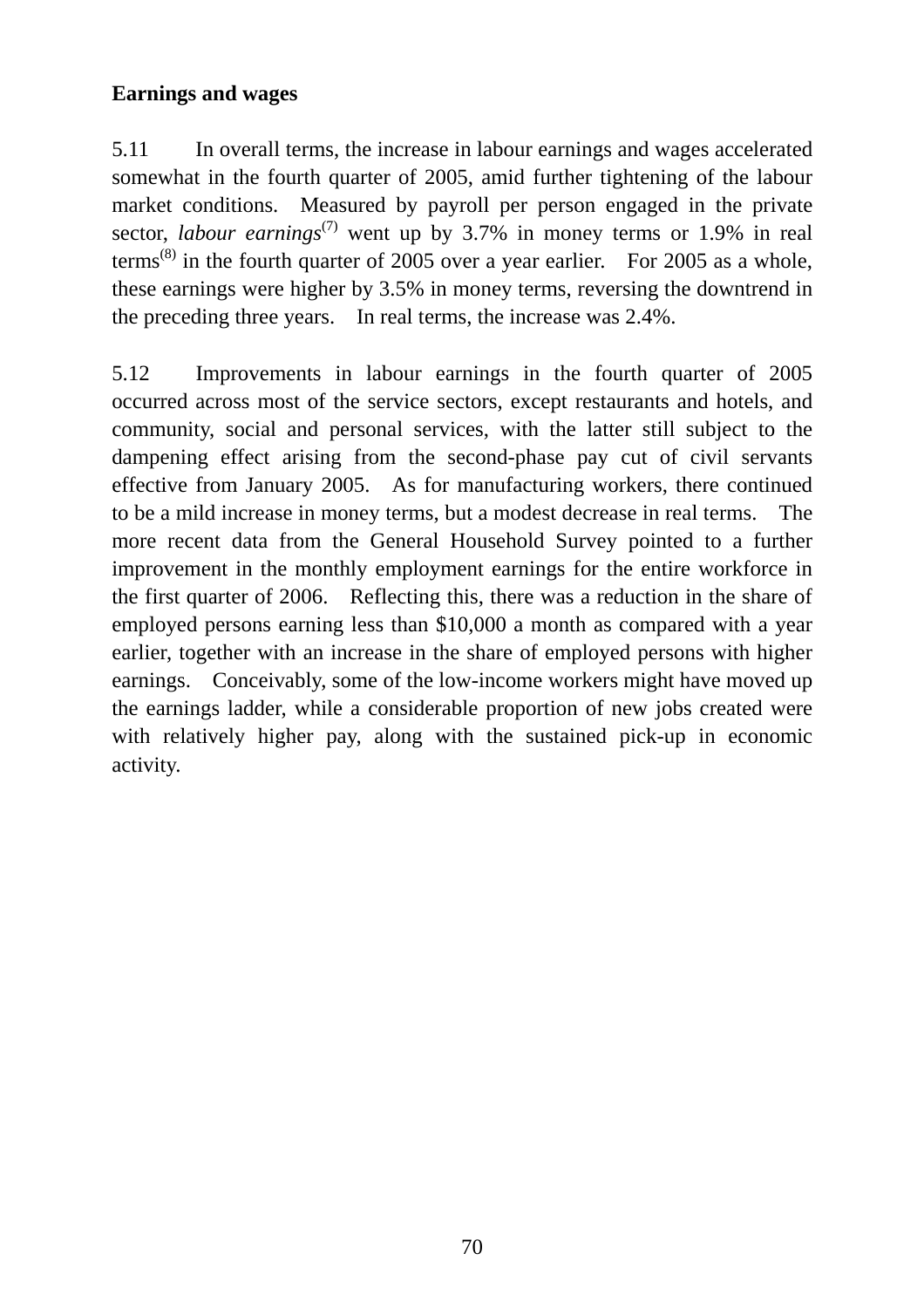

**Diagram 5.7 : Labour earnings reverted to increase in 2005 after falling for three years in a row**

5.13 As to *labour wages*, whilst the trend remained generally upward, the increase was still modest, by 1.4% in money terms in December 2005 over a year earlier. In real terms, there was however a slight decrease of 0.3%. This reflected mainly the difference in coverage of the two sets of labour income data, with wages covering only the regular payments of workers up to the supervisory level. Also contributed was the prevailing tendency among business establishments to reward employees through variable or discretionary pay so as to encourage work incentive and maintain flexibility in managing labour cost. For 2005 as a whole, labour wages went up by 0.8% in money terms, yet down by 0.6% in real terms.

5.14 Analysed by economic sector, nominal wage increases were seen across almost all the major economic sectors, except personal services, in December 2005 over a year earlier. Wages in the manufacturing sector went up notably towards the end of 2005, in tandem with a bounce-back in employment in that sector. But elsewhere, wage increases remained generally modest, conceivably reflecting the still loose manpower resource balance observed for workers engaged in lower-end occupations.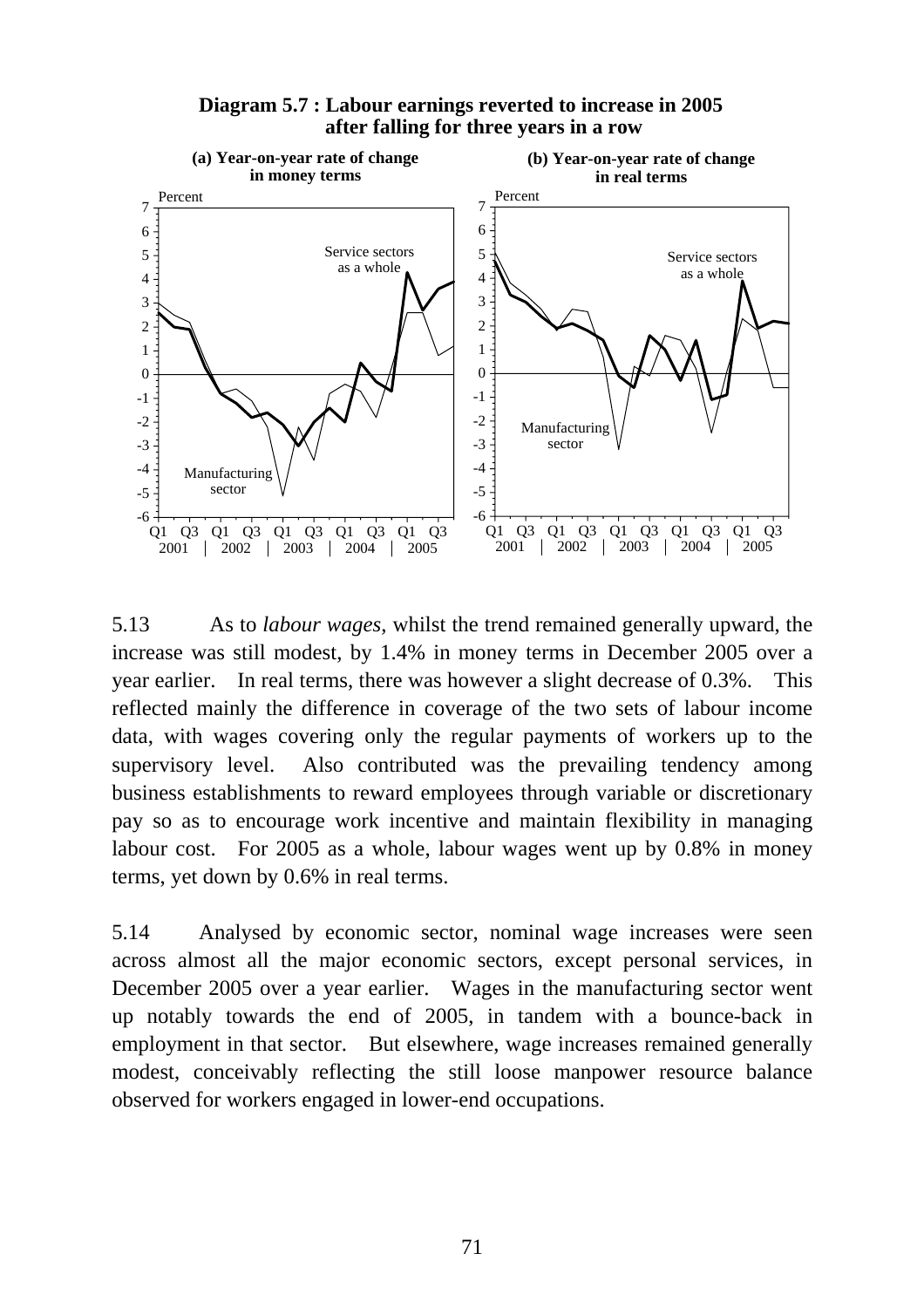### **Notes :**

(1) For a person aged 15 or above to be classified as unemployed, he or she should: (a) not have a job and not be performing any work for pay or profit during the reference period (i.e. seven days before enumeration); and (b) be available for work during the reference period; and (c) be seeking work during the 30 days before enumeration.

 Notwithstanding the above, the following types of persons are also considered unemployed: (a) persons without a job, having sought work but not available for work because of temporary sickness; (b) persons without a job, available for work but not having sought work because they will take up new jobs or start business at a subsequent date, or expect to return to their original jobs; and (c) discouraged workers not having sought work because they believe work is not available to them.

 Even at full employment, some frictional unemployment is bound to exist as workers move between jobs in order to obtain better terms of employment. The precise level of unemployment which can be described as purely frictional varies amongst economies, depending on the structure and characteristics of their labour markets.

 In April 2001, the Census and Statistics Department put out a revised series of seasonally adjusted unemployment rate compiled by reference to the X-11 ARIMA method, which adjusts for all seasonal variations in employment and unemployment (i.e. the changes due to holiday effects, seasonally ups and downs in economic activity, seasonal variations in first-time job-seekers, etc). This replaces the former series which adjusts only for seasonal variations in the proportion of first-time job-seekers in the labour force. For more details, see Note (3) at the end of Chapter 5 of the Half-yearly Economic Report 2001.

(2) The main criteria for an employed person aged 15 or above to be classified as underemployed are: involuntarily working less than 35 hours during the reference period (i.e. seven days before enumeration), and either available for additional work during the reference period or seeking additional work during the 30 days before enumeration.

 Following these criteria, employed persons taking no-pay leave due to slack work during the reference period are also classified as underemployed if they had worked less than 35 hours or were on leave for the entire reference period.

- (3) The employed population refers to those persons aged 15 or above who performed work for pay or profit or had a formal job attachment during the reference period (i.e. seven days before enumeration).
- (4) The labour force, or the economically active population, is defined to include all persons aged 15 or above who either were engaged in productive work during the reference period (i.e. seven days before enumeration) or would otherwise have been engaged in productive work but were unemployed.
- (5) Small and medium-sized enterprises (SMEs) generally refer to those establishments with the number of persons engaged less than 50. Yet in so far as the manufacturing sector is concerned, establishments with staff strength of 50-99 are also classified as SMEs.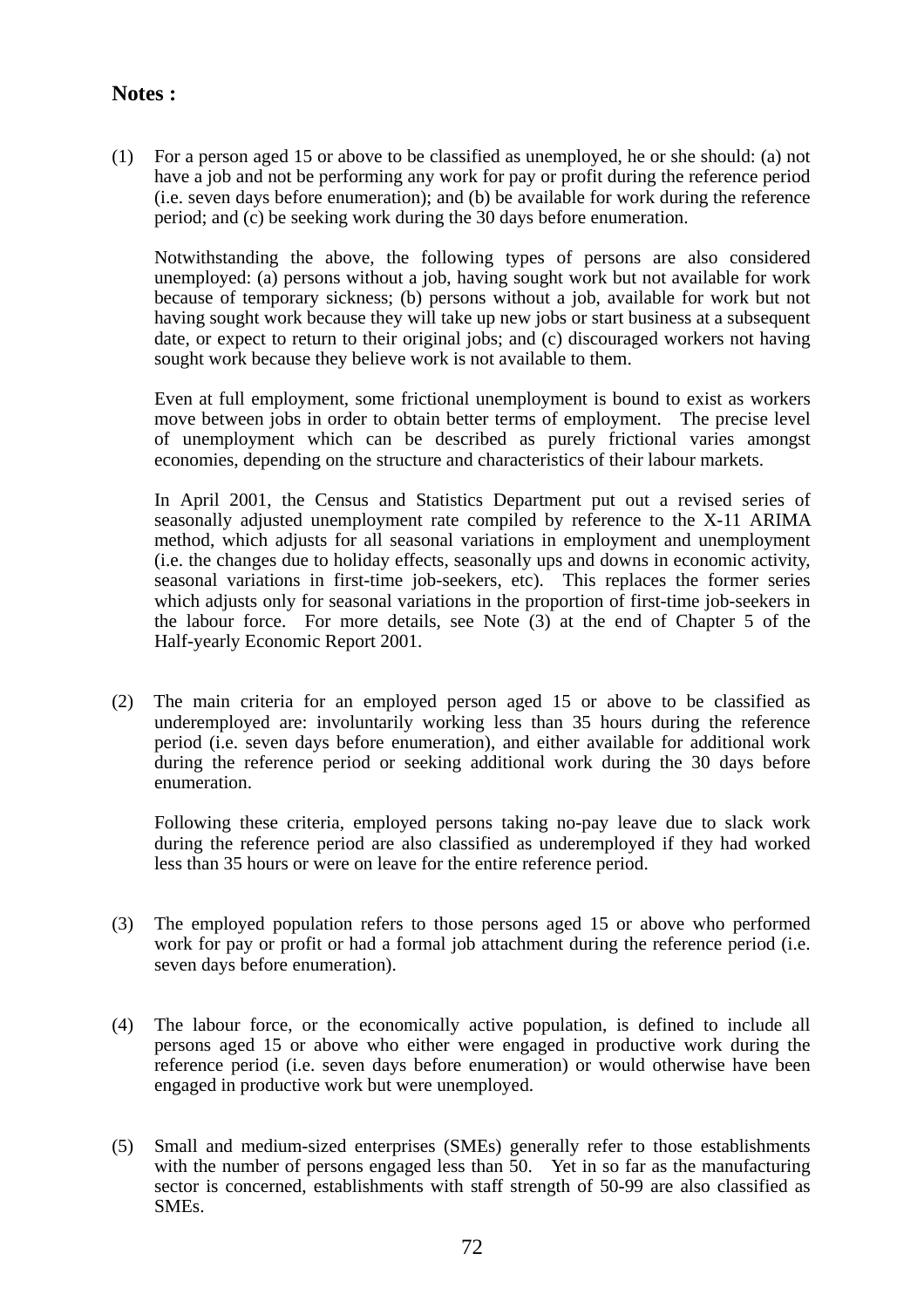(6) Taking into account off-site workers and related professional and support staff, employment in the entire building and construction sector increased, by 0.5% in the first quarter of 2006 over a year earlier.

 Employment for the construction sector as a whole is enumerated from the General Household Survey carried out by the Census and Statistics Department. Apart from site workers, it also includes non-site workers engaged in minor alteration and addition, repair, maintenance and interior decoration work on existing buildings. In addition, it includes professional, administrative and other support personnel engaged in that sector, such as engineers, architects, surveyors and contract managers, as well as general clerical staff.

- (7) In addition to wages, which include all regular payments like basic pay and stipulated bonuses and allowances, earnings also cover overtime pay and other non-guaranteed or irregular bonuses and allowances, except severance pay and long service payment. Because of this difference, as well as the difference in sectoral and occupational coverage, the movements in average earnings, as measured by payroll per person engaged, do not necessarily match closely with those in wage rates.
- (8) Different consumer price indices are used for compiling the real indices of labour earnings and wages, taking into account their relevance to the respective occupation coverage. Specifically, the Composite CPI, being an indicator of overall consumer prices, is taken as the price deflator for earnings received by employees at all levels of the occupational hierarchy. The CPI(A), being an indicator of consumer prices for the middle to lower income groups, is taken as the price deflator for wages in respect of workers on occupations up to the supervisory level, and also in respect of manual workers engaged in the construction sector.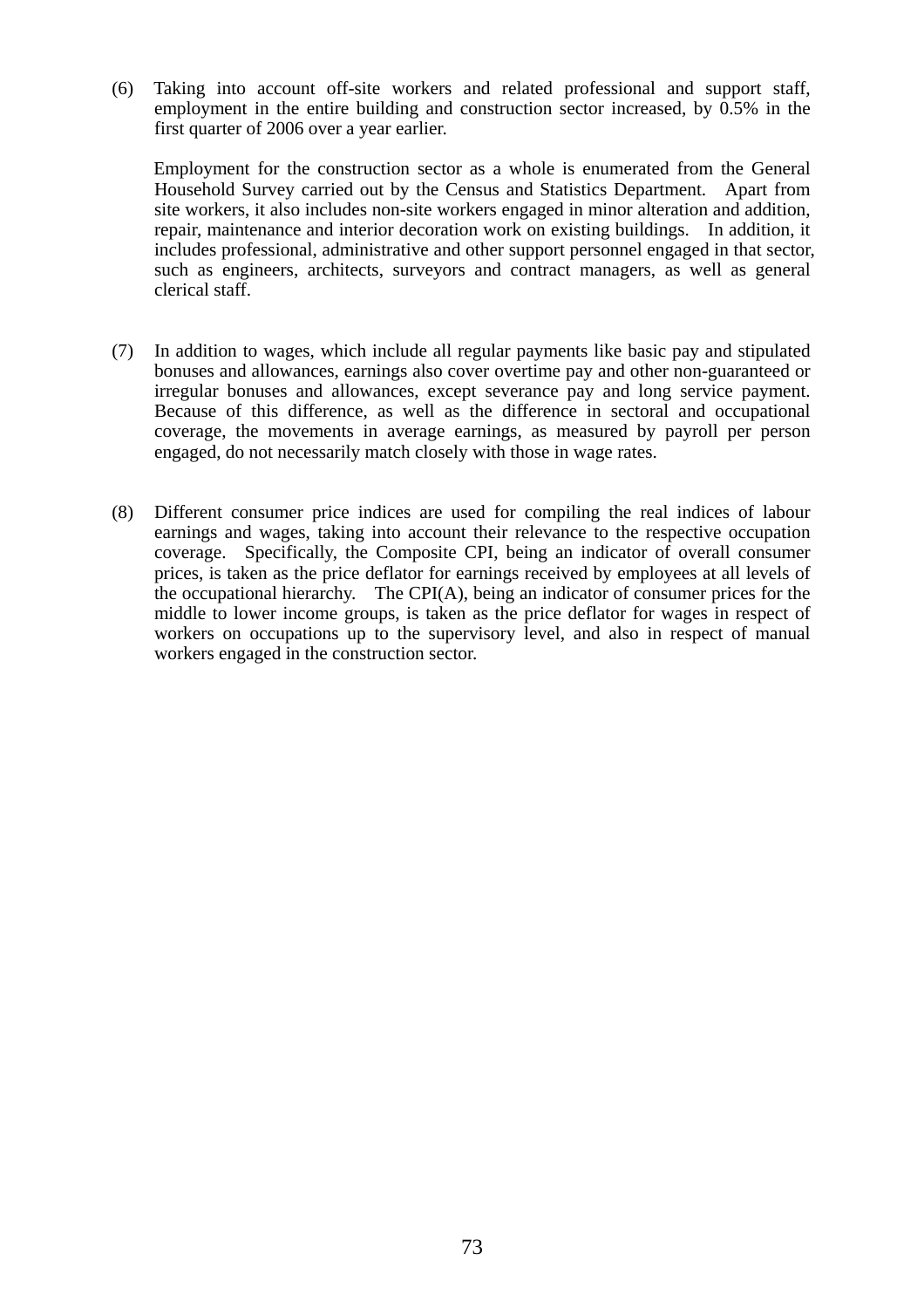## **CHAPTER 6 : PRICES**

## *Summary*

- *Consumer price inflation remained benign, running at 1.6% in the first quarter of 2006 by reference to the new 2004/05-based series (or 2.0% by reference to the old 1999/2000-based series). The successive rises in rentals over the past two years have begun to creep into consumer prices to a greater extent. Yet inflationary pressure was mitigated by the concurrent easing in import prices in such key items as food and consumer goods, thanks to a continued fall in the prices of foodstuffs imported from the Mainland as well as the earlier appreciation of the Hong Kong dollar along with the US dollar.*
- *Despite rising rentals and wages, the cost pressure from these two cost elements was actually not that significant when viewed against the concurrent surge in business turnover and also the rapid labour productivity growth stemming from machinery and equipment investment. Thus on a unit cost basis, labour cost was still rather flat, although unit rental cost went up further in the first quarter of 2006.*
- *The GDP deflator, a general indicator of prices of the aggregate economy, fell back again in the first quarter. But this was entirely due to the renewed slackening in the terms of trade resulting from the fall-off in export prices. Excluding the terms of trade effect, the domestic demand deflator picked up slightly further in tandem with the rise in consumer price inflation.*

## **Consumer prices**

6.1 Continuing the rising trend in 2005, consumer price inflation climbed up slightly further in the first quarter of 2006, alongside brisk economic growth. Inflation in terms of the rate of increase in the new 2004/05-based *Composite Consumer Price Index (CCPI)* was 1.6% in the first quarter of 2006 (or 2.0% by reference to the old 1999/2000-based series. For details of the rebasing, see *Box 6.1*). The successive rises in rentals over the past two years have begun to creep into consumer prices to a greater extent. Yet inflationary pressure was checked by the concurrent easing in import prices of food and consumer goods, thanks to a continued fall in the food import prices from the Mainland and the earlier appreciation of the Hong Kong dollar, in particular against the Japanese Yen, Pound Sterling and Euro. Cost pressures from rising rentals and wages,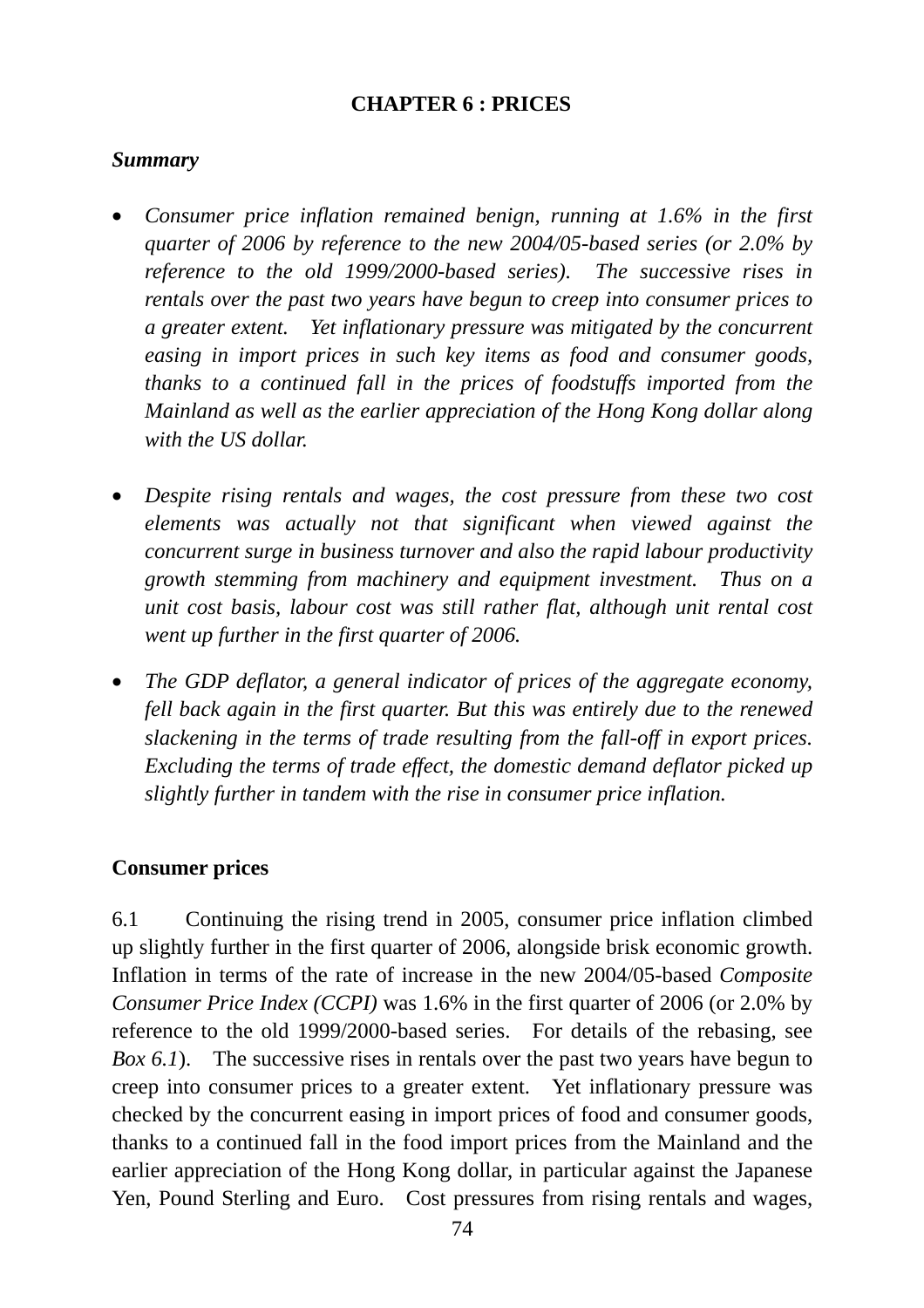whilst building up, were still mild in overall terms, as they were matched by the concurrent improvement in productivity and also the strong growth in business turnover.



#### **Diagram 6.1 : Consumer price inflation remained benign**

Note : From the fourth quarter of 2005 onwards, the year-on-year rates of change in the Consumer Price Indices are computed from the new 2004/05-based CPI series. Before then, the year-on-year rates of change are computed from the old 1999/2000-based CPI series. Splicing has been applied to the indices to maintain continuity.

6.2 Analysed by the main components of the Composite CPI, the components showing larger price increases in this quarter were housing, and electricity, gas, and water. The further creeping up of the housing cost index was mainly due to the increasing feed-through from the earlier increases in private housing rentals<sup> $(1)$ </sup>. The rise in the "electricity, gas and water" component was caused mainly by higher fuel prices. Yet a large part of these effects have been offset by the favourable movements of easing import prices, which contained the price pressure on those items with large import content, viz. foodstuffs, durable goods and clothing – thanks to the appreciation of the Hong Kong dollar against the Japanese yen and Euro over the past year and also to falling prices of food imports from the Mainland. The price increases in other components like transport, miscellaneous services and dining out were generally in the range of 1-2%, an indication of rather modest underlying local inflation pressures.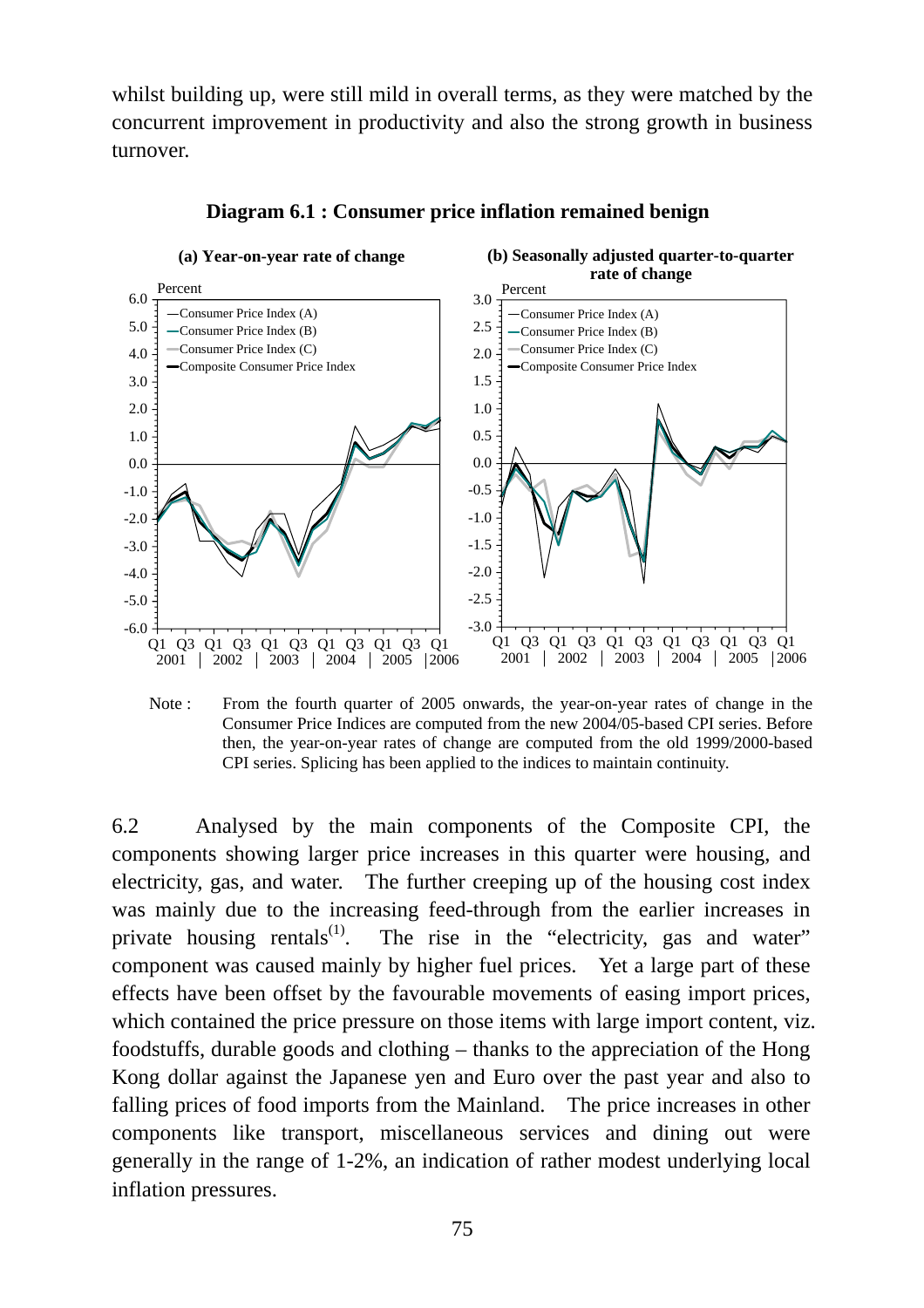#### **Diagram 6.2 : The effect for rising local costs was mitigated by easing import prices of foodstuffs and consumer goods**



Note : Comparison between the two quarters is made on the new 2004/05-based Composite CPI series.

### **Table 6.1 : Consumer Price Indices (year-on-year rate of change (%))**

|      |                | Composite CPI |       | CPI(A)     |                     | CPI(B)              |       | CPI(C)        |                     |
|------|----------------|---------------|-------|------------|---------------------|---------------------|-------|---------------|---------------------|
| 2005 | Annual         | $1.0^{(a)}$   | (1.1) |            | $1.1^{(a)}$ $(1.2)$ | $1.0^{(a)}$ $(1.1)$ |       |               | $0.8^{(a)}$ $(1.0)$ |
|      | H1             | N.A.          | (0.6) | N.A. (0.8) |                     | N.A. (0.6)          |       |               | N.A. (0.3)          |
|      | H2             | $1.4^{(a)}$   | (1.6) |            | $1.3^{(a)}$ $(1.5)$ | $1.4^{(a)}$ $(1.7)$ |       | $1.4^{(a)}$   | (1.7)               |
|      | Q <sub>1</sub> | N.A.          | (0.4) | N.A. (0.7) |                     | N.A. (0.4)          |       | $N.A.$ (-0.1) |                     |
|      | Q <sub>2</sub> | N.A.          | (0.8) | N.A. (1.0) |                     | N.A. (0.8)          |       | N.A. (0.7)    |                     |
|      | Q <sub>3</sub> | N.A.          | (1.4) | N.A. (1.4) |                     | $N.A.$ (1.5)        |       |               | $N.A.$ (1.5)        |
|      | Q <sub>4</sub> | 1.3           | (1.8) |            | $1.2 \quad (1.7)$   | $1.4$ $(1.8)$       |       | 1.2           | (1.8)               |
| 2006 | Q <sub>1</sub> | 1.6           | (2.0) | 1.3        | (1.7)               | 1.7                 | (2.1) | 1.7           | (2.3)               |

Notes : () Figures in parentheses denote year-on-year rates of change in the old series. From the fourth quarter of 2005 onwards, the year-on-year rates of change in the Consumer Price Indices are computed from the new 2004/05-based CPI series.

 (a) Splicing has been applied to the two sets of CPI series in order to obtain better estimates of the rates of change for the year 2005 and H2 of 2005.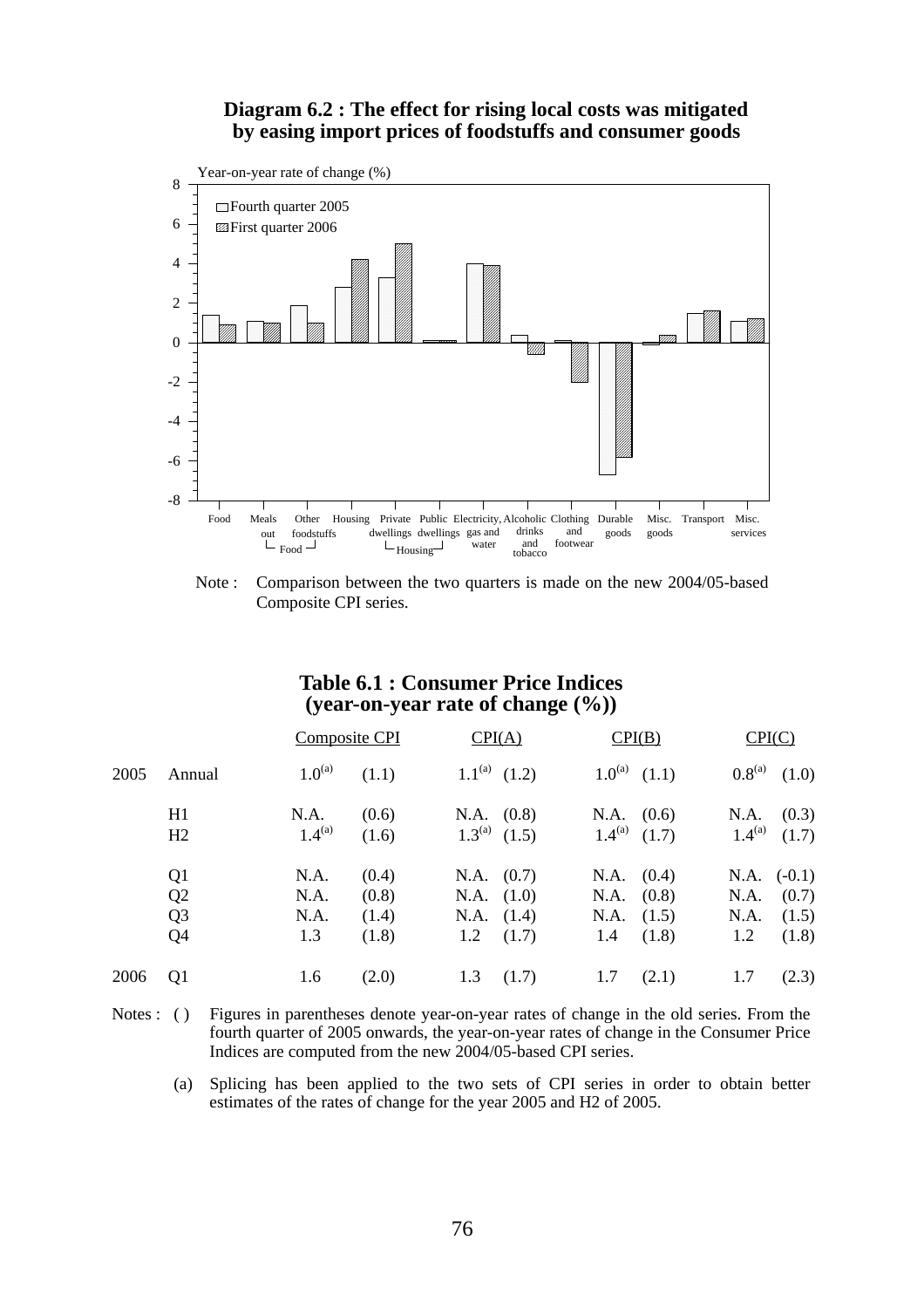|                                                 |                |                    | 2005       |                | 2006       |                |
|-------------------------------------------------|----------------|--------------------|------------|----------------|------------|----------------|
| <b>Expenditure component</b>                    |                | Weighting          | $Q_4$      |                | $\Omega$   |                |
| Food                                            | 26.94          | (26.67)            | 1.4        | (1.5)          | 0.9        | (1.0)          |
| Meals bought away from home<br>Other foodstuffs | 16.86<br>10.08 | (16.39)<br>(10.28) | 1.1<br>1.9 | (1.1)<br>(2.3) | 1.0<br>1.0 | (1.0)<br>(1.1) |
| Housing $(a)$                                   | 29.17          | (29.91)            | 2.8        | (2.7)          | 4.2        | (3.9)          |
| Private dwellings<br>Public dwellings           | 23.93<br>2.49  | (24.59)<br>(2.07)  | 3.3<br>0.1 | (3.3)<br>(0.1) | 5.0<br>0.1 | (4.9)<br>(0.1) |
| Electricity, gas and water                      | 3.59           | (2.98)             | 4.0        | (4.3)          | 3.9        | (4.2)          |
| Alcoholic drinks and tobacco                    | 0.87           | (0.94)             | 0.4        | (0.2)          | $-0.6$     | $(-0.8)$       |
| Clothing and footwear                           | 3.91           | (4.13)             | 0.1        | (0.1)          | $-2.0$     | $(-1.6)$       |
| Durable goods                                   | 5.50           | (6.24)             | $-6.7$     | $(-2.1)$       | $-5.8$     | $(-1.6)$       |
| Miscellaneous goods                             | 4.78           | (5.70)             | $-0.1$     | (3.2)          | 0.4        | (6.2)          |
| Transport                                       | 9.09           | (9.01)             | 1.5        | (2.0)          | 1.6        | (1.9)          |
| Miscellaneous services                          | 16.15          | (14.42)            | 1.1        | (1.4)          | 1.2        | (0.8)          |
| All items                                       | 100.00         | 100.00             | 1.3        | (1.8)          | 1.6        | (2.0)          |

## **Table 6.2 : Composite Consumer Price Index by component (year-on-year rate of change (%))**

- Notes : The year-on-year rates of change in the Consumer Price Indices are computed from the new 2004/05-based CPI series. Figures in brackets refer to the corresponding year-on-year rates of change computed from the old 1999/2000-based CPI series
	- (a) The housing component covers rents, rates, Government rent, maintenance costs and other housing charges. Its sub-components on private and public dwellings as presented here, however, cover rents, rates and Government rent only. Hence, the combined weighting of private and public dwellings is slightly less than the weighting of the entire housing component.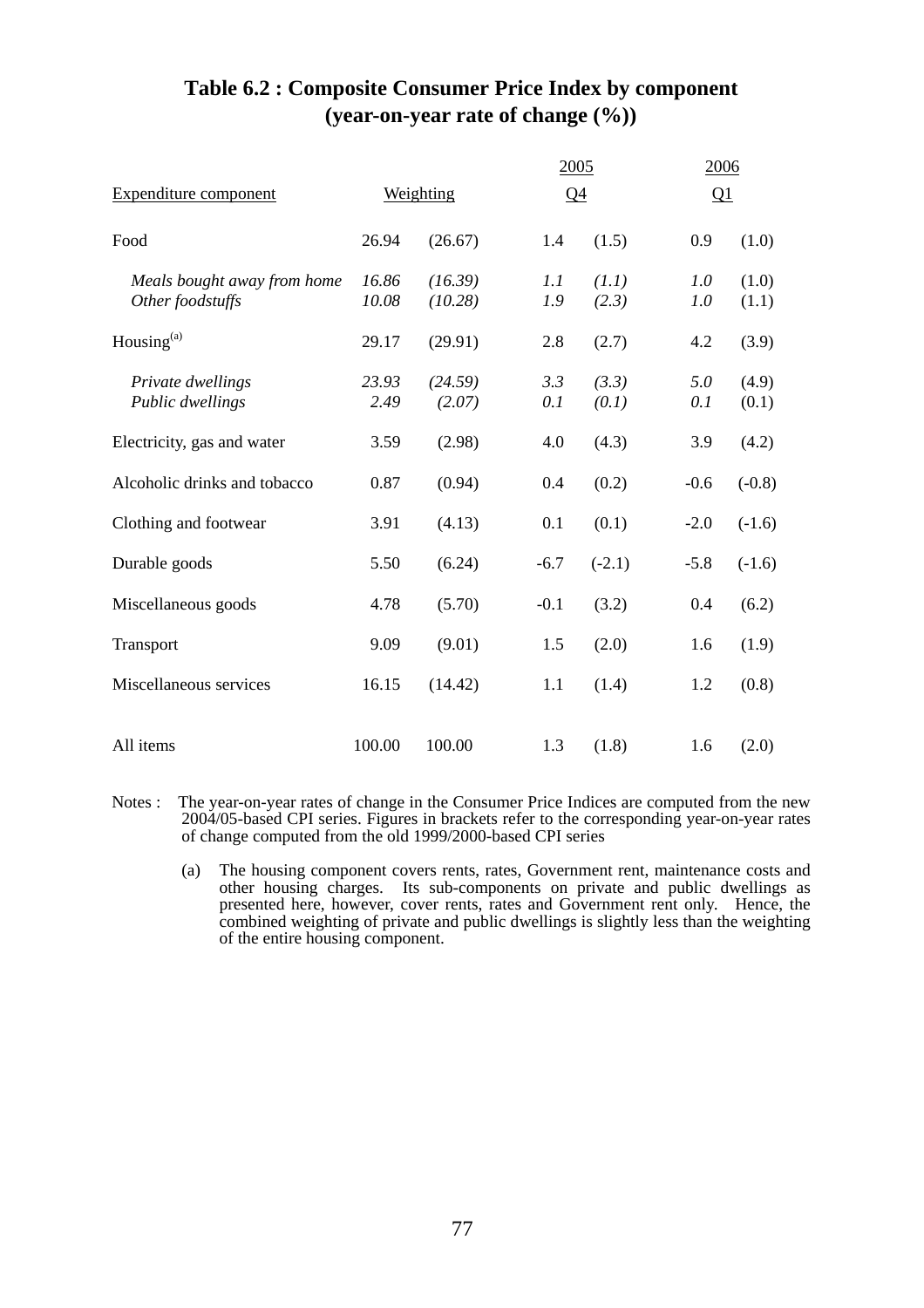## **Box 6.1**

### **Rebasing of the Consumer Price Indices**

The Consumer Price Indices (A), (B) and (C) are compiled by reference to the average expenditure patterns for different groups of households as obtained from the Household Expenditure Survey. Then, by aggregating the expenditure patterns of all the households covered by the above three indices, a Composite CPI is compiled. On 27 April 2006, a new series of 2004/05-based CPIs was released to replace the old series of 1999/2000-based CPIs. The expenditure ranges of the households covered in these two series are shown below:

|        | Approximate<br>proportion of<br>households<br>covered<br>$(\%)$ | Average monthly<br>expenditure range<br>during Oct 1999 to Sep 2000 | Average monthly<br>expenditure range<br>during Oct 2004 to Sep 2005<br>$(\$\)$ |
|--------|-----------------------------------------------------------------|---------------------------------------------------------------------|--------------------------------------------------------------------------------|
| CPI(A) | 50                                                              | 4,500 to 18,499                                                     | 4,000 to 15,499                                                                |
| CPI(B) | 30                                                              | 18,500 to 32,499                                                    | 15,500 to 27,499                                                               |
| CPI(C) | 10                                                              | 32,500 to 65,999                                                    | 27,500 to 59,999                                                               |

The decreases in the expenditure brackets of household covered in all the CPIs were partly due to the price deflation during most of the five years between the two base periods and partly due to the decrease in the average size of household. On the basis of per capita spending in real terms, a small increase of around 1% is observed.

Also, the weightings of the various components are updated as follows:

|                                    |         | Composite CPI |         | CPI(A)     | CPI(B)  |            | CPI(C)  |            |
|------------------------------------|---------|---------------|---------|------------|---------|------------|---------|------------|
| Expenditure                        | Old     | <b>New</b>    | Old     | <b>New</b> | Old     | <b>New</b> | Old     | <b>New</b> |
| component                          | series  | series        | series  | series     | series  | series     | series  | series     |
|                                    |         |               |         |            |         |            |         |            |
| Food                               | 26.67   | 26.94         | 31.88   | 32.10      | 25.94   | 27.32      | 21.38   | 20.41      |
| Meals bought<br>away from<br>home  | (16.39) | (16.86)       | (17.94) | (18.63)    | (17.20) | (17.65)    | (13.28) | (13.74)    |
| Food (excluding                    | (10.28) | (10.08)       | (13.94) | (13.47)    | (8.74)  | (9.67)     | (8.10)  | (6.67)     |
| meals bought<br>away from<br>home) |         |               |         |            |         |            |         |            |
| Housing                            | 29.91   | 29.17         | 29.13   | 30.54      | 29.68   | 27.70      | 31.22   | 29.66      |
| Electricity, gas and               | 2.98    | 3.59          | 3.99    | 4.84       | 2.81    | 3.37       | 2.02    | 2.45       |
| water                              |         |               |         |            |         |            |         |            |
| Alcoholic drinks and<br>tobacco    | 0.94    | 0.87          | 1.50    | 1.35       | 0.86    | 0.79       | 0.39    | 0.42       |
| Clothing and                       | 4.13    | 3.91          | 3.36    | 2.81       | 4.47    | 4.28       | 4.55    | 4.67       |
| footwear                           |         |               |         |            |         |            |         |            |
| Durable goods                      | 6.24    | 5.50          | 4.96    | 4.01       | 6.93    | 5.67       | 6.73    | 6.99       |
| Miscellaneous goods                | 5.70    | 4.78          | 5.25    | 4.68       | 5.58    | 4.76       | 6.43    | 4.91       |
| Transport                          | 9.01    | 9.09          | 8.23    | 8.07       | 9.05    | 9.05       | 9.94    | 10.35      |
| Miscellaneous<br>services          | 14.42   | 16.15         | 11.70   | 11.60      | 14.68   | 17.06      | 17.34   | 20.14      |
| Overall                            | 100.00  | 100.00        | 100.00  | 100.00     | 100.00  | 100.00     | 100.00  | 100.00     |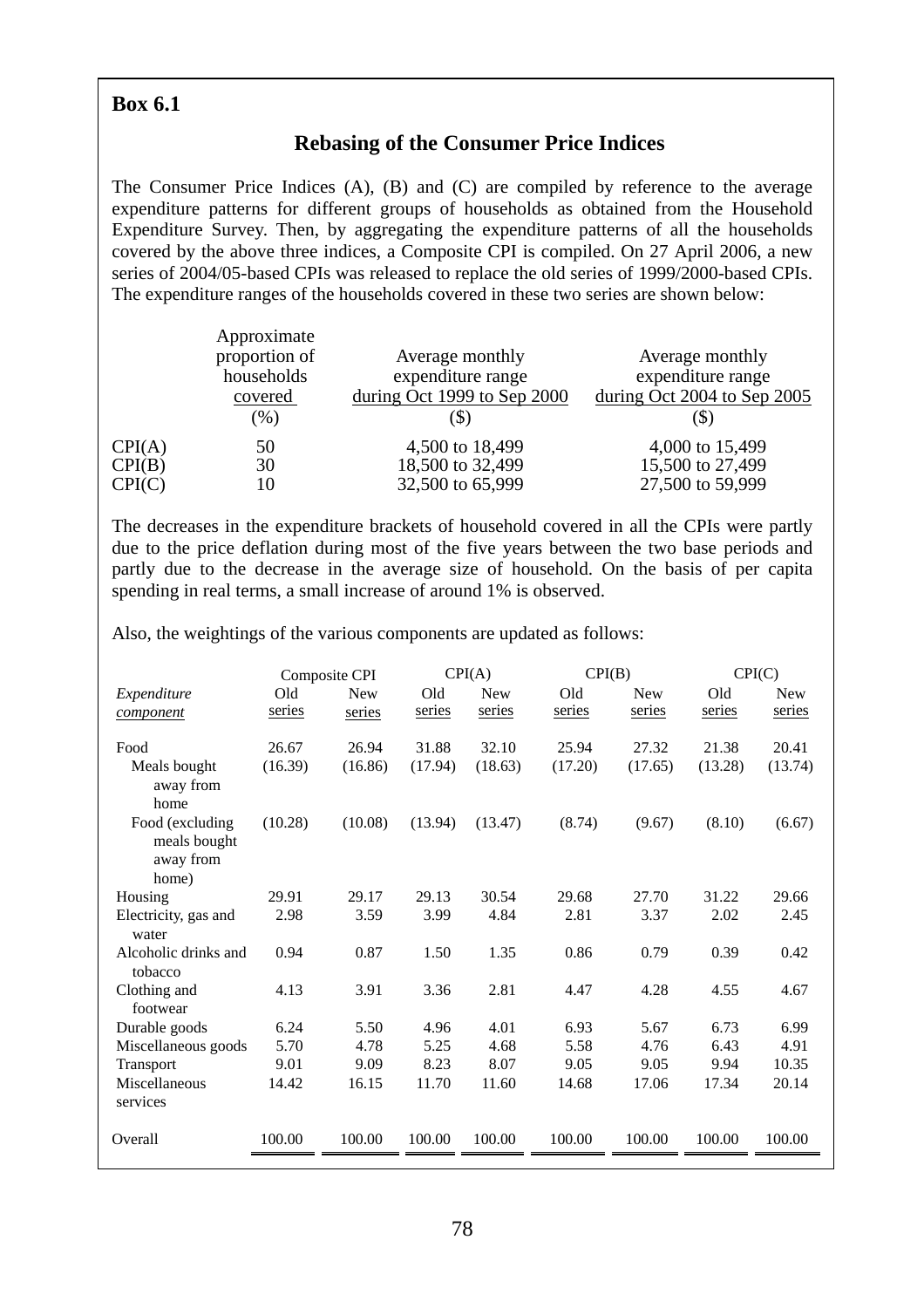## **Box 6.1 (cont'd)**

The weightings are updated every five years so that the substitution effects of changes in prices over that five-year period can be taken into account in the new CPI series. Due to such substitution effect, CPIs based on consumption patterns fixed with reference to a base year tend to over-estimate price increases or under-estimate price decreases over time, a well-known characteristic of the Laspeyres' type of consumer price index (i.e. fixed weight index).

This explains the fact that the year-on-year rates of increase in monthly CPIs from the 2004/05-based CPI series are in general smaller than those from the 1999/2000-based series (*Table 6.1)*, as households tend to buy more of the goods or services with relatively smaller price increases and less of those with larger price increases. Compared with five years ago, households spent a greater share of their expenditure on gadgets such as mobile phone, digital MP3 player/recorder, digital camera and electrical massage equipment, the prices of which have been falling. The effect of this change in spending pattern was to lower the rate of change in the overall CPI.

While the magnitudes of the year-on-year changes in the 2004/05-based and 1999/2000-based CPIs are somewhat different, the general trend of a gradual pick-up in the inflation rate from the fourth quarter of 2005 to the first quarter of 2006 is observed in all the four new CPI series, as in the old ones.

## **Costs of factor inputs**

6.3 In tandem with the brisk expansion of economic activity, the cost pressure from the local front was naturally building up, as evidenced from the rise-back in both unit labour and unit rental cost over the past few quarters. Yet the build-up of such cost pressure has been far more modest than can be expected by reference to the experience in the previous cycles, especially when viewed against the current rapid pace of activity expansion. Conceivably, price pressures have been kept in check by the concurrent improvement in factor productivity, as well as by capacity expansion on the back of surging machinery and equipment investment. Also relevant were the forces of globalisation which have led to a global-wide dis-inflation process over the past few years, and also the availability of ample production capacity in the Mainland, both conducive to lower inflation in the Hong Kong economy.

6.4 The cost pressures from the external front were likewise modest, save for the further pick-up in imported fuel price. In overall terms, the external cost element actually played a role in keeping CCPI inflation at bay in the first quarter. This can be seen from the continued fall-off in the prices of imports of *foodstuffs* and the slower increase in the prices of imports of *consumer goods,*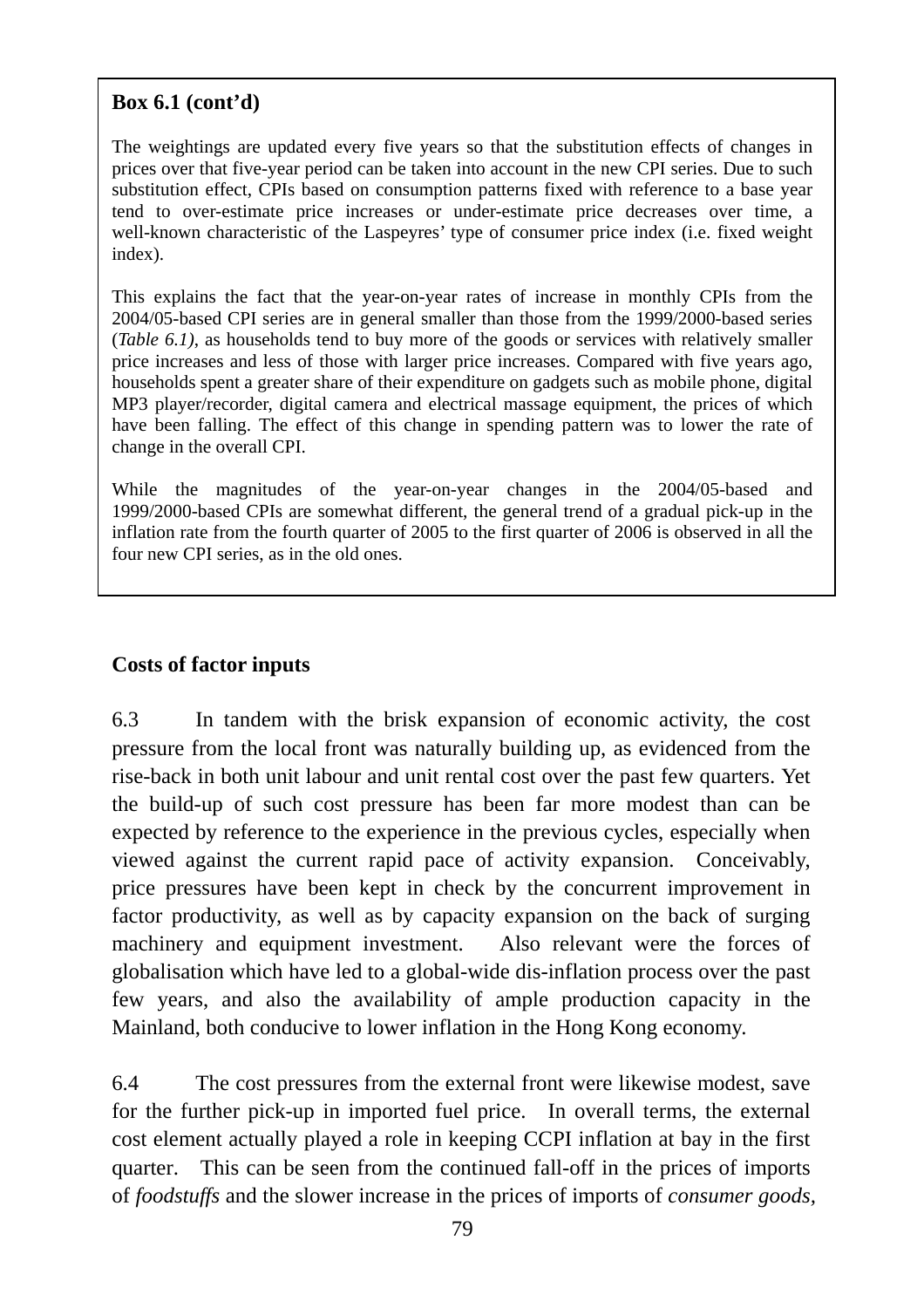thanks to a drop in the prices of food imported from the Mainland and also the earlier appreciation of the Hong Kong dollar against the currencies of some major sources of imports, notably Japanese Yen and Euro. However, some fuel-intensive sectors, such as transport, restaurants and construction, still faced considerable cost pressures from the surge in fuel costs. Yet for the economy as a whole, the price pressures from soaring oil price had so far been rather contained.



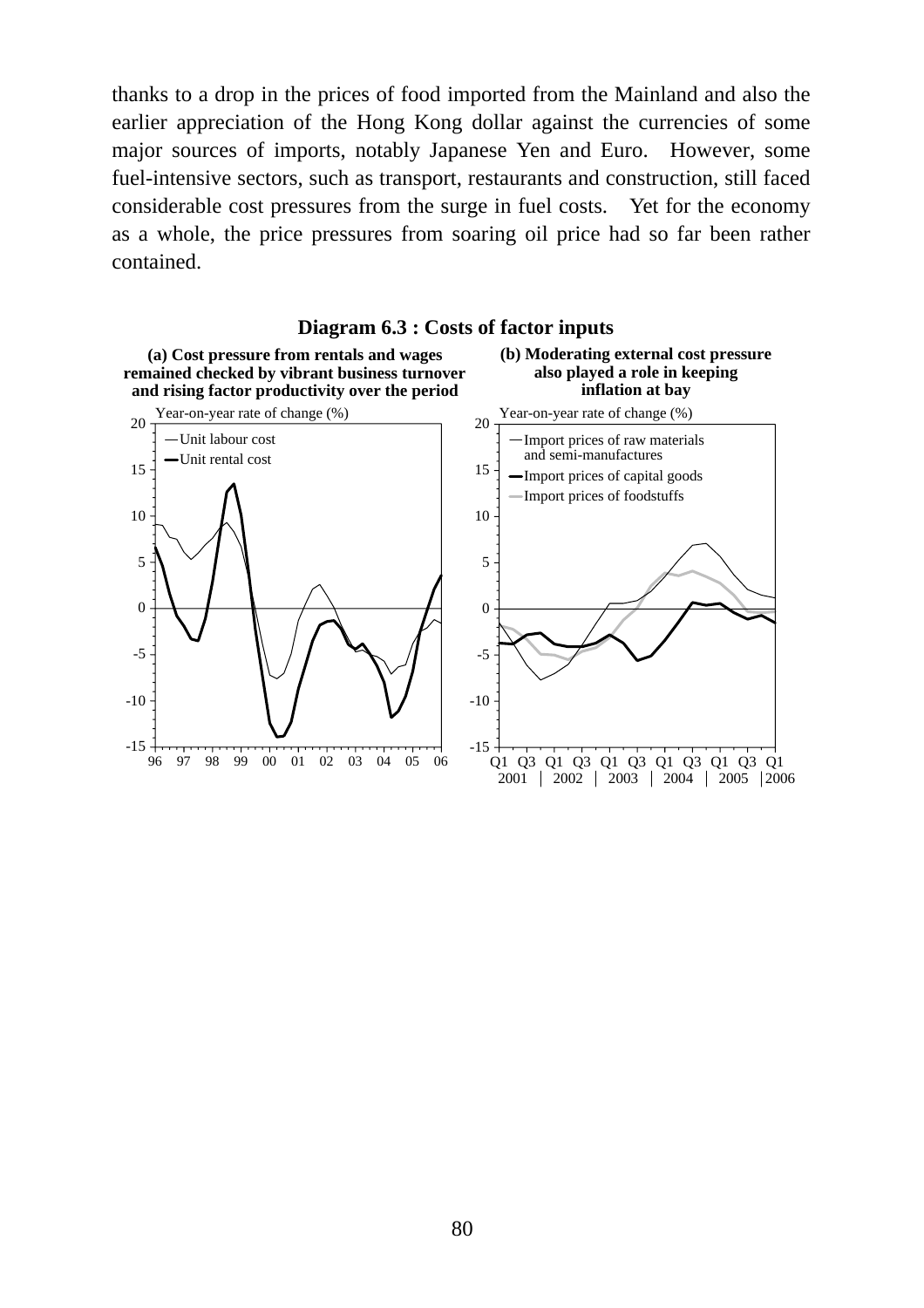|      |                                                                      | Foodstuffs                     | Consumer<br>goods        | Raw<br>materials         | Fuels                        | Capital<br>goods                  | <u>All</u>               |
|------|----------------------------------------------------------------------|--------------------------------|--------------------------|--------------------------|------------------------------|-----------------------------------|--------------------------|
| 2005 | Annual                                                               | 0.9                            | 2.8                      | 3.1                      | 32.9                         | $-0.5$                            | 2.7                      |
|      | H1<br>H2                                                             | 2.1<br>$-0.4$                  | 3.4<br>2.3               | 4.6<br>1.8               | 33.3<br>32.4                 | 0.1<br>$-0.9$                     | 3.6<br>1.9               |
|      | Q <sub>1</sub><br>Q <sub>2</sub><br>Q <sub>3</sub><br>Q <sub>4</sub> | 2.8<br>1.5<br>$-0.3$<br>$-0.4$ | 3.2<br>3.6<br>2.9<br>1.8 | 5.7<br>3.7<br>2.1<br>1.5 | 27.1<br>39.9<br>38.3<br>26.7 | 0.6<br>$-0.4$<br>$-1.1$<br>$-0.7$ | 4.0<br>3.3<br>2.3<br>1.6 |
| 2006 | Q1                                                                   | $-0.3$                         | 0.5                      | 1.2                      | 32.4                         | $-1.5$                            | 1.0                      |

### **Table 6.3 : Prices of imports by end-use category (year-on-year rate of change (%))**

### **Diagram 6.4 : Imported inflation eased, thanks to earlier appreciation of the Hong Kong dollar along with the US dollar**



#### Note : An increase in nominal EERI indicates weakening of the Hong Kong dollar.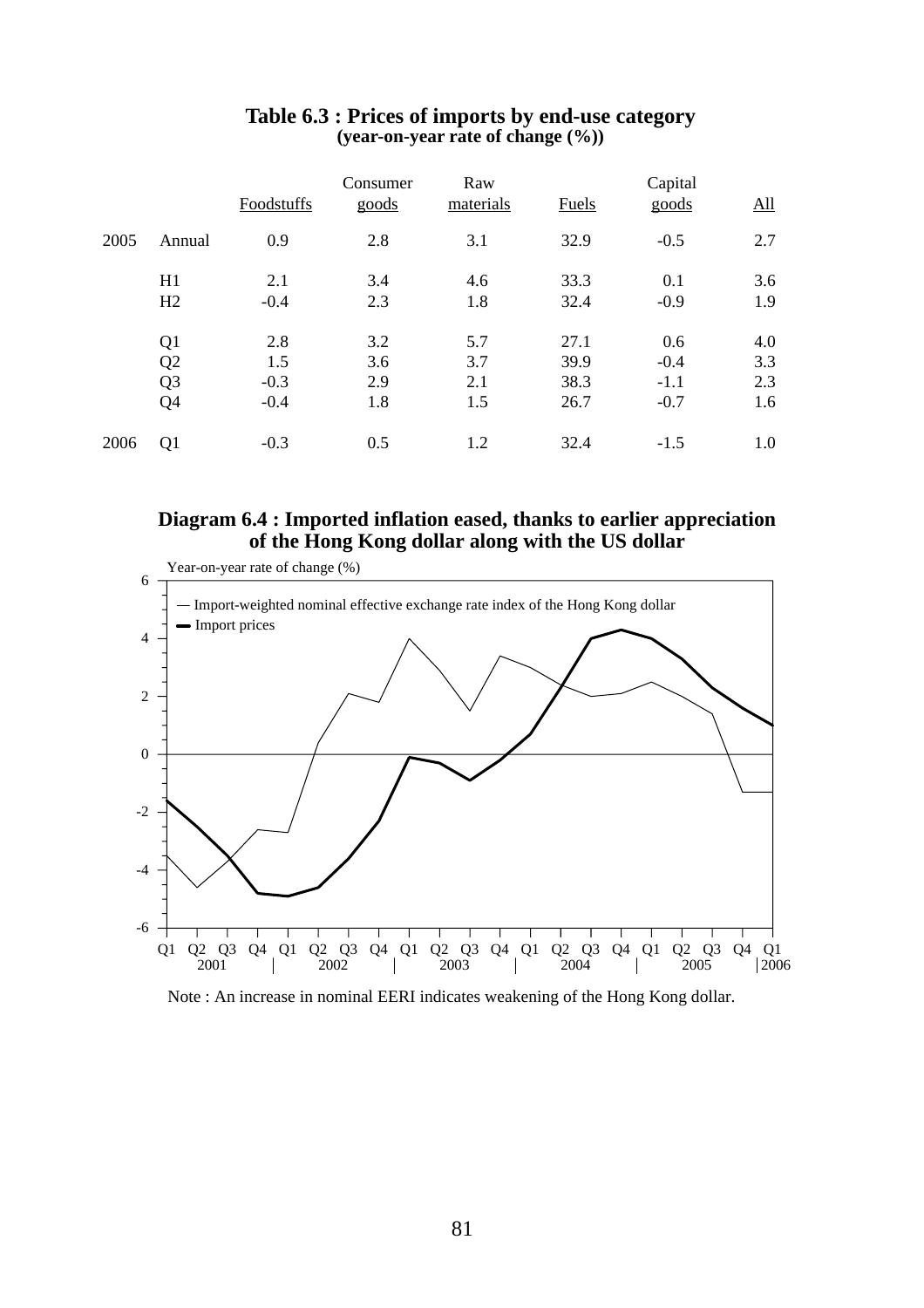#### **Diagram 6.5 : Import prices of food and consumer goods softened, while import prices of fuel continued to surge**

#### **(a) Prices of imports of foodstuffs and Mainland's food prices**



**(b) Prices of imports of consumer goods and selected exchange rates**



#### **(c) Prices of imports of raw materials and semi-manufactures and international commodity prices**



#### **(d) Prices of imports of fuel and international crude oil prices**

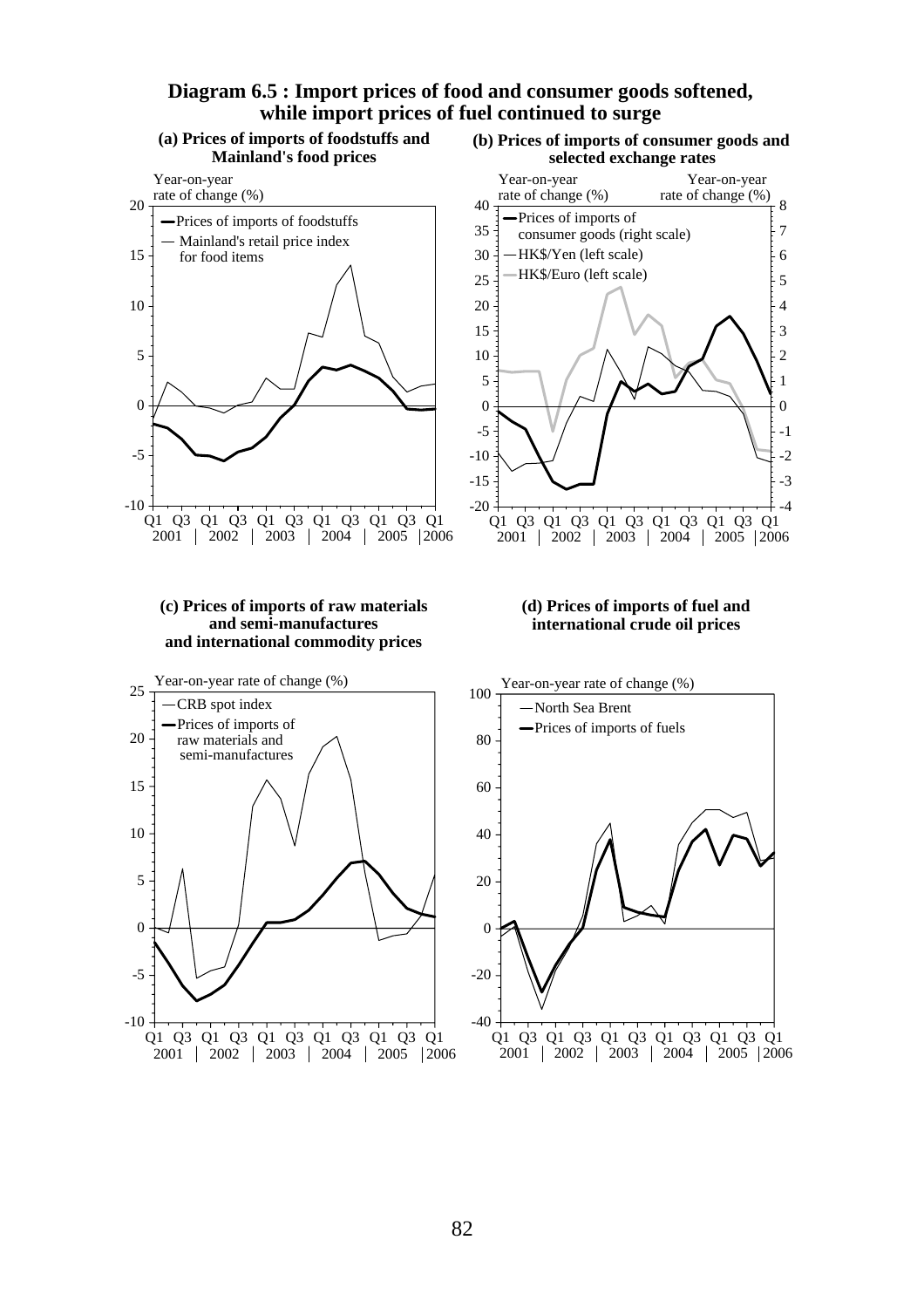## **Output prices**

6.5 Owing to limited cost pressures stemming from both the domestic and external fronts, and with keen competitive pressure in the overseas markets, the rise in domestic output prices remained muted. The increase in the *prices of local manufacturing output*, as measured by the Producer Price Index<sup>(2)</sup>, while climbing up, was still very modest in the fourth quarter of 2005. The output price increases were also modest for most of the selected service sectors, with the exception of a relatively sharp increase in the hotel sector – thanks to vibrant inbound tourism. Another exception was the persistent decline in output prices of the telecommunications sector, due to keen competition and continued technological advancement within the sector.

#### **Table 6.4 : Producer Price Indices for the local manufacturing sector and selected service sectors (year-on-year rate of change (%))**

|                                                                      |         | 2004     |        | 2005    |                |        |          |          |        |                       |
|----------------------------------------------------------------------|---------|----------|--------|---------|----------------|--------|----------|----------|--------|-----------------------|
| Industry group                                                       | Annual  | $\Omega$ | Q2     | $Q_3$   | Q <sub>4</sub> | Annual | $\Omega$ | $\Omega$ | $Q_3$  | $\Omega$ <sup>4</sup> |
| Manufacturing                                                        | 2.2     | 2.8      | 2.7    | 2.0     | 1.4            | 0.8    | 0.5      | 0.7      | 0.8    | 1.1                   |
| Selected services sector $($ <sup><math>#</math><math>)</math></sup> |         |          |        |         |                |        |          |          |        |                       |
| Hotels and boarding<br>houses                                        | 10.6    | 2.9      | 17.7   | 12.4    | 10.4           | 12.3   | 14.0     | 11.8     | 11.2   | 12.3                  |
| Land transport                                                       | $-0.1$  | $-1.9$   | 0.4    | 1.2     | $\ast$         | 1.0    | 0.9      | 0.4      | 1.3    | 1.5                   |
| Maritime transport                                                   | 1.3     | 2.7      | 0.8    | 1.2     | 0.6            | 0.4    | 1.6      | 0.2      | 0.9    | $-1.2$                |
| Air transport                                                        | 2.3     | 1.2      | 4.9    | 3.5     | $-0.2$         | 2.5    | 1.6      | 2.9      | 3.1    | 2.5                   |
| Telecommunications                                                   | $-10.1$ | $-13.6$  | $-7.9$ | $-10.2$ | $-8.3$         | $-7.5$ | $-8.2$   | $-7.6$   | $-8.0$ | $-6.2$                |
| Miscellaneous<br>communications<br>services                          | 2.4     | 2.9      | 2.8    | 2.0     | 1.8            | $\ast$ | $-0.3$   | 0.1      | 0.1    | 0.1                   |

Notes : (#) Producer Price Indices for the other service sectors are not available, due to the difficulties involved in defining and delineating the various types of services and hence in measuring their respective price changes. This is particularly so for such sectors as banking and insurance, where the producers often do not charge their customers explicitly.

(\*) Change of less than 0.05%.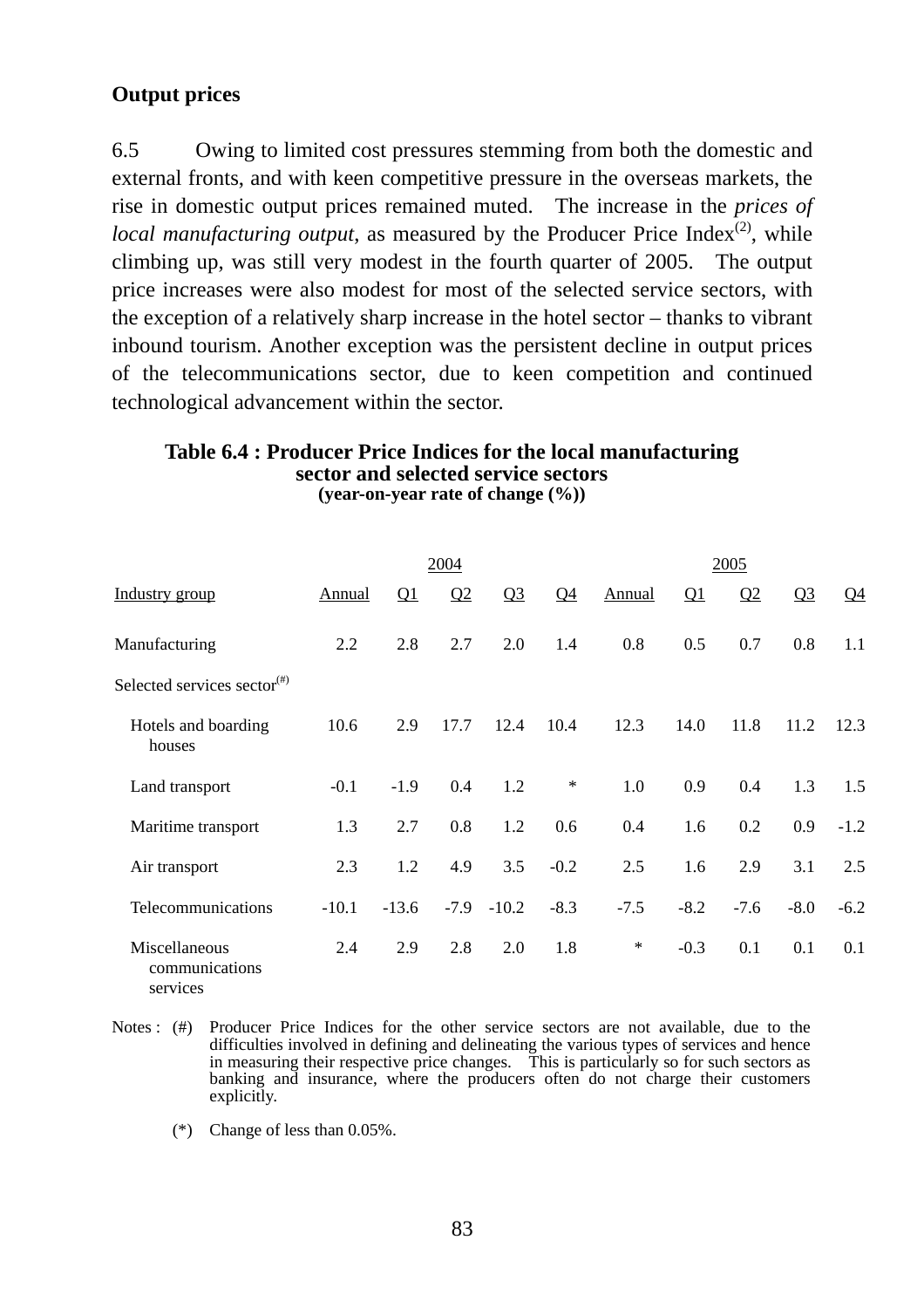### **GDP deflator**

6.6 The rate of change of the *GDP deflator* (3), a broad measure of overall changes in prices of the economy, showed a renewed decline in the first quarter of 2006. This was mainly due to the fall-back in export prices, leading to a renewed deterioration in the *terms of trade* <sup>(4)</sup>. Apparently, the extent to which local exporters can raise price is capped by the forces of globalisation and also by keen competition overseas. Excluding the terms of trade effect, the *domestic demand deflator* picked up slightly further in the first quarter in tandem with the rise in consumer price inflation. Weighing both factors together, the *final demand deflator* remained largely flat.

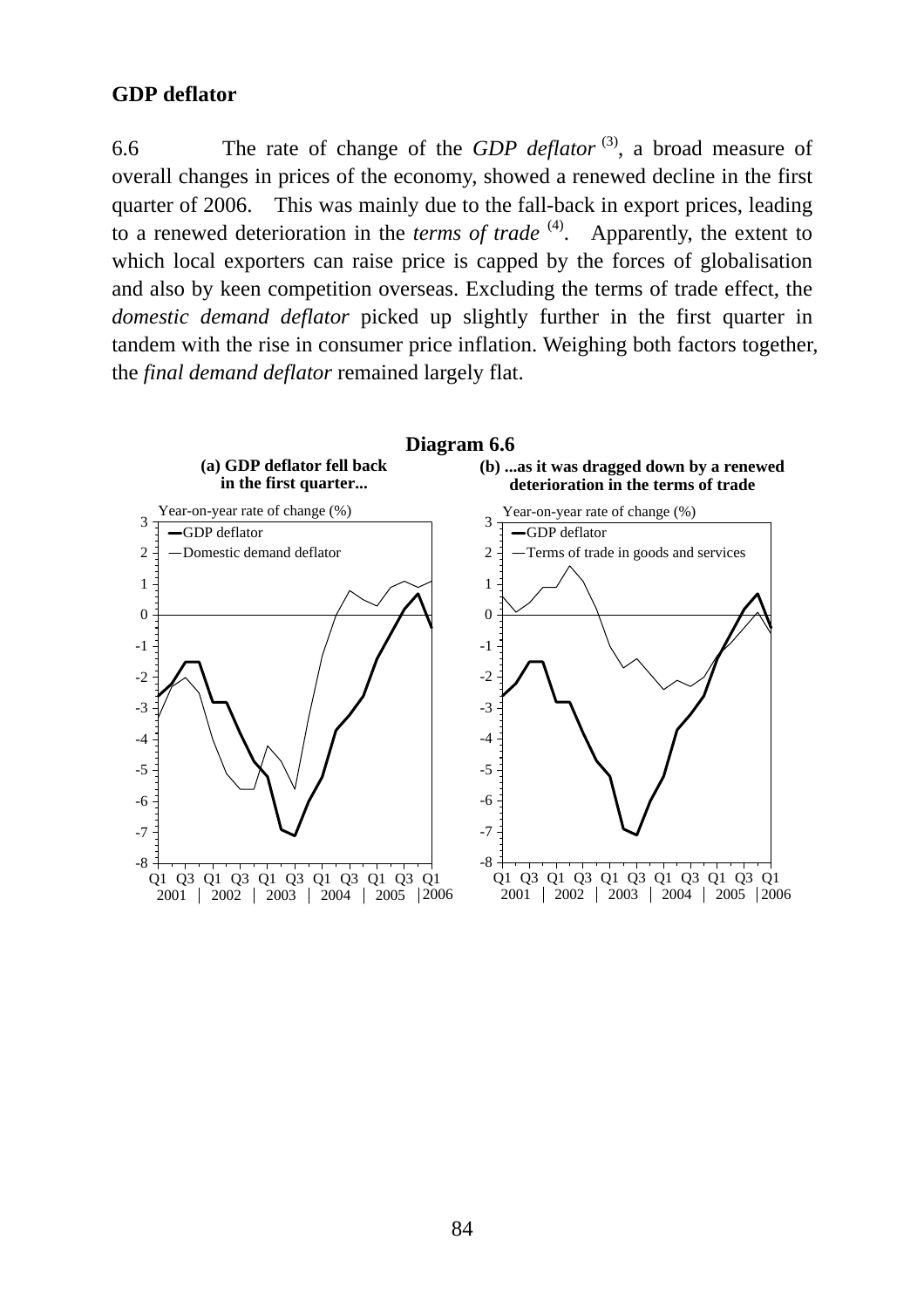|                                           |                     |                           | 2005                      |            |                        | 2006            |
|-------------------------------------------|---------------------|---------------------------|---------------------------|------------|------------------------|-----------------|
|                                           | Annual <sup>#</sup> | $\Omega^{1}$              | $\Omega^*$                | $Q3^*$     | $Q4^{\#}$              | $\Omega^+$      |
| Private consumption expenditure           | 1.4                 | 0.4                       | 1.4                       | 1.5        | 2.2                    | 1.8             |
| Government consumption expenditure        | $-1.6$              | $-1.8$                    | $-1.6$                    | $-1.7$     | $-1.4$                 | 1.1             |
| Gross domestic fixed<br>capital formation | 0.9                 | 2.3                       | 1.8                       | 1.3        | $-1.7$                 | $-1.2$          |
| Total exports of goods                    | $-0.1$              | 1.3                       | 0.4                       | $-0.2$     | $-1.3$                 | $-1.8$          |
| Imports of goods                          | 1.3                 | 2.9                       | 1.8                       | 0.8        | $\ast$                 | $\ast$          |
| Exports of services                       | 3.5                 | 2.6                       | 2.9                       | 3.2        | 5.2                    | 3.9             |
| Imports of services                       | 0.9                 | 2.0                       | 1.7                       | 0.9        | $-0.7$                 | $\ast$          |
| <b>Gross Domestic Product</b>             | $-0.2$              | $-1.4$<br>$<\!\!0.1\!\!>$ | $-0.6$<br>$<\!\!0.2\!\!>$ | 0.2<br><*> | 0.7<br>$<\!\!0.5\!\!>$ | $-0.4$<br><1.2> |
| Total final demand                        | 0.8                 | 1.2                       | 0.9                       | 0.5        | 0.2                    | $\ast$          |
| Domestic demand                           | 0.8                 | 0.3                       | 0.9                       | 1.1        | 0.9                    | 1.1             |

#### **Table 6.5 : GDP deflator and the main expenditure component deflators (year-on-year rate of change (%))**

Notes : (#) Revised figures.

(+) Preliminary figures.

< > Seasonally adjusted quarter-to-quarter % change.

(\*) Change of less than 0.05%.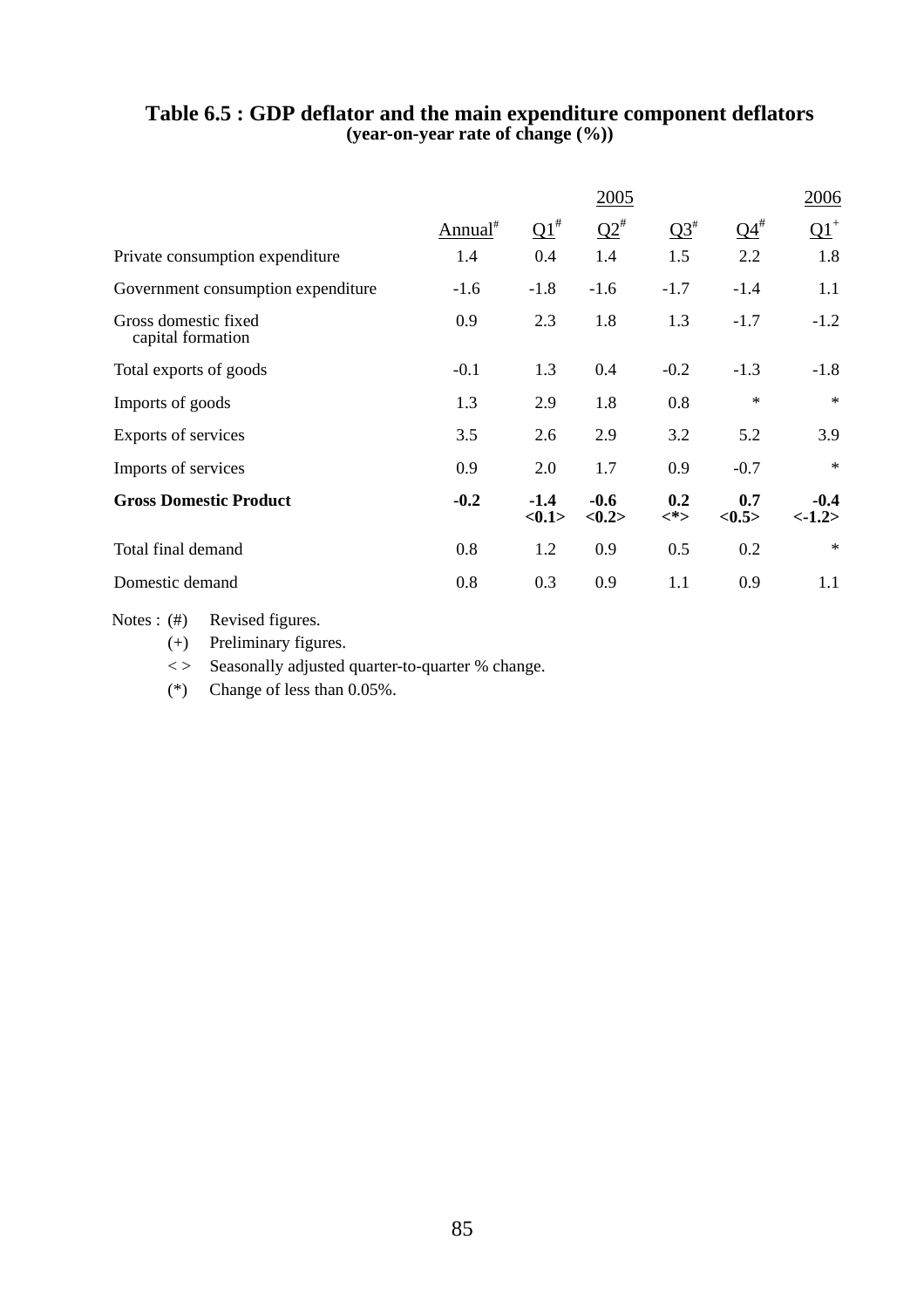### **Notes :**

- (1) It should be noted that, in any particular period, only a small proportion of the tenancies of private dwellings are new lettings for which rentals are freshly determined, and lease renewals upon which rentals are revised. The majority of the tenancies are existing leases with rentals fixed until their expiry. Upon aggregation, the movements in private housing cost thus tend to be less responsive than the corresponding movements in market rentals, as reflected in the rental index for private residential flats compiled by the Rating and Valuation Department (RVD). According to RVD, rentals for new lettings rose further by an average of 8.8% year-on-year in the first quarter of 2006, after an average of 11.3% increase in 2005.
- (2) The Producer Price Index is designed to reflect changes in the prices of goods and services received by local producers. Producer prices refer to the transacted prices, net of any discounts or rebates allowed to the buyers. Transportation and other incidental charges are not included.
- (3) The implicit price deflators of GDP and its main expenditure components are derived by dividing GDP at current prices by the corresponding constant price figures. The rate of change in the GDP deflator may differ substantially from that in the Composite CPI over the same time span. The Composite CPI covers consumer price inflation in particular. Yet the GDP deflator is a much broader measure of inflation for the entire economy, and takes into account all the price changes related to consumption, investment, exports and imports. Also, the rate of change in the GDP deflator may differ appreciably from that in the total final demand deflator, depending on the movement in the prices of final demand and imports. Likewise, the rate of change in the GDP deflator may differ appreciably from that in the domestic demand deflator, depending on the movement in the prices of imports and exports.
- (4) The terms of trade is defined as the ratio of the prices of total exports to the prices of total imports.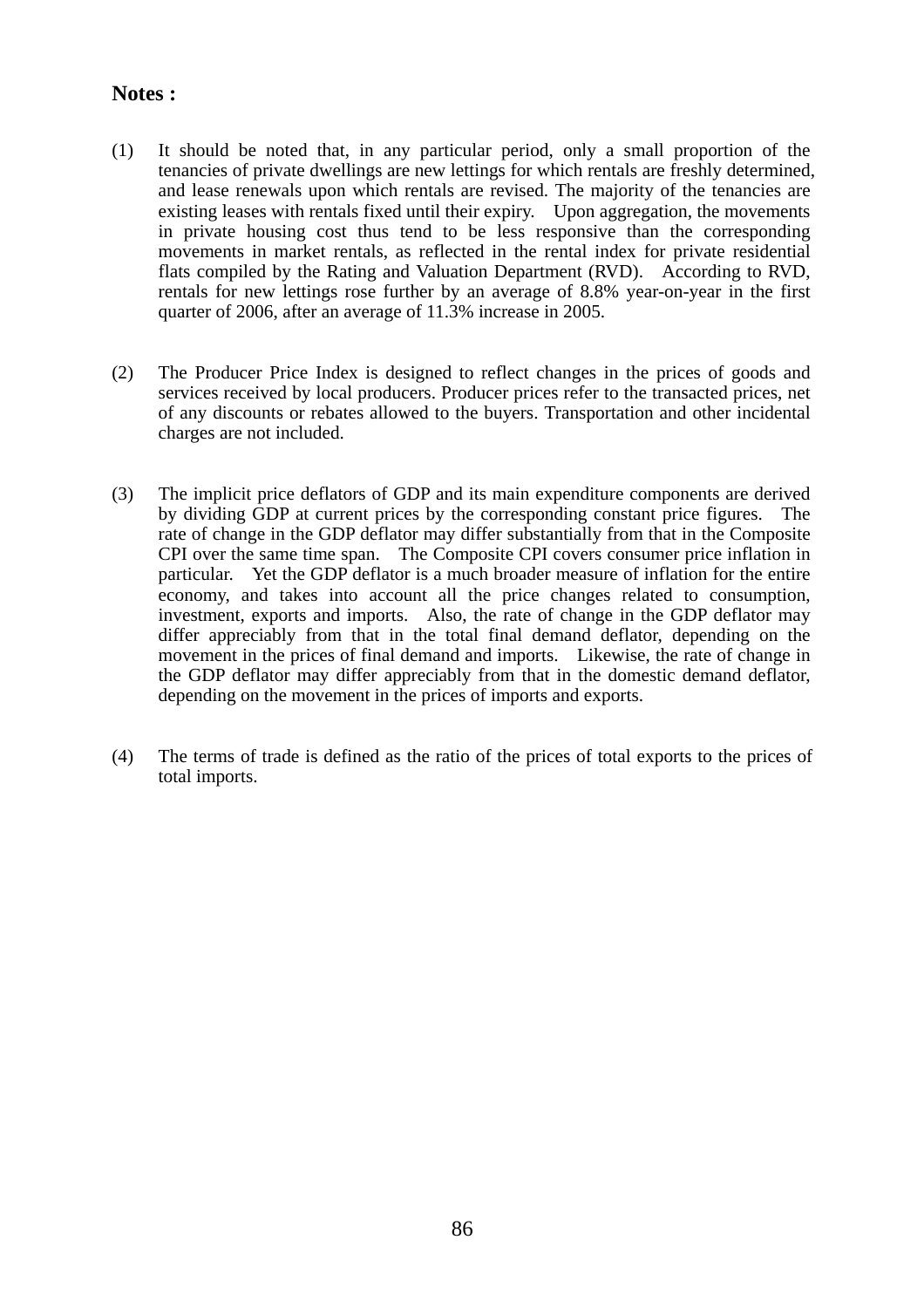# **Statistical Appendix**

|     | <b>Table</b>                                                                              | Page    |
|-----|-------------------------------------------------------------------------------------------|---------|
| 1.  | Gross Domestic Product by expenditure component (at current market prices)                | 88-89   |
| 2.  | Rates of change in Gross Domestic Product by expenditure component (in real terms)        | 90-91   |
| 3.  | Gross Domestic Product by economic activity (at current prices)                           | 92      |
| 4.  | Rates of change in Gross Domestic Product by economic activity (in real terms)            | 93      |
| 5.  | Balance of payments account by major component (at current prices)                        | 94      |
| 6.  | Visible and invisible trade (at current market prices)                                    | 95      |
| 7.  | Total exports of goods by market (in value terms)                                         | 96      |
| 8.  | Imports of goods by source (in value terms)                                               | 97      |
| 9.  | Retained imports of goods by end-use category (in value terms)                            | 97      |
| 10. | Exports and imports of services by component (at current market prices)                   | 98      |
| 11. | Incoming visitors by source                                                               | 99      |
| 12. | Property market                                                                           | 100-101 |
| 13. | Property prices and rentals                                                               | 102-103 |
| 14. | Monetary aggregates                                                                       | 104-105 |
| 15. | Rates of change in business receipts indices for service industries/domains               | 106     |
| 16. | Labour force characteristics                                                              | 107     |
|     | 17. Employment in selected major economic sectors                                         | 108     |
|     | 18. Number of workers engaged at building and construction sites                          | 109     |
| 19. | Average labour earnings by major economic sector                                          | 110     |
| 20. | Rates of change in wage indices by selected major economic sector                         | 111     |
| 21. | Rates of change in prices                                                                 | 112-113 |
| 22. | Rates of change in Composite Consumer Price Index                                         | 114-115 |
| 23  | Rates of change in implicit price deflators of GDP and<br>its main expenditure components | 116-117 |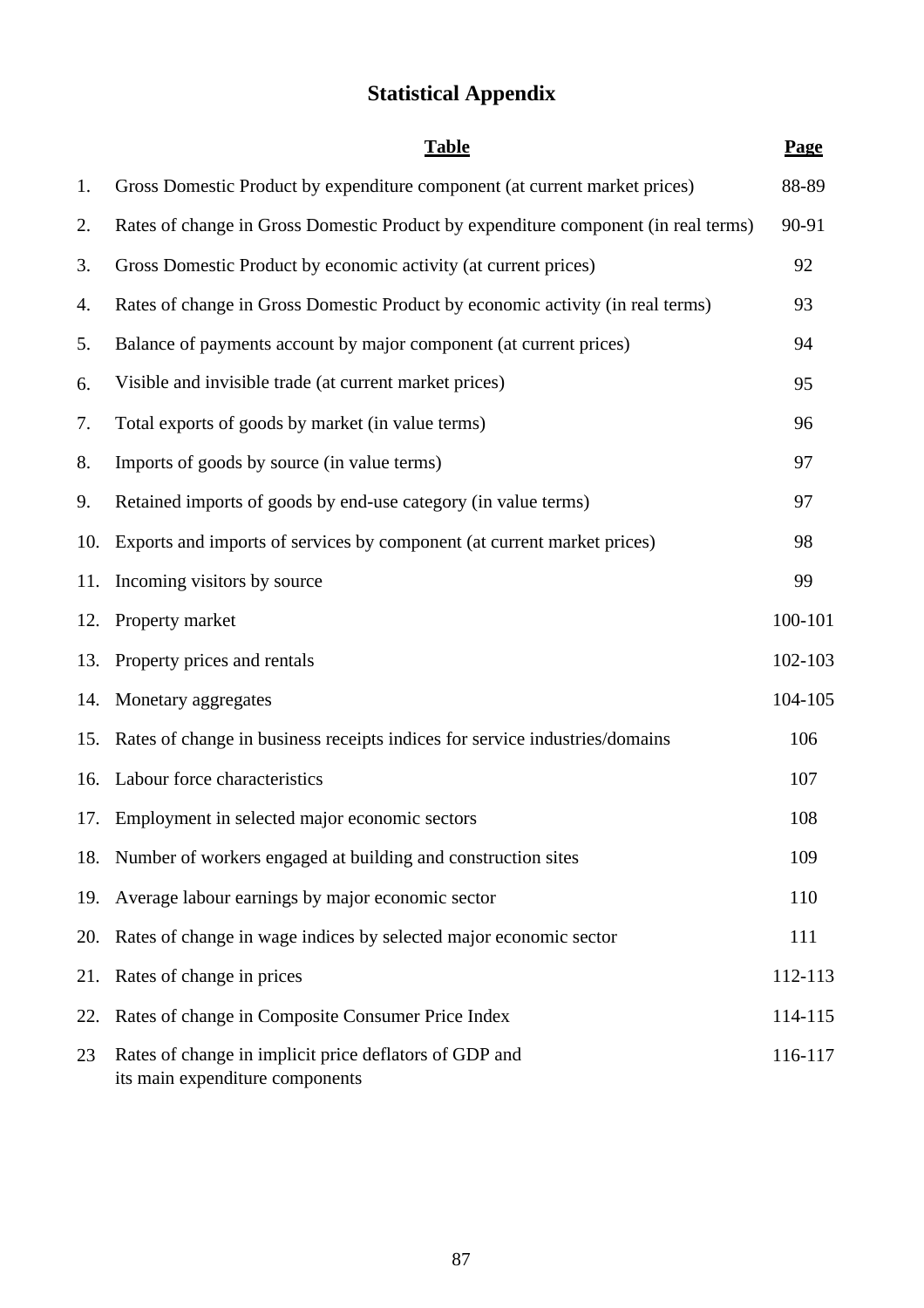|                                                                            |                                   |                                   |                                   |                                   | \$Mn)                             |
|----------------------------------------------------------------------------|-----------------------------------|-----------------------------------|-----------------------------------|-----------------------------------|-----------------------------------|
|                                                                            | 1996                              | 1997                              | 1998                              | 1999                              | 2000                              |
| Private consumption<br>expenditure                                         | 755,508                           | 833,825                           | 795,948                           | 765,282                           | 774,280                           |
| Government consumption<br>expenditure                                      | 103,541                           | 112,751                           | 116,550                           | 119,993                           | 120,172                           |
| Gross domestic fixed<br>capital formation                                  | 378,486                           | 451,891                           | 388,731                           | 325,328                           | 347,375                           |
| of which:                                                                  |                                   |                                   |                                   |                                   |                                   |
| Building and construction<br>Machinery, equipment and<br>computer software | 185,648<br>170,652                | 223,264<br>190,760                | 208,235<br>165,177                | 171,930<br>141,349                | 155,441<br>180,204                |
| Changes in inventories                                                     | 9,762                             | 12,313                            | $-15,651$                         | $-10,612$                         | 14,399                            |
| Total exports of goods                                                     | 1,397,917                         | 1,455,949                         | 1,347,649                         | 1,349,000                         | 1,572,689                         |
| Domestic exports<br>Re-exports                                             | 212,160<br>1,185,758              | 211,410<br>1,244,539              | 188,454<br>1,159,195              | 170,600<br>1,178,400              | 180,967<br>1,391,722              |
| Imports of goods                                                           | 1,511,365                         | 1,589,876                         | 1,408,317                         | 1,373,500                         | 1,636,711                         |
| Exports of services                                                        | 285,385                           | 286,595                           | 262,099                           | 276,385                           | 315,012                           |
| Imports of services                                                        | 189,753                           | 198,424                           | 194,245                           | 185,174                           | 192,427                           |
| <b>GDP</b>                                                                 | 1,229,481                         | 1,365,024                         | 1,292,764                         | 1,266,702                         | 1,314,789                         |
| Per capita GDP (\$)                                                        | 191,047                           | 210,350                           | 197,559                           | 191,736                           | 197,268                           |
| <b>GNP</b>                                                                 | 1,218,405                         | 1,363,409                         | 1,317,362                         | 1,291,470                         | 1,323,543                         |
| Per capita GNP (\$)                                                        | 189,326                           | 210,101                           | 201,318                           | 195,485                           | 198,581                           |
| Total final demand                                                         | 2,930,599                         | 3,153,324                         | 2,895,326                         | 2,825,376                         | 3,143,927                         |
| Total final demand<br>excluding re-exports <sup>(a)</sup>                  | 1,949,977                         | 2,130,313                         | 1,952,900                         | 1,886,191                         | 2,045,858                         |
| Domestic demand<br>Private<br>Public                                       | 1,247,297<br>1,078,661<br>168,636 | 1,410,780<br>1,233,803<br>176,977 | 1,285,578<br>1,107,816<br>177,762 | 1,199,991<br>1,014,347<br>185,644 | 1,256,226<br>1,075,654<br>180,572 |
| External demand                                                            | 1,683,302                         | 1,742,544                         | 1,609,748                         | 1,625,385                         | 1,887,701                         |

# **Table 1 : Gross Domestic Product by expenditure component (at current market prices)**

| Definitions of Terms:          |                                                                                                                                                                                                       |
|--------------------------------|-------------------------------------------------------------------------------------------------------------------------------------------------------------------------------------------------------|
| Total final demand             | $=$ private consumption expenditure + government consumption expenditure + gross<br>domestic fixed capital formation $+$ changes in inventories $+$ total exports of goods $+$<br>exports of services |
| Private sector domestic demand | $=$ private consumption expenditure $+$ gross domestic fixed capital formation by the<br>private sector $+$ changes in inventories                                                                    |
| Public sector domestic demand  | $=$ government consumption expenditure $+$ gross domestic fixed capital formation by the<br>public sector                                                                                             |
| Domestic demand                | $=$ private sector domestic demand $+$ public sector domestic demand                                                                                                                                  |
| External demand                | $=$ total exports of goods + exports of services                                                                                                                                                      |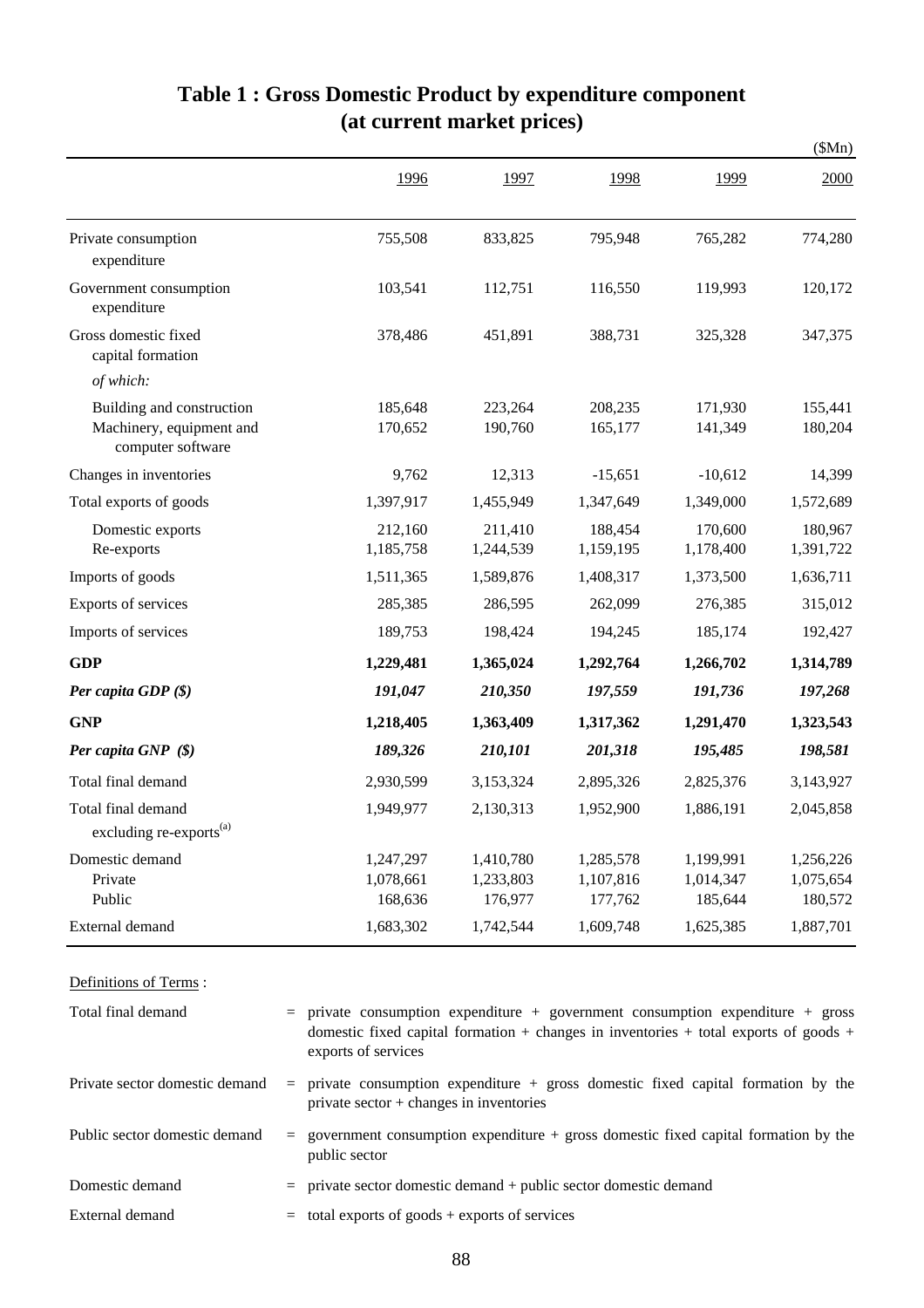|                                                                            |                                   |                                 |                                 |                                   |                                   | \$Mn)                        |
|----------------------------------------------------------------------------|-----------------------------------|---------------------------------|---------------------------------|-----------------------------------|-----------------------------------|------------------------------|
|                                                                            | 2001                              | 2002                            | 2003                            | $2004$ <sup>#</sup>               | $2005$ <sup>#</sup>               | 2006<br>$Q1^+$               |
| Private consumption<br>expenditure                                         | 782,587                           | 747,850                         | 719,304                         | 767,769                           | 804,708                           | 205,615                      |
| Government consumption<br>expenditure                                      | 128,866                           | 131,291                         | 130,151                         | 127,309                           | 121,332                           | 33,019                       |
| Gross domestic fixed<br>capital formation                                  | 333,036                           | 286,020                         | 261,367                         | 274,872                           | 288,821                           | 74,756                       |
| of which:                                                                  |                                   |                                 |                                 |                                   |                                   |                              |
| Building and construction<br>Machinery, equipment and<br>computer software | 142,651<br>180,011                | 131,752<br>144,832              | 116,419<br>136,537              | 107,532<br>150,543                | 105,773<br>163,158                | 26,046<br>45,153             |
| Changes in inventories                                                     | $-4,060$                          | 5,660                           | 9,111                           | 7,076                             | $-5,085$                          | 1,488                        |
| Total exports of goods                                                     | 1,480,987                         | 1,562,121                       | 1,749,089                       | 2,027,031                         | 2,251,744                         | 538,460                      |
| Domestic exports<br>Re-exports                                             | 153,520<br>1,327,467              | 131,079<br>1,431,041            | 122,126<br>1,626,964            | 126,386<br>1,900,645              | 136,324<br>2,115,419              | 34,498<br>503,963            |
| Imports of goods                                                           | 1,549,222                         | 1,601,527                       | 1,794,059                       | 2,099,545                         | 2,311,091                         | 568,261                      |
| Exports of services                                                        | 320,799                           | 347,836                         | 362,420                         | 429,563                           | 483,455                           | 124,123                      |
| Imports of services                                                        | 194,180                           | 202,494                         | 203,400                         | 242,507                           | 251,832                           | 62,606                       |
| <b>GDP</b>                                                                 | 1,298,813                         | 1,276,757                       | 1,233,983                       | 1,291,568                         | 1,382,052                         | 346,594                      |
| Per capita GDP $(\$)$                                                      | 193,135                           | 188,118                         | 181,385                         | 187,657                           | 199,261                           |                              |
| <b>GNP</b>                                                                 | 1,327,356                         | 1,282,409                       | 1,262,474                       | 1,314,978                         | 1,384,515                         | N.A.                         |
| Per capita GNP (\$)                                                        | 197,379                           | 188,951                         | 185,573                         | 191,058                           | 199,616                           |                              |
| Total final demand                                                         | 3,042,215                         | 3,080,778                       | 3,231,442                       | 3,633,620                         | 3,944,975                         | 977,461                      |
| Total final demand<br>excluding re-exports <sup>(a)</sup>                  | 1,982,896                         | 1,923,066                       | 1,895,705                       | 2,061,787                         | 2,195,523                         | 560,684                      |
| Domestic demand<br>Private<br>Public                                       | 1,240,429<br>1,053,568<br>186,861 | 1,170,821<br>985,985<br>184,836 | 1,199,933<br>938,326<br>181,607 | 1,177,026<br>1,001,274<br>175,752 | 1,209,776<br>1,047,131<br>162,645 | 314,878<br>270,754<br>44,124 |
| External demand                                                            | 1,801,786                         | 1,909,957                       | 2,111,509                       | 2,456,594                         | 2,735,199                         | 662,583                      |

# **Table 1 : Gross Domestic Product by expenditure component (at current market prices) (cont'd)**

(a) Re-export margin is nevertheless retained in the total final demand. Notes :

- (#) Revised figures.
- (+) Preliminary figures.
- (--) Not applicable.
- N.A. Not available.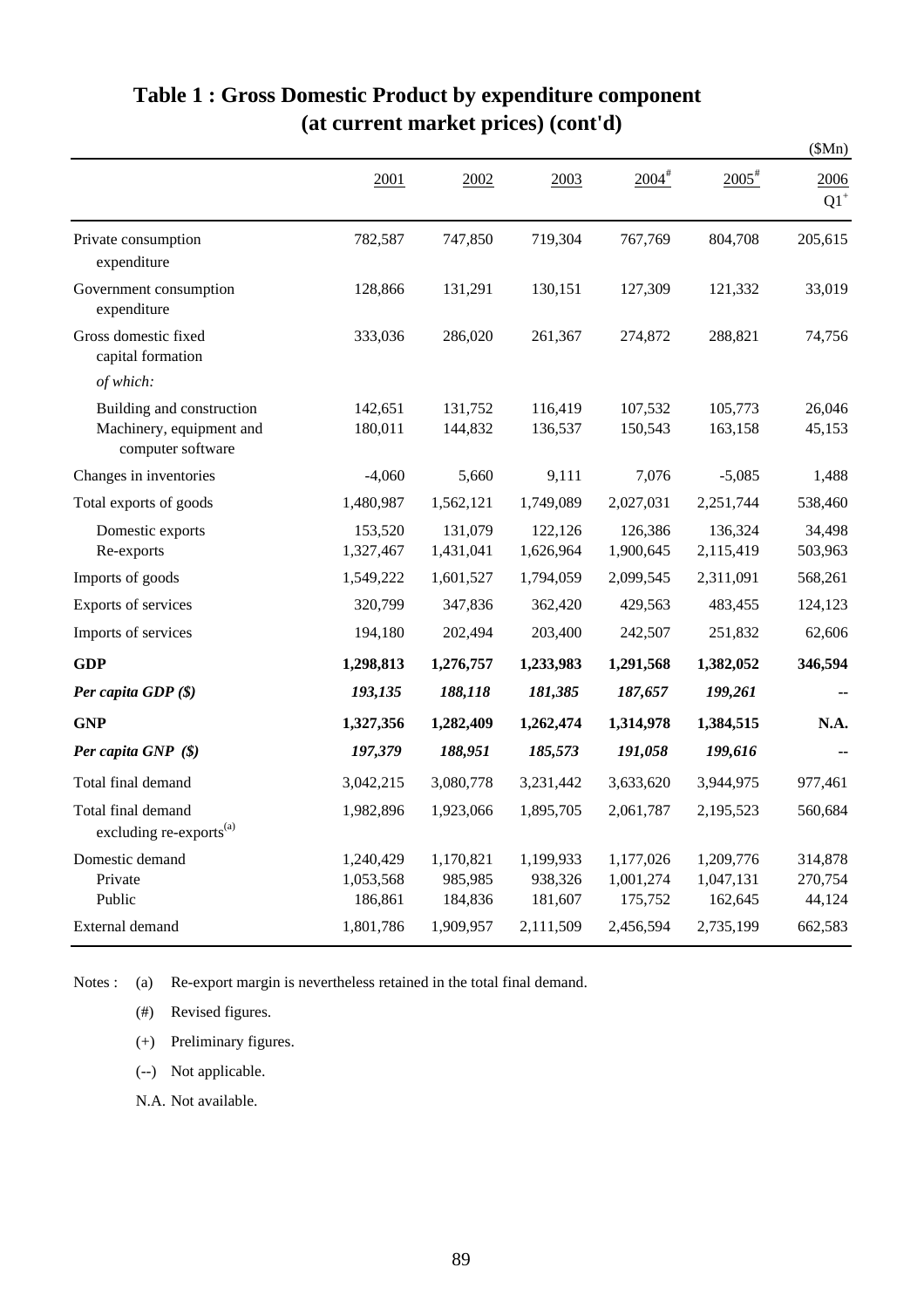|                                                           | 1996    | 1997   | 1998   | 1999    | 2000   | 2001    |
|-----------------------------------------------------------|---------|--------|--------|---------|--------|---------|
|                                                           |         |        |        |         |        |         |
| Private consumption expenditure                           | 3.9     | 6.2    | $-6.6$ | 1.4     | 6.0    | 2.1     |
| Government consumption<br>expenditure                     | 3.8     | 2.4    | 0.7    | 3.1     | 2.1    | 6.0     |
| Gross domestic fixed<br>capital formation                 | 10.9    | 12.6   | $-7.3$ | $-16.6$ | 11.0   | 2.6     |
| of which:                                                 |         |        |        |         |        |         |
| Building and construction                                 | 7.0     | 10.5   | $-2.4$ | $-15.5$ | $-7.6$ | $-1.1$  |
| Machinery, equipment and<br>computer software             | 12.0    | 13.1   | $-7.9$ | $-18.2$ | 27.0   | 6.2     |
| Total exports of goods                                    | 4.8     | 6.1    | $-4.3$ | 3.7     | 17.1   | $-3.3$  |
| Domestic exports                                          | $-8.4$  | 2.1    | $-7.9$ | $-7.2$  | 7.5    | $-10.2$ |
| Re-exports                                                | 7.5     | 6.8    | $-3.7$ | 5.4     | 18.5   | $-2.4$  |
| Imports of goods                                          | 4.3     | 7.3    | $-7.3$ | $\ast$  | 18.2   | $-1.9$  |
| Exports of services                                       | 10.2    | $-0.4$ | $-3.5$ | 8.8     | 12.1   | 6.4     |
| Imports of services                                       | 5.1     | 3.9    | 1.6    | $-4.4$  | 4.2    | 2.0     |
| <b>GDP</b>                                                | 4.2     | 5.1    | $-5.5$ | 4.0     | 10.0   | 0.6     |
| Per capita GDP $(\$)$                                     | $-0.3$  | 4.2    | $-6.2$ | 3.0     | 9.0    | $-0.3$  |
| <b>GNP</b>                                                | 2.4     | 6.0    | $-3.5$ | 4.0     | 8.6    | 2.2     |
| Per capita GNP (\$)                                       | $-2.1$  | 5.1    | $-4.3$ | 3.0     | 7.6    | 1.3     |
| Total final demand                                        | 4.3     | 6.2    | $-6.0$ | 1.3     | 14.4   | $-0.6$  |
| Total final demand<br>excluding re-exports <sup>(a)</sup> | $2.2\,$ | 5.8    | $-7.6$ | $-1.7$  | 11.3   | 0.4     |
| Domestic demand                                           | 2.1     | 8.2    | $-9.2$ | $-4.4$  | 10.3   | 1.0     |
| Private                                                   | $1.2\,$ | 9.5    | $-9.9$ | $-5.4$  | 12.3   | 0.7     |
| Public                                                    | 9.2     | $-1.0$ | $-3.8$ | 2.1     | $-2.8$ | 3.3     |
| External demand                                           | 5.4     | 5.3    | $-4.3$ | 4.4     | 16.4   | $-1.7$  |

# **Table 2 : Rates of change in Gross Domestic Product by expenditure component (in real terms)**

 $(%)$ 

(a) Re-export margin is nevertheless retained in the total final demand. Notes :

> (#) Revised figures.

(+) Preliminary figures.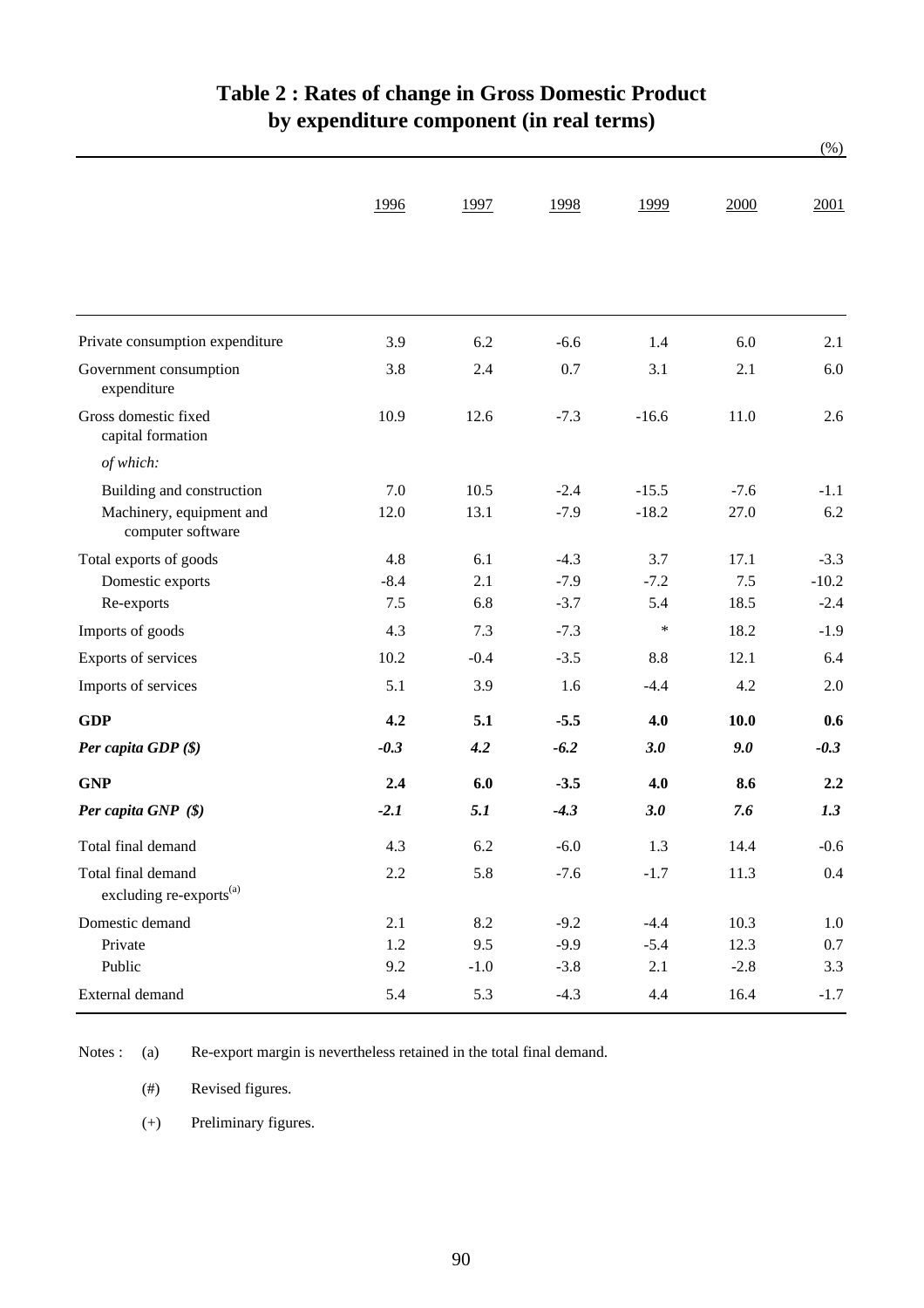|                                                           |         |        |                     |                     |                |                                          | (% )                                    |
|-----------------------------------------------------------|---------|--------|---------------------|---------------------|----------------|------------------------------------------|-----------------------------------------|
|                                                           | 2002    | 2003   | $2004$ <sup>#</sup> | $2005$ <sup>#</sup> | 2006<br>$Q1^+$ | Average annual<br>rate of change:        |                                         |
|                                                           |         |        |                     |                     |                | 10 years<br>1995 to<br>$2005^{\text{*}}$ | 5 years<br>2000 to<br>$2005^{\text{#}}$ |
| Private consumption expenditure                           | $-1.0$  | $-0.9$ | 7.3                 | 3.4                 | 4.5            | 2.1                                      | 2.1                                     |
| Government consumption<br>expenditure                     | 2.5     | 1.9    | 0.7                 | $-3.1$              | 1.3            | 2.0                                      | 1.6                                     |
| Gross domestic fixed<br>capital formation                 | $-4.5$  | 0.9    | 3.0                 | 4.1                 | 8.5            | 1.3                                      | 1.2                                     |
| of which:                                                 |         |        |                     |                     |                |                                          |                                         |
| Building and construction                                 | $-1.1$  | $-5.6$ | $-11.7$             | $-6.1$              | $-8.7$         | $-3.6$                                   | $-5.2$                                  |
| Machinery, equipment and<br>computer software             | $-7.6$  | 6.7    | 11.0                | 10.6                | 23.3           | 4.5                                      | 5.1                                     |
| Total exports of goods                                    | 8.7     | 14.2   | 15.3                | 11.2                | 14.4           | 7.1                                      | 9.0                                     |
| Domestic exports                                          | $-11.2$ | $-7.3$ | 2.4                 | 7.6                 | 44.4           | $-3.5$                                   | $-4.0$                                  |
| Re-exports                                                | 11.0    | 16.3   | 16.3                | 11.4                | 12.8           | 8.5                                      | 10.3                                    |
| Imports of goods                                          | 7.9     | 13.1   | 14.1                | 8.6                 | 14.0           | 6.2                                      | 8.2                                     |
| Exports of services                                       | 10.9    | 7.9    | 17.9                | 8.7                 | 8.9            | 7.7                                      | 10.3                                    |
| Imports of services                                       | 3.9     | $-2.1$ | 14.6                | 2.9                 | 4.8            | 3.1                                      | 4.1                                     |
| <b>GDP</b>                                                | 1.8     | 3.2    | 8.6                 | 7.3                 | 8.2            | 3.9                                      | 4.3                                     |
| Per capita GDP $(\$)$                                     | 0.9     | 3.0    | 7.3                 | 6.4                 | --             | 2.6                                      | 3.4                                     |
| <b>GNP</b>                                                | 0.1     | 5.1    | 8.0                 | 5.6                 | N.A.           | 3.8                                      | 4.2                                     |
| Per capita $GNP(S)$                                       | $-0.8$  | 4.8    | 6.8                 | 4.8                 |                | 2.5                                      | 3.3                                     |
| Total final demand                                        | 5.1     | 8.1    | 12.0                | 7.8                 | 11.2           | 5.1                                      | 6.4                                     |
| Total final demand<br>excluding re-exports <sup>(a)</sup> | 2.0     | 3.5    | 9.2                 | 5.3                 | $10.1\,$       | 2.9                                      | 4.0                                     |
| Domestic demand                                           | $-0.7$  | 0.1    | 5.1                 | 1.9                 | 6.9            | 1.3                                      | 1.5                                     |
| Private                                                   | $-1.0$  | $-0.2$ | 6.4                 | 3.4                 | 9.1            | 1.5                                      | 1.8                                     |
| Public                                                    | 1.2     | 1.7    | $-1.6$              | $-7.0$              | $-5.0$         | 0.1                                      | $-0.5$                                  |
| External demand                                           | 9.1     | 13.1   | 15.8                | 10.7                | 13.3           | 7.2                                      | 9.2                                     |

# **Table 2 : Rates of change in Gross Domestic Product by expenditure component (in real terms) (cont'd)**

(\*) Change of less than 0.05%. Notes (cont'd) :

(--) Not applicable.

N.A. Not available.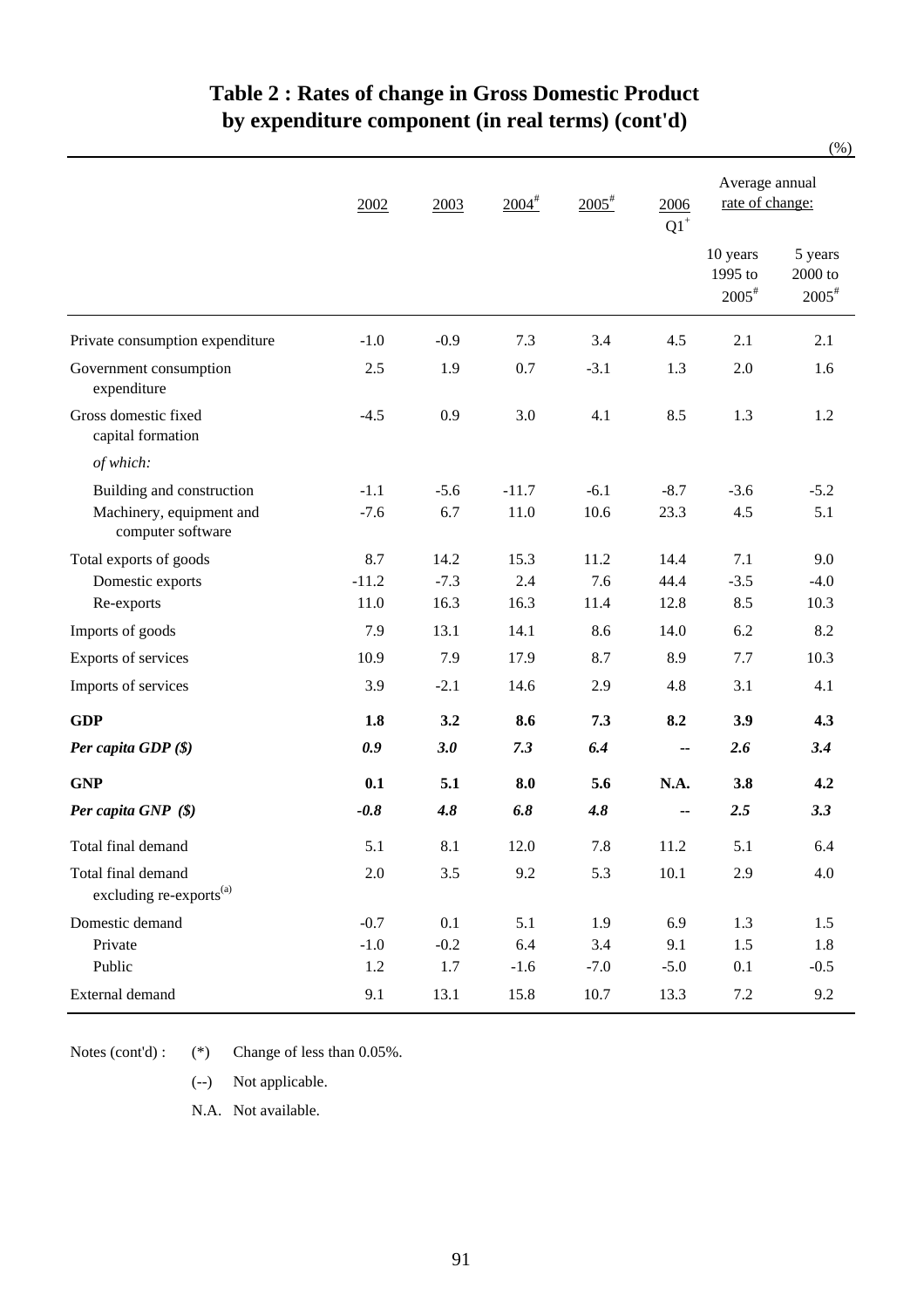|                                                                          | 2000      |               | 2001      |                        | 2002      |               | 2003            |               | $2004$ <sup>#</sup> |                        |
|--------------------------------------------------------------------------|-----------|---------------|-----------|------------------------|-----------|---------------|-----------------|---------------|---------------------|------------------------|
|                                                                          | \$Mn      | $\%$<br>share | \$Mn      | $\frac{0}{0}$<br>share | \$Mn      | $\%$<br>share | \$Mn            | $\%$<br>share | \$Mn                | $\frac{0}{0}$<br>share |
| Agriculture and fishing                                                  | 920       | 0.1           | 1,003     | 0.1                    | 1,002     | 0.1           | 824             | 0.1           | 886                 | 0.1                    |
| Mining and quarrying                                                     | 241       | $\ast$        | 174       | $\ast$                 | 136       | $\ast$        | 116             | $\ast$        | 72                  | $\ast$                 |
| Manufacturing                                                            | 67,646    | 5.4           | 59,760    | 4.8                    | 51,396    | 4.2           | 44,403          | 3.7           | 44,455              | 3.5                    |
| Electricity, gas and water                                               | 36,917    | 2.9           | 37,957    | 3.1                    | 39,609    | 3.2           | 38,839          | 3.2           | 39,726              | 3.2                    |
| Construction                                                             | 62,054    | 4.9           | 57,167    | 4.6                    | 51,534    | 4.2           | 44,910          | 3.7           | 40,376              | 3.2                    |
| <b>Services</b>                                                          | 1,087,570 | 86.6          | 1,088,211 | 87.5                   | 1,091,272 | 88.4          | 1,073,941       | 89.3          | 1,130,301           | 90.0                   |
| Wholesale, retail and<br>import/export trades,<br>restaurants and hotels | 308,600   | 24.6          | 309,926   | 24.9                   | 310,500   | 25.1          | 308,872         | 25.7          | 345,092             | 27.5                   |
| Transport,<br>storage and<br>communications                              | 118,974   | 9.5           | 117,526   | 9.4                    | 121,766   | 9.9           | 117,420         | 9.8           | 126,820             | 10.1                   |
| Financing, insurance,<br>real estate and<br>business services            | 268,399   | 21.4          | 251,495   | 20.2                   | 247,045   | 20.0          | 251,085         | 20.9          | 266,834             | 21.2                   |
| Community,<br>social and personal<br>services                            | 249,997   | 19.9          | 262,960   | 21.1                   | 265,746   | 21.5          | 261,917         | 21.8          | 263,756             | <i>21.0</i>            |
| Ownership of premises                                                    | 141,600   | 11.3          | 146,304   | 11.8                   | 146,214   | 11.8          | 134,648         | 11.2          | 127,799             | 10.2                   |
| <b>GDP</b> at factor cost                                                | 1,255,348 | 100.0         | 1,244,271 | 100.0                  | 1,234,949 |               | 100.0 1,203,034 |               | 100.0 1,255,816     | <b>100.0</b>           |
| Taxes on production and<br>imports                                       | 57,908    |               | 53,917    |                        | 43,325    |               | 48,057          |               | 58,729              |                        |
| Statistical discrepancy (%)                                              | 0.1       |               | $\ast$    |                        | $-0.1$    |               | $-1.4$          |               | $-1.8$              |                        |
| <b>GDP</b> at current<br>market prices                                   | 1,314,789 |               | 1,298,813 |                        | 1,276,757 |               | 1,233,983       |               | 1,291,568           |                        |

# **Table 3 : Gross Domestic Product by economic activity (at current prices)**

Notes : Figures may not add up exactly to the total due to rounding.

(#) Revised figures.

(\*) Less than 0.05%.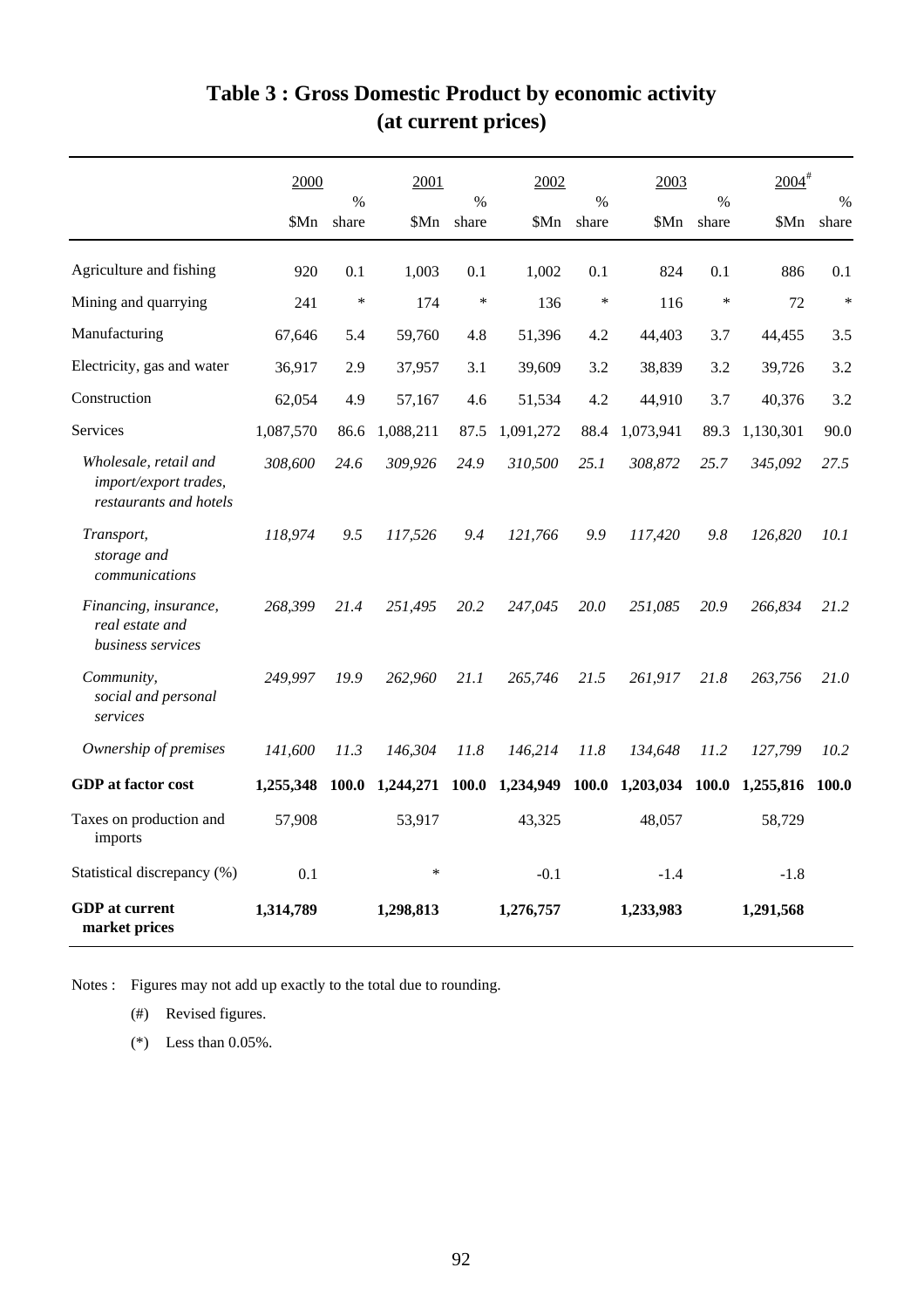|                                                                          |         |         |         |                     |                      |        |                     |                | (% )    |
|--------------------------------------------------------------------------|---------|---------|---------|---------------------|----------------------|--------|---------------------|----------------|---------|
|                                                                          | 2001    | 2002    | 2003    | $2004$ <sup>#</sup> | $2005^{\frac{4}{5}}$ |        | $2005$ <sup>#</sup> |                |         |
|                                                                          |         |         |         |                     |                      | Q1     | Q2                  | Q <sub>3</sub> | Q4      |
| Agriculture and fishing                                                  | 4.1     | $-0.7$  | $-5.6$  | 2.8                 | 2.1                  | $-3.0$ | 7.4                 | 5.4            | $-0.8$  |
| Mining and quarrying                                                     | $-14.1$ | $-11.1$ | 2.2     | $-17.0$             | 10.3                 | $\ast$ | 12.8                | 18.9           | 7.0     |
| Manufacturing                                                            | $-9.1$  | $-10.0$ | $-10.3$ | 1.7                 | 2.1                  | $-2.3$ | $-0.1$              | 4.1            | 5.9     |
| Electricity, gas and water                                               | 1.7     | 3.8     | 1.8     | 2.0                 | 3.4                  | 5.0    | 4.8                 | 0.5            | 4.3     |
| Construction                                                             | $-2.2$  | $-1.5$  | $-4.9$  | $-9.8$              | $-6.6$               | 0.5    | $-8.4$              | $-5.5$         | $-12.4$ |
| Services                                                                 | 1.8     | 2.8     | 4.5     | 9.9                 | 7.9                  | 7.1    | 8.4                 | 8.5            | 7.7     |
| Wholesale, retail and<br>import/export trades,<br>restaurants and hotels | 0.3     | 4.5     | 9.1     | 15.1                | 11.1                 | 10.5   | 12.1                | 11.0           | 10.9    |
| Transport, storage and<br>communications                                 | 1.9     | 6.5     | 0.7     | 13.9                | 13.5                 | 12.7   | 12.3                | 15.3           | 13.5    |
| Financing, insurance,<br>real estate and business<br>services            | 0.5     | 2.7     | 5.7     | 13.1                | 8.9                  | 6.9    | 11.3                | 10.0           | 7.6     |
| Community, social and<br>personal services                               | 4.0     | $-0.6$  | 0.6     | 2.6                 | 0.9                  | 1.0    | 0.1                 | 1.1            | 1.5     |
| Ownership of premises                                                    | 3.4     | 2.0     | 2.7     | 0.9                 | 4.2                  | 4.3    | 4.0                 | 4.3            | 4.1     |
| Taxes on production and<br>imports                                       | $-1.1$  | $-0.1$  | 3.4     | 13.0                | 1.0                  | $-1.3$ | 2.0                 | 10.1           | $-5.0$  |
| GDP at constant (2000)<br>market prices                                  | 0.6     | 1.8     | 3.2     | 8.6                 | 7.3                  | 6.0    | 7.2                 | 8.2            | 7.5     |

# **Table 4 : Rates of change in Gross Domestic Product by economic activity (in real terms)**

(#) Revised figures. Notes :

(\*) Change of less than 0.05%.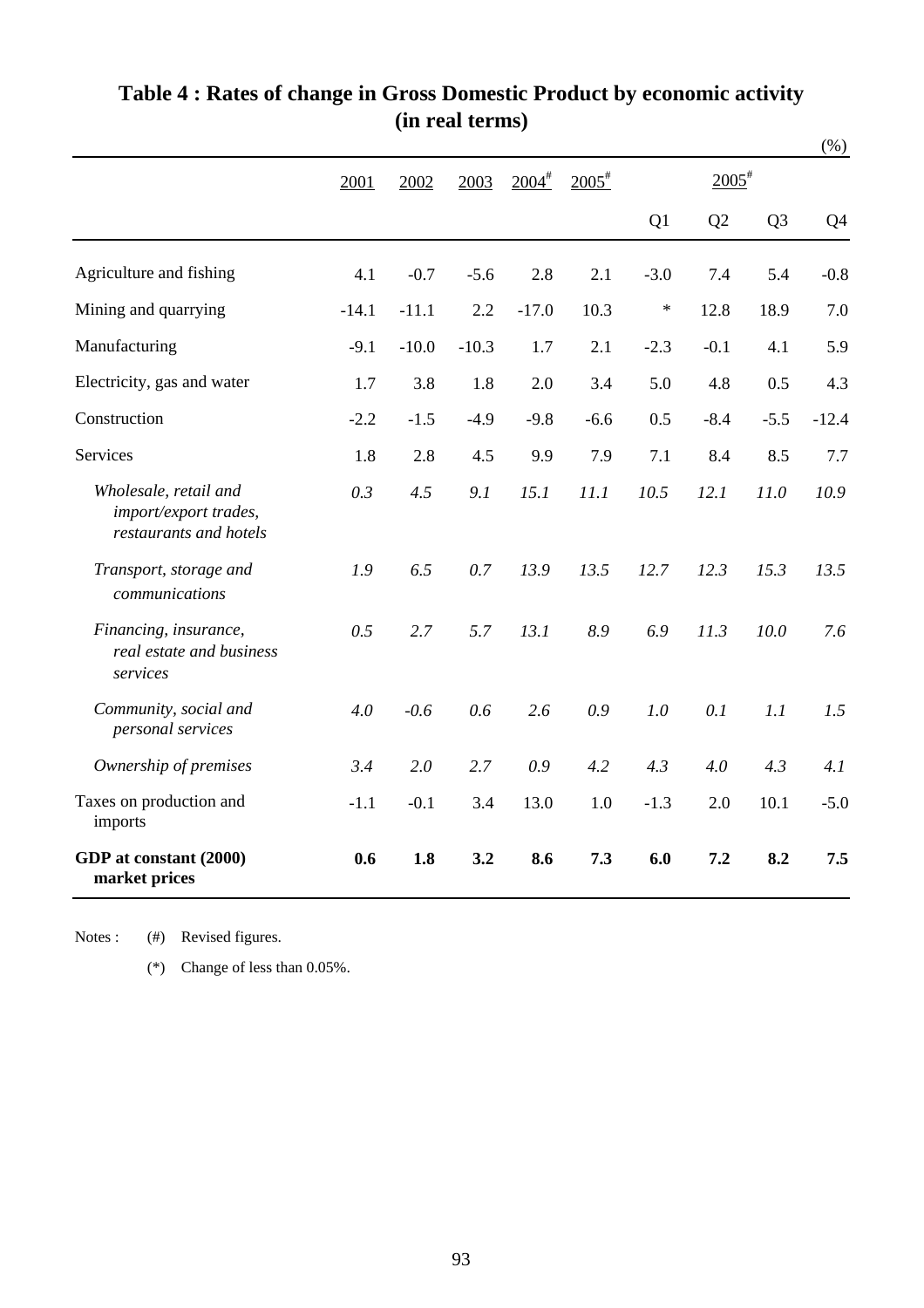# **Table 5 : Balance of payments account by major component (at current prices)**

|                                                             |           |           |                                              |                     |                     |           |           |                     | \$Mn)          |
|-------------------------------------------------------------|-----------|-----------|----------------------------------------------|---------------------|---------------------|-----------|-----------|---------------------|----------------|
|                                                             | 2001      | 2002      | 2003                                         | $2004$ <sup>#</sup> | $2005$ <sup>#</sup> |           |           | $2005$ <sup>#</sup> |                |
|                                                             |           |           |                                              |                     |                     | Q1        | Q2        | Q <sub>3</sub>      | Q4             |
| Current account                                             | 76,315    | 96,800    | 128,240                                      | 122,491             | 157,692             | 32,750    | 32,029    | 43,367              | 49,547         |
| Goods                                                       | $-64,970$ | $-39,406$ | $-44,970$                                    | $-72,514$           | $-59,347$           | $-19,677$ | $-19,646$ | $-6,941$            | $-13,083$      |
| Services                                                    | 126,620   | 145,341   | 159,020                                      | 187,056             | 231,623             | 49,908    | 50,833    | 60,661              | 70,221         |
| Income                                                      | 28,543    | 5.652     | 28,491                                       | 23,410              | 2,463               | 6,999     | 4,763     | $-6,085$            | $-3,214$       |
| Current transfers                                           | $-13,878$ | $-14,787$ | $-14,301$                                    | $-15,461$           | $-17,046$           | $-4,481$  | $-3,921$  | $-4,268$            | $-4,377$       |
| Capital and financial account                               |           |           | -97,359 -151,179 -179,086 -184,640 -160,882  |                     |                     | $-54,444$ | $-7,427$  | $-48,610$           | $-50,400$      |
| Capital and financial<br>non-reserve assets<br>(net change) |           |           | -60,829 -169,720 -171,497 -159,155 -150,202  |                     |                     | $-51,890$ | $-12.926$ | $-45,639$           | $-39,746$      |
| Capital transfers                                           | $-9,155$  | $-15,686$ | $-8,292$                                     | $-2,561$            | $-5,237$            | $-2,653$  | $-1,511$  | $-683$              | $-390$         |
| Financial non-reserve<br>assets (net change)                |           |           | -51,674 -154,033 -163,205 -156,594 -144,966  |                     |                     | -49.238   | $-11,415$ | $-44,956$           | $-39,356$      |
| Direct investment                                           | 96,948    | $-60.685$ | 63.372                                       | $-91,038$           | 25.845              | 970       | 3,928     | $-30,607$           | 51,554         |
| Portfolio investment                                        |           |           | -322,045 -302,484 -264,619 -306,368 -168,100 |                     |                     | $-70,770$ | $-91,131$ | $-19,263$           | 13,063         |
| Financial derivatives                                       | 39,640    | 51,563    | 78,288                                       | 44,319              | 13,754              | 4,206     | 5,749     | 952                 | 2,847          |
| Other investment                                            | 133,783   | 157,573   | $-40,247$                                    | 196,492             | $-16,464$           | 16,357    | 70,038    |                     | 3,961 -106,821 |
| Reserve assets (net change) <sup>(a)</sup>                  | $-36,530$ | 18,541    | $-7,589$                                     | $-25,486$           | $-10,679$           | $-2,554$  | 5,500     | $-2,971$            | $-10,654$      |
| Net errors and omissions                                    | 21,044    | 54,379    | 50,846                                       | 62,149              | 3,190               | 21,695    | $-24,602$ | 5,244               | 853            |
| <b>Overall balance of</b><br>payments                       | 36,530    | $-18,541$ | 7,589                                        | 25,486              | 10,679              | 2,554     | $-5,500$  | 2,971               | 10,654         |

Notes : Figures may not add up exactly to the total due to rounding.

(a) A negative value for net change in reserve assets represents a net increase, and a positive value represents a net decrease.

(#) Revised figures.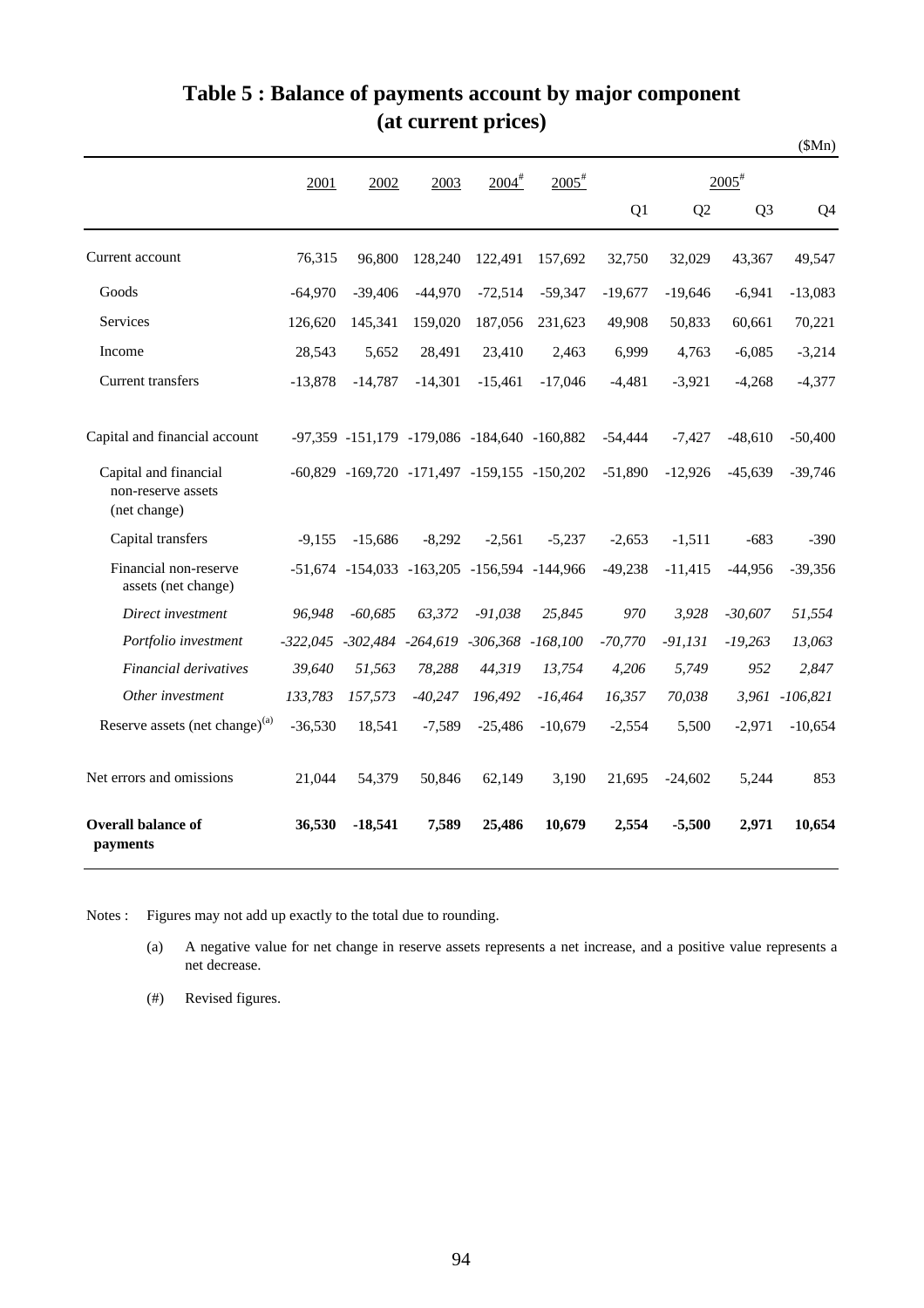|                                  |           |                     |           |                     |                                                               |           |           |                                 | \$Mn)     |
|----------------------------------|-----------|---------------------|-----------|---------------------|---------------------------------------------------------------|-----------|-----------|---------------------------------|-----------|
|                                  | 2001      | 2002                | 2003      | $2004$ <sup>#</sup> | $2005$ <sup>#</sup>                                           |           | 2005      |                                 | 2006      |
|                                  |           |                     |           |                     |                                                               | $Q2^*$    | $Q3^{\#}$ | $Q4^{\#}$                       | $Q1^+$    |
| Total exports of goods           | 1,480,987 | 1,562,121           |           |                     | 1,749,089 2,027,031 2,251,744 555,352 614,625 602,671 538,460 |           |           |                                 |           |
| Imports of goods                 | 1,549,222 | 1,601,527           |           |                     | 1,794,059 2,099,545 2,311,091 574,998 621,566 615,754 568,261 |           |           |                                 |           |
| Visible trade balance            | $-68,235$ | $-39,406$           | $-44,970$ | $-72,514$           | $-59,347$                                                     | $-19,646$ | $-6,941$  | $-13,083$                       | $-29,801$ |
|                                  | $(-4.4)$  | $(-2.5)$            | $(-2.5)$  | $(-3.5)$            | $(-2.6)$                                                      | $(-3.4)$  | $(-1.1)$  | $(-2.1)$                        | $(-5.2)$  |
| Exports of services              | 320,799   | 347,836             | 362,420   | 429,563             | 483,455                                                       |           |           | 109,835 128,678 135,275 124,123 |           |
| Imports of services              | 194,180   | 202,494             | 203,400   | 242,507             | 251,832                                                       | 59,002    | 68,017    | 65,054                          | 62,606    |
| <b>Invisible trade balance</b>   | 126,619   | 145,342             | 159,020   | 187,056             | 231,623                                                       | 50,833    | 60,661    | 70,221                          | 61,517    |
|                                  | (65.2)    | (71.8)              | (78.2)    | (77.1)              | (92.0)                                                        | (86.2)    | (89.2)    | (107.9)                         | (98.3)    |
| Exports of goods and<br>services |           | 1.801.786 1.909.957 |           |                     | 2,111,509 2,456,594 2,735,199 665,187 743,303 737,946 662,583 |           |           |                                 |           |
| Imports of goods and<br>services | 1.743.402 | 1.804.021           |           |                     | 1,997,459 2,342,052 2,562,923 634,000 689,583                 |           |           | 680,808 630,867                 |           |
| <b>Visible and invisible</b>     | 58,384    | 105,936             | 114,050   | 114,542             | 172,276                                                       | 31,187    | 53,720    | 57,138                          | 31,716    |
| trade balance                    | 3.3>      | <5.9>               | < 5.7>    | <4.9>               | <6.7>                                                         | <4.9>     | <7.8>     | $<\!\!8.4\!\!>$                 | < 5.0>    |

# **Table 6 : Visible and invisible trade (at current market prices)**

Notes : Figures in this table are reckoned on a GDP basis.

- (#) Revised figures.
- (+) Preliminary figures.
- ( ) As a percentage of the total value of imports of goods/services.
- $\langle \rangle$  As a percentage of the total value of imports of goods and services.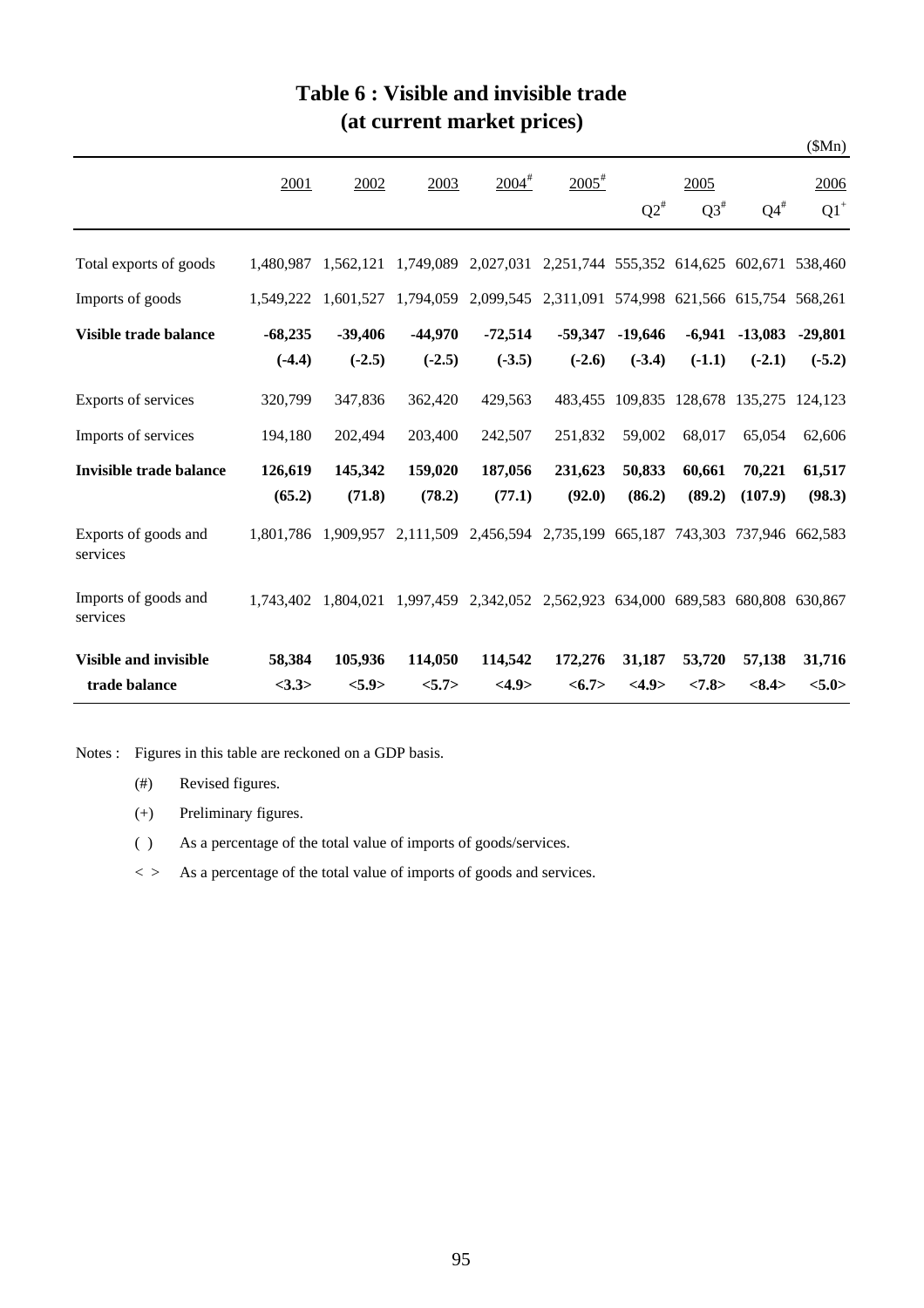|                       | 2001    | 2002   | 2003                        | 2004 |      | 2005      |                | 2005           |                                | 2006   |
|-----------------------|---------|--------|-----------------------------|------|------|-----------|----------------|----------------|--------------------------------|--------|
|                       |         |        |                             |      |      |           | Q <sub>2</sub> | Q <sub>3</sub> | Q <sub>4</sub>                 | Q1     |
|                       |         |        | $(% \mathbf{A})$ (% change) |      |      | \$Mn      |                |                | (% change over a year earlier) |        |
| <b>All markets</b>    | $-5.8$  | 5.4    | 11.7                        | 15.9 | 11.4 | 2,250,174 | 12.5           | 12.5           | 10.0                           | 12.1   |
| Mainland of China     | 0.6     | 12.3   | 21.1                        | 19.7 | 14.0 | 1,012,565 | 14.7           | 14.2           | 14.5                           | 18.4   |
| <b>United States</b>  | $-9.8$  | 1.0    | $-2.6$                      | 5.4  | 5.6  | 360,639   | 7.3            | 7.9            | 1.7                            | 3.8    |
| Japan                 | 0.5     | $-4.5$ | 12.3                        | 14.4 | 10.3 | 118,578   | 11.6           | 12.5           | 5.7                            | 6.9    |
| Germany               | $-13.9$ | $-5.3$ | 15.1                        | 11.9 | 15.6 | 72,720    | 15.7           | 14.5           | 14.7                           | 10.5   |
| <b>United Kingdom</b> | $-12.2$ | $-2.0$ | 5.8                         | 14.8 | 5.2  | 69,247    | 9.8            | 2.8            | 0.1                            | 2.1    |
| Taiwan                | $-11.1$ | $-2.2$ | 22.2                        | 16.2 | 2.7  | 50,427    | 4.3            | 6.5            | 3.0                            | 4.1    |
| Republic of Korea     | $-9.4$  | 17.2   | 16.9                        | 24.0 | 9.5  | 48,241    | 4.9            | 11.0           | 16.4                           | 16.3   |
| Singapore             | $-19.5$ | 6.8    | 13.0                        | 22.0 | 6.8  | 46,541    | 12.9           | $-2.0$         | 3.4                            | $-1.0$ |
| Rest of the world     | $-8.4$  | 3.5    | 7.1                         | 17.3 | 13.3 | 471,215   | 13.9           | 16.7           | 10.4                           | 10.3   |

# **Table 7 : Total exports of goods by market (in value terms)**

Note : Figures may not add up exactly to the total due to rounding.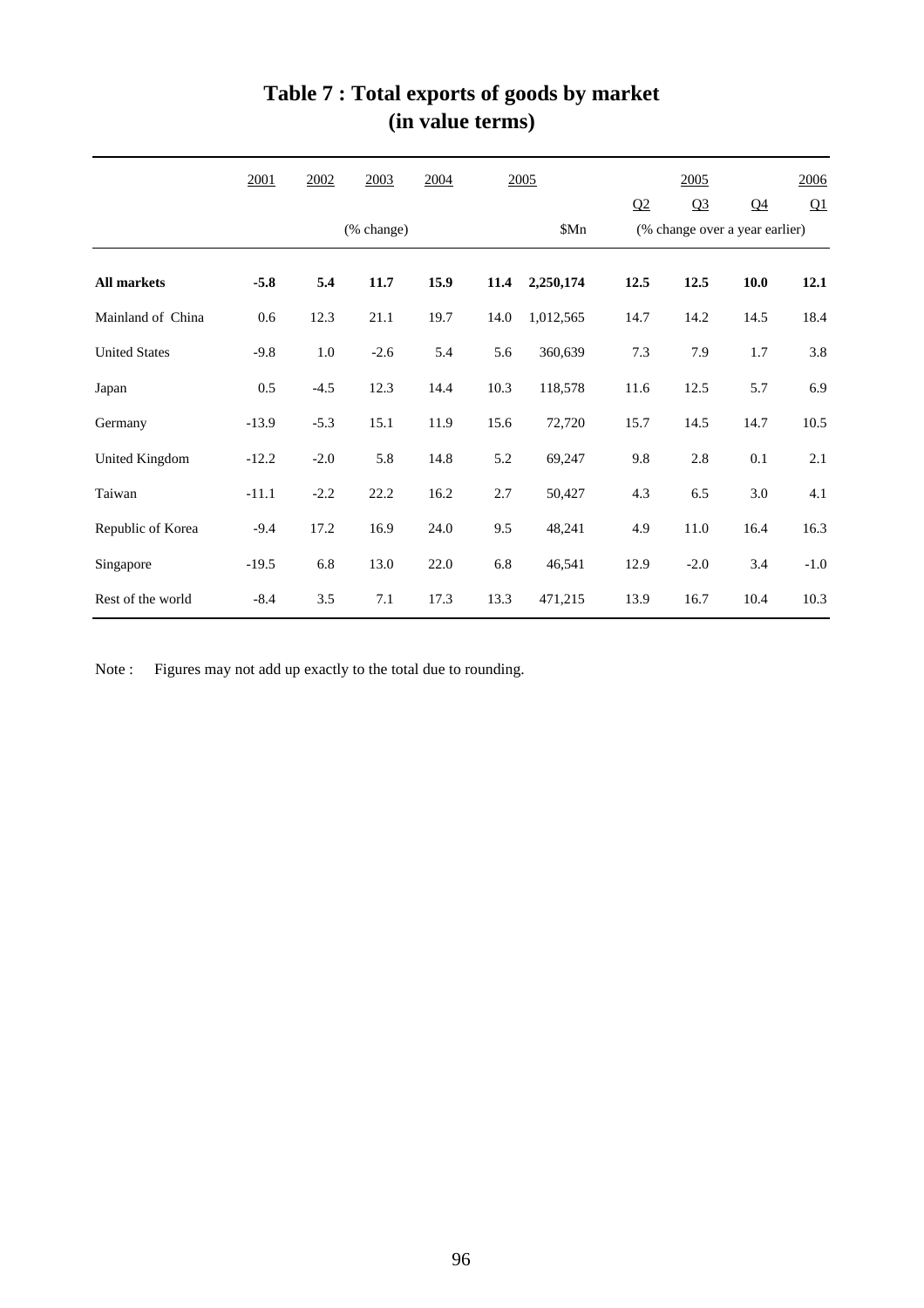|                      | 2001    | 2002    | 2003       | 2004 | 2005 |           |                | <u>2005</u>    |                                | 2006 |
|----------------------|---------|---------|------------|------|------|-----------|----------------|----------------|--------------------------------|------|
|                      |         |         |            |      |      |           | Q <sub>2</sub> | Q <sub>3</sub> | Q <sub>4</sub>                 | Q1   |
|                      |         |         | (% change) |      |      | \$Mn      |                |                | (% change over a year earlier) |      |
| <b>All sources</b>   | $-5.4$  | 3.3     | 11.5       | 16.9 | 10.3 | 2,329,469 | 10.1           | 11.5           | 11.3                           | 13.8 |
| Mainland of China    | $-4.6$  | 5.1     | 9.6        | 16.9 | 14.3 | 1,049,335 | 14.2           | 15.3           | 13.5                           | 16.9 |
| Japan                | $-11.2$ | 3.4     | 17.2       | 19.7 | 0.1  | 256,501   | 0.2            | $-0.4$         | 1.5                            | 4.4  |
| Taiwan               | $-13.1$ | 7.4     | 8.0        | 22.8 | 9.4  | 168,227   | 3.8            | 8.5            | 21.2                           | 19.4 |
| Singapore            | $-2.8$  | 3.9     | 19.6       | 22.5 | 21.8 | 135,190   | 14.2           | 26.9           | 32.6                           | 34.3 |
| <b>United States</b> | $-7.0$  | $-12.8$ | 7.9        | 13.4 | 6.5  | 119,252   | 13.8           | 9.6            | $-2.4$                         | 0.1  |
| Republic of Korea    | $-12.2$ | 7.3     | 15.0       | 15.0 | 2.6  | 103,035   | $-1.0$         | 4.5            | 15.4                           | 19.8 |
| Rest of the world    | 0.5     | 2.2     | 12.1       | 13.6 | 8.4  | 497,928   | 10.4           | 9.4            | 6.2                            | 8.0  |

## **(in value terms) Table 8 : Imports of goods by source**

Note : Figures may not add up exactly to the total due to rounding.

# **(in value terms) Table 9 : Retained imports of goods by end-use category**

|                                        | 2001    | 2002    | 2003                        | 2004 | 2005 |         |          | 2005           |                                | 2006     |
|----------------------------------------|---------|---------|-----------------------------|------|------|---------|----------|----------------|--------------------------------|----------|
|                                        |         |         |                             |      |      |         | $\Omega$ | Q <sub>3</sub> | Q <sub>4</sub>                 | $\Omega$ |
|                                        |         |         | $(% \mathbf{A})$ (% change) |      |      | \$Mn    |          |                | (% change over a year earlier) |          |
| Overall                                | $-9.1$  | $-9.0$  | 2.6                         | 14.8 | 6.5  | 581,072 | 0.4      | 8.8            | 18.6                           | 22.8     |
| Foodstuffs                             | $-2.6$  | 0.2     | 1.5                         | 8.6  | 3.3  | 50,834  | 1.1      | 2.9            | 5.2                            | 4.1      |
| Consumer goods                         | 3.9     | $-5.2$  | $-1.8$                      | 7.4  | 3.7  | 125,616 | $-11.9$  | 6.3            | 17.5                           | 13.1     |
| Fuels                                  | $-10.2$ | 3.9     | 12.9                        | 37.5 | 23.7 | 57,034  | 21.4     | 33.4           | 15.0                           | 40.0     |
| Raw materials and<br>semi-manufactures | $-22.3$ | $-1.6$  | 10.7                        | 17.6 | 4.9  | 217,297 | 2.2      | 10.5           | 14.7                           | 14.3     |
| Capital goods                          | $-2.8$  | $-24.9$ | $-6.6$                      | 13.3 | 6.6  | 129,521 | 4.0      | $-0.1$         | 31.2                           | 40.0     |

Note : Figures may not add up exactly to the total due to rounding.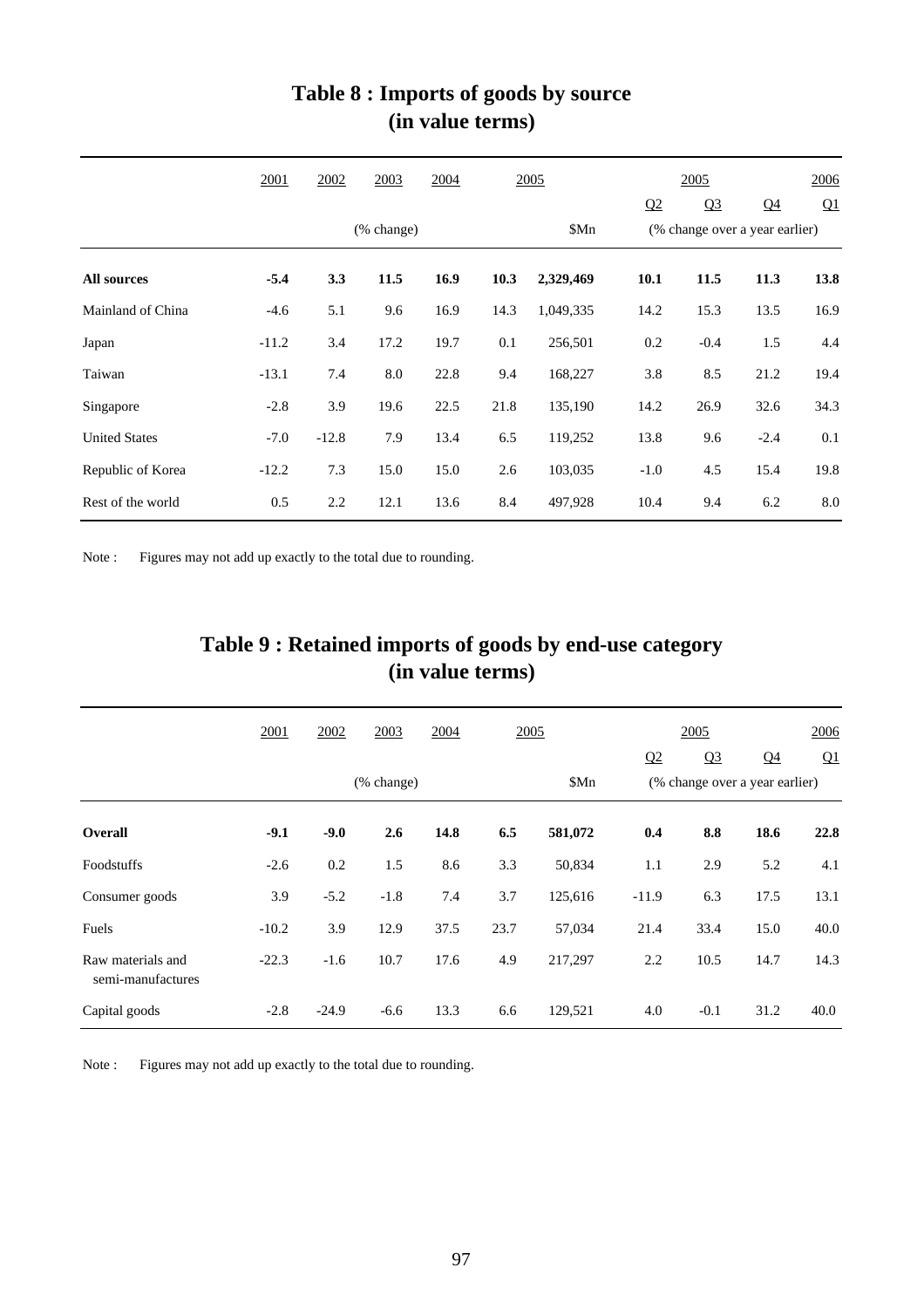|                            | 2001   | 2002   | 2003       | $2004$ <sup>#</sup> |           | $2005$ <sup>#</sup> |            | 2005    |                                | 2006                  |
|----------------------------|--------|--------|------------|---------------------|-----------|---------------------|------------|---------|--------------------------------|-----------------------|
|                            |        |        |            |                     |           |                     | $\Omega^*$ | $Q_2^*$ | $\mathbf{Q4}^{\text{\#}}$      | $\Omega$ <sup>+</sup> |
|                            |        |        | (% change) |                     |           | \$Mn                |            |         | (% change over a year earlier) |                       |
| <b>Exports of services</b> | 1.8    | 8.4    | 4.2        | 18.5                | 12.5      | 483,455             | 12.2       | 12.3    | 13.9                           | 13.2                  |
| Transportation             | $-5.9$ | 10.8   | 3.8        | 25.5                | 12.5      | 152,147             | 13.3       | 12.0    | 11.9                           | 12.1                  |
| Travel                     | 0.7    | 25.4   | $-4.4$     | 26.1                | 14.1      | 79,994              | 12.3       | 12.0    | 15.3                           | 13.0                  |
| Trade-related              | 9.0    | 9.0    | 12.2       | 12.6                | 11.6      | 163,498             | 12.8       | 10.8    | 11.1                           | 12.9                  |
| Other services             | 3.4    | $-5.9$ | $-1.4$     | 12.7                | 12.9      | 87,816              | 9.3        | 16.4    | 22.0                           | 15.6                  |
| <b>Imports of services</b> | 0.9    | 4.3    | 0.4        | 19.2                | 3.8       | 251,832             | 1.7        | 4.4     | 1.6                            | 4.8                   |
| Transportation             | 4.7    | $-4.7$ | 7.8        | 29.4                | $\rm 8.0$ | 73,067              | 8.9        | 9.5     | 3.8                            | 7.7                   |
| Travel                     | $-1.4$ | 0.8    | $-8.0$     | 15.9                | 0.1       | 103,492             | $-6.0$     | 0.1     | $-1.2$                         | 1.6                   |
| Trade-related              | 5.7    | 24.2   | 9.2        | 3.2                 | 10.3      | 18,211              | 13.6       | 9.7     | 8.2                            | 4.5                   |
| Other services             | 0.5    | 20.0   | 8.2        | 19.7                | 3.8       | 57,062              | 4.7        | 4.7     | 1.5                            | 7.1                   |
| Net exports of services    | 3.3    | 14.8   | 9.4        | 17.6                | 23.8      | 231,623             | 27.7       | 22.8    | 28.3                           | 23.3                  |

# **Table 10 : Exports and imports of services by component (at current market prices)**

Notes : Figures may not add up exactly to the total due to rounding.

(#) Revised figures.

(+) Preliminary figures.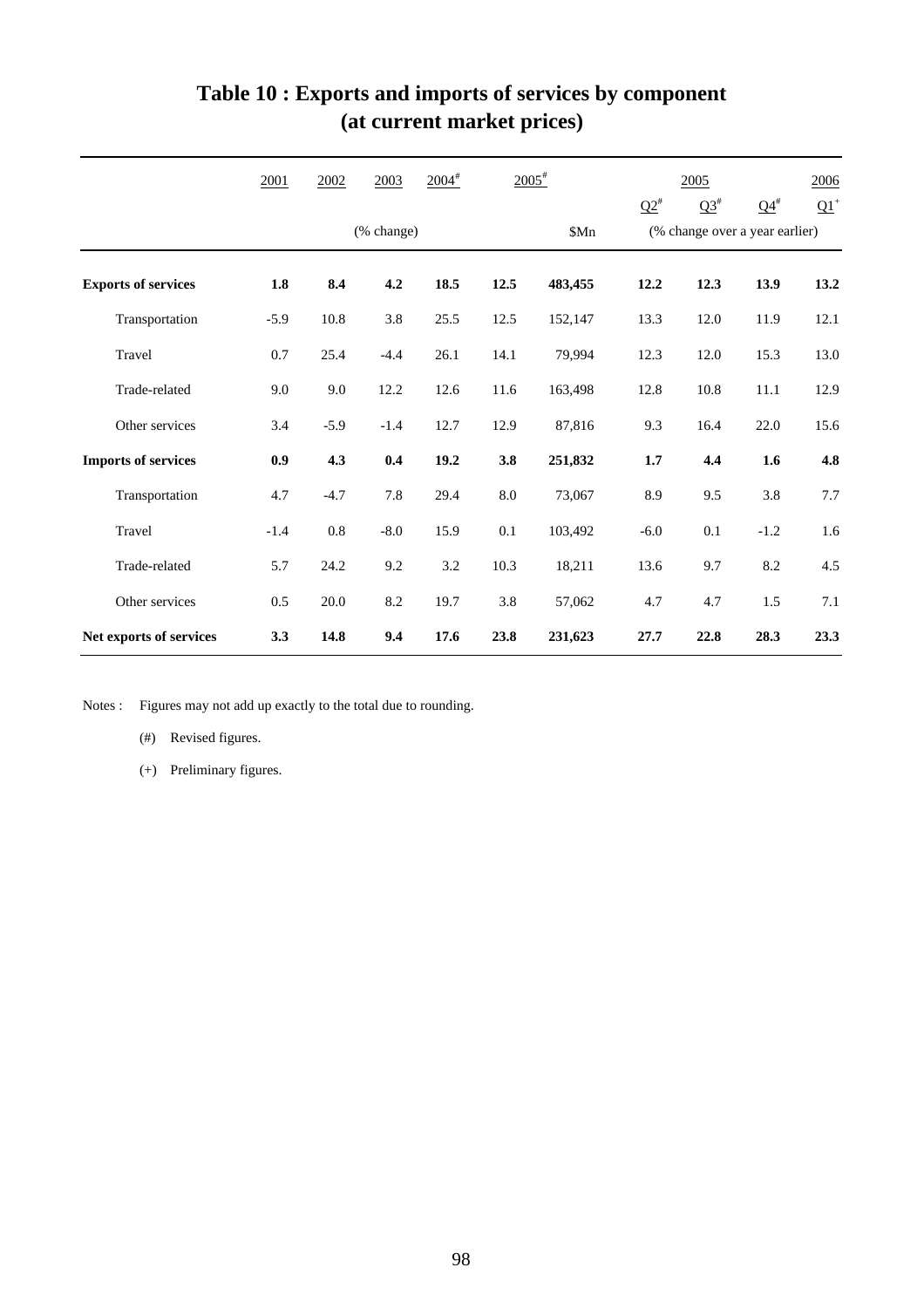|                                | 2001        | 2002       | 2003        | 2004       | 2005        |         | 2005           |                | 2006       |
|--------------------------------|-------------|------------|-------------|------------|-------------|---------|----------------|----------------|------------|
|                                |             |            |             |            |             | Q2      | Q <sub>3</sub> | Q <sub>4</sub> | Q1         |
| (000)                          |             |            |             |            |             |         |                |                |            |
| <b>All sources</b>             | 13725.3     | 16 566.4   | 15 536.8    | 21 810.6   | 23 359.4    | 5 508.1 | 5975.6         | 6 4 0 5.8      | 6 2 2 6 .3 |
| Mainland of China              | 4 4 4 8 . 6 | 6 825.2    | 8 4 6 7.2   | 12 245.9   | 12 541.4    | 2 845.0 | 3 2 9 3.7      | 3 3 6 4 .0     | 3 5 9 1.8  |
| South and Southeast Asia       | 1746.6      | 1 905.2    | 1 3 5 9 . 6 | 2077.7     | 2413.0      | 617.4   | 544.5          | 751.9          | 543.6      |
| Taiwan                         | 2418.8      | 2 4 2 8 .8 | 1 852.4     | 2 0 7 4.8  | 2 1 3 0.6   | 513.8   | 573.5          | 541.3          | 526.8      |
| Europe                         | 1 0 1 9.9   | 1 0 8 3.9  | 780.8       | 1 142.7    | 1 3 9 8 .0  | 345.4   | 329.1          | 414.9          | 351.6      |
| Japan                          | 1 3 3 6 . 5 | 1 395.0    | 867.2       | 1 1 2 6 .3 | 1 2 1 0.8   | 264.5   | 303.5          | 326.0          | 320.7      |
| <b>United States</b>           | 935.7       | 1 000.8    | 683.8       | 1 0 5 1 .7 | 1 1 4 3 . 1 | 293.6   | 274.9          | 313.8          | 264.0      |
| Others                         | 1819.2      | 1927.4     | 1525.8      | 2 091.7    | 2 5 2 2.6   | 628.5   | 656.4          | 693.9          | 627.7      |
| (% change over a year earlier) |             |            |             |            |             |         |                |                |            |
|                                |             |            |             |            |             |         |                |                |            |
| <b>All sources</b>             | 5.1         | 20.7       | $-6.2$      | 40.4       | 7.1         | 8.5     | 4.0            | 5.8            | 13.8       |
| Mainland of China              | 17.5        | 53.4       | 24.1        | 44.6       | 2.4         | 3.5     | $-0.5$         | 3.0            | 18.2       |
| South and Southeast Asia       | $\ast$      | 9.1        | $-28.6$     | 52.8       | 16.1        | 15.8    | 8.8            | 12.7           | 8.9        |
| Taiwan                         | 1.4         | 0.4        | $-23.7$     | 12.0       | 2.7         | 2.6     | 2.0            | 2.2            | 4.9        |
| Europe                         | $-4.6$      | 6.3        | $-28.0$     | 46.3       | 22.3        | 29.2    | 26.2           | 17.6           | 14.0       |
| Japan                          | $-3.3$      | 4.4        | $-37.8$     | 29.9       | 7.5         | 3.0     | $-4.5$         | $-1.7$         | 1.2        |
| <b>United States</b>           | $-3.1$      | 7.0        | $-31.7$     | 53.8       | 8.7         | 11.6    | 4.3            | 2.7            | 1.2        |
| Others                         | 5.6         | 5.9        | $-20.8$     | 37.1       | 20.6        | 24.0    | 24.1           | 15.8           | 15.4       |

# **Table 11 : Incoming visitors by source**

Notes : Figures may not add up exactly to the total due to rounding.

(\*) Change of less than 0.05%.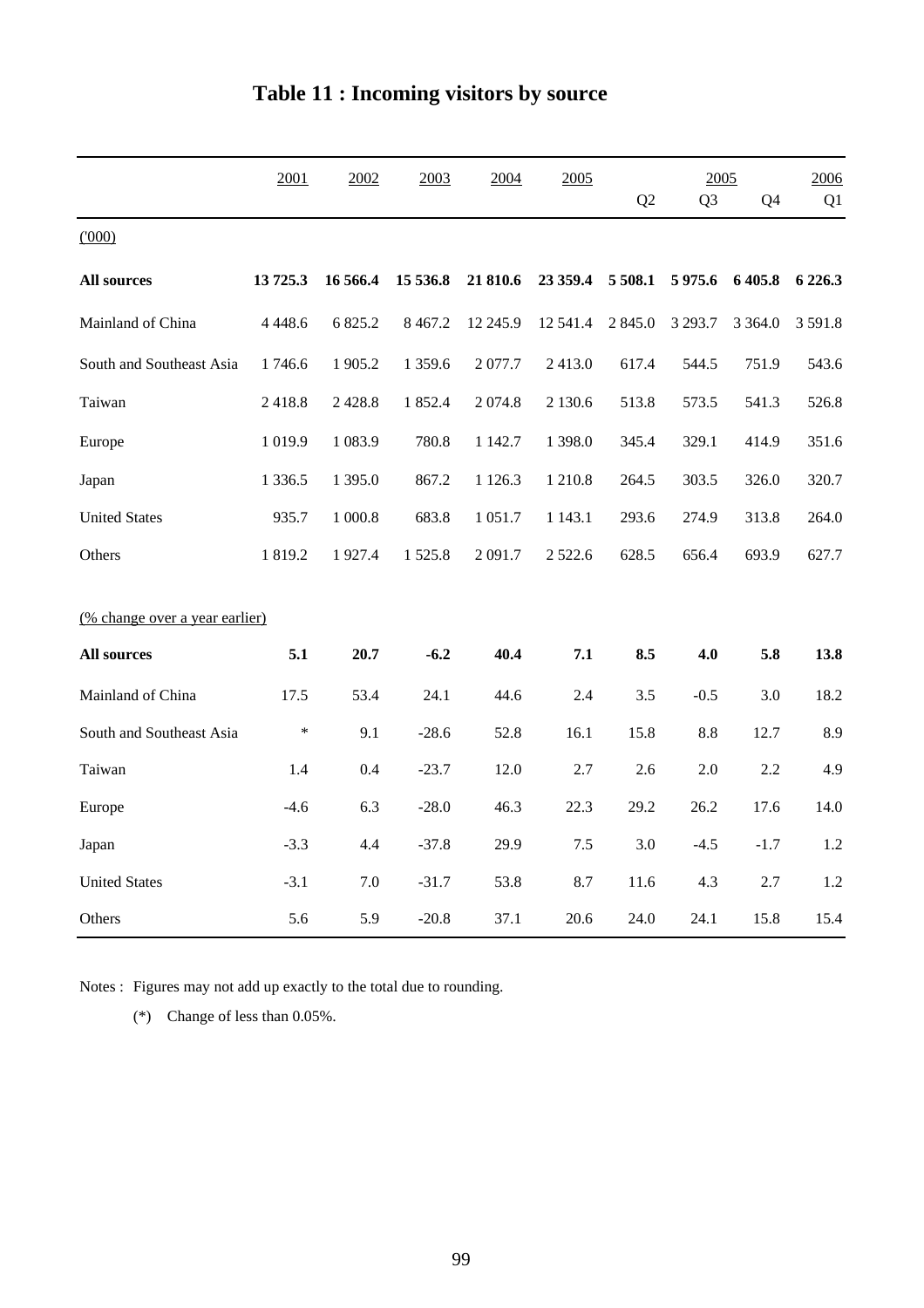|                                                    | 1996      | 1997    | 1998       | 1999           | 2000       | 2001      | 2002             |
|----------------------------------------------------|-----------|---------|------------|----------------|------------|-----------|------------------|
|                                                    |           |         |            |                |            |           |                  |
| Completion of new property by the private sector   |           |         |            |                |            |           |                  |
| $(000 \text{ m}^2 \text{ of internal floor area})$ |           |         |            |                |            |           |                  |
| Residential property <sup>(a)</sup> (in units)     | 19875     | 18 20 2 | 22 278     | 35 322         | 25 790     | 26 26 2   | 31 052           |
| Commercial property                                | 390       | 705     | 945        | 634            | 160        | 208       | 304              |
| of which:                                          |           |         |            |                |            |           |                  |
| Office space                                       | 269       | 456     | 737        | 428            | 96         | 76        | 166              |
| Other commercial premises <sup>(b)</sup>           | 121       | 249     | 208        | 206            | 64         | 132       | 138              |
| Industrial property <sup>(c)</sup>                 | 440       | 343     | 300        | 191            | 62         | 45        | 29               |
| of which:                                          |           |         |            |                |            |           |                  |
| Industrial-cum-office premises                     | 115       | 72      | 145        | 40             | 37         | 14        | $\boldsymbol{0}$ |
| Conventional flatted factory space                 | 242       | 181     | 31         | $\overline{4}$ | 19         | 30        | $\mathfrak{Z}$   |
| Storage premises <sup>(d)</sup>                    | 83        | 90      | 124        | 147            | 6          | $\theta$  | 27               |
| <b>Production of public housing</b>                |           |         |            |                |            |           |                  |
| (in units)                                         |           |         |            |                |            |           |                  |
| Rental housing flats <sup>(e)</sup>                | 18 3 5 8  | 16 04 6 | 14 267     | 26 7 33        | 40 944     | 47 590    | 20 154           |
| Subsidized sales flats <sup>(e)</sup>              | 10725     | 21 5 35 | 21 9 93    | 26 5 32        | 22 768     | 26 174    | 2 2 2 4          |
| Building plans with consent to                     |           |         |            |                |            |           |                  |
| commence work in the private sector                |           |         |            |                |            |           |                  |
| ('000 m <sup>2</sup> of usable floor area)         |           |         |            |                |            |           |                  |
| Residential property <sup>(f)</sup>                | 1 0 5 8.2 | 1 631.4 | 1472.0     | 1692.8         | 1 1 4 2 .7 | 1 0 0 2.5 | 790.0            |
| Commercial property                                | 1 0 0 5.7 | 599.0   | 395.7      | 287.5          | 337.5      | 265.0     | 365.3            |
| Industrial property <sup>(g)</sup>                 | 530.5     | 461.6   | 69.5       | 84.9           | 129.2      | 45.7      | 107.1            |
| Other properties                                   | 375.8     | 259.2   | 201.5      | 125.8          | 240.2      | 75.0      | 109.3            |
| Total                                              | 2970.2    | 2951.2  | 2 1 3 8 .7 | 2 190.9        | 1 849.5    | 1 3 8 8.1 | 1 371.8          |
| Agreements for sale and purchase of property       |           |         |            |                |            |           |                  |
| (Number)                                           |           |         |            |                |            |           |                  |
| Residential property <sup>(h)</sup>                | 129 484   | 172 711 | 85 616     | 77 087         | 65 340     | 69 667    | 72974            |
| Non-residential property                           | 17939     | 32 750  | 25 873     | 21 379         | 20 404     | 18 5 23   | 12 947           |
| Total                                              | 147 423   | 205 461 | 111 489    | 98 4 66        | 85 744     | 88 190    | 85 921           |
| Total value (\$Bn)                                 |           |         |            |                |            |           |                  |
| Residential property <sup>(h)</sup>                | 381.7     | 690.3   | 278.5      | 212.0          | 168.4      | 150.9     | 154.3            |
| Non-residential property                           | 92.9      | 177.7   | 62.4       | 44.6           | 54.1       | 41.9      | 31.1             |
| Total                                              | 474.7     | 868.0   | 340.9      | 256.6          | 222.5      | 192.8     | 185.4            |
|                                                    |           |         |            |                |            |           |                  |

### **Table 12 : Property market**

Notes : (a) Figures before 2002 cover all completed residential premises to which either temporary or full Occupation Permits have been granted, as well as village type houses issued with Letters of Compliance. Property developments subject to a Consent Scheme need a Certificate of Compliance, Consent to Assign or Consent to Lease in addition to an Occupation Permit before the premises can be individually assigned. Village-type housing units are excluded as from 2002 and units issued with temporary Occupation Permits are also excluded as from 2004 onwards.

Residential premises here pertain to private residential units, excluding units built under the Private Sector Participation Scheme (PSPS), Home Ownership Scheme (HOS), Buy or Rent Option, Mortgage Subsidy Scheme, Sandwich Class Housing Scheme, Urban Improvement Scheme (UIS) and Flat-for-Sale Scheme. Figures from 2004 onwards also cover those private flats converted from subsidised flats.

- (b) These include retail premises and other premises designed or adapted for commercial use, with the exception of purposebuilt offices. Car-parking space and commercial premises built by the Hong Kong Housing Authority and the Hong Kong Housing Society are excluded.
- (c) These include industrial-cum-office premises, but exclude specialised factory buildings which are developed mainly for own use.

(d) These include storage premises at the container terminals and the airport.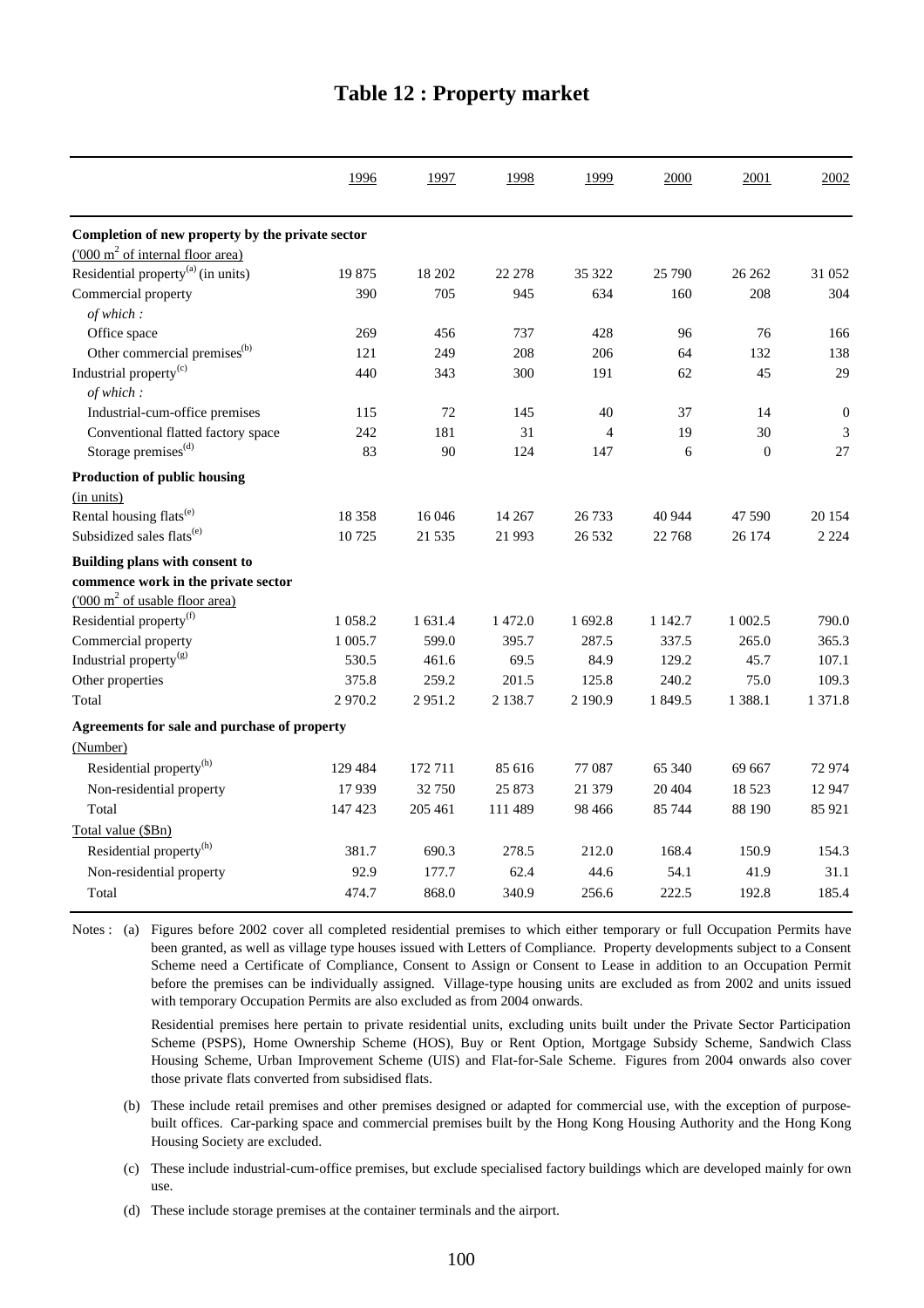| Q2<br>Q <sub>3</sub><br>Q4<br>Completion of new property by the private sector<br>$(000 \text{ m}^2 \text{ of internal floor area})$<br>Residential property $^{(a)}$ (in units)<br>26 397<br>26 036<br>17 321<br>7 2 5 1<br>4 627<br>1522<br>Commercial property<br>417<br>371<br>40<br>$\overline{4}$<br>83<br>145 | Q1<br>2785<br>8<br>280<br>34<br>32<br>$\overline{2}$<br>$\theta$<br>$\mathbf{1}$<br>81<br>8<br>91<br>111<br>8<br>$\overline{4}$ |  |           |
|----------------------------------------------------------------------------------------------------------------------------------------------------------------------------------------------------------------------------------------------------------------------------------------------------------------------|---------------------------------------------------------------------------------------------------------------------------------|--|-----------|
|                                                                                                                                                                                                                                                                                                                      |                                                                                                                                 |  |           |
|                                                                                                                                                                                                                                                                                                                      |                                                                                                                                 |  |           |
|                                                                                                                                                                                                                                                                                                                      |                                                                                                                                 |  |           |
|                                                                                                                                                                                                                                                                                                                      |                                                                                                                                 |  |           |
|                                                                                                                                                                                                                                                                                                                      |                                                                                                                                 |  |           |
|                                                                                                                                                                                                                                                                                                                      |                                                                                                                                 |  | of which: |
| 299<br>Office space                                                                                                                                                                                                                                                                                                  |                                                                                                                                 |  |           |
| Other commercial premises <sup>(b)</sup><br>118                                                                                                                                                                                                                                                                      |                                                                                                                                 |  |           |
| Industrial property <sup>(c)</sup><br>15<br>17<br>$\overline{4}$<br>13<br>$\mathbf{1}$<br>$\theta$                                                                                                                                                                                                                   | 15                                                                                                                              |  |           |
| of which:                                                                                                                                                                                                                                                                                                            |                                                                                                                                 |  |           |
| Industrial-cum-office premises<br>$\boldsymbol{0}$<br>$\mathbf{0}$<br>$\theta$<br>15<br>4<br>$\overline{4}$                                                                                                                                                                                                          | $\mathbf{0}$                                                                                                                    |  |           |
| $\boldsymbol{0}$<br>Conventional flatted factory space<br>$\theta$<br>$\theta$<br>$\theta$<br>$\mathbf{0}$<br>$\mathbf{1}$                                                                                                                                                                                           | $\overline{0}$                                                                                                                  |  |           |
| Storage premises <sup>(d)</sup><br>$\overline{0}$<br>$\theta$<br>13<br>$\Omega$<br>$\mathbf{0}$<br>13                                                                                                                                                                                                                | 15                                                                                                                              |  |           |
| Production of public housing                                                                                                                                                                                                                                                                                         |                                                                                                                                 |  |           |
| (in units)                                                                                                                                                                                                                                                                                                           |                                                                                                                                 |  |           |
| Rental housing flats <sup>(e)</sup><br>13 948<br>24 691<br>5 8 6 4<br>5 5 3 4<br>3722<br>20 947                                                                                                                                                                                                                      | 2033                                                                                                                            |  |           |
| Subsidized sales flats <sup>(e)</sup><br>320<br>$\boldsymbol{0}$<br>$\boldsymbol{0}$<br>$\boldsymbol{0}$<br>$\boldsymbol{0}$<br>$\boldsymbol{0}$                                                                                                                                                                     | $\boldsymbol{0}$                                                                                                                |  |           |
| Building plans with consent to                                                                                                                                                                                                                                                                                       |                                                                                                                                 |  |           |
| commence work in the private sector                                                                                                                                                                                                                                                                                  |                                                                                                                                 |  |           |
| $(000 \text{ m}^2 \text{ of usable floor area})$                                                                                                                                                                                                                                                                     |                                                                                                                                 |  |           |
| Residential property <sup>(f)</sup><br>1 0 38.4<br>530.0<br>550.7<br>40.8<br>151.6<br>253.8                                                                                                                                                                                                                          | 174.9                                                                                                                           |  |           |
| Commercial property<br>200.0<br>161.3<br>164.4<br>43.4<br>228.0<br>481.9                                                                                                                                                                                                                                             | 15.5                                                                                                                            |  |           |
| Industrial property <sup>(g)</sup><br>2.9<br>0.8<br>16.4<br>35.1<br>11.6<br>20.6                                                                                                                                                                                                                                     | 1.4                                                                                                                             |  |           |
| Other properties<br>444.2<br>407.1<br>408.0<br>178.9<br>35.1<br>61.8                                                                                                                                                                                                                                                 | 28.1                                                                                                                            |  |           |
| 1 683.3<br>1475.8<br>395.7<br>250.6<br>546.5<br>Total<br>1 1 1 4 .8                                                                                                                                                                                                                                                  | 220.0                                                                                                                           |  |           |
| Agreements for sale and purchase of property                                                                                                                                                                                                                                                                         |                                                                                                                                 |  |           |
| (Number)                                                                                                                                                                                                                                                                                                             |                                                                                                                                 |  |           |
| Residential property <sup>(h)</sup><br>71 576<br>100 630<br>103 362<br>37 337<br>21895<br>19 288                                                                                                                                                                                                                     | 17 724                                                                                                                          |  |           |
| 22 850<br>4615<br>Non-residential property<br>15 7 33<br>20 3 35<br>6468<br>4 0 8 7                                                                                                                                                                                                                                  | 3752                                                                                                                            |  |           |
| 43 805<br>Total<br>87 309<br>123 480<br>123 697<br>26 510<br>23 37 5                                                                                                                                                                                                                                                 | 21 4 7 6                                                                                                                        |  |           |
| Total value (\$Bn)                                                                                                                                                                                                                                                                                                   |                                                                                                                                 |  |           |
| Residential property <sup>(h)</sup><br>276.7<br>153.6<br>312.8<br>115.1<br>64.3<br>60.0                                                                                                                                                                                                                              | 45.2                                                                                                                            |  |           |
| Non-residential property<br>35.8<br>75.1<br>82.7<br>24.9<br>19.1<br>18.8                                                                                                                                                                                                                                             | 11.0                                                                                                                            |  |           |
| 189.4<br>351.8<br>395.5<br>83.4<br>78.7<br>56.3<br>Total<br>140.0                                                                                                                                                                                                                                                    |                                                                                                                                 |  |           |

### **Table 12 : Property market (cont'd)**

Notes (cont'd) : (e) The Housing Authority's housing production figures have been revised as from 1998. The revision is to exhaustively cover all housing production and to count projects (including surplus HOS projects) which undergo transfer of usage at the time of disposal and according to their actual usage. Moreover, surplus HOS courts and blocks pending disposal are excluded from production statistics until they are disposed. Rental and sales flats projects of the Housing Society are included.

> (f) As from 1995, the classification of residential property has been revised to include developments under the UIS of the Housing Society, but to exclude developments under the HOS and the PSPS of the Housing Authority.

- (g) These include multi-purpose industrial premises designed also for office use.
- (h) It should be noted that primary sales of units under the HOS and the Tenants Purchase Scheme are not covered in this table, as sale and purchase agreements are commonly not required for these transactions. Also, sale and purchase agreements for primary sales of units under the PSPS are not included in the row on residential property, yet they are included in the row on non-residential property, and thus also in the row for the total.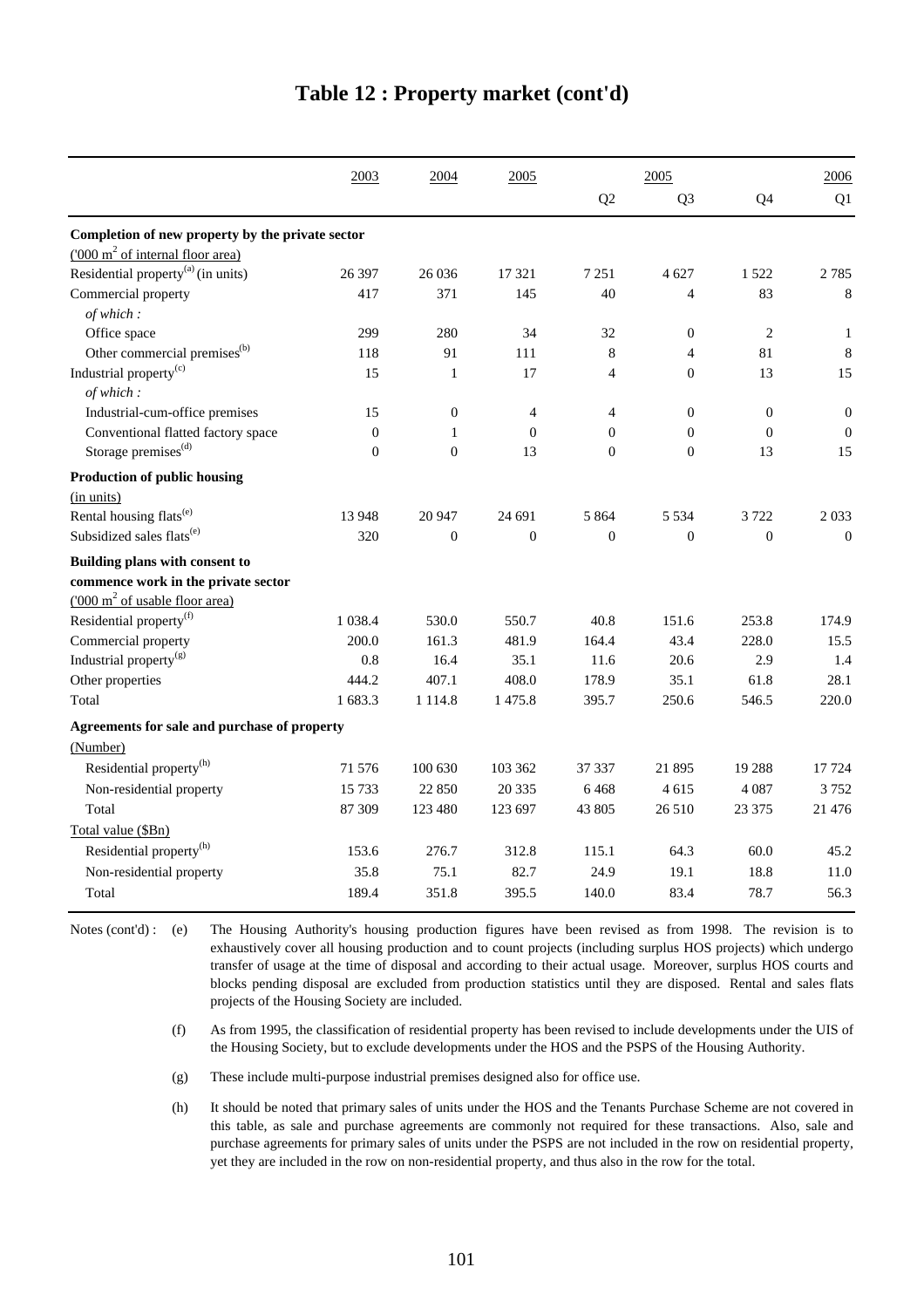|                                          | 1996    | 1997   | 1998    | 1999    | 2000    | 2001    | 2002    |
|------------------------------------------|---------|--------|---------|---------|---------|---------|---------|
| $(Index (1999=100))$                     |         |        |         |         |         |         |         |
| Property price indices :                 |         |        |         |         |         |         |         |
| Residential flats <sup>(a)</sup>         | 116.9   | 163.1  | 117.1   | 100.0   | 89.6    | 78.7    | 69.9    |
| Office space <sup>(b)</sup>              | 188.4   | 213.1  | 134.5   | 100.0   | 89.9    | 78.7    | 68.4    |
| Shopping space                           | 134.0   | 177.3  | 128.3   | 100.0   | 93.6    | 86.8    | 85.0    |
| Flatted factory space                    | 171.4   | 168.9  | 131.8   | 100.0   | 91.2    | 82.0    | 74.8    |
| Property rental indices <sup>(c)</sup> : |         |        |         |         |         |         |         |
| Residential flats                        | 119.0   | 134.5  | 112.6   | 100.0   | 98.1    | 95.4    | 83.4    |
| Office space <sup>(b)</sup>              | 152.3   | 156.8  | 135.9   | 100.0   | 98.5    | 101.0   | 85.4    |
| Shopping space                           | 117.8   | 123.5  | 111.2   | 100.0   | 101.3   | 99.4    | 92.9    |
| Flatted factory space                    | 132.4   | 132.5  | 118.1   | 100.0   | 95.4    | 90.3    | 82.7    |
| (% change)                               |         |        |         |         |         |         |         |
| Property price indices :                 |         |        |         |         |         |         |         |
| Residential flats <sup>(a)</sup>         | 8.9     | 39.5   | $-28.2$ | $-14.6$ | $-10.4$ | $-12.2$ | $-11.2$ |
| Office space <sup>(b)</sup>              | $-3.2$  | 13.1   | $-36.9$ | $-25.7$ | $-10.1$ | $-12.5$ | $-13.1$ |
| Shopping space                           | 3.3     | 32.3   | $-27.6$ | $-22.1$ | $-6.4$  | $-7.3$  | $-2.1$  |
| Flatted factory space                    | $-13.7$ | $-1.5$ | $-22.0$ | $-24.1$ | $-8.8$  | $-10.1$ | $-8.8$  |
| Property rental indices <sup>(c)</sup> : |         |        |         |         |         |         |         |
| Residential flats                        | $-1.4$  | 13.0   | $-16.3$ | $-11.2$ | $-1.9$  | $-2.8$  | $-12.6$ |
| Office space <sup>(b)</sup>              | $-14.7$ | 3.0    | $-13.3$ | $-26.4$ | $-1.5$  | 2.5     | $-15.4$ |
| Shopping space                           | $\ast$  | 4.8    | $-10.0$ | $-10.1$ | 1.3     | $-1.9$  | $-6.5$  |
| Flatted factory space                    | $-9.9$  | 0.1    | $-10.9$ | $-15.3$ | $-4.6$  | $-5.3$  | $-8.4$  |

### **Table 13 : Property prices and rentals**

(a) Notes : (a) Figures pertain to prices of existing flats traded in the secondary market, but not new flats sold in the primary market.

(b) Since 2000, price and rental indices for office space in the private sector have been recompiled according to the revised grading criteria for office space. Hence, the figures from 2000 onwards are not strictly comparable to those in the earlier years.

(c) All rental indices shown in this table have been adjusted for concessionary leasing terms such as provision of refurbishment, granting of rent-free periods, and waiver of miscellaneous charges, if known.

For residential property, changes in rentals cover only new tenancies for which rentals are freshly determined. For non-residential property, changes in rentals cover also lease renewals upon which rentals may be revised.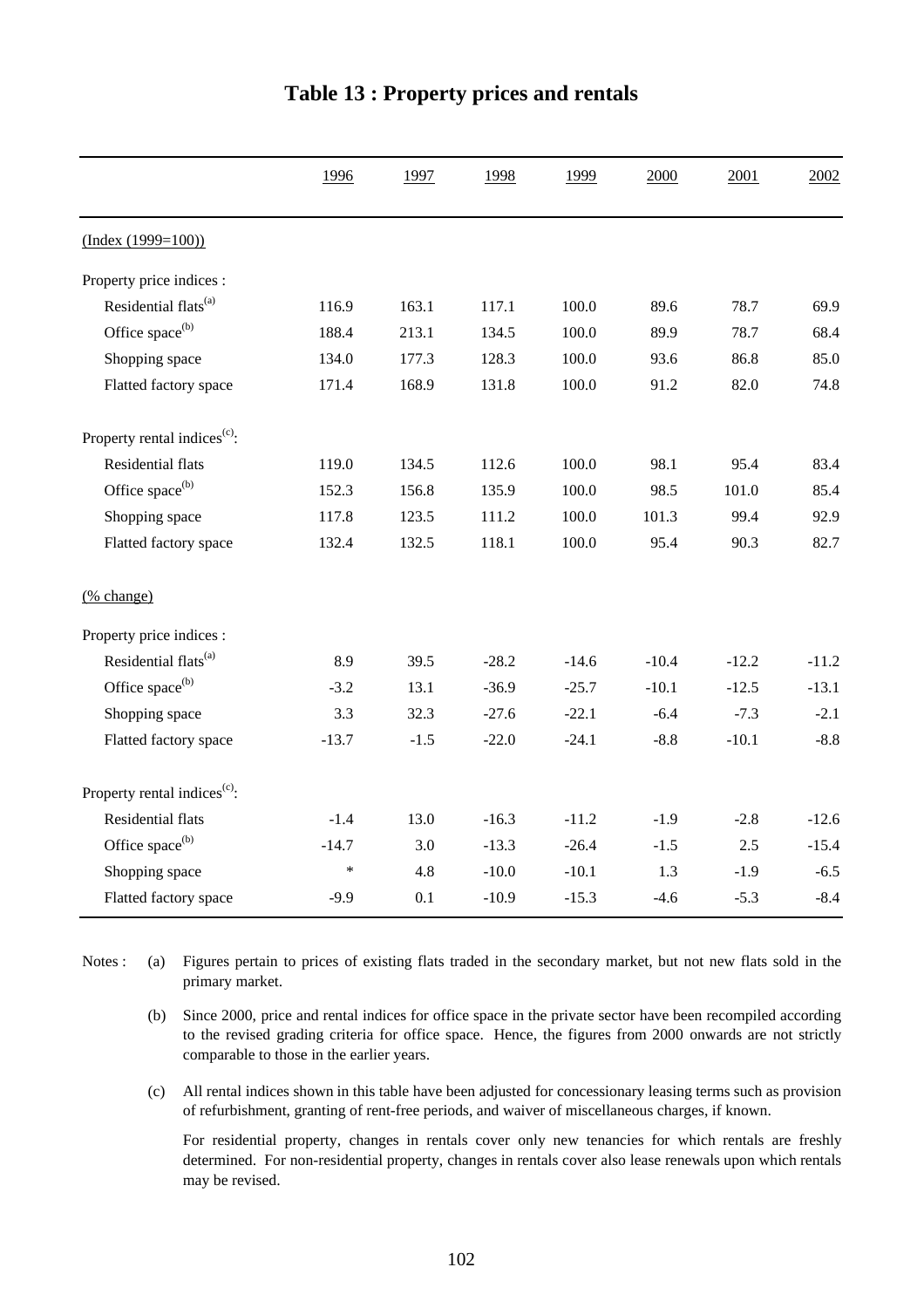|                                          | 2003    | 2004    | $2005^{\text{*}}$ |                | 2005           |                 | 2006            |
|------------------------------------------|---------|---------|-------------------|----------------|----------------|-----------------|-----------------|
|                                          |         |         |                   | Q <sub>2</sub> | Q <sub>3</sub> | ${\bf Q4}^{\#}$ | $\mathrm{Q1}^+$ |
| $(Index (1999=100))$                     |         |         |                   |                |                |                 |                 |
| Property price indices :                 |         |         |                   |                |                |                 |                 |
| Residential flats <sup>(a)</sup>         | 61.6    | 78.0    | 92.0              | 94.5           | 93.6           | 90.1            | 90.8            |
| Office space <sup>(b)</sup>              | 62.5    | 99.3    | 133.0             | 135.6          | 137.6          | 135.7           | 130.0           |
| Shopping space                           | 85.5    | 119.3   | 148.8             | 153.0          | 148.9          | 149.1           | 148.7           |
| Flatted factory space                    | 71.7    | 88.6    | 124.7             | 122.5          | 132.1          | 135.7           | 141.7           |
| Property rental indices <sup>(c)</sup> : |         |         |                   |                |                |                 |                 |
| Residential flats                        | 73.6    | 77.7    | 86.5              | 85.5           | 88.3           | 89.9            | 89.8            |
| Office space <sup>(b)</sup>              | 74.6    | 78.1    | 96.5              | 92.8           | 99.8           | 105.5           | 108.3           |
| Shopping space                           | 86.4    | 92.8    | 100.6             | 99.0           | 102.9          | 103.5           | 103.3           |
| Flatted factory space                    | 74.9    | 77.3    | 82.5              | 82.4           | 82.5           | 84.3            | 85.9            |
| (% change over a year earlier)           |         |         |                   |                |                |                 |                 |
| Property price indices :                 |         |         |                   |                |                |                 |                 |
| Residential flats <sup>(a)</sup>         | $-11.9$ | 26.6    | 17.9              | 22.4           | 20.3           | 8.0             | 1.0             |
|                                          |         |         |                   |                |                |                 | < 53.1 >        |
|                                          |         |         |                   |                |                |                 | $\{-46.4\}$     |
| Office space <sup>(b)</sup>              | $-8.6$  | 58.9    | 33.9              | 39.5           | 38.4           | 21.2            | 5.5             |
|                                          |         |         |                   |                |                |                 | <120.3>         |
|                                          |         |         |                   |                |                |                 | $\{-42.2\}$     |
|                                          |         |         |                   |                |                |                 |                 |
| Shopping space                           | 0.6     | 39.5    | 24.7              | 32.8           | 25.5           | 11.1            | 3.0             |
|                                          |         |         |                   |                |                |                 | <83.6>          |
|                                          |         |         |                   |                |                |                 | $\{-23.1\}$     |
| Flatted factory space                    | $-4.1$  | 23.6    | 40.7              | 46.7           | 45.6           | 36.1            | 30.5            |
|                                          |         |         |                   |                |                |                 | <102.4>         |
|                                          |         |         |                   |                |                |                 | $\{-18.3\}$     |
| Property rental indices <sup>(c)</sup> : |         |         |                   |                |                |                 |                 |
| <b>Residential flats</b>                 | $-11.8$ | 5.6     | 11.3              | 10.5           | 12.3           | 12.1            | 8.8             |
|                                          |         |         |                   |                |                |                 | <24.9>          |
|                                          |         |         |                   |                |                |                 | $\{-35.3\}$     |
| Office space <sup>(b)</sup>              | $-12.6$ | 4.7     | 23.6              | 20.8           | 26.3           | 28.5            | 23.5            |
|                                          |         |         |                   |                |                |                 | < 51.0 >        |
|                                          |         |         |                   |                |                |                 | ${-31.9}$       |
| Shopping space                           | $-7.0$  | $7.4\,$ | 8.4               | 7.6            | 9.0            | 7.8             | 6.7             |
|                                          |         |         |                   |                |                |                 | <22.8>          |
|                                          |         |         |                   |                |                |                 | $\{-17.1\}$     |
| Flatted factory space                    | $-9.4$  | $3.2\,$ | 6.7               | 7.3            | 6.5            | 6.3             | 6.0             |
|                                          |         |         |                   |                |                |                 | <19.0>          |
|                                          |         |         |                   |                |                |                 | $\{-35.1\}$     |
|                                          |         |         |                   |                |                |                 |                 |

### **Table 13 : Property prices and rentals (cont'd)**

Notes (cont'd) : (#) Figures for non-residential property are provisional.

(+) Provisional figures.

(\*) Change of less than 0.05%.

 $\langle \rangle$  % change from the trough in 2003.

{ } % change from the peak in 1997.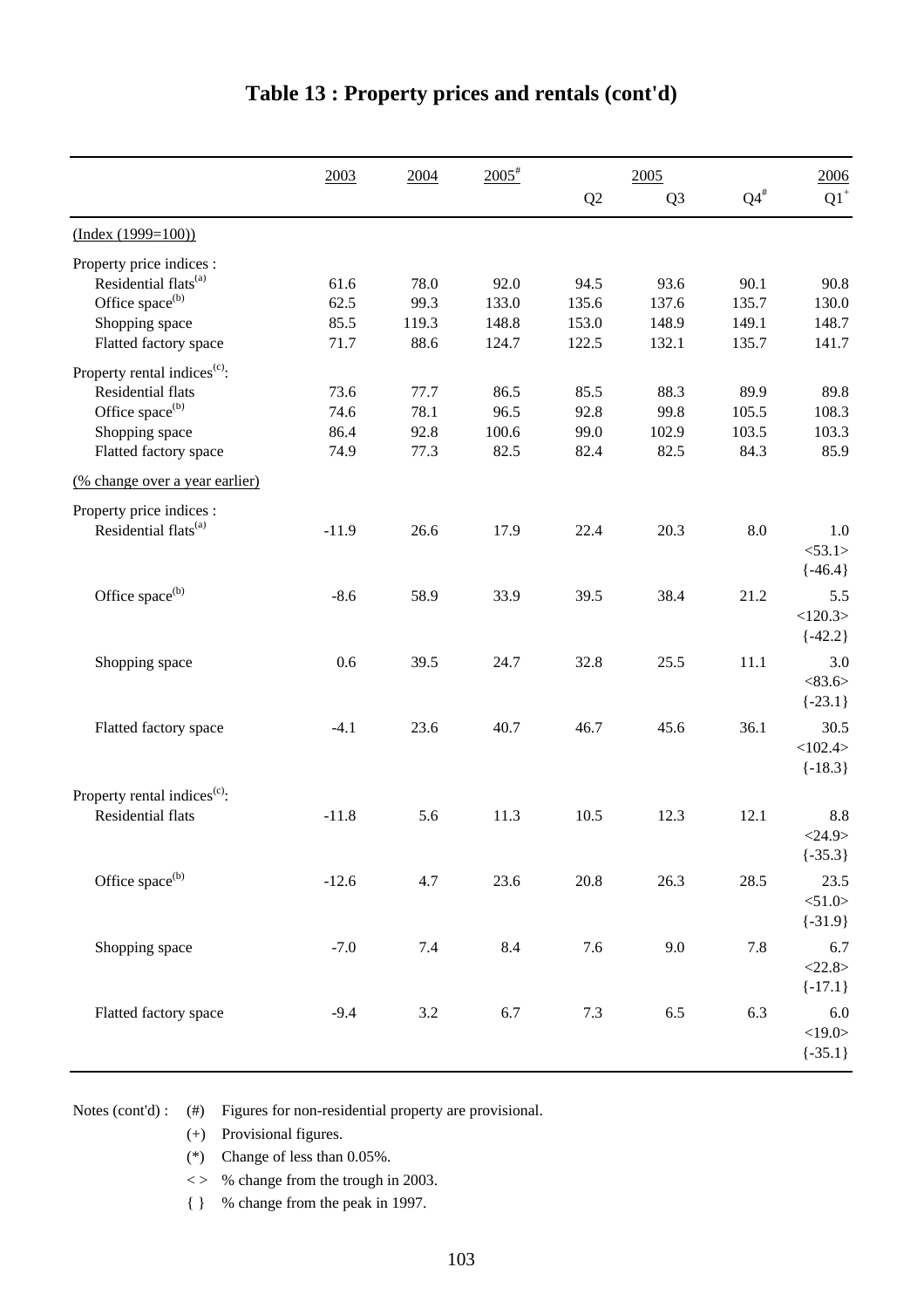|                                                              | 1996      | 1997                     | 1998      | 1999      | 2000      | 2001      | 2002      |
|--------------------------------------------------------------|-----------|--------------------------|-----------|-----------|-----------|-----------|-----------|
| (as at end of period)                                        |           |                          |           |           |           |           |           |
| Hong Kong dollar money supply (\$Mn):                        |           |                          |           |           |           |           |           |
| M1                                                           | 198,311   | 188,135                  | 178,260   | 205,339   | 203,966   | 229,841   | 259,411   |
| $M2^{(a)}$                                                   | 1,503,603 | 1,666,419                | 1,828,691 | 1,923,481 | 1,987,963 | 1,998,774 | 1,984,049 |
| $M3^{(a)}$                                                   | 1,520,461 | 1,684,325                | 1,840,824 | 1,935,471 | 2,002,358 | 2,016,635 | 2,004,225 |
| Total money supply (\$Mn)                                    |           |                          |           |           |           |           |           |
| M1                                                           | 217,460   | 208,093                  | 197,666   | 225,156   | 243,847   | 258,056   | 295,650   |
| M <sub>2</sub>                                               | 2,532,236 | 2,788,808                | 3,111,942 | 3,386,196 | 3,649,492 | 3,550,060 | 3,518,326 |
| M <sub>3</sub>                                               | 2,611,636 | 2,871,425                | 3,168,199 | 3,434,467 | 3,692,753 | 3,594,130 | 3,561,852 |
| Deposit <sup>(b)</sup> (\$Mn)                                |           |                          |           |           |           |           |           |
| <b>HKS</b>                                                   | 1,400,077 | 1,551,555                | 1,699,726 | 1,773,169 | 1,851,177 | 1,854,651 | 1,824,911 |
| Foreign currency                                             | 1,058,180 | 1,158,728                | 1,300,302 | 1,477,448 | 1,676,670 | 1,551,852 | 1,492,631 |
| Total                                                        | 2,458,256 | 2,710,282                | 3,000,027 | 3,250,617 | 3,527,847 | 3,406,502 | 3,317,542 |
| Loans and advances (\$Mn)                                    |           |                          |           |           |           |           |           |
| HK\$                                                         | 1,447,844 | 1,742,481                | 1,695,027 | 1,607,126 | 1,652,191 | 1,647,684 | 1,615,667 |
| Foreign currency                                             | 2,467,045 | 2,379,189                | 1,609,400 | 1,205,784 | 809,259   | 537,301   | 460,659   |
| Total                                                        | 3,914,890 | 4,121,670                | 3,304,427 | 2,812,910 | 2,461,450 | 2,184,986 | 2,076,325 |
| Nominal Effective Exchange Rate Indices                      |           |                          |           |           |           |           |           |
| $\left(\text{Jan } 2000 = 100\right)^{(c)(d)}$               |           |                          |           |           |           |           |           |
| Trade-weighted                                               | 94.0      | 98.0                     | 103.4     | 100.9     | 101.7     | 104.7     | 104.0     |
| Import-weighted                                              | 93.0      | 97.9                     | 105.5     | 101.4     | 101.5     | 105.1     | 104.7     |
| Export-weighted                                              | 95.1      | 98.1                     | 101.3     | 100.4     | 101.9     | 104.3     | 103.3     |
| (% change)                                                   |           |                          |           |           |           |           |           |
| Hong Kong dollar money supply:                               |           |                          |           |           |           |           |           |
| M1                                                           | 15.5      | $-5.1$                   | $-5.2$    | 15.2      | $-0.7$    | 12.7      | 12.9      |
| $M2^{(a)}$                                                   | 19.3      | $\overline{\phantom{a}}$ | 9.7       | 5.2       | 3.4       | 0.5       | $-0.7$    |
| $M3^{(a)}$                                                   | 18.9      | $-$                      | 9.3       | 5.1       | 3.5       | 0.7       | $-0.6$    |
| Total money supply:                                          |           |                          |           |           |           |           |           |
| M1                                                           | 14.2      | $-4.3$                   | $-5.0$    | 13.9      | 8.3       | 5.8       | 14.6      |
| M2                                                           | 10.9      | $\overline{\phantom{a}}$ | 11.6      | $8.8\,$   | 7.8       | $-2.7$    | $-0.9$    |
| M <sub>3</sub>                                               | 10.5      | $\overline{\phantom{a}}$ | 10.3      | 8.4       | 7.5       | $-2.7$    | $-0.9$    |
| $\text{Deposit}^{(\text{b})}$                                |           |                          |           |           |           |           |           |
| <b>HKS</b>                                                   | 19.5      | $-$                      | 9.5       | 4.3       | 4.4       | 0.2       | $-1.6$    |
| Foreign currency                                             | 0.3       | $-$                      | 12.2      | 13.6      | 13.5      | $-7.4$    | $-3.8$    |
| Total                                                        | 10.4      | $-\,-$                   | 10.7      | 8.4       | 8.5       | $-3.4$    | $-2.6$    |
| Loans and advances                                           |           |                          |           |           |           |           |           |
| HK\$                                                         | 17.0      | 20.4                     | $-2.7$    | $-5.2$    | 2.8       | $-0.3$    | $-1.9$    |
| Foreign currency                                             | $-1.4$    | $-3.6$                   | $-32.4$   | $-25.1$   | $-32.9$   | $-33.6$   | $-14.3$   |
| Total                                                        | 4.7       | 5.3                      | $-19.8$   | $-14.9$   | $-12.5$   | $-11.2$   | $-5.0$    |
| Nominal Effective Exchange Rate Indices ${}^{\text{(c)(d)}}$ |           |                          |           |           |           |           |           |
| Trade-weighted                                               | 2.6       | 4.3                      | 5.5       | $-2.4$    | $\rm 0.8$ | 2.9       | $-0.7$    |
| Import-weighted                                              | 3.8       | 5.3                      | 7.8       | $-3.9$    | 0.1       | 3.5       | $-0.4$    |
| Export-weighted                                              | 1.5       | $3.2\,$                  | 3.3       | $-0.9$    | 1.5       | 2.4       | $-1.0$    |
|                                                              |           |                          |           |           |           |           |           |

#### **Table 14 : Monetary aggregates**

Definition of Terms :

The Hong Kong Dollar Money Supply is the Hong Kong dollar component of the respective monetary aggregate. Starting from April 1997, money supply definition has been revised to include short-term Exchange Fund placements of less than one month in the monetary aggregates. As such, figures after 1997 cannot be compared with those in the previous period.

Total Money Supply:

M1: Legal tender notes and coins with the public, plus customers' demand deposits with licensed banks.

M2: M1 plus customers' savings and time deposits with licensed banks, plus negotiable certificates of deposit issued by licensed banks and held outside the monetary sector.

M3: M2 plus customers' deposits with restricted licence banks and deposit-taking companies, plus negotiable certificates of deposit issued by such institutions and held outside the monetary sector.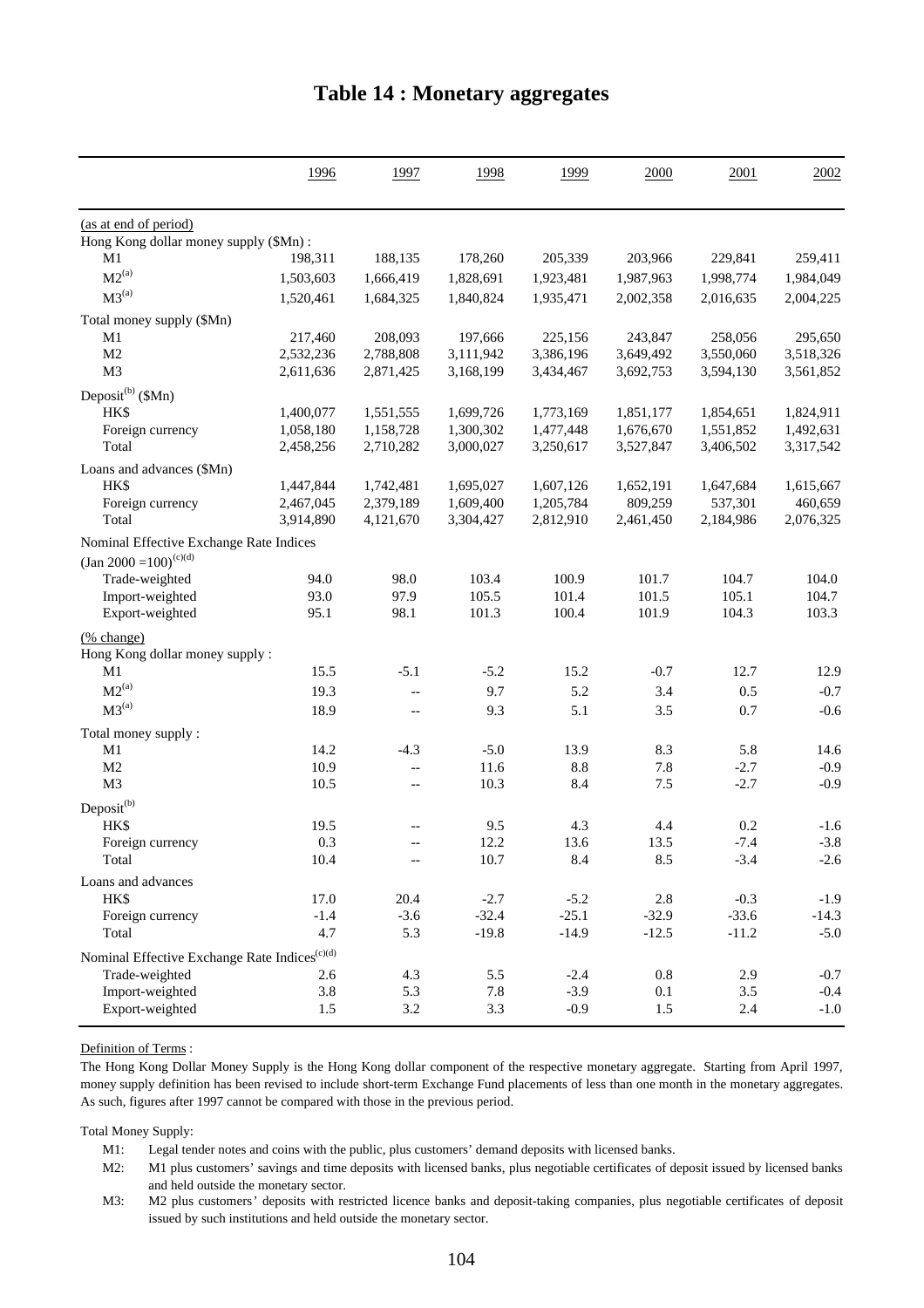|                                                              | 2003      | 2004      | 2005      |                | 2005           |           | 2006      |
|--------------------------------------------------------------|-----------|-----------|-----------|----------------|----------------|-----------|-----------|
|                                                              |           |           |           | Q <sub>2</sub> | Q <sub>3</sub> | Q4        | Q1        |
| (as at end of period)                                        |           |           |           |                |                |           |           |
| Hong Kong dollar money supply (\$Mn):                        |           |           |           |                |                |           |           |
| M1                                                           | 354,752   | 412,629   | 348,246   | 360,889        | 350,711        | 348,246   | 356,869   |
| $M2^{(a)}$                                                   | 2,107,269 | 2,208,591 | 2,329,697 | 2,214,261      | 2,278,988      | 2,329,697 | 2,453,240 |
| $M3^{(a)}$                                                   | 2,122,861 | 2,219,557 | 2,345,866 | 2,227,479      | 2,294,680      | 2,345,866 | 2,469,679 |
| Total money supply (\$Mn)                                    |           |           |           |                |                |           |           |
| M1                                                           | 413,423   | 484,494   | 434,684   | 438,286        | 431,190        | 434,684   | 438,946   |
| M <sub>2</sub>                                               | 3,813,442 | 4,166,706 | 4,379,087 | 4,166,961      | 4,243,288      | 4,379,087 | 4,522,812 |
| M <sub>3</sub>                                               | 3,858,044 | 4,189,544 | 4,407,218 | 4,192,238      | 4,270,883      | 4,407,218 | 4,551,810 |
| Deposit <sup>(b)</sup> (\$Mn)                                |           |           |           |                |                |           |           |
| <b>HKS</b>                                                   | 1,930,790 | 2,017,911 | 2,131,607 | 2,017,544      | 2,080,347      | 2,131,607 | 2,248,321 |
| Foreign currency                                             | 1,636,227 | 1,848,145 | 1,936,323 | 1,837,973      | 1,845,628      | 1,936,323 | 1,959,835 |
| Total                                                        | 3,567,018 | 3,866,056 | 4,067,931 | 3,855,517      | 3,925,974      | 4,067,931 | 4,208,156 |
| Loans and advances (\$Mn)                                    |           |           |           |                |                |           |           |
| <b>HKS</b>                                                   | 1,573,079 | 1,666,740 | 1,797,268 | 1,757,390      | 1,763,803      | 1,797,268 | 1,792,148 |
| Foreign currency                                             | 462,000   | 488,964   | 514,667   | 499,281        | 505,312        | 514,667   | 535,656   |
| Total                                                        | 2,035,079 | 2,155,704 | 2,311,935 | 2,256,671      | 2,269,115      | 2,311,935 | 2,327,803 |
| Nominal Effective Exchange Rate Indices                      |           |           |           |                |                |           |           |
| $\left(\text{Jan } 2000 = 100\right)^{(c)(d)}$               |           |           |           |                |                |           |           |
| Trade-weighted                                               | 100.7     | 98.3      | 97.4      | 97.1           | 97.6           | 98.6      | 97.6      |
| Import-weighted                                              | 101.6     | 99.2      | 98.1      | 97.7           | 98.3           | 99.5      | 98.2      |
| Export-weighted                                              | 99.8      | 97.3      | 96.7      | 96.4           | 96.9           | 97.7      | 97.0      |
| <u>(% change over a year earlier)</u>                        |           |           |           |                |                |           |           |
| Hong Kong dollar money supply:                               |           |           |           |                |                |           |           |
| M1                                                           | 36.8      | 16.3      | $-15.6$   | $-6.3$         | $-5.5$         | $-15.6$   | $-7.8$    |
| $M2^{(a)}$                                                   | 6.2       | 4.8       | 5.5       | 7.1            | 10.1           | 5.5       | 11.4      |
| $M3^{(a)}$                                                   | 5.9       | 4.6       | 5.7       | 6.9            | 10.1           | 5.7       | 11.5      |
| Total money supply:                                          |           |           |           |                |                |           |           |
| M1                                                           | 39.8      | 17.2      | $-10.3$   | $-2.1$         | $-3.1$         | $-10.3$   | $-5.5$    |
| M <sub>2</sub>                                               | 8.4       | 9.3       | 5.1       | 8.9            | 8.6            | 5.1       | 8.6       |
| M <sub>3</sub>                                               | 8.3       | 8.6       | 5.2       | 8.2            | 8.2            | 5.2       | 8.6       |
| Deposit <sup>(b)</sup>                                       |           |           |           |                |                |           |           |
| HK\$                                                         | 5.8       | 4.5       | 5.6       | 7.1            | 10.6           | 5.6       | 12.2      |
| Foreign currency                                             | 9.6       | 13.0      | 4.8       | 9.0            | 5.4            | 4.8       | 6.0       |
| Total                                                        | $7.5\,$   | 8.4       | 5.2       | $\ \, 8.0$     | $8.1\,$        | 5.2       | 9.2       |
| Loans and advances                                           |           |           |           |                |                |           |           |
| HK\$                                                         | $-2.6$    | $6.0\,$   | 7.8       | 9.4            | 9.8            | 7.8       | 5.5       |
| Foreign currency                                             | 0.3       | 5.8       | 5.3       | 6.5            | 6.9            | 5.3       | 11.0      |
| Total                                                        | $-2.0$    | 5.9       | $7.2\,$   | 8.7            | 9.2            | $7.2\,$   | 6.7       |
| Nominal Effective Exchange Rate Indices ${}^{\text{(c)(d)}}$ |           |           |           |                |                |           |           |
| Trade-weighted                                               | $-3.2$    | $-2.4$    | $-0.9$    | $-1.7$         | $-1.1$         | 1.3       | 1.5       |
| Import-weighted                                              | $-3.0$    | $-2.4$    | $-1.1$    | $-2.0$         | $-1.4$         | 1.3       | 1.3       |
| Export-weighted                                              | $-3.4$    | $-2.5$    | $-0.6$    | $-1.5$         | $-0.8$         | 1.3       | 1.6       |
|                                                              |           |           |           |                |                |           |           |

#### **Table 14 : Monetary aggregates (cont'd)**

Notes : (a) Adjusted to include foreign currency swap deposits.

(b) Starting from April 1997, deposits include short-term Exchange Fund placements of less than one month. As such, figures after 1997 cannot be compared with those in the previous period.

(c) Period average.

(d) The Effective Exchange Rate Indices (EERIs) from January 2000 onwards are compiled on the basis of the average merchandise trade pattern from 1999 to 2000. The EERIs for the earlier periods are compiled on the basis of the average merchandise trade pattern in a much earlier period from 1991 to 1993, and have been re-scaled to the new base period for linking up with the new index series.

(--) Not applicable.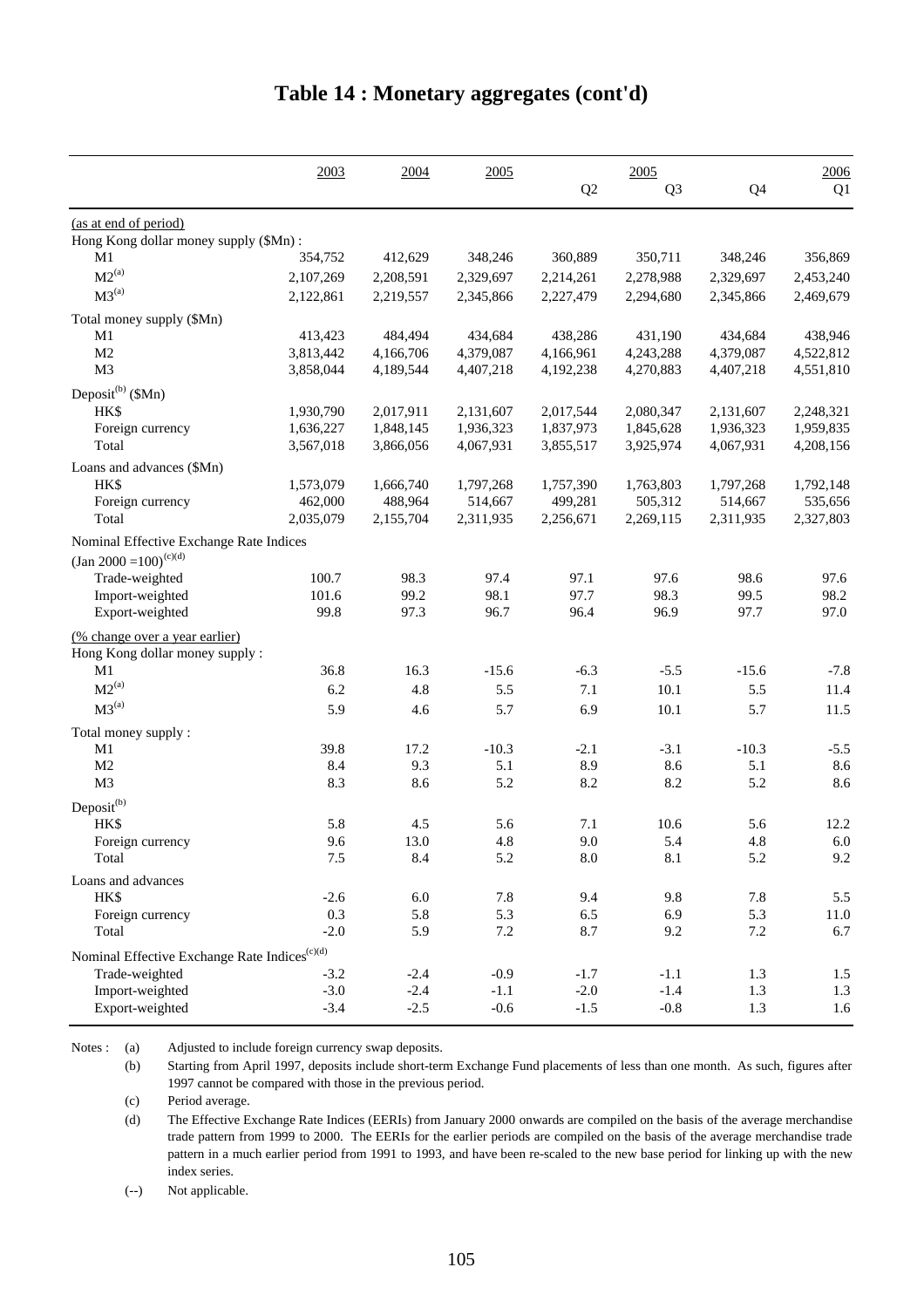|                                                             |         |         |         |         |      |        |      |                | $(\%)$ |
|-------------------------------------------------------------|---------|---------|---------|---------|------|--------|------|----------------|--------|
|                                                             | 2001    | 2002    | 2003    | 2004    | 2005 |        | 2005 |                |        |
|                                                             |         |         |         |         |      | Q1     | Q2   | Q <sub>3</sub> | Q4     |
| Wholesale trade                                             | $-12.0$ | $-10.7$ | $-5.0$  | 4.7     | 5.6  | 3.9    | 7.9  | 4.8            | 5.7    |
| Retail trade                                                | $-1.2$  | $-4.1$  | $-2.3$  | 10.8    | 6.8  | 8.5    | 7.3  | 6.1            | 5.3    |
| Import/export trade                                         | $-14.1$ | $-2.8$  | 6.5     | 12.4    | 10.6 | 13.5   | 10.0 | 8.7            | 10.7   |
| Restaurants                                                 | $-2.5$  | $-5.4$  | $-9.7$  | 10.1    | 6.0  | 6.1    | 4.5  | 6.3            | 7.0    |
| Hotels                                                      | $-7.6$  | $-2.3$  | $-19.7$ | 39.4    | 22.1 | 22.8   | 22.3 | 19.2           | 23.4   |
| Transport <sup>(a)</sup>                                    | $-2.4$  | 2.3     | 0.5     | 22.8    | 17.8 | 19.1   | 15.5 | 21.2           | 15.4   |
| Storage                                                     | $-14.9$ | $-19.6$ | $-4.5$  | 17.0    | 10.4 | 5.2    | 10.5 | 12.9           | 12.5   |
| Communications                                              | $-13.2$ | $-2.6$  | $-2.4$  | $1.0\,$ | 5.1  | 3.8    | 4.9  | 7.9            | 3.6    |
| Banking                                                     | 2.7     | $-0.8$  | *       | 4.4     | 10.9 | 5.9    | 11.6 | 17.5           | 9.2    |
| Financing (other than banking)                              | $-12.6$ | $-14.3$ | 17.3    | 33.2    | 14.3 | $-1.9$ | 11.8 | 30.0           | 18.7   |
| Insurance                                                   | 14.2    | 10.3    | 19.1    | 22.3    | 16.0 | 9.4    | 14.7 | 17.9           | 21.2   |
| Real estate                                                 | $-16.9$ | $-2.5$  | 6.2     | 13.5    | 16.0 | 17.8   | 42.2 | 12.1           | $-1.0$ |
| <b>Business services</b>                                    | $-9.6$  | $-5.8$  | 0.5     | 8.3     | 4.9  | 1.7    | 6.2  | 6.2            | 5.5    |
| Film entertainment                                          | 15.2    | $-9.1$  | 2.3     | 3.7     | 5.0  | 9.1    | 5.2  | $-1.3$         | 7.6    |
| Tourism, convention and exhibition<br>services <sup>+</sup> | $-3.8$  | 10.7    | $-7.3$  | 26.5    | 13.6 | 13.9   | 13.0 | 11.2           | 15.9   |
| Computer and information<br>services                        | $-11.6$ | 5.7     | 5.7     | 20.5    | 23.4 | 14.5   | 27.0 | 25.2           | 25.8   |

#### **Table 15 : Rates of change in business receipts indices for service industries/domains**

Notes : (a) Including business receipts from the Airport Authority Hong Kong.

(+) Figures for 2004 and 2005 are provisional figures.

(\*) Change of less than 0.05%.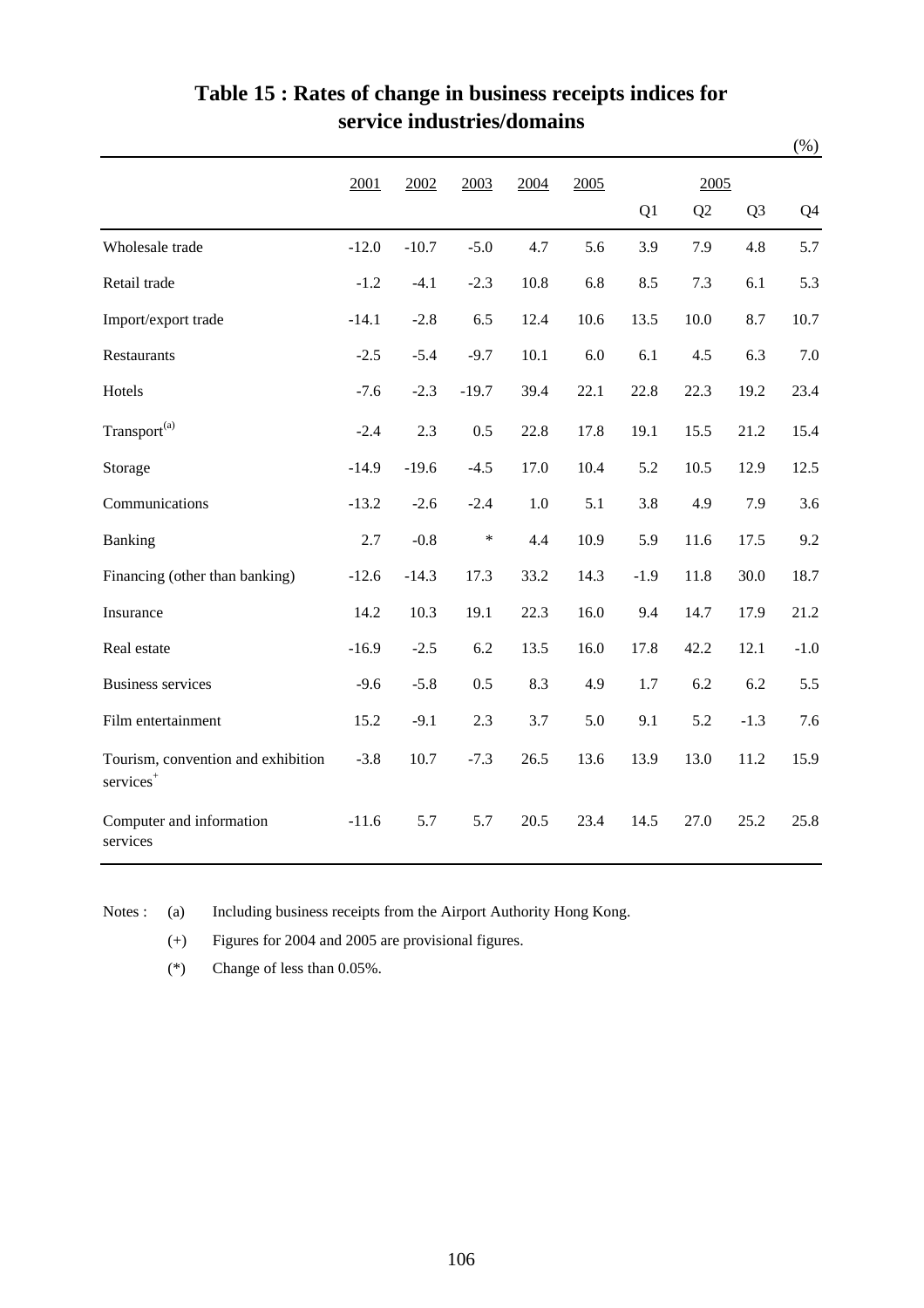|                                          | 2001        | 2002        | 2003       | 2004       | 2005        |             | 2005           |           | 2006      |
|------------------------------------------|-------------|-------------|------------|------------|-------------|-------------|----------------|-----------|-----------|
|                                          |             |             |            |            |             | Q2          | Q <sub>3</sub> | Q4        | Q1        |
| $\frac{(0,0)}{2}$                        |             |             |            |            |             |             |                |           |           |
| Labour force<br>participation rate       | 61.4        | 61.8        | 61.4       | 61.3       | 60.9        | 60.8        | 61.0           | 60.9      | 61.1      |
| Seasonally adjusted<br>unemployment rate | 5.1         | 7.3         | 7.9        | 6.8        | 5.6         | 5.7         | 5.5            | 5.3       | 5.2       |
| Underemployment rate                     | 2.5         | 3.0         | 3.5        | 3.3        | 2.8         | 2.8         | 2.6            | 2.5       | 2.3       |
| (000)                                    |             |             |            |            |             |             |                |           |           |
| Population of working age                | 5 5 7 9 . 2 | 5 642.8     | 5 6 9 4.0  | 5 7 9 6.0  | 5 8 8 4 . 4 | 5 8 6 6.5   | 5 899.5        | 5 9 3 3.7 | 5 905.3   |
| Labour force                             | 3 4 2 7 .1  | 3 4 8 7 . 1 | 3 4 9 6.2  | 3 5 5 1 .0 | 3586.3      | 3 5 6 9 . 2 | 3 5 9 7 . 3    | 3 613.4   | 3 606.7   |
| Persons employed                         | 3 2 5 2 . 3 | 3 2 3 1.6   | 3 2 1 9 .1 | 3 3 08.6   | 3 3 8 5 . 5 | 3 3 6 4 .7  | 3 3 9 1.6      | 3 4 3 1.5 | 3 4 2 6.2 |
| Persons unemployed                       | 174.8       | 255.5       | 277.2      | 242.5      | 200.7       | 204.5       | 205.7          | 182.0     | 180.5     |
| Persons underemployed                    | 85.5        | 105.2       | 123.3      | 116.7      | 98.7        | 100.4       | 95.0           | 89.5      | 82.6      |
| (% change over a year earlier)           |             |             |            |            |             |             |                |           |           |
| Population of working age                | 1.5         | 1.1         | 0.9        | 1.8        | 1.5         | 1.4         | 1.6            | 1.7       | 1.2       |
| Labour force                             | 1.6         | 1.8         | 0.3        | 1.6        | 1.0         | 0.7         | 1.2            | 1.1       | 1.2       |
| Persons employed                         | 1.4         | $-0.6$      | $-0.4$     | 2.8        | 2.3         | 1.9         | 2.6            | 2.5       | 2.1       |
| Persons unemployed                       | 4.7         | 46.2        | 8.5        | $-12.5$    | $-17.2$     | $-15.1$     | $-17.9$        | $-20.1$   | $-14.3$   |
| Persons underemployed                    | $-8.6$      | 23.0        | 17.3       | $-5.4$     | $-15.4$     | $-18.3$     | $-16.3$        | $-19.6$   | $-24.7$   |

# **Table 16 : Labour force characteristics**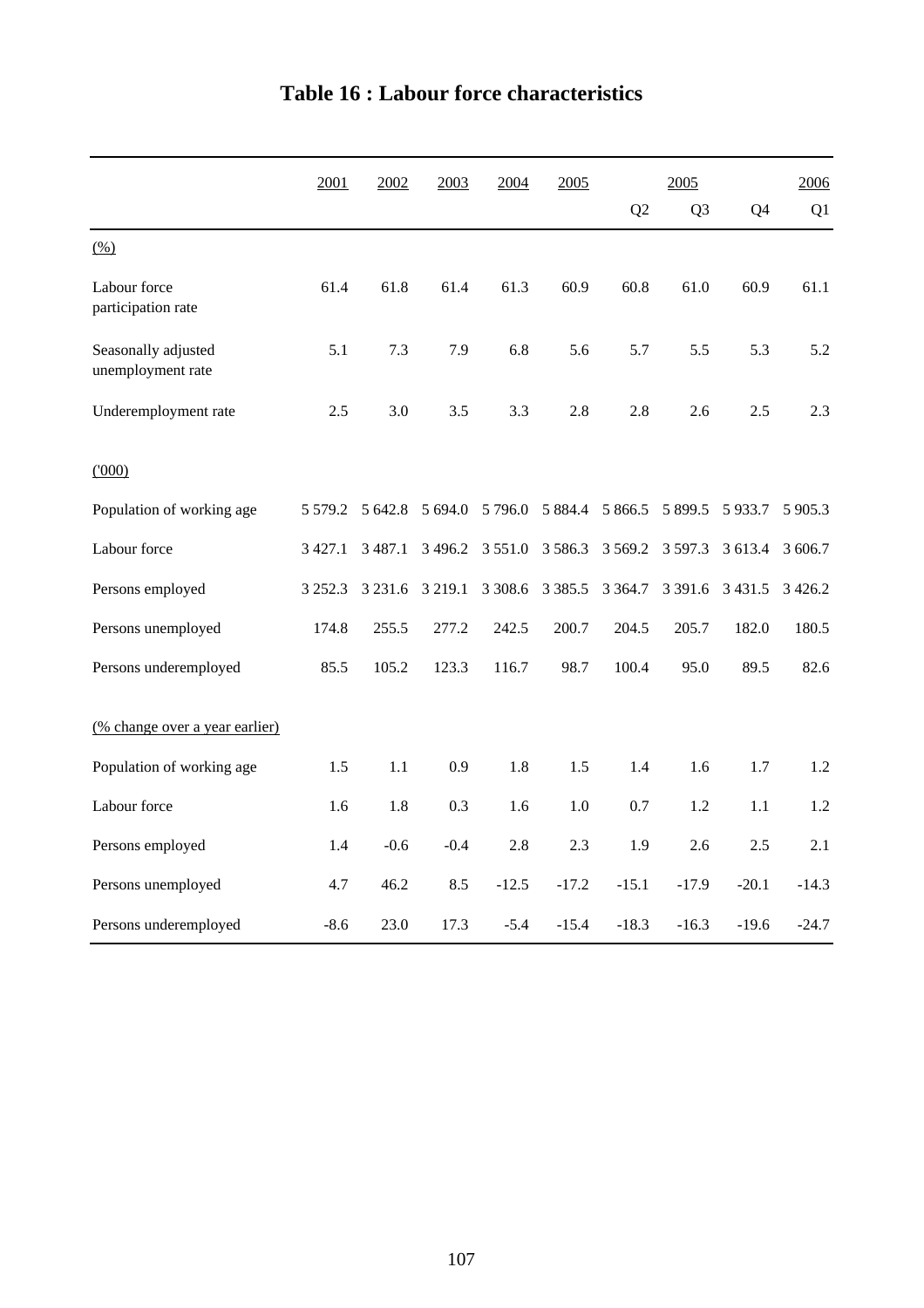|                                                                            | 2001    | 2002    | 2003       | 2004    | 2005   |         |                 | 2005                           |        |           |
|----------------------------------------------------------------------------|---------|---------|------------|---------|--------|---------|-----------------|--------------------------------|--------|-----------|
|                                                                            |         |         |            |         |        | Mar     | $_{\text{Jun}}$ | Sep                            |        | Dec       |
| Major economic sector                                                      |         |         | (% change) |         |        |         |                 | (% change over a year earlier) |        | No.       |
| <b>Manufacturing</b>                                                       | $-8.6$  | $-9.0$  | $-10.3$    | $-3.0$  | $-2.0$ | $-3.5$  | $-4.5$          | $-1.0$                         | $-1.3$ | 167 400   |
| of which:                                                                  |         |         |            |         |        |         |                 |                                |        |           |
| Wearing apparel,                                                           | $-14.9$ | $-19.3$ | $-11.6$    | $-0.8$  | $-4.7$ | $-4.3$  | $-9.9$          | $-1.7$                         | $-3.0$ | 21 800    |
| except footwear                                                            |         |         |            |         |        |         |                 |                                |        |           |
| Textiles                                                                   | $-8.7$  | $-1.1$  | $-16.8$    | $-11.1$ | 0.5    | $-3.8$  | 1.5             | 3.8                            | 0.8    | 20 200    |
| Electronics                                                                | $-17.4$ | $-13.1$ | $-18.9$    | $-2.3$  | $-4.7$ | 1.1     | $-7.3$          | $-4.3$                         | $-7.9$ | 14 300    |
| Plastic products                                                           | $-16.4$ | $-17.0$ | $-19.1$    | $-16.8$ | $-1.3$ | $-11.0$ | $-4.8$          | $-1.0$                         | 12.7   | 3700      |
| Fabricated metal                                                           | $-16.9$ | $-14.6$ | $-20.7$    | $-4.9$  | $-9.7$ | $-14.6$ | $-7.0$          | $-12.8$                        | $-2.9$ | 5 400     |
| products, except<br>machinery and<br>equipment                             |         |         |            |         |        |         |                 |                                |        |           |
| Wholesale, retail,                                                         | $-1.2$  | $-2.3$  | $-3.0$     | 2.9     | 2.6    | 3.5     | 2.9             | 1.8                            | 2.0    | 1 023 700 |
| import/export trades,<br>restaurants and hotels<br>of which:               |         |         |            |         |        |         |                 |                                |        |           |
| Wholesale, retail and                                                      | $-1.9$  | $-1.6$  | $-1.9$     | 2.1     | 2.3    | 3.6     | 3.1             | 1.3                            | 1.1    | 801 500   |
| import/export trades                                                       |         |         |            |         |        |         |                 |                                |        |           |
| Restaurants and hotels                                                     | 1.2     | $-4.8$  | $-7.3$     | 6.0     | 3.6    | 2.9     | 2.3             | 3.7                            | 5.4    | 222 300   |
| Transport, storage and                                                     | 2.4     | $-1.8$  | $-4.4$     | 3.7     | 2.6    | 2.9     | 3.4             | 2.8                            | 1.4    | 183 800   |
| communications<br>of which:                                                |         |         |            |         |        |         |                 |                                |        |           |
| Land transport                                                             | 2.6     | $-0.3$  | 0.5        | $-2.2$  | $-1.5$ | $-1.5$  | $-1.7$          | $-1.1$                         | $-1.7$ | 37 500    |
| Water transport                                                            | 3.3     | 1.0     | $-3.6$     | 0.1     | $-0.3$ | 1.3     | 1.4             | 1.2                            | $-4.8$ | 26 700    |
| Services allied to                                                         | $-0.8$  | 1.1     | $-3.7$     | 10.3    | 7.9    | 9.2     | 8.6             | 6.3                            | 7.4    | 62 700    |
| transport                                                                  |         |         |            |         |        |         |                 |                                |        |           |
| Financing, insurance,<br>real estate and<br>business services<br>of which: | 1.6     | $-1.3$  | $-1.9$     | 3.6     | 4.4    | 4.4     | 5.3             | 4.0                            | 3.8    | 464 400   |
| Financial institutions                                                     | $-0.5$  | $-5.6$  | $-6.5$     | 1.1     | 4.7    | 3.7     | 5.2             | 5.1                            | 4.8    | 128 200   |
| Insurance                                                                  | 7.1     | 0.3     | 1.2        | 2.4     | 5.9    | 2.3     | 13.1            | 7.6                            | 0.9    | 29 400    |
| Real estate                                                                | $-3.0$  | 5.2     | 0.7        | 2.2     | 6.8    | 5.8     | 6.0             | 5.7                            | 9.6    | 95 900    |
| Business services                                                          | 4.5     | $-1.2$  | $-0.2$     | $6.0\,$ | 2.9    | 4.6     | 3.9             | 2.2                            | 1.1    | 210 000   |
| except machinery<br>and equipment rental<br>and leasing                    |         |         |            |         |        |         |                 |                                |        |           |
| Community, social and                                                      | 7.2     | 5.9     | 2.9        | 3.2     | 4.5    | 5.4     | 4.5             | 5.3                            | 2.7    | 446 800   |
| personal services<br>of which:                                             |         |         |            |         |        |         |                 |                                |        |           |
| Sanitary and similar<br>services                                           | 5.1     | 13.8    | $6.0\,$    | $1.5$   | 2.4    | 1.6     | 0.9             | 5.6                            | 1.5    | 58 200    |
| <b>Education</b> services                                                  | 6.9     | 2.5     | 2.9        | 1.8     | 1.8    | 1.4     | 1.6             | 1.2                            | 2.9    | 135 600   |
| Medical, dental and<br>other health services                               | 5.5     | 3.2     | $-0.3$     | $2.5\,$ | 1.6    | 1.3     | 0.4             | 2.9                            | 1.9    | 77 300    |
| Welfare institutions                                                       | 25.4    | 11.9    | 13.9       | 2.1     | $-0.4$ | 4.9     | $-2.4$          | $-3.3$                         | $-0.5$ | 53 700    |
| Civil Service $\!{\rm (a)}$                                                | $-3.5$  | $-3.7$  | $-2.4$     | $-3.8$  | $-2.7$ | $-3.5$  | $-3.0$          | $-2.4$                         | $-1.8$ | 155 500   |

## **Table 17 : Employment in selected major economic sectors**

Note : (a) These figures cover only those employed on Civil Service terms of appointment. Judicial officers, consultants, contract staff and temporary staff not appointed on Civil Service terms are not included.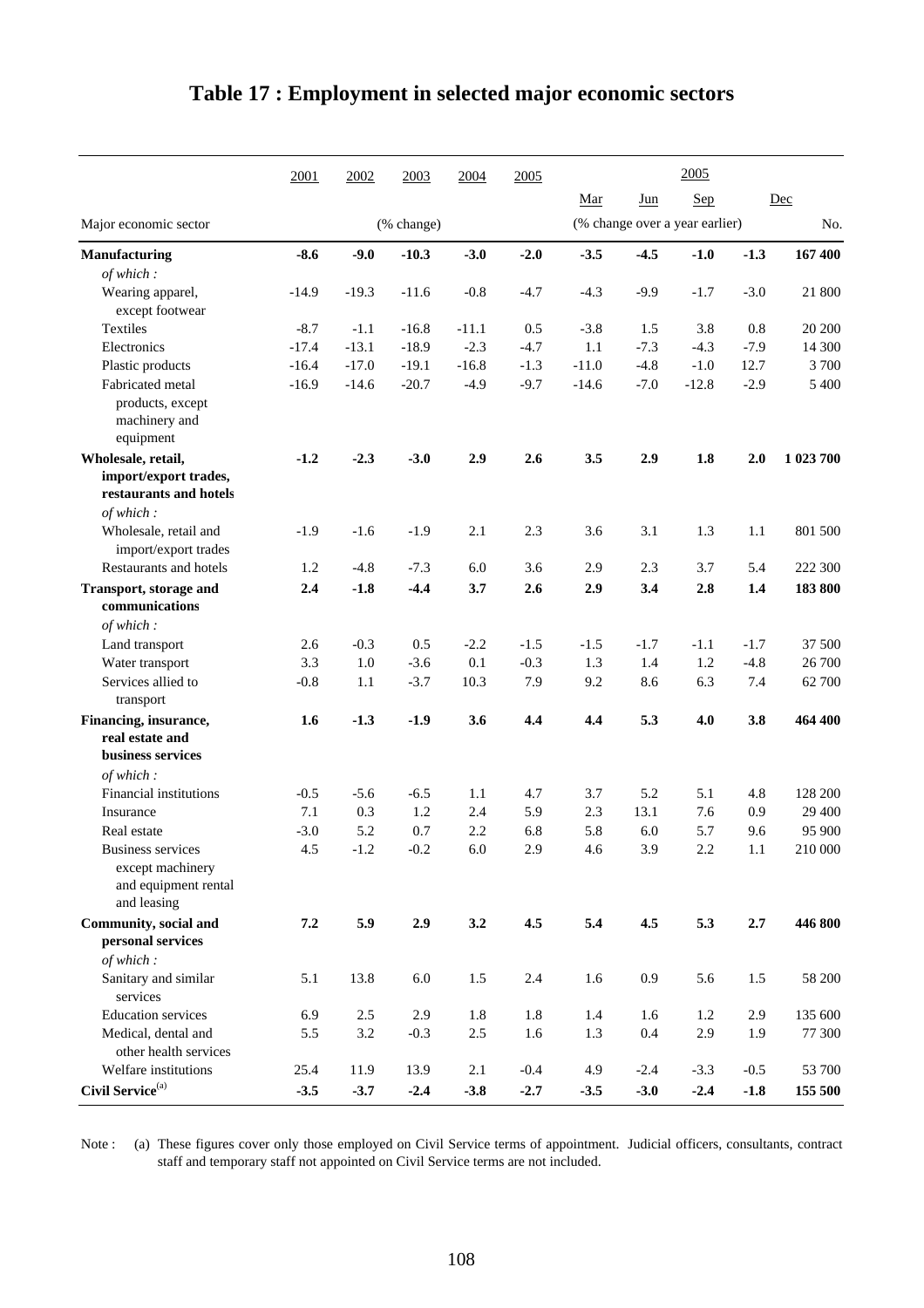|                                       | 2001     | 2002    | 2003    | 2004    | 2005    | 2005    |         |         |         |
|---------------------------------------|----------|---------|---------|---------|---------|---------|---------|---------|---------|
|                                       |          |         |         |         |         | Mar     | Jun     | Sep     | Dec     |
| (number)                              |          |         |         |         |         |         |         |         |         |
| <b>Building</b> sites                 |          |         |         |         |         |         |         |         |         |
| Private sector                        | 40 556   | 40 017  | 33 892  | 33 619  | 31 556  | 33 967  | 31 266  | 30 679  | 30 310  |
| Public sector <sup>(a)</sup>          | 17 183   | 11 727  | 16 183  | 13 3 25 | 10 135  | 11 482  | 10 027  | 10 571  | 8 4 5 6 |
| Sub-total                             | 57 738   | 51 744  | 50 074  | 46 944  | 41 690  | 45 449  | 41 293  | 41 250  | 38 769  |
| Civil engineering sites               |          |         |         |         |         |         |         |         |         |
| Private sector                        | 2 6 3 3  | 2869    | 2755    | 2 5 6 4 | 2 1 9 8 | 3 0 9 0 | 2 2 8 1 | 1861    | 1 560   |
| Public sector <sup>(a)</sup>          | 19 9 31  | 18 611  | 17 4 66 | 16772   | 15 378  | 17 222  | 16 427  | 13735   | 14 127  |
| Sub-total                             | 22 5 6 4 | 21 480  | 20 221  | 19 3 36 | 17 576  | 20 312  | 18708   | 15 5 96 | 15 687  |
| <b>Total</b>                          | 80 30 2  | 73 223  | 70 295  | 66 280  | 59 266  | 65761   | 60 001  | 56 846  | 54 456  |
| <u>(% change over a year earlier)</u> |          |         |         |         |         |         |         |         |         |
| <b>Building</b> sites                 |          |         |         |         |         |         |         |         |         |
| Private sector                        | 19.2     | $-1.3$  | $-15.3$ | $-0.8$  | $-6.1$  | $-2.1$  | $-13.3$ | $-7.4$  | $-0.9$  |
| Public sector <sup>(a)</sup>          | $-37.0$  | $-31.8$ | 38.0    | $-17.7$ | $-23.9$ | $-28.4$ | $-30.0$ | $-12.7$ | $-21.8$ |
| Sub-total                             | $-5.8$   | $-10.4$ | $-3.2$  | $-6.3$  | $-11.2$ | $-10.4$ | $-18.1$ | $-8.8$  | $-6.3$  |
| Civil engineering sites               |          |         |         |         |         |         |         |         |         |
| Private sector                        | 58.9     | 9.0     | $-4.0$  | $-6.9$  | $-14.3$ | 49.6    | $-14.4$ | $-30.4$ | $-45.4$ |
| Public sector <sup>(a)</sup>          | 19.6     | $-6.6$  | $-6.2$  | $-4.0$  | $-8.3$  | 5.7     | $-2.3$  | $-19.1$ | $-16.9$ |
| Sub-total                             | 23.1     | $-4.8$  | $-5.9$  | $-4.4$  | $-9.1$  | 10.7    | $-4.0$  | $-20.6$ | $-21.0$ |
| <b>Total</b>                          | 0.9      | $-8.8$  | $-4.0$  | $-5.7$  | $-10.6$ | $-4.8$  | $-14.2$ | $-12.4$ | $-11.1$ |

## **Table 18 : Number of workers engaged at building and construction sites**

Note : (a) Including the Mass Transit Railway Corporation Limited, the Kowloon-Canton Railway Corporation and the Airport Authority Hong Kong.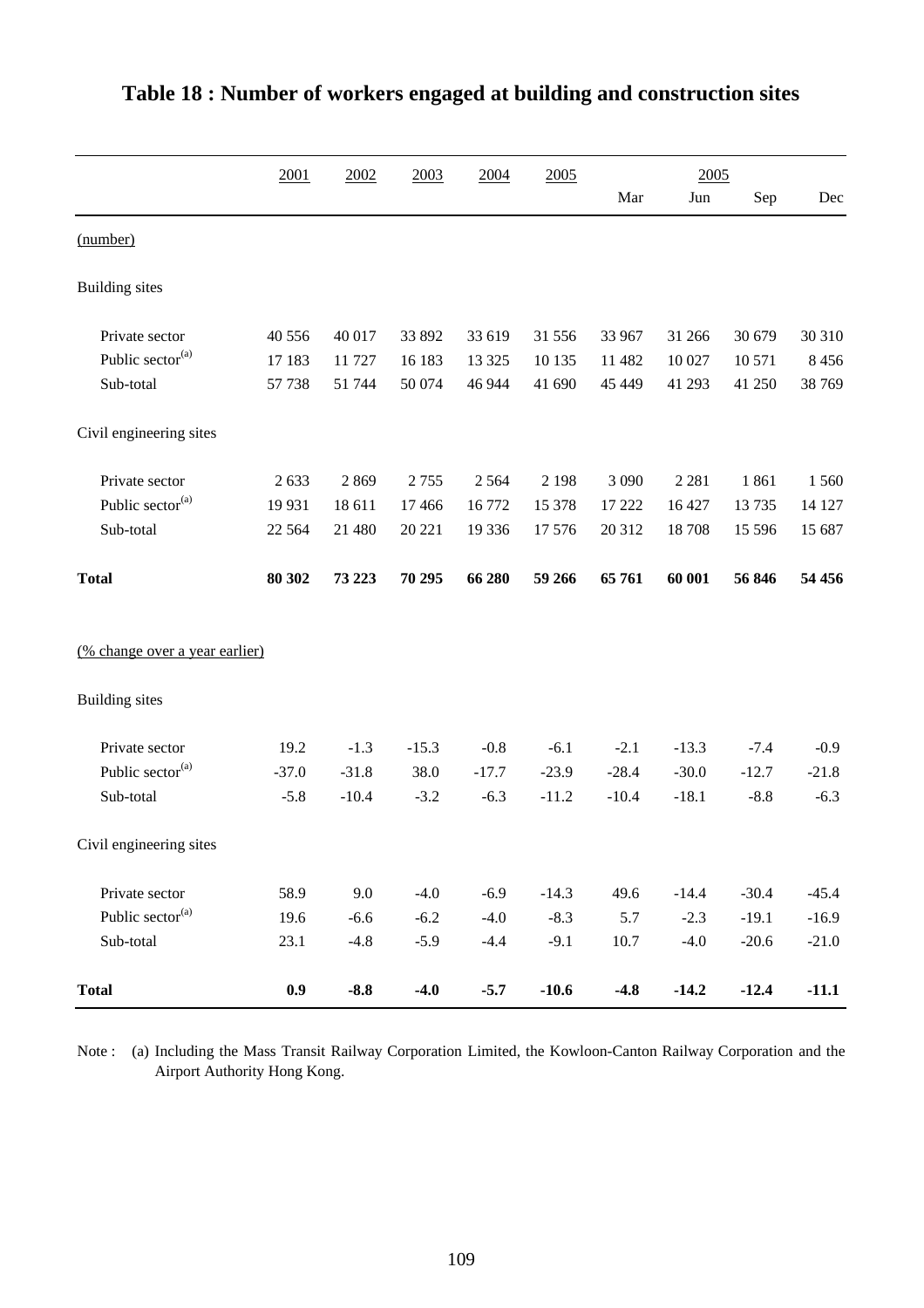|                        |        |          |           |            |           |           |          |                 | $(\$)$     |
|------------------------|--------|----------|-----------|------------|-----------|-----------|----------|-----------------|------------|
|                        | 2001   | 2002     | 2003      | 2004       | 2005      |           |          | 2005            |            |
| Major economic sector  |        |          |           |            |           | Q1        | Q2       | Q <sub>3</sub>  | Q4         |
| Wholesale, retail and  | 12,700 | 12,500   | 12,300    | 12,400     | 13,300    | 15,100    | 12,100   | 12,400          | 13,400     |
| import/export trades   | (2.0)  | $(-1.6)$ | $(-1.5)$  | (0.4)      | (7.3)     | (5.6)     | (5.2)    | (9.6)           | (9.0)      |
|                        | <3.7>  | <1.4>    | <1.1>     | <0.9       | < 6.1 >   | < 5.2 >   | <4.4>    | $<\!\!8.1\!\!>$ | <7.0>      |
| Restaurants and hotels | 9,000  | 8,700    | 8,100     | 8,100      | 8,300     | 9,100     | 7,900    | 8,000           | 8,000      |
|                        | (0.1)  | $(-4.2)$ | $(-6.2)$  | $(-0.1)$   | (1.9)     | (6.4)     | (2.7)    | $(-0.4)$        | $(-1.4)$   |
|                        | <1.7>  | <1.1>    | $< -3.7>$ | <0.4>      | <0.8>     | <6.0>     | <1.9>    | $< -1.8>$       | $< -3.2>$  |
| Transport, storage and | 18,900 | 18,900   | 18,500    | 18,300     | 19,200    | 20,500    | 18,000   | 18,100          | 20,200     |
| communications         | (1.3)  | $(-0.2)$ | $(-1.7)$  | $(-1.3)$   | (5.0)     | (5.5)     | (4.3)    | (7.4)           | (3.1)      |
|                        | <3.0>  | <2.9>    | <0.9>     | $< -0.9 >$ | <3.9>     | < 5.2 >   | <3.5>    | < 5.9           | <1.3>      |
| Financing, insurance,  | 19,200 | 18,800   | 18,600    | 18,500     | 19,100    | 21,000    | 18,100   | 17,200          | 19,900     |
| real estate and        | (0.4)  | $(-2.2)$ | $(-1.4)$  | $(-0.1)$   | (2.8)     | (3.1)     | (1.2)    | (1.5)           | (5.1)      |
| business services      | <2.0>  | <0.8>    | <1.2>     | <0.4>      | <1.7>     | <2.8>     | <0.4>    | <0.1>           | <3.2>      |
| Community, social and  | 20,000 | 19,800   | 18,900    | 18,400     | 18,000    | 17,800    | 17,800   | 18,100          | 18,100     |
| personal services      | (0.7)  | $(-1.3)$ | $(-4.7)$  | $(-2.6)$   | $(-2.2)$  | $(-2.7)$  | $(-0.3)$ | $(-4.5)$        | $(-1.1)$   |
|                        | <2.3>  | <1.9>    | $< -2.2>$ | $< -2.2>$  | $< -3.3>$ | $< -3.1>$ | <1.1>    | $< -5.8>$       | $< -2.9>$  |
| Manufacturing          | 11,900 | 11,800   | 11,400    | 11,300     | 11,600    | 12,700    | 11,200   | 10,600          | 11,600     |
|                        | (2.1)  | $(-1.2)$ | $(-3.0)$  | $(-0.6)$   | (1.8)     | (2.6)     | (2.6)    | (0.8)           | (1.2)      |
|                        | <3.8>  | <1.9>    | $<-0.4>$  | $<-0.2>$   | <0.8>     | <2.3>     | <1.8>    | $< -0.6 >$      | $< -0.6 >$ |
| All sectors surveyed   | 15,400 | 15,300   | 15,000    | 14,900     | 15,400    | 16,800    | 14,600   | 14,600          | 15,700     |
|                        | (1.8)  | $(-1.1)$ | $(-1.8)$  | $(-0.7)$   | (3.5)     | (4.4)     | (2.7)    | (3.2)           | (3.7)      |
|                        | <3.5>  | <2.0>    | <0.8>     | $<-0.2>$   | <2.4>     | <4.0>     | <1.8>    | <1.8>           | <1.9>      |

# **Table 19 : Average labour earnings by major economic sector**

Notes : ( ) % change over a year earlier in money terms.

< > % change over a year earlier in real terms.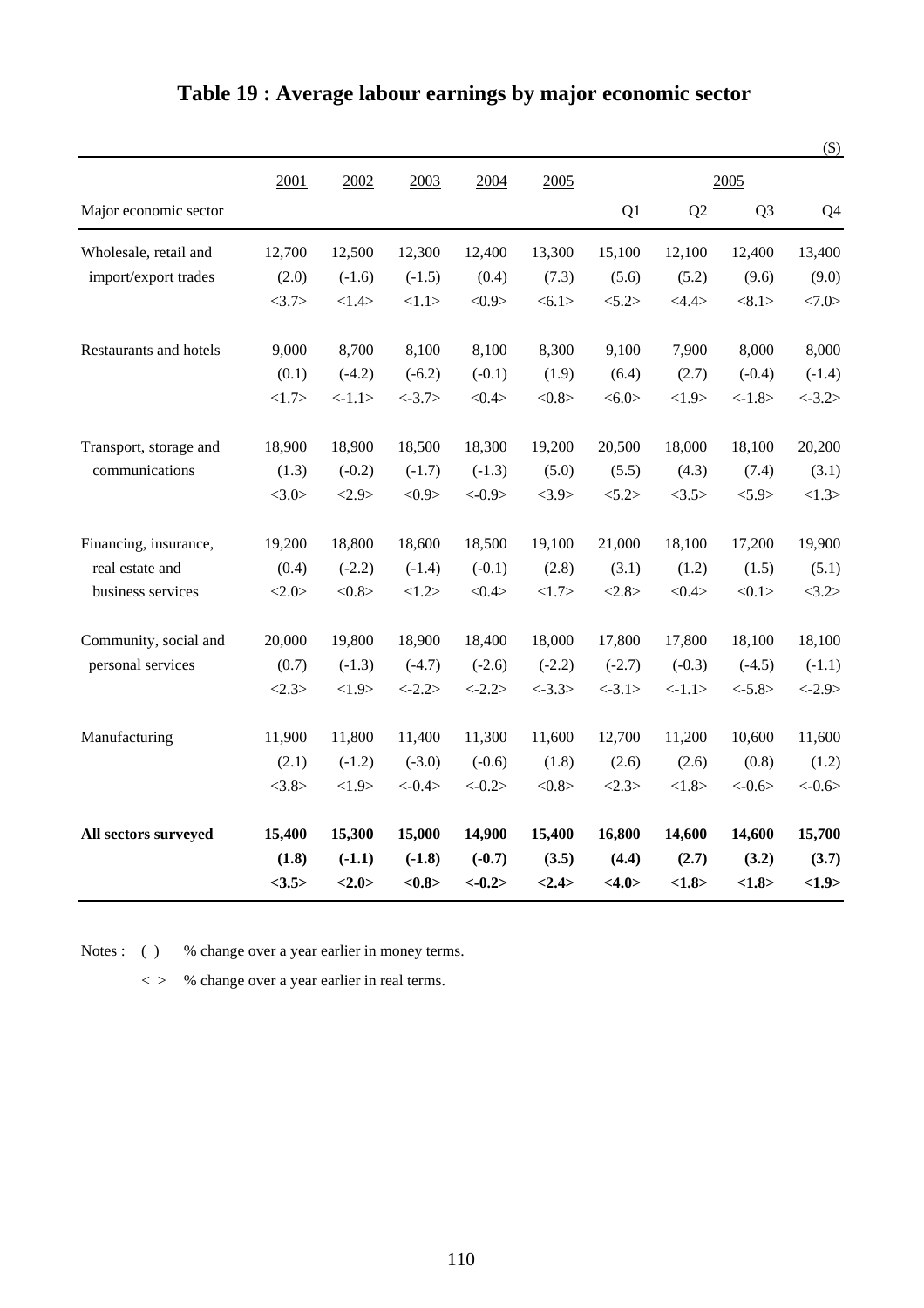|                                                               |        |         |        |        |        |        |             |        | $(\%)$ |
|---------------------------------------------------------------|--------|---------|--------|--------|--------|--------|-------------|--------|--------|
| Selected major<br>economic sector                             | 2001   | 2002    | 2003   | 2004   | 2005   | Mar    | 2005<br>Jun | Sep    | Dec    |
|                                                               |        |         |        |        |        |        |             |        |        |
| (in money terms)                                              |        |         |        |        |        |        |             |        |        |
| Wholesale, retail and<br>import/export trades                 | 1.4    | $-0.6$  | $-1.7$ | $-1.6$ | 1.6    | 1.9    | 0.9         | 1.9    | 1.8    |
| Restaurants and hotels                                        | 0.7    | $-2.6$  | $-4.1$ | $-2.2$ | $\ast$ | $-0.1$ | $-1.0$      | 0.2    | 0.7    |
| <b>Transport services</b>                                     | 0.7    | 0.6     | $-1.9$ | $-1.0$ | 1.0    | 0.7    | 1.5         | 0.5    | 1.4    |
| Financing, insurance,<br>real estate and<br>business services | $-0.9$ | $-0.8$  | $-0.1$ | $-0.5$ | $\ast$ | $-1.9$ | $-0.3$      | 0.5    | 1.8    |
| Personal services                                             | 0.7    | $-1.5$  | $-3.1$ | 1.3    | $-1.5$ | 2.1    | $-0.9$      | $-4.5$ | $-2.7$ |
| Manufacturing                                                 | 2.2    | $-1.4$  | $-2.7$ | $-1.3$ | 1.2    | 1.2    | 0.5         | 0.5    | 2.5    |
| All sectors surveyed                                          | 0.8    | $-1.0$  | $-1.9$ | $-1.1$ | 0.8    | 0.7    | 0.4         | 0.8    | 1.4    |
| (in real terms)                                               |        |         |        |        |        |        |             |        |        |
| Wholesale, retail and<br>import/export trades                 | 4.1    | 1.7     | 0.4    | $-1.7$ | 0.2    | 0.7    | $-0.4$      | 0.4    | 0.1    |
| Restaurants and hotels                                        | 3.3    | $-0.3$  | $-2.1$ | $-2.2$ | $-1.4$ | $-1.2$ | $-2.3$      | $-1.3$ | $-0.9$ |
| Transport services                                            | 3.4    | 2.9     | 0.1    | $-1.0$ | $-0.4$ | $-0.4$ | 0.2         | $-1.0$ | $-0.3$ |
| Financing, insurance,<br>real estate and<br>business services | 1.7    | 1.5     | 2.0    | $-0.5$ | $-1.3$ | $-3.0$ | $-1.5$      | $-1.0$ | 0.2    |
| Personal services                                             | 3.3    | 0.8     | $-1.1$ | 1.3    | $-2.9$ | 0.9    | $-2.2$      | $-5.9$ | $-4.3$ |
| Manufacturing                                                 | 4.8    | $0.8\,$ | $-0.7$ | $-1.3$ | $-0.2$ | 0.1    | $-0.8$      | $-1.0$ | 0.8    |
| All sectors surveyed                                          | 3.4    | 1.3     | 0.2    | $-1.2$ | $-0.6$ | $-0.5$ | $-0.9$      | $-0.7$ | $-0.3$ |

## **Table 20 : Rates of change in wage indices by selected major economic sector**

Note : (\*) Change of less than 0.05%.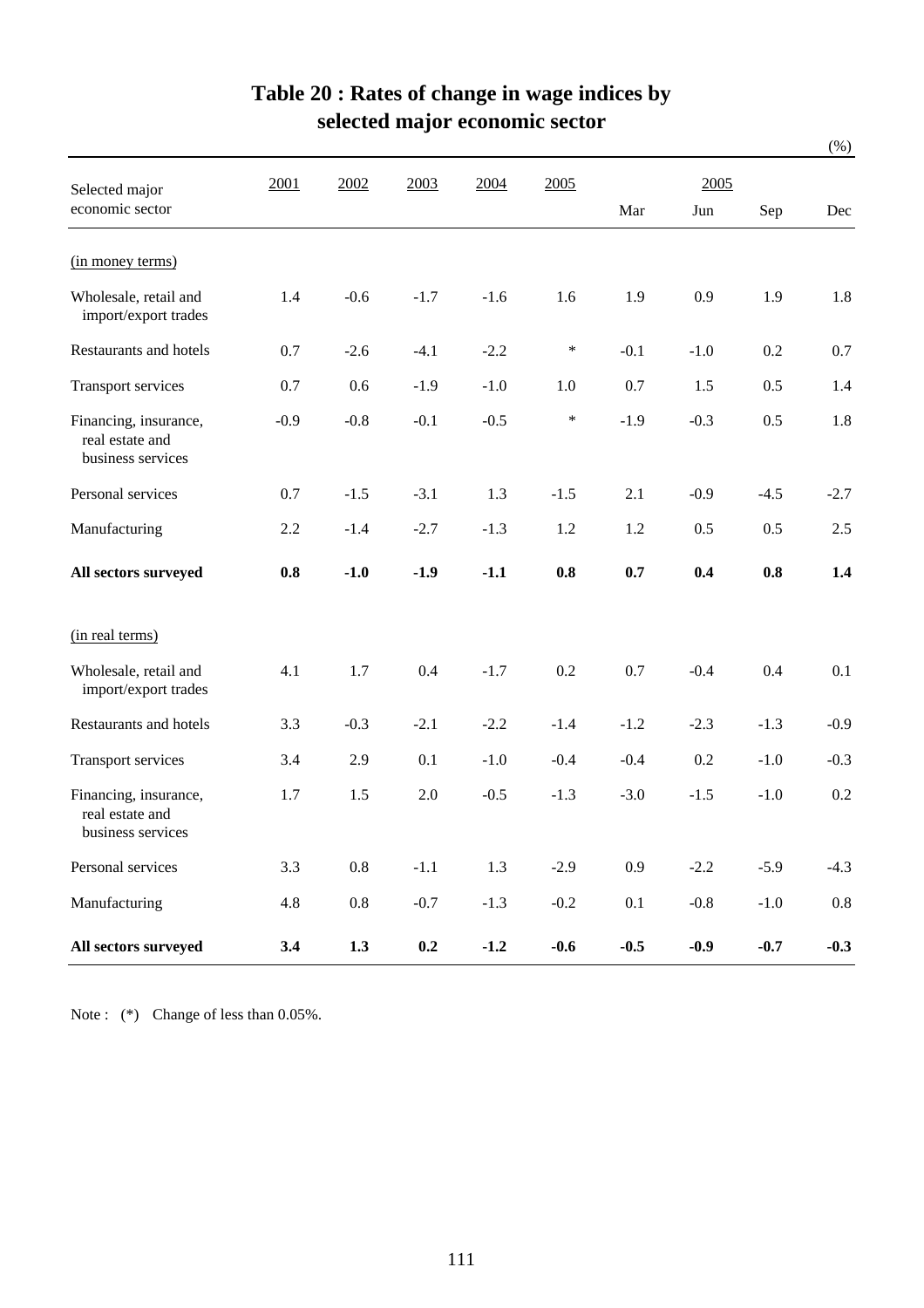|                                                          |        |        |        |        |         |         | $(\%)$  |
|----------------------------------------------------------|--------|--------|--------|--------|---------|---------|---------|
|                                                          | 1996   | 1997   | 1998   | 1999   | 2000    | 2001    | 2002    |
| GDP deflator                                             | 5.8    | 5.6    | 0.2    | $-5.8$ | $-5.6$  | $-1.8$  | $-3.5$  |
| Domestic demand deflator                                 | 4.9    | 4.5    | 0.4    | $-2.3$ | $-5.0$  | $-2.3$  | $-4.9$  |
| Consumer Price Indices $(a)$ :                           |        |        |        |        |         |         |         |
| Composite CPI                                            | 6.3    | 5.8    | 2.8    | $-4.0$ | $-3.8$  | $-1.6$  | $-3.0$  |
| CPI(A)                                                   | 6.0    | 5.7    | 2.6    | $-3.3$ | $-3.0$  | $-1.7$  | $-3.2$  |
| CPI(B)                                                   | 6.4    | 5.8    | 2.8    | $-4.7$ | $-3.9$  | $-1.6$  | $-3.1$  |
| CPI(C)                                                   | 6.6    | 6.1    | 3.2    | $-3.7$ | $-4.5$  | $-1.5$  | $-2.8$  |
| Unit Value Indices :                                     |        |        |        |        |         |         |         |
| Domestic exports                                         | 0.3    | $-2.4$ | $-2.8$ | $-2.4$ | $-1.0$  | $-4.7$  | $-3.3$  |
| Re-exports                                               | $-0.5$ | $-1.5$ | $-3.9$ | $-2.8$ | $-0.1$  | $-2.0$  | $-2.7$  |
| Total exports of goods                                   | $-0.3$ | $-1.6$ | $-3.8$ | $-2.7$ | $-0.2$  | $-2.3$  | $-2.7$  |
| Imports of goods                                         | $-1.3$ | $-2.3$ | $-4.9$ | $-2.0$ | 0.8     | $-3.1$  | $-3.9$  |
| Terms of Trade Index                                     | 1.0    | 0.7    | 1.2    | $-0.7$ | $-1.0$  | 0.9     | 1.2     |
| Producer Price Index<br>for all manufacturing industries | $-0.1$ | $-0.3$ | $-1.8$ | $-1.6$ | 0.2     | $-1.6$  | $-2.7$  |
|                                                          |        |        |        |        |         |         |         |
| Construction Labour and<br>Material Cost Index           | 6.8    | 9.3    | 7.5    | 1.4    | 1.8     | 0.3     | $-0.3$  |
| Tender Price Indices:                                    |        |        |        |        |         |         |         |
| Public sector<br>building projects                       | 14.4   | 17.6   | 9.1    | $-4.4$ | $-13.1$ | $-8.5$  | $-11.7$ |
| Public housing projects                                  | 11.4   | 18.9   | 9.0    | $-3.3$ | $-11.9$ | $-15.1$ | $-9.6$  |

### **Table 21 : Rates of change in prices**

Notes:  $(a)$ From October 2005 onwards, the year-on-year rates of change in the Consumer Price Indices are derived from the 2004/05-based CPI series. For the earlier periods, the year-on-year rates of change are derived from the CPIs with old base period.

(#) Revised figures.

(+) Preliminary figures.

(\*) Change of less than 0.05%.

N.A. Not available.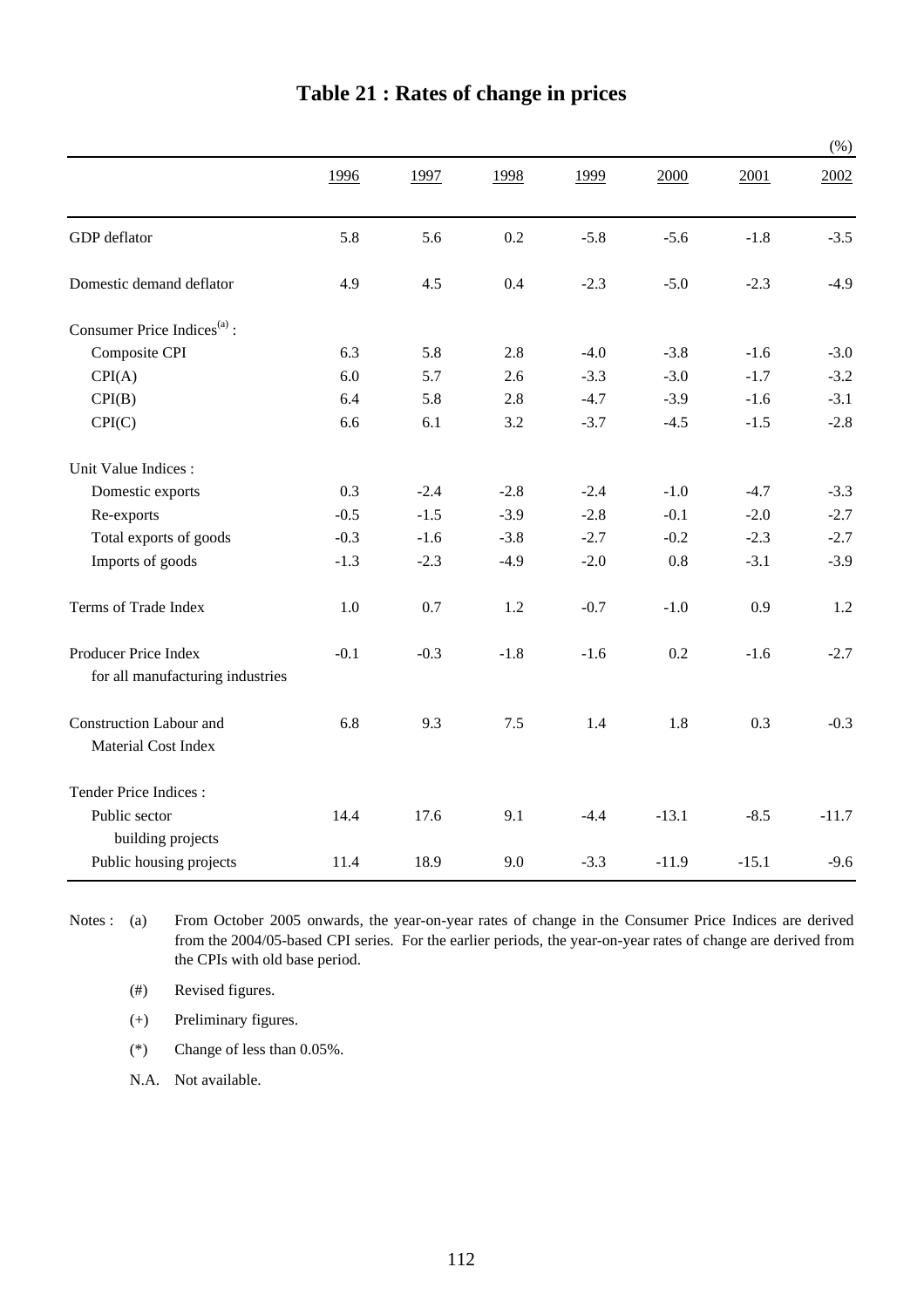|                                                |         |                     |                    |                     |                |                | $(\% )$             |
|------------------------------------------------|---------|---------------------|--------------------|---------------------|----------------|----------------|---------------------|
|                                                | 2003    | 2004                | 2005               |                     | 2005           |                | 2006                |
|                                                |         |                     |                    | Q2                  | Q <sub>3</sub> | Q <sub>4</sub> | Q1                  |
| GDP deflator                                   | $-6.4$  | $-3.6$ <sup>#</sup> | -0.2 $^\#$         | $-0.6$ <sup>#</sup> | $0.2$ #        | $0.7$ $^{\#}$  | $-0.4$ <sup>+</sup> |
| Domestic demand deflator                       | $-4.5$  | $\ast$ #            | $0.8$ <sup>#</sup> | $0.9$ $^{\#}$       | $1.1$ $^{\#}$  | $0.9*$         | $1.1$ $^{\circ}$    |
| Consumer Price Indices <sup>(a)</sup> :        |         |                     |                    |                     |                |                |                     |
| Composite CPI                                  | $-2.6$  | $-0.4$              | 1.0                | 0.8                 | 1.4            | 1.3            | 1.6                 |
| CPI(A)                                         | $-2.1$  | $\ast$              | 1.1                | 1.0                 | 1.4            | 1.2            | 1.3                 |
| CPI(B)                                         | $-2.7$  | $-0.5$              | 1.0                | 0.8                 | 1.5            | 1.4            | 1.7                 |
| CPI(C)                                         | $-2.9$  | $-0.9$              | 0.8                | 0.7                 | 1.5            | 1.2            | 1.7                 |
| Unit Value Indices :                           |         |                     |                    |                     |                |                |                     |
| Domestic exports                               | 0.2     | 1.5                 | 2.2                | 4.7                 | 1.1            | $-0.5$         | $-2.9$              |
| Re-exports                                     | $-1.5$  | 1.1                 | 1.2                | 1.6                 | 1.0            | 0.5            | $-0.2$              |
| Total exports of goods                         | $-1.4$  | 1.2                 | 1.3                | 1.8                 | 1.0            | 0.4            | $-0.3$              |
| Imports of goods                               | $-0.4$  | 2.9                 | 2.7                | 3.3                 | 2.3            | 1.6            | $1.0\,$             |
| Terms of Trade Index                           | $-1.0$  | $-1.7$              | $-1.4$             | $-1.4$              | $-1.3$         | $-1.2$         | $-1.3$              |
| Producer Price Index                           | $-0.3$  | 2.2                 | 0.8                | 0.7                 | 0.8            | 1.1            | N.A.                |
| for all manufacturing industries               |         |                     |                    |                     |                |                |                     |
| Construction Labour and<br>Material Cost Index | $-1.0$  | $-1.2$              | $-2.1$             | $-1.3$              | $-2.7$         | $-2.8$         | N.A.                |
| Tender Price Indices:                          |         |                     |                    |                     |                |                |                     |
| Public sector<br>building projects             | $-0.3$  | $-1.5$              | 1.4                | 0.6                 | 2.0            | $-0.6$         | N.A.                |
| Public housing projects                        | $-10.0$ | 3.5                 | 7.7                | 8.8                 | 7.5            | 6.2            | N.A.                |

# **Table 21 : Rates of change in prices (cont'd)**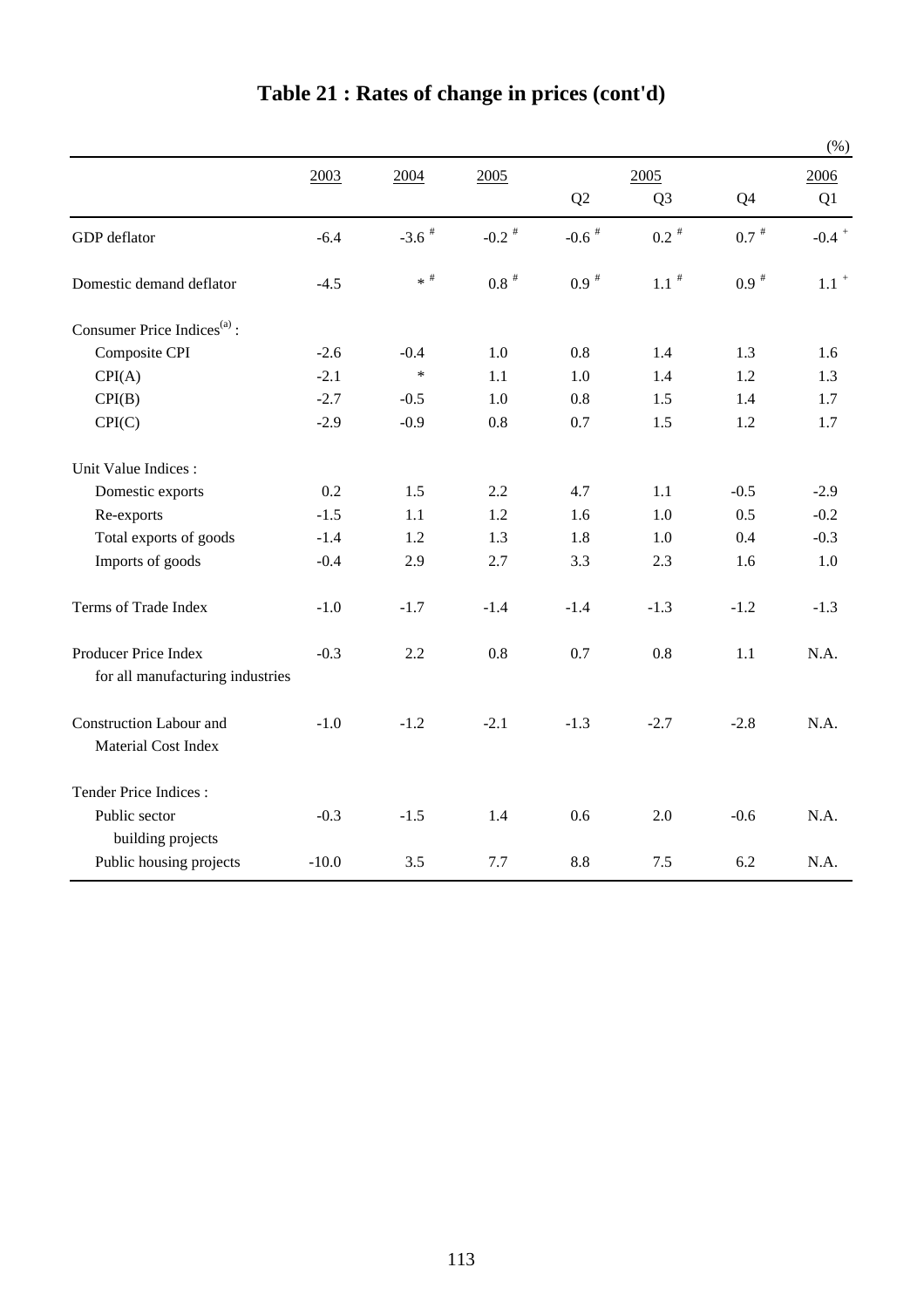|                                                |         |      |      |        |         |         |        | $(\% )$ |
|------------------------------------------------|---------|------|------|--------|---------|---------|--------|---------|
|                                                | Weight  | 1996 | 1997 | 1998   | 1999    | 2000    | 2001   | 2002    |
| All items                                      | 100.0   | 6.3  | 5.8  | 2.8    | $-4.0$  | $-3.8$  | $-1.6$ | $-3.0$  |
| Food                                           | 26.94   | 3.9  | 3.6  | 1.9    | $-1.8$  | $-2.2$  | $-0.8$ | $-2.1$  |
| Meals bought away from home                    | (16.86) | 3.9  | 4.0  | 2.2    | $-1.2$  | $-0.9$  | $-0.3$ | $-1.5$  |
| Food, excluding meals bought<br>away from home | (10.08) | 3.9  | 3.0  | 1.5    | $-2.8$  | $-4.2$  | $-1.7$ | $-3.1$  |
| Housing <sup>(a)</sup>                         | 29.17   | 10.2 | 9.2  | 4.7    | $-5.1$  | $-8.2$  | $-3.1$ | $-5.7$  |
| Private housing rent                           | (23.93) | 10.7 | 9.1  | 5.5    | $-6.1$  | $-9.8$  | $-2.9$ | $-6.5$  |
| Public housing rent                            | (2.49)  | 8.3  | 13.5 | $-3.4$ | 1.4     | 1.1     | $-8.3$ | $-2.7$  |
| Electricity, gas and water                     | 3.59    | 5.0  | 5.0  | 1.4    | $-0.4$  | 3.6     | $-1.9$ | $-7.0$  |
| Alcoholic drinks and tobacco                   | 0.87    | 5.7  | 5.6  | 6.6    | 1.2     | $-0.9$  | 3.3    | 2.4     |
| Clothing and footwear                          | 3.91    | 8.3  | 8.4  | $-0.8$ | $-20.6$ | $-10.1$ | $-4.6$ | 0.7     |
| Durable goods                                  | 5.50    | 1.9  | 2.2  | 0.2    | $-6.3$  | $-4.6$  | $-7.1$ | $-6.3$  |
| Miscellaneous goods                            | 4.78    | 2.7  | 5.4  | 2.6    | $-0.7$  | 0.9     | 1.3    | 1.7     |
| Transport                                      | 9.09    | 6.2  | 4.0  | 3.9    | 0.5     | 1.0     | 0.4    | $-0.6$  |
| Miscellaneous services                         | 16.15   | 6.1  | 4.5  | 2.7    | $-1.3$  | $-0.2$  | 0.5    | $-2.3$  |

#### **Table 22 : Rates of change in Composite Consumer Price Index**

Notes : From October 2005 onwards, the year-on-year rates of change in the Composite Consumer Price Index are derived from the 2004/05-based CPI series. For the earlier periods, the year-on-year rates of change are derived from the CPIs with old base period. The weights quoted in this table correspond to that in the new series.

(a) Apart from "Private housing rent" and "Public housing rent", the "Housing" section also includes "Management fees and other housing charges" and "Materials for house maintenance".

(\*) Change of less than 0.05%.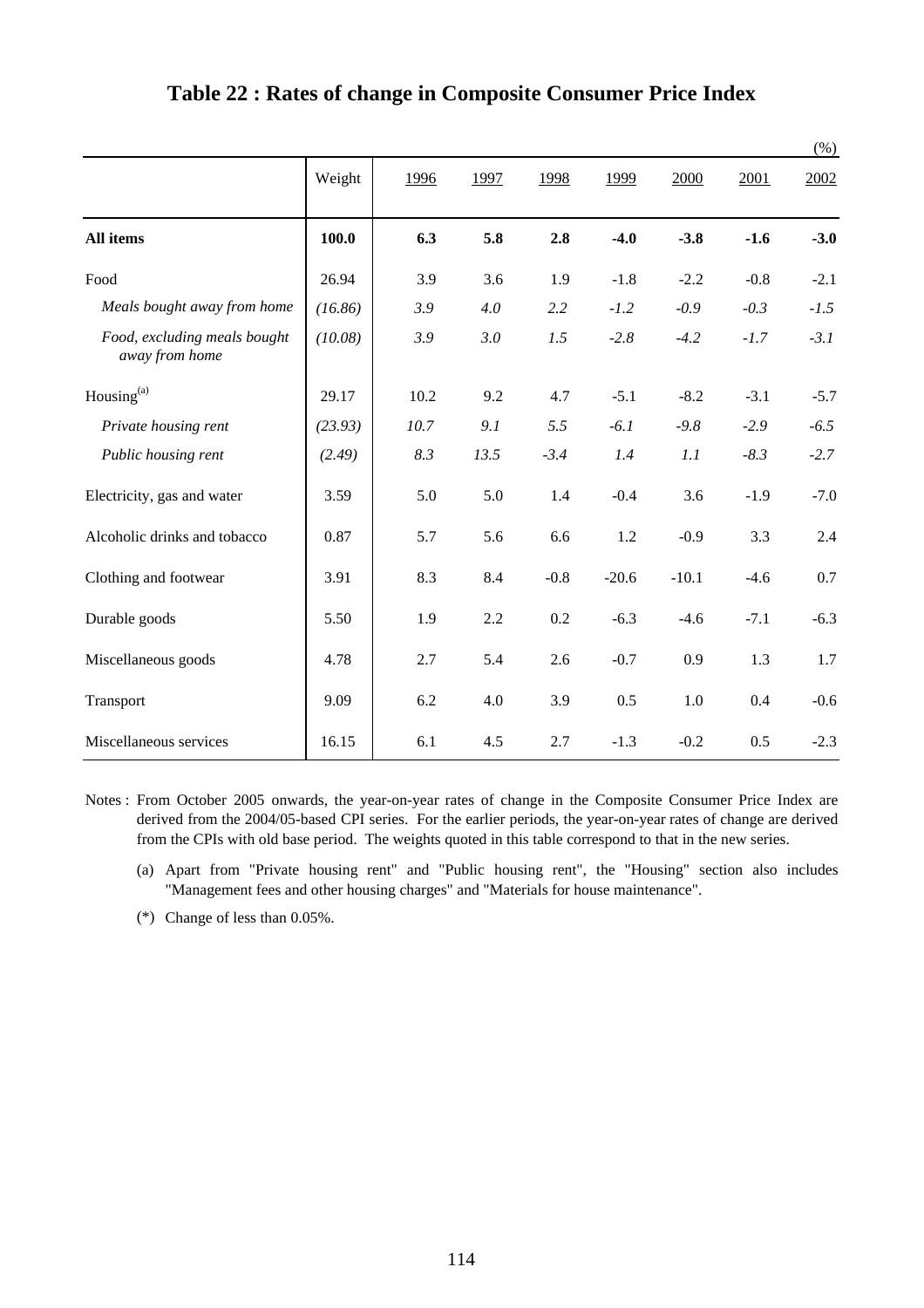|                                                |         |        |        |        |        |                |                | $(\%)$         |
|------------------------------------------------|---------|--------|--------|--------|--------|----------------|----------------|----------------|
|                                                | Weight  | 2003   | 2004   | 2005   |        | 2005           |                | 2006           |
|                                                |         |        |        |        | Q2     | Q <sub>3</sub> | Q <sub>4</sub> | Q <sub>1</sub> |
| <b>All items</b>                               | 100.0   | $-2.6$ | $-0.4$ | 1.0    | 0.8    | 1.4            | 1.3            | 1.6            |
| Food                                           | 26.94   | $-1.5$ | 1.0    | 1.8    | 1.9    | 1.9            | 1.4            | 0.9            |
| Meals bought away from home                    | (16.86) | $-1.5$ | 0.2    | 0.9    | 0.8    | 1.1            | 1.1            | 1.0            |
| Food, excluding meals bought<br>away from home | (10.08) | $-1.7$ | 2.5    | 3.2    | 3.6    | 3.3            | 1.9            | 1.0            |
| Housing <sup>(a)</sup>                         | 29.17   | $-4.8$ | $-5.2$ | 0.1    | $-0.9$ | 1.0            | 2.8            | 4.2            |
| Private housing rent                           | (23.93) | $-6.3$ | $-6.6$ | $-0.1$ | $-1.3$ | 1.3            | 3.3            | 5.0            |
| Public housing rent                            | (2.49)  | 9.1    | 2.5    | 0.2    | 0.2    | 0.2            | 0.1            | 0.1            |
| Electricity, gas and water                     | 3.59    | 1.4    | 11.4   | 4.1    | 5.1    | 3.2            | 4.0            | 3.9            |
| Alcoholic drinks and tobacco                   | 0.87    | 0.1    | $\ast$ | 0.4    | 0.4    | 0.6            | 0.4            | $-0.6$         |
| Clothing and footwear                          | 3.91    | $-2.7$ | 6.4    | 2.0    | 2.2    | 2.2            | 0.1            | $-2.0$         |
| Durable goods                                  | 5.50    | $-6.4$ | $-2.2$ | $-3.2$ | $-1.9$ | $-1.7$         | $-6.7$         | $-5.8$         |
| Miscellaneous goods                            | 4.78    | 2.3    | 3.6    | 1.5    | 2.1    | 2.7            | $-0.1$         | 0.4            |
| Transport                                      | 9.09    | $-0.4$ | 0.4    | 1.4    | 1.2    | 2.1            | 1.5            | 1.6            |
| Miscellaneous services                         | 16.15   | $-3.2$ | $-0.2$ | 1.0    | 0.7    | 0.8            | 1.1            | 1.2            |

# **Table 22 : Rates of change in Composite Consumer Price Index (cont'd)**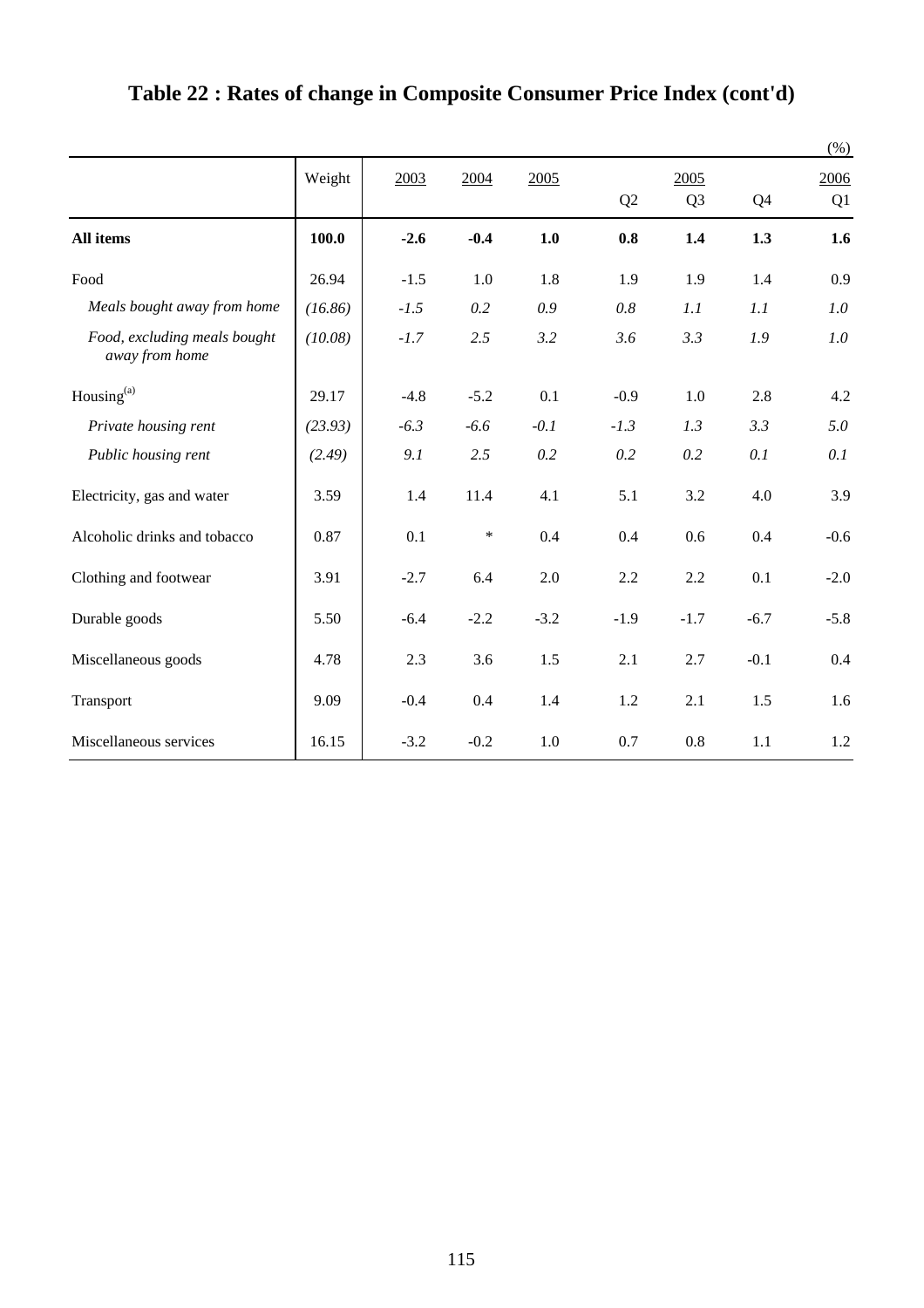|                                           |        |        |        |        |        |        | $(\%)$  |
|-------------------------------------------|--------|--------|--------|--------|--------|--------|---------|
|                                           | 1996   | 1997   | 1998   | 1999   | 2000   | 2001   | 2002    |
| Private consumption<br>expenditure        | 5.2    | 3.9    | 2.1    | $-5.2$ | $-4.5$ | $-1.0$ | $-3.4$  |
| Government consumption<br>expenditure     | 6.5    | 6.4    | 2.6    | $-0.1$ | $-1.9$ | 1.1    | $-0.6$  |
| Gross domestic fixed<br>capital formation | 2.0    | 6.0    | $-7.2$ | 0.4    | $-3.8$ | $-6.6$ | $-10.1$ |
| Total exports of goods                    | $-0.7$ | $-1.9$ | $-3.3$ | $-3.4$ | $-0.5$ | $-2.6$ | $-2.9$  |
| Imports of goods                          | $-1.2$ | $-1.9$ | $-4.4$ | $-2.6$ | 0.8    | $-3.5$ | $-4.2$  |
| Exports of services                       | 2.1    | 0.8    | $-5.1$ | $-3.1$ | 1.6    | $-4.3$ | $-2.2$  |
| Imports of services                       | $-0.1$ | 0.7    | $-3.6$ | $-0.3$ | $-0.3$ | $-1.1$ | 0.4     |
| <b>Gross Domestic Product</b>             | 5.8    | 5.6    | 0.2    | $-5.8$ | $-5.6$ | $-1.8$ | $-3.5$  |
| Total final demand                        | 1.7    | 1.3    | $-2.3$ | $-3.7$ | $-2.7$ | $-2.6$ | $-3.7$  |
| Domestic demand                           | 4.9    | 4.5    | 0.4    | $-2.3$ | $-5.0$ | $-2.3$ | $-4.9$  |

## **and its main expenditure components Table 23 : Rates of change in implicit price deflators of GDP**

Notes :  $(#)$ Revised figures.

(+) Preliminary figures.

(\*) Change of less than 0.05%.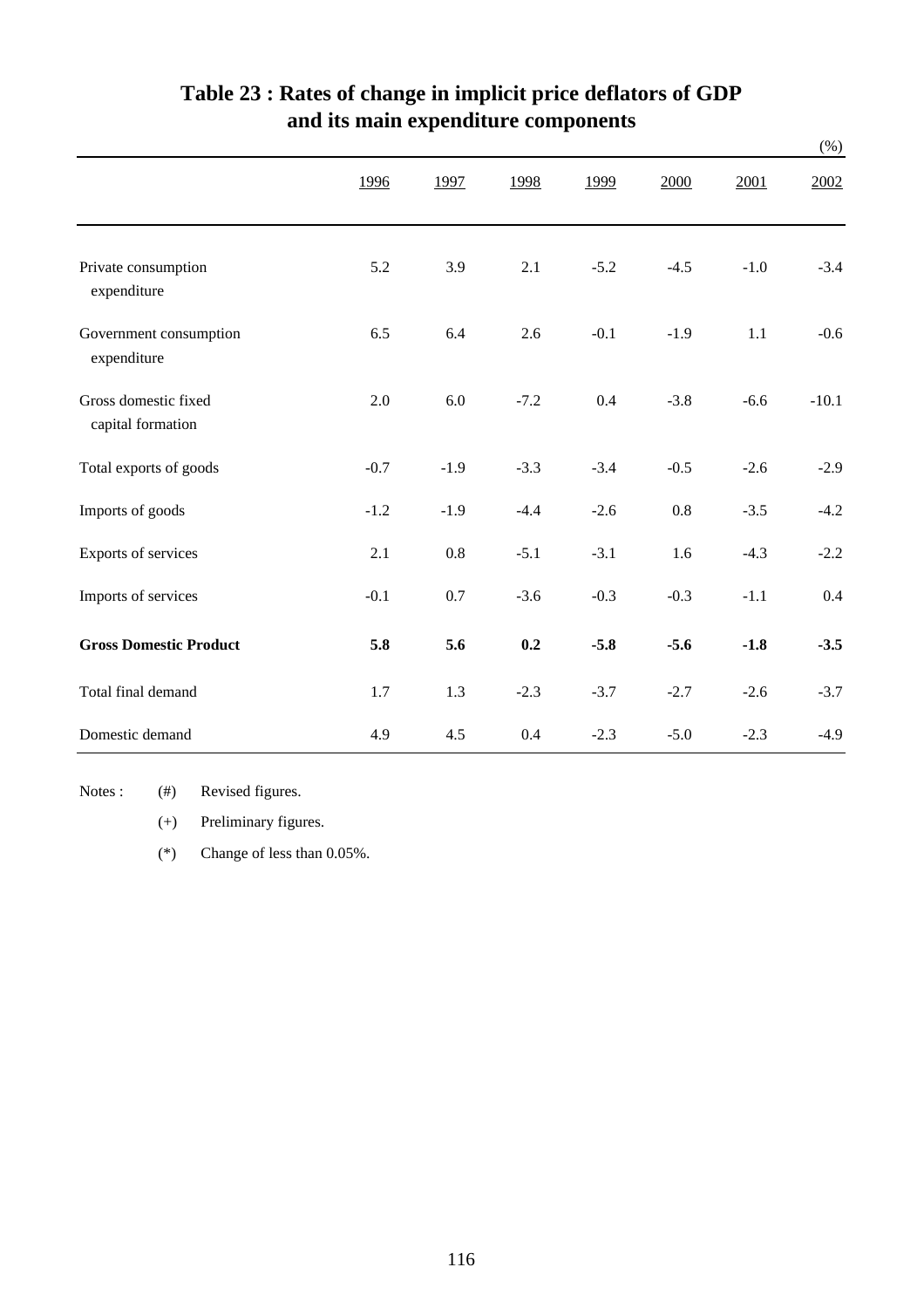|                                           |        |                     |                     |           |           |           | $(\%)$          |
|-------------------------------------------|--------|---------------------|---------------------|-----------|-----------|-----------|-----------------|
|                                           | 2003   | $2004$ <sup>#</sup> | $2005$ <sup>#</sup> |           | 2005      |           |                 |
|                                           |        |                     |                     | $Q2^{\#}$ | $Q3^{\#}$ | $Q4^{\#}$ | $\mathrm{Q1}^+$ |
| Private consumption<br>expenditure        | $-2.9$ | $-0.5$              | 1.4                 | 1.4       | 1.5       | 2.2       | $1.8\,$         |
| Government consumption<br>expenditure     | $-2.7$ | $-2.9$              | $-1.6$              | $-1.6$    | $-1.7$    | $-1.4$    | 1.1             |
| Gross domestic fixed<br>capital formation | $-9.4$ | 2.1                 | 0.9                 | 1.8       | 1.3       | $-1.7$    | $-1.2$          |
| Total exports of goods                    | $-2.0$ | 0.5                 | $-0.1$              | 0.4       | $-0.2$    | $-1.3$    | $-1.8$          |
| Imports of goods                          | $-0.9$ | 2.5                 | 1.3                 | 1.8       | 0.8       | $\ast$    | $\ast$          |
| Exports of services                       | $-3.4$ | 0.4                 | 3.5                 | 2.9       | 3.2       | 5.2       | 3.9             |
| Imports of services                       | 2.6    | 4.0                 | 0.9                 | 1.7       | 0.9       | $-0.7$    | $\ast$          |
| <b>Gross Domestic Product</b>             | $-6.4$ | $-3.6$              | $-0.2$              | $-0.6$    | 0.2       | 0.7       | $-0.4$          |
| Total final demand                        | $-3.0$ | 0.4                 | 0.8                 | 0.9       | 0.5       | 0.2       | $\ast$          |
| Domestic demand                           | $-4.5$ | $\ast$              | 0.8                 | 0.9       | 1.1       | 0.9       | 1.1             |

## **Table 23 : Rates of change in implicit price deflators of GDP and its main expenditure components (cont'd)**